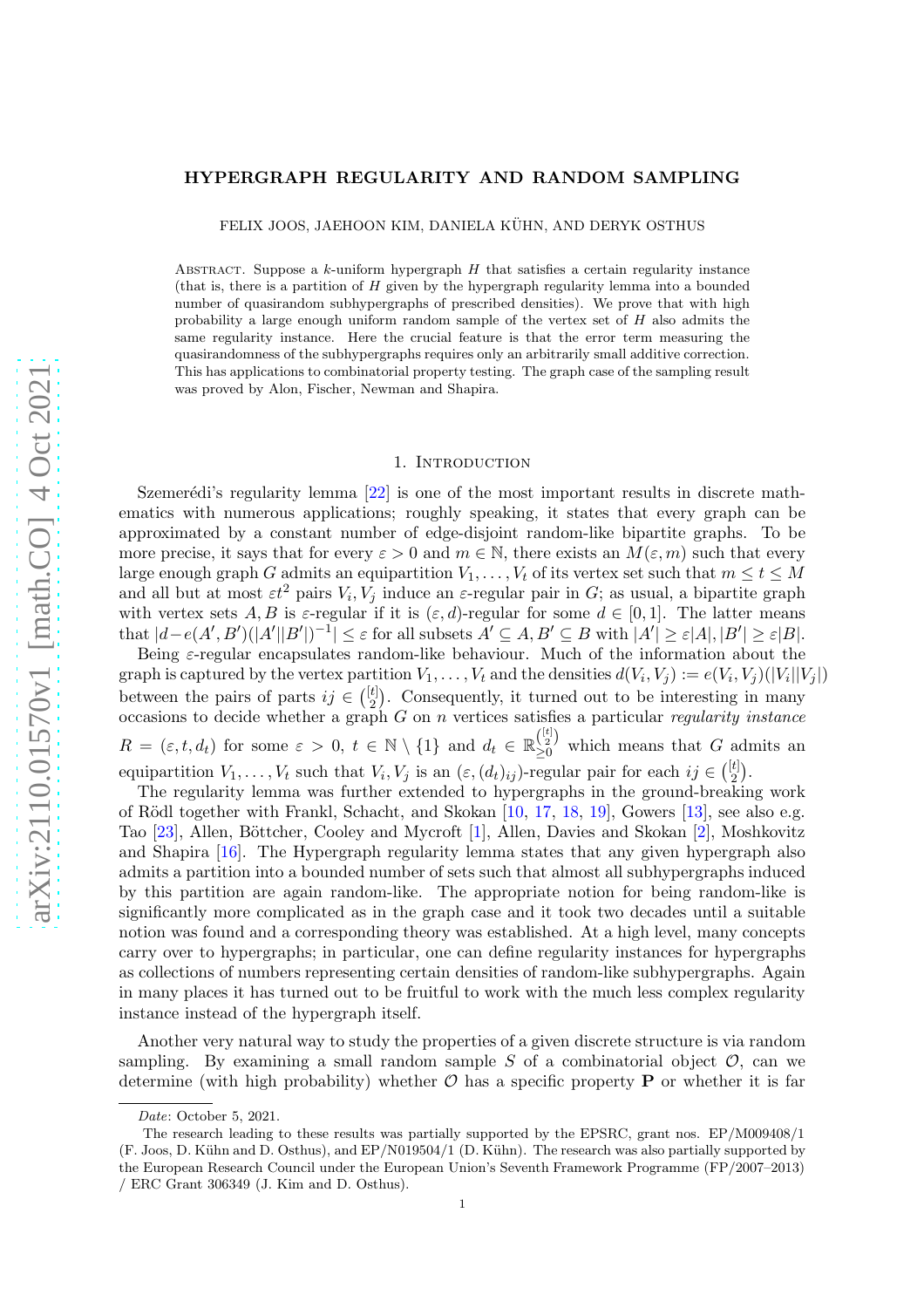from satisfying P? Questions of this type are known as property testing and have been intensively studied.

Rubinfeld and Sudan [\[20\]](#page-48-7) introduced property testing and Goldreich, Goldwasser and Ron [\[11\]](#page-47-3) obtained results regarding k-colourability, max-cut and more general graph partitioning problems. (In fact, these results are preceded by the famous triangle removal lemma of Ruzsa and Szemerédi [\[21\]](#page-48-8), which can be rephrased in terms of testability of triangle-freeness.) This list of problems was greatly extended, see [\[3,](#page-47-4) [4,](#page-47-5) [5,](#page-47-6) [6,](#page-47-7) [9,](#page-47-8) [12\]](#page-47-9). This sequence of results in property testing culminated in the result of Alon, Fischer, Newman and Shapira [\[4\]](#page-47-5) who obtained a complete combinatorial characterization of all testable graph properties. This solved a problem posed in [\[11\]](#page-47-3), which was regarded as one of the main open problems in the area. In fact, the combinatorial characterization says that a property is testable if and only if it can be decided whether a graph has the property solely by considering the regularity instances it satisfies. A key step in their approach is the result that one can efficiently test whether a graph satisfies a particular regularity instance.

Therefore, this suggests that is also of high importance to prove a similar result for hypergraphs. Indeed, Czygrinow and Nagle [\[8\]](#page-47-10) proved that if a hypergraph satisfies a regularity instance, then with high probability a randomly sampled hypergraph also satisfies 'the same' regularity instance. However, their result has the disadvantage that the parameters measuring the randomness become much worse. In addition, the result deals only with one direction; that is, even if a randomly sampled hypergraph satisfies a regularity instance, then original hypergraph is not guaranteed to satisfy the same regularity instance (note that it is possible that one hypergraph satisfies several regularity instances).

In this paper, we significantly improve their result by showing that regular instances can be tested to a very high accuracy. As the precise definition of a regularity instance for hypergraphs is fairly involved, let us now only state our result for graphs; in fact, Theorem [1.1](#page-1-0) is proved by Alon, Fischer, Newman and Shapira [\[4\]](#page-47-5) as a crucial tool for their characterization of testable graph properties.

<span id="page-1-0"></span>**Theorem 1.1** ([\[4\]](#page-47-5)). For all  $\varepsilon > 0$  and all  $\delta > 0$  that are small in terms of  $\varepsilon$ , there exists  $c > 0$ such that for all sufficiently large n and q with  $n \geq q$ , the following holds. Suppose  $(\varepsilon, t, d_t)$  is a regularity instance and suppose G is a graph on n vertices with vertex set V. Let  $Q \in \binom{V}{q}$  $_{q}^{V}$ be chosen uniformly at random. Then with probability at least  $1 - e^{-cq}$  the following hold.

- If G satisfies the regularity instance  $(\varepsilon, t, d_t)$ , then  $G[Q]$  satisfies the regularity instance  $(\varepsilon + \delta, t, d_t).$
- If G[Q] satisfies the regularity instance  $(\varepsilon, t, d_t)$ , then G satisfies the regularity instance  $(\varepsilon + \delta, t, d_t).$

The main result of this paper is a hypergraph version for Theorem [1.1.](#page-1-0) In another paper [\[14\]](#page-48-9), we exploit this theorem to prove a combinatorial characterization for testable hypergraph properties. For this it is again crucial that a regularity instance can be tested with an arbitrarily small additive error. It is by no means clear that one can generalize the results of [\[4\]](#page-47-5) to hypergraphs and obtain such a characterization of testable hypergraph properties: Austin and Tao [\[7\]](#page-47-11) showed that for the stronger but related notion of 'repairability' the graph results do not extend to hypergraphs; see [\[7,](#page-47-11) [14\]](#page-48-9) for a more detailed discussion.

It is beyond the scope of an introduction to state the precise statement of such a result as first several notions concerning hypergraph regularity have to be introduced. We therefore defer the statement of our main result to Section [4.](#page-10-0)

In order to prove our main result, we prove Lemma  $6.1$ , which is a strengthening of a version of the hypergraph regularity lemma. This is a strengthening of a regular approximation lemma (Lemma [4.1\)](#page-10-1) proved by Rödl and Schacht [\[18\]](#page-48-2). The latter is a version of the regularity lemma which of a given hypergraph  $H$  guarantees that by modifying a small proportion of the hyperedges one can obtain a hypergraph  $H'$  which has a 'high' quality regularity lemma partition, that is, with very small error terms. We believe that Lemma [6.1](#page-18-0) is also of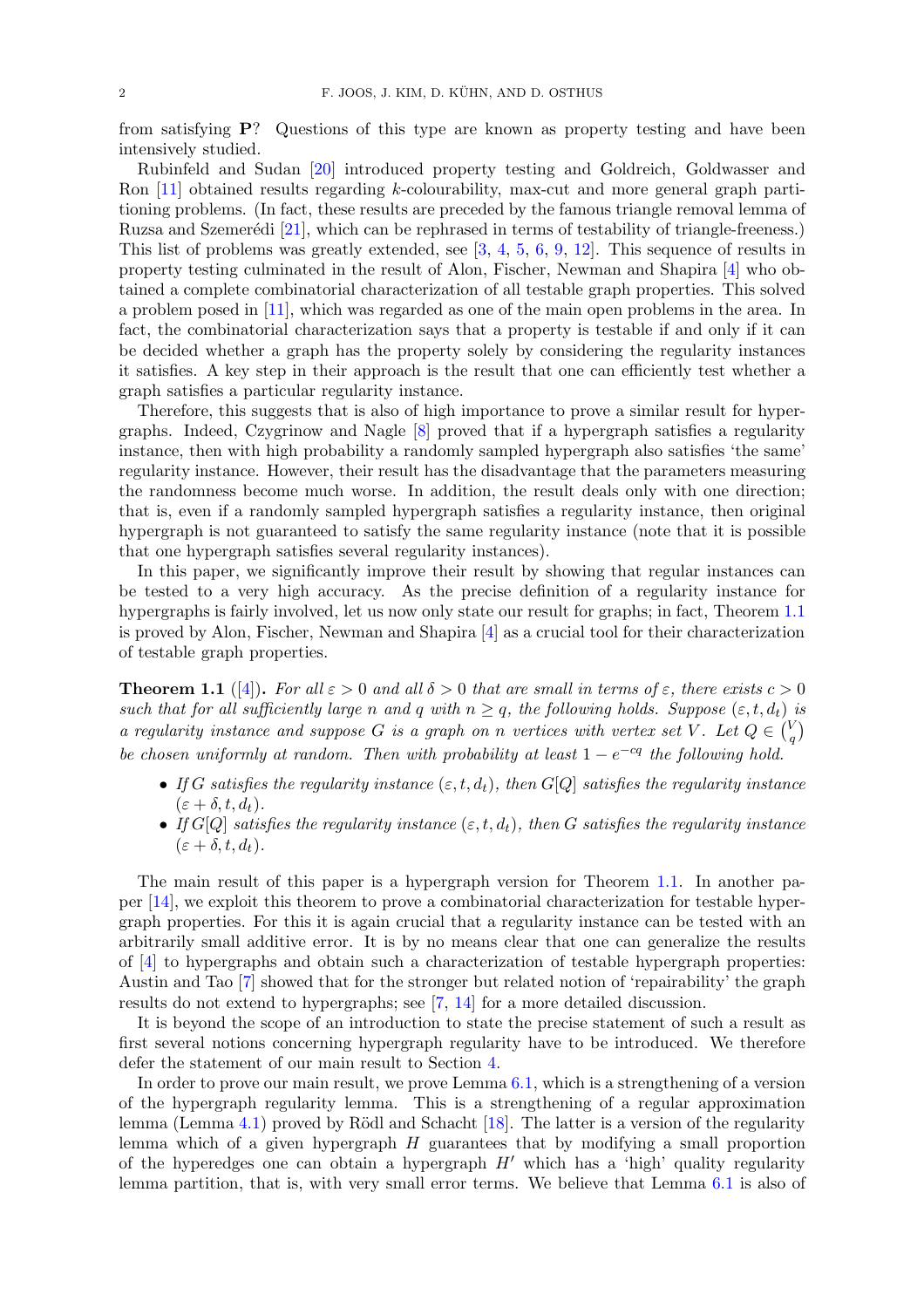<span id="page-2-0"></span>independent interest and will have additional applications. In particular, we apply it in [\[14\]](#page-48-9) to derive from our testability characterization that the max cut problem is testable.

### 2. Concepts and tools

In this section we introduce the main concepts and tools (mainly concerning hypergraph regularity partitions) which form the basis of our approach. The constants in the hierarchies used to state our results have to be chosen from right to left. More precisely, if we claim that a result holds whenever  $1/n \ll a \ll b \leq 1$  (where  $n \in \mathbb{N}$  is typically the number of vertices of a hypergraph), then this means that there are non-decreasing functions  $f : (0,1] \rightarrow (0,1]$ and  $g : (0,1] \rightarrow (0,1]$  such that the result holds for all  $0 < a,b \le 1$  and all  $n \in \mathbb{N}$  with  $a \le f(b)$  and  $1/n \le g(a)$ . For a vector  $\mathbf{x} = (\alpha_1, \dots, \alpha_\ell)$ , we let  $\mathbf{x}_* := {\alpha_1, \dots, \alpha_\ell}$  and write  $\|\mathbf{x}\|_{\infty} = \max_{i \in [\ell]} {\alpha_i}.$  We say a set E is an i-set if  $|E| = i$ . Unless stated otherwise, in the partitions considered in this paper, we allow some of the parts to be empty.

<span id="page-2-1"></span>2.1. **Hypergraphs.** In the following we introduce several concepts about a hypergraph  $H$ . We typically refer to  $V = V(H)$  as the vertex set of H and usually let  $n := |V|$ . Given a hypergraph H and a set  $Q \subseteq V(H)$ , we denote by H[Q] the hypergraph induced on H by Q. For two k-graphs  $G, H$  on the same vertex set, we often refer to  $|G \triangle H|$  as the *distance* between G and H. If the vertex set of H has a partition  $\{V_1, \ldots, V_\ell\}$ , we simply refer to H as a hypergraph on  $\{V_1, \ldots, V_\ell\}.$ 

A partition  $\{V_1, \ldots, V_\ell\}$  of V is an equipartition if  $|V_i| = |V_j| \pm 1$  for all  $i, j \in [\ell]$ . For a partition  $\{V_1, \ldots, V_\ell\}$  of V and  $k \in [\ell]$ , we denote by  $K_\ell^{(k)}$  $\ell_{\ell}^{(k)}(V_1,\ldots,V_{\ell})$  the *complete*  $\ell$ -partite k-graph with vertex classes  $V_1, \ldots, V_\ell$ . Let  $0 \leq \lambda < 1$ . If  $|V_i| = (1 \pm \lambda)m$  for every  $i \in [\ell],$ then an  $(m, \ell, k, \lambda)$ -graph H on  $\{V_1, \ldots, V_\ell\}$  is a spanning subgraph of  $K_{\ell}^{(k)}$  $\ell^{(\kappa)}(V_1,\ldots,V_\ell)$ . For notational convenience, we consider the vertex partition  $\{V_1, \ldots, V_\ell\}$  as an  $(m, \ell, 1, \lambda)$ -graph. If  $|V_i| \in \{m, m + 1\}$ , we drop  $\lambda$  and simply refer to  $(m, \ell, k)$ -graphs. Similarly, if the value of  $\lambda$  is not relevant, then we say  $H \subseteq K_{\ell}^{(k)}$  $\ell^{(k)}(V_1,\ldots,V_\ell)$  is an  $(m,\ell,k,*)$ -graph.

Given an  $(m, \ell, k, *)$ -graph H on  $\{V_1, \ldots, V_\ell\}$ , an integer  $k \leq i \leq \ell$  and a set  $\Lambda_i \in \binom{[\ell]}{i}$  $\binom{\ell}{i},$ we set  $H[\Lambda_i] := H[\bigcup_{\lambda' \in \Lambda_i} V_{\lambda'}].$  If  $2 \leq k \leq i \leq \ell$  and H is an  $(m, \ell, k, *)$ -graph, we denote by  $\mathcal{K}_i(H)$  the family of all *i*-element subsets I of  $V(H)$  for which  $H[I] \cong K_i^{(k)}$  $i^{(k)}$ , where  $K_i^{(k)}$ i denotes the complete  $k$ -graph on  $i$  vertices.

If  $H^{(1)}$  is an  $(m, \ell, 1, *)$ -graph and  $i \in [\ell]$ , we denote by  $\mathcal{K}_i(H^{(1)})$  the family of all *i*-element subsets I of  $V(H^{(1)})$  which 'cross' the partition  $\{V_1, \ldots, V_\ell\}$ ; that is,  $I \in \mathcal{K}_i(H^{(1)})$  if and only if  $|I \cap V_s| \leq 1$  for all  $s \in [\ell]$ .

We will consider hypergraphs of different uniformity on the same vertex set. Given an  $(m, \ell, k-1, \lambda)$ -graph  $H^{(k-1)}$  and an  $(m, \ell, k, \lambda)$ -graph  $H^{(k)}$  on the same vertex set, we say  $H^{(k-1)}$  underlies  $H^{(k)}$  if  $H^{(k)} \subseteq \mathcal{K}_k(H^{(k-1)})$ ; that is, for every edge  $e \in H^{(k)}$  and every  $(k-1)$ -subset f of e, we have f  $\in H^{(k-1)}$ . If we have an entire cascade of underlying hypergraphs we refer to this as a complex. More precisely, let  $m \geq 1$  and  $\ell \geq k \geq 1$  be integers. An  $(m, \ell, k, \lambda)$ -complex H on  $\{V_1, \ldots, V_\ell\}$  is a collection of  $(m, \ell, j, \lambda)$ -graphs  $\{H^{(j)}\}_{j=1}^k$  on  $\{V_1,\ldots,V_\ell\}$  such that  $H^{(j-1)}$  underlies  $H^{(j)}$  for all  $i \in [k] \setminus \{1\}$ , that is,  $H^{(j)} \subseteq \mathcal{K}_j(H^{(j-1)})$ . Again, if  $|V_i| \in \{m, m+1\}$ , then we simply drop  $\lambda$  and refer to such a complex as an  $(m, \ell, k)$ complex. If the value of  $\lambda$  is not relevant, then we say that  $\{H^{(j)}\}_{j=1}^k$  is an  $(m, \ell, k, *)$ -complex. A collection of hypergraphs is a *complex* if it is an  $(m, \ell, k, *)$ -complex for some integers  $m, \ell, k$ .

When m is not of primary concern, we refer to  $(m, \ell, k, \lambda)$ -graphs and  $(m, \ell, k, \lambda)$ -complexes simply as  $(\ell, k, \lambda)$ -graphs and  $(\ell, k, \lambda)$ -complexes, respectively. Again, we also omit  $\lambda$  if  $|V_i| \in$  ${m, m+1}$  and refer to  $(\ell, k)$ -graphs and  $(\ell, k)$ -complexes and we write the symbol '\*' instead of  $\lambda$  if  $\lambda$  is not relevant.

Note that there is no ambiguity between an  $(\ell, k, \lambda)$ -graph and an  $(m, \ell, k)$ -graph (and similarly for complexes) as  $\lambda < 1$ .

Suppose  $n \geq \ell \geq k$  and suppose H is an *n*-vertex k-graph and F is an  $\ell$ -vertex k-graph. We define  $\Pr(F, H)$  such that  $\Pr(F, H)$  $\binom{n}{\ell}$  $\binom{n}{\ell}$  equals the number of induced copies of F in H.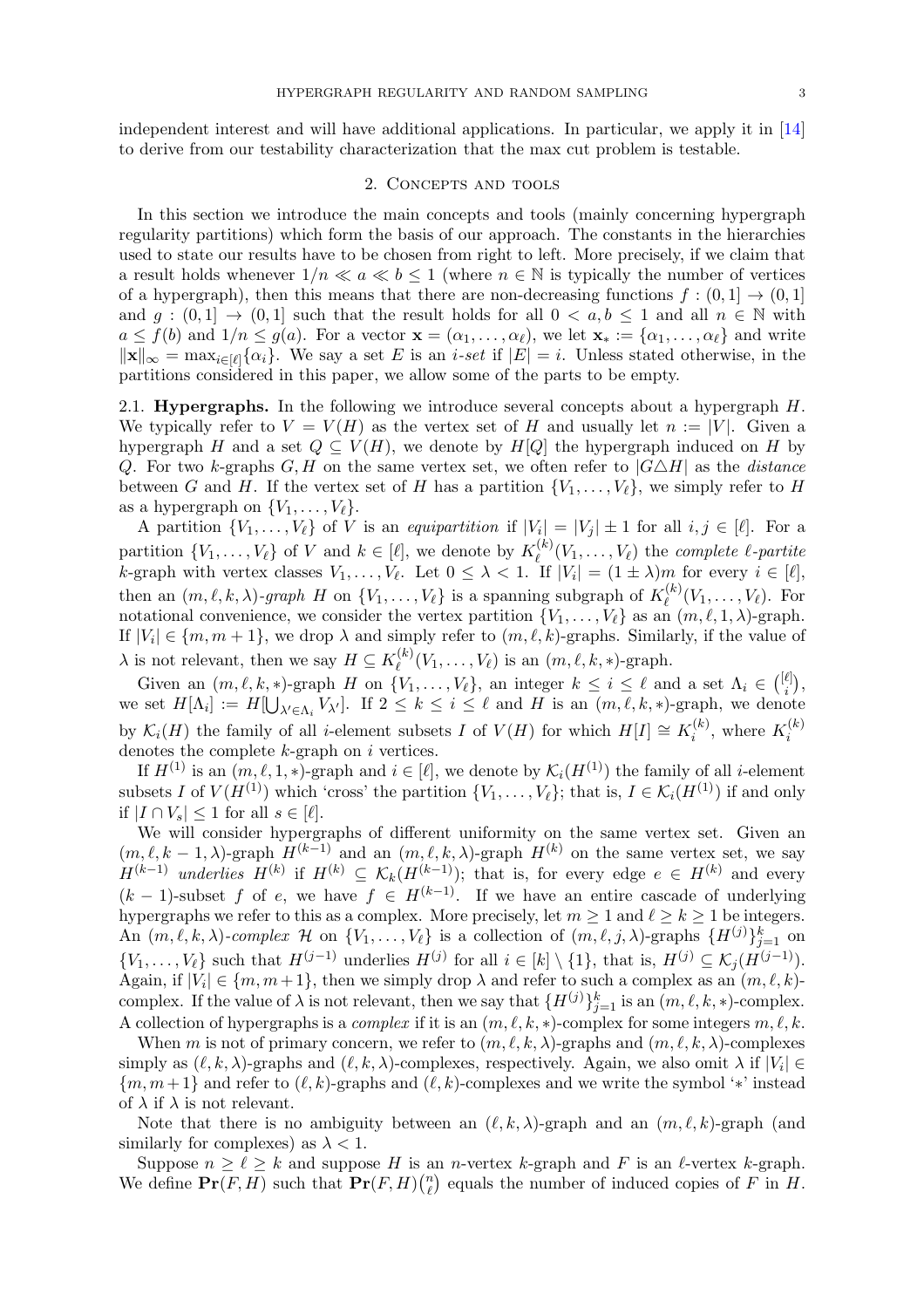For a collection F of  $\ell$ -vertex k-graphs, we define  $\Pr(\mathcal{F}, H)$  such that  $\Pr(\mathcal{F}, H)$  $\binom{n}{\ell}$  equals the number of induced  $\ell$ -vertex k-graphs F in H such that  $F \in \mathcal{F}$ .

<span id="page-3-0"></span>2.2. Hypergraph regularity. In this subsection we introduce  $\varepsilon$ -regularity for hypergraphs. Suppose  $\ell \geq k \geq 2$  and  $V_1, \ldots, V_\ell$  are pairwise disjoint vertex sets. Let  $H^{(k)}$  be an  $(\ell, k, *)$ graph on  $\{V_1, \ldots, V_{\ell}\}\,$  let  $\{i_1, \ldots, i_k\} \in \binom{[\ell]}{k}$  $\binom{\ell}{k}$ , and let  $H^{(k-1)}$  be a  $(k, k-1, *)$ -graph on  ${V_{i_1}, \ldots, V_{i_k}}$ . We define the *density of*  $H^{(k)}$  with respect to  $H^{(k-1)}$  as

$$
d(H^{(k)} | H^{(k-1)}): = \begin{cases} \frac{|H^{(k)} \cap \mathcal{K}_k(H^{(k-1)})|}{|\mathcal{K}_k(H^{(k-1)})|} & \text{if } |\mathcal{K}_k(H^{(k-1)})| > 0, \\ 0 & \text{otherwise.} \end{cases}
$$

Suppose  $\varepsilon > 0$  and  $d \geq 0$ . We say  $H^{(k)}$  is  $(\varepsilon, d)$ -regular with respect to  $H^{(k-1)}$  if for all  $Q^{(k-1)} \subset H^{(k-1)}$  with

$$
|\mathcal{K}_k(Q^{(k-1)})| \ge \varepsilon |\mathcal{K}_k(H^{(k-1)})|, \text{ we have } |H^{(k)} \cap \mathcal{K}_k(Q^{(k-1)})| = (d \pm \varepsilon)|\mathcal{K}_k(Q^{(k-1)})|.
$$

Note that if  $H^{(k)}$  is  $(\varepsilon, d)$ -regular with respect to  $H^{(k-1)}$  and  $H^{(k-1)} \neq \emptyset$ , then we have  $d(H^{(k)} | H^{(k-1)}) = d \pm \varepsilon$ . We say  $H^{(k)}$  is  $\varepsilon$ -regular with respect to  $H^{(k-1)}$  if it is  $(\varepsilon, d)$ -regular with respect to  $H^{(k-1)}$  for some  $d \geq 0$ .

We say an  $(\ell, k, *)$ -graph  $H^{(k)}$  on  $\{V_1, \ldots, V_\ell\}$  is  $(\varepsilon, d)$ -regular with respect to an  $(\ell, k-1, *)$ graph  $H^{(k-1)}$  on  $\{V_1,\ldots,V_\ell\}$  if for every  $\Lambda \in \binom{[\ell]}{k}$  $\binom{\ell}{k}$   $H^{(k)}$  is  $(\varepsilon, d)$ -regular with respect to the restriction  $H^{(k-1)}[\Lambda]$ .

Let  $\mathbf{d} = (d_2, \dots, d_k) \in \mathbb{R}_{\geq 0}^{k-1}$ . We say an  $(\ell, k, *)$ -complex  $\mathcal{H} = \{H^{(j)}\}_{j=1}^k$  is  $(\varepsilon, \mathbf{d})$ -regular if  $H^{(j)}$  is  $(\varepsilon, d_j)$ -regular with respect to  $H^{(j-1)}$  for every  $j \in [k] \setminus \{1\}$ . We sometimes simply refer to a complex as being  $\varepsilon$ -regular if it is  $(\varepsilon, \mathbf{d})$ -regular for some vector **d**.

<span id="page-3-1"></span>2.3. Partitions of hypergraphs and the regular approximation lemma. The regular approximation lemma of Rödl and Schacht implies that for all  $k$ -graphs  $H$ , there exists a k-graph G which is very close to H and so that G has a very 'high quality' partition into  $\varepsilon$ -regular subgraphs. To state this formally we need to introduce further concepts involving partitions of hypergraphs.

Suppose  $A \supseteq B$  are finite sets,  $\mathscr A$  is a partition of A, and  $\mathscr B$  is a partition of B. We say  $\mathscr A$ refines B and write  $\mathscr{A} \prec \mathscr{B}$  if for every  $\mathscr{A} \in \mathscr{A}$  there either exists  $\mathscr{B} \in \mathscr{B}$  such that  $\mathscr{A} \subseteq \mathscr{B}$  or  $A \subseteq A \setminus B$ . The following definition concerns 'approximate' refinements. Let  $\nu \geq 0$ . We say that A v-refines B and write  $\mathscr{A} \prec_{\nu} \mathscr{B}$  if there exists a function  $f : \mathscr{A} \to \mathscr{B} \cup \{A \setminus B\}$  such that

$$
\sum_{\mathcal{A}\in\mathscr{A}}|\mathcal{A}\setminus f(\mathcal{A})|\leq \nu|\mathcal{A}|.
$$

We make the following observations.

- $\mathscr{A} \prec \mathscr{B}$  if and only if  $\mathscr{A} \prec_0 \mathscr{B}$ .
- <span id="page-3-2"></span>• Suppose  $\mathscr{A}, \mathscr{A}', \mathscr{A}''$  are partitions of  $A, A', A''$  respectively and  $A'' \subseteq A' \subseteq A$ . (2.1) If  $\mathscr{A} \prec_{\nu} \mathscr{A}'$  and  $\mathscr{A}' \prec_{\nu'} \mathscr{A}'$ , then  $\mathscr{A} \prec_{\nu+\nu'} \mathscr{A}''$ .

We now introduce the concept of a polyad. Roughly speaking, given a vertex partition  $\mathscr{P}^{(1)}$ , an *i*-polyad is an *i*-graph which arises from a partition  $\mathscr{P}^{(i)}$  of the complete partite *i*-graph  $\mathcal{K}_i(\mathscr{P}^{(1)})$ . The  $(i + 1)$ -cliques spanned by all the *i*-polyads give rise to a partition  $\mathscr{P}^{(i+1)}$  of  $\mathcal{K}_{i+1}(\mathscr{P}^{(1)})$  (see Definition [2.1\)](#page-4-0). Such a 'family of partitions' then provides a suitable framework for describing a regularity partition (see Definition [2.3\)](#page-4-1).

Suppose we have a vertex partition  $\mathscr{P}^{(1)} = \{V_1, \ldots, V_\ell\}$  and  $\ell \geq k$ . For integers  $k \leq \ell' \leq \ell$ , we say that a hypergraph H is an  $(\ell', k, *)$ -graph with respect to  $\mathscr{P}^{(1)}$  if it is an  $(\ell', k, *)$ -graph on  $\{V_i : i \in \Lambda\}$  for some  $\Lambda \in \binom{[\ell]}{\ell'}$  $_{\ell^{\prime}}^{_{\left[ \ell^{\prime}\right] }}).$ 

Recall that  $\mathcal{K}_j(\mathcal{P}^{(1)})$  is the family of all crossing j-sets with respect to  $\mathcal{P}^{(1)}$ . Suppose that for all  $i \in [k-1] \setminus \{1\}$ , we have partitions  $\mathscr{P}^{(i)}$  of  $\mathcal{K}_i(\mathscr{P}^{(1)})$  such that each part of  $\mathscr{P}^{(i)}$  is an  $(i, i)$ -graph with respect to  $\mathscr{P}^{(1)}$ . By definition, for each  $i$ -set  $I \in \mathcal{K}_i(\mathscr{P}^{(1)})$ , there exists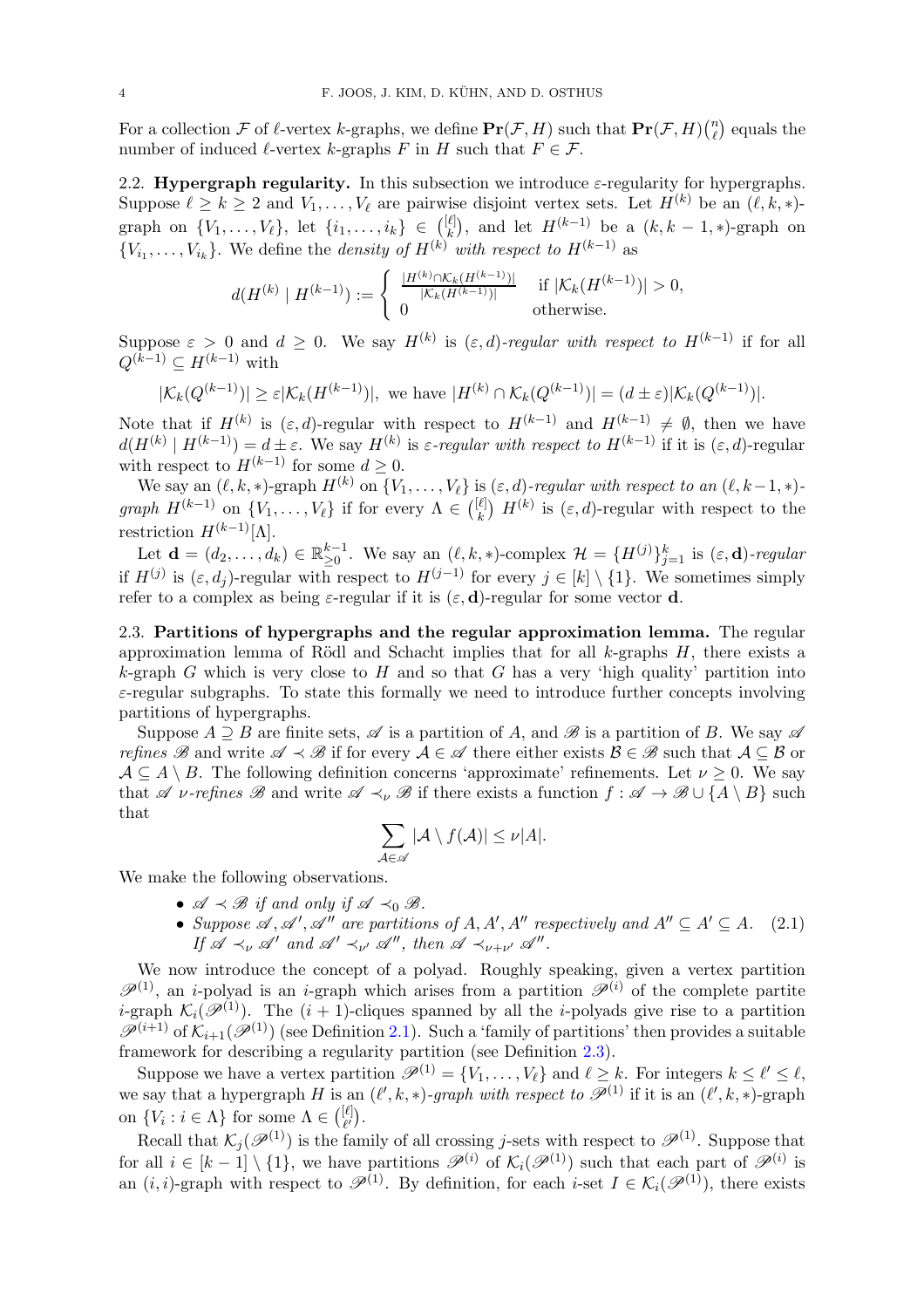exactly one  $P^{(i)} = P^{(i)}(I) \in \mathscr{P}^{(i)}$  so that  $I \in P^{(i)}$ . Consider  $j \in [\ell]$  and any  $J \in \mathcal{K}_j(\mathscr{P}^{(1)})$ . For each  $i \in [\max\{j, k-1\}]$ , the *i-polyad*  $\hat{P}^{(i)}(J)$  of J is defined by

$$
\hat{P}^{(i)}(J) := \bigcup \left\{ P^{(i)}(I) : I \in \binom{J}{i} \right\}.
$$
\n(2.2)

Thus  $\hat{P}^{(i)}(J)$  is a  $(j, i)$ -graph with respect to  $\mathscr{P}^{(1)}$ . Moreover, let

<span id="page-4-3"></span><span id="page-4-2"></span>
$$
\hat{\mathcal{P}}(J) := \left\{ \hat{P}^{(i)}(J) \right\}_{i=1}^{\max\{j,k-1\}},\tag{2.3}
$$

and for  $j \in [k-1]$ , let

$$
\hat{\mathscr{P}}^{(j)} := \left\{ \hat{P}^{(j)}(J) : J \in \mathcal{K}_{j+1}(\mathscr{P}^{(1)}) \right\}.
$$
\n(2.4)

We note that  $\hat{\mathscr{P}}^{(1)}$  is the set consisting of all  $(2, 1)$ -graphs with vertex classes  $V_s, V_t$  (for all distinct  $s, t \in [\ell]$ ). Moreover, note that if  $\hat{P}^{(j)} \in \hat{\mathscr{P}}^{(j)}$ , it follows that there is a set  $J \in$  $\mathcal{K}_{j+1}(\mathscr{P}^{(1)})$  such that  $\hat{P}^{(j)} = \hat{P}^{(j)}(J)$ . Since  $J \in \mathcal{K}_{j+1}(\hat{P}^{(j)}(J))$ , we obtain that  $\mathcal{K}_{j+1}(\hat{P}^{(j)}) \neq \emptyset$ for any  $\hat{P}^{(j)} \in \hat{\mathscr{P}}^{(j)}$ .

The above definitions apply to arbitrary partitions  $\mathscr{P}^{(i)}$  of  $\mathcal{K}_i(\mathscr{P}^{(1)})$ . However, it will be useful to consider partitions with more structure.

<span id="page-4-0"></span>**Definition 2.1** (Family of partitions). Suppose  $k \in \mathbb{N} \setminus \{1\}$  and  $\mathbf{a} = (a_1, \ldots, a_{k-1}) \in \mathbb{N}^{k-1}$ . We say  $\mathscr{P} = \mathscr{P}(k-1, a) = \{ \mathscr{P}^{(1)}, \ldots, \mathscr{P}^{(k-1)} \}$  is a family of partitions on V if it satisfies the following for each  $j \in [k-1] \setminus \{1\}$ :

- (i)  $\mathscr{P}^{(1)}$  is a partition of V into  $a_1 \geq k$  nonempty classes,
- (ii)  $\mathscr{P}^{(j)}$  is a partition of  $\mathcal{K}_j(\mathscr{P}^{(1)})$  into nonempty j-graphs such that
	- $\mathscr{P}^{(j)} \prec \{ \mathcal{K}_j(\hat{P}^{(j-1)}): \hat{P}^{(j-1)} \in \hat{\mathscr{P}}^{(j-1)} \}$  and
	- $|\{P^{(j)} \in \mathscr{P}^{(j)} : P^{(j)} \subseteq \mathcal{K}_j(\hat{P}^{(j-1)})\}| = a_j \text{ for every } \hat{P}^{(j-1)} \in \hat{\mathscr{P}}^{(j-1)}$ .

We say  $\mathscr{P} = \mathscr{P}(k-1, a)$  is T-bounded if  $\|\mathbf{a}\|_{\infty} \leq T$ . For two families of partitions  $\mathscr{P} = \mathscr{P}(k-1, \mathbf{a}^{\mathscr{P}})$  and  $\mathscr{Q} = \mathscr{Q}(k-1, \mathbf{a}^{\mathscr{Q}})$ , we say  $\mathscr{P} \prec \mathscr{Q}$  if  $\mathscr{P}^{(j)} \prec \mathscr{Q}^{(j)}$  for all  $j \in [k-1]$ . We say  $\mathscr{P} \prec_{\nu} \mathscr{Q}$  if  $\mathscr{P}^{(j)} \prec_{\nu} \mathscr{Q}^{(j)}$  for all  $j \in [k-1]$ .

As the concept of polyads is central to this paper, we emphasize the following:

**Proposition 2.2.** Let  $k \in \mathbb{N} \setminus \{1\}$ ,  $\mathbf{a} \in \mathbb{N}^{(k-1)}$  and  $\mathscr{P} = \mathscr{P}(k-1, \mathbf{a})$  be a family of partitions. Then for all  $i \in [k-1]$  and  $j \in [a_1]$ , the following hold.

- (i) if  $i > 1$ , then  $\mathscr{P}^{(i)}$  is a partition of  $\mathcal{K}_i(\mathscr{P}^{(1)})$  into  $(i, i, *)$ -graphs with respect to  $\mathscr{P}^{(1)}$ ,
- (ii) each  $\hat{P}^{(i)} \in \hat{\mathscr{P}}^{(i)}$  is an  $(i+1,i,*)$ -graph with respect to  $\mathscr{P}^{(1)}$ ,
- (iii) for each j-set  $J \in \mathcal{K}_i(\mathscr{P}^{(1)})$ ,  $\hat{\mathcal{P}}(J)$  as defined in [\(2.3\)](#page-4-2) is a complex.

We now extend the concept of  $\varepsilon$ -regularity to families of partitions.

<span id="page-4-1"></span>**Definition 2.3** (Equitable family of partitions). Let  $k \in \mathbb{N} \setminus \{1\}$ . Suppose  $\eta > 0$  and  $a =$  $(a_1, \ldots, a_{k-1}) \in \mathbb{N}^{k-1}$ . Let V be a vertex set of size n. We say a family of partitions  $\mathscr{P} =$  $\mathscr{P}(k-1,\mathbf{a})$  on V is  $(\eta,\varepsilon,\mathbf{a},\lambda)$ -equitable if it satisfies the following:

- (i)  $a_1 \geq \eta^{-1}$ ,
- (ii)  $\mathscr{P}^{(1)} = \{V_i : i \in [a_1]\}$  satisfies  $|V_i| = (1 \pm \lambda)n/a_1$  for all  $i \in [a_1]$ , and
- (iii) if  $k \geq 3$ , then for every  $k$ -set  $K \in \mathcal{K}_k(\mathscr{P}^{(1)})$  the collection  $\hat{\mathcal{P}}(K) = \{\hat{P}^{(j)}(K)\}_{j=1}^{k-1}$  is an  $(\varepsilon, \mathbf{d})$ -regular  $(k, k-1, *)$ -complex, where  $\mathbf{d} = (1/a_2, \ldots, 1/a_{k-1}).$

As before we drop  $\lambda$  if  $|V_i| \in \{|n/a_1|, |n/a_1| + 1\}$  and say  $\mathscr P$  is  $(\eta, \varepsilon, \mathbf{a})$ -equitable. Note that for any  $\lambda \leq 1/3$ , every  $(\eta, \varepsilon, \mathbf{a}, \lambda)$ -equitable family of partitions  $\mathscr P$  satisfies

<span id="page-4-4"></span>
$$
\left| \binom{V}{k} \setminus \mathcal{K}_k(\mathscr{P}^{(1)}) \right| \leq k^2 \eta \binom{n}{k}.\tag{2.5}
$$

We next introduce the concept of perfect  $\varepsilon$ -regularity with respect to a family of partitions.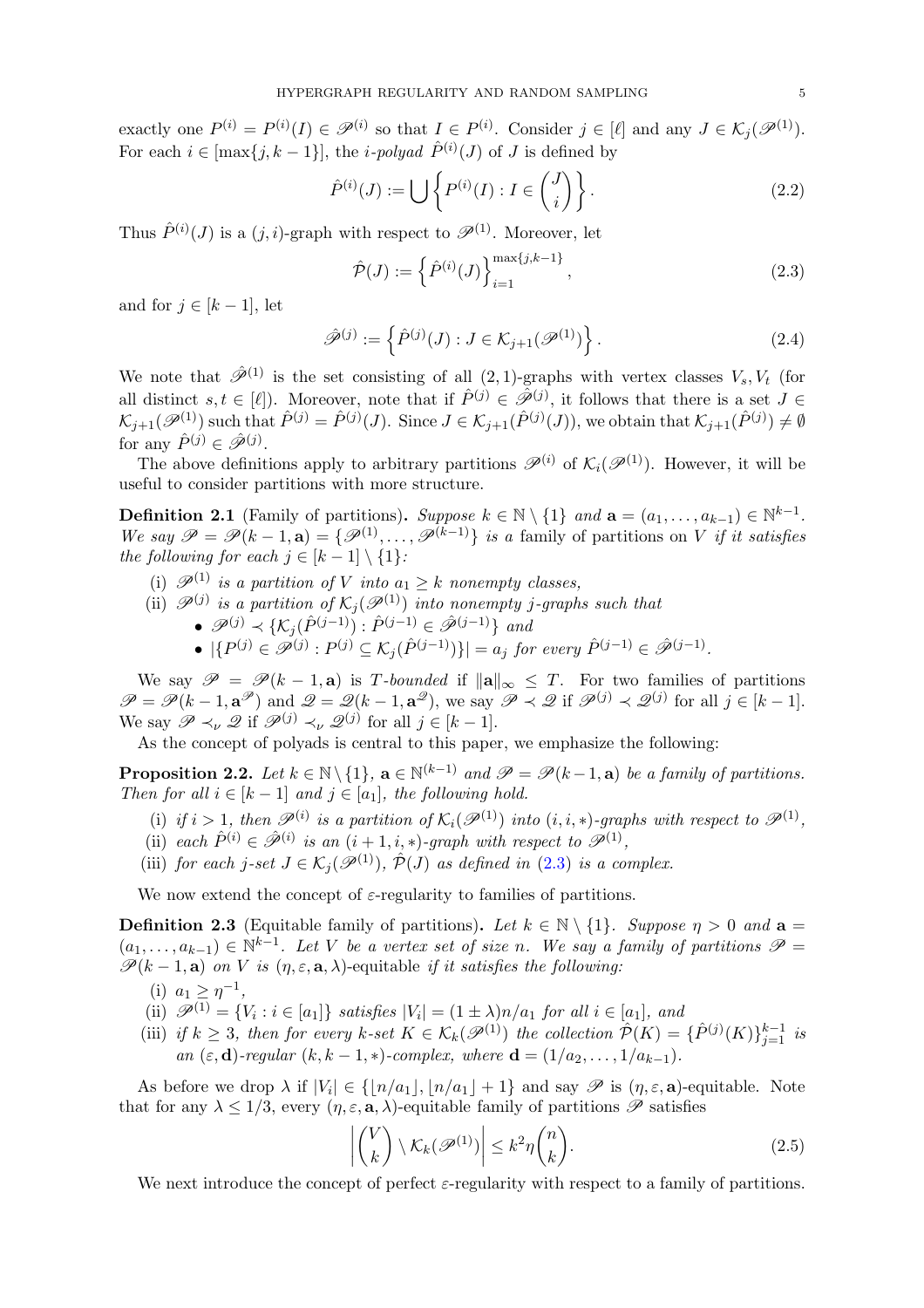**Definition 2.4** (Perfectly regular). Suppose  $\varepsilon > 0$  and  $k \in \mathbb{N} \setminus \{1\}$ . Let  $H^{(k)}$  be a k-graph with vertex set V and let  $\mathscr{P} = \mathscr{P}(k-1, a)$  be a family of partitions on V. We say  $H^{(k)}$  is perfectly  $\varepsilon$ -regular with respect to  $\mathscr P$  if for every  $\hat P^{(k-1)} \in \hat{\mathscr P}^{(k-1)}$  the graph  $H^{(k)}$  is  $\varepsilon$ -regular with respect to  $\hat{P}^{(k-1)}$ .

Having introduced the necessary notation, we are now ready to state the regular approximation lemma due to Rödl and Schacht. It states that for every k-graph  $H$ , there is a k-graph  $G$  that is close to  $H$  and that has very good regularity properties.

<span id="page-5-0"></span>**Theorem 2.5** (Regular approximation lemma [\[18\]](#page-48-2)). Let  $k \in \mathbb{N} \setminus \{1\}$ . For all  $\eta, \nu > 0$  and every function  $\varepsilon : \mathbb{N}^{k-1} \to (0,1]$ , there are integers  $t_0 := t_{2.5}(\eta,\nu,\varepsilon)$  $t_0 := t_{2.5}(\eta,\nu,\varepsilon)$  $t_0 := t_{2.5}(\eta,\nu,\varepsilon)$  and  $n_0 := n_{2.5}(\eta,\nu,\varepsilon)$ so that the following holds:

For every k-graph H on at least  $n \geq n_0$  vertices, there exists a k-graph G on  $V(H)$  and a family of partitions  $\mathscr{P} = \mathscr{P}(k-1, \mathbf{a}^{\mathscr{P}})$  on  $V(H)$  so that

- (i)  $\mathscr P$  is  $(\eta, \varepsilon(\mathbf{a}^{\mathscr P}), \mathbf{a}^{\mathscr P})$ -equitable and t<sub>0</sub>-bounded,
- (ii) G is perfectly  $\varepsilon(\mathbf{a}^{\mathscr{P}})$ -regular with respect to  $\mathscr{P}$ , and
- (iii)  $|G \triangle H| \leq \nu \binom{n}{k}$  $\binom{n}{k}$ .

The crucial point here is that in applications we may apply Theorem [2.5](#page-5-0) with a function  $\varepsilon$ such that  $\varepsilon(\mathbf{a}^{\mathscr{P}}) \ll \|\mathbf{a}^{\mathscr{P}}\|_{\infty}^{-1}$ . This is in contrast to other versions (see e.g. [\[13,](#page-48-4) [19,](#page-48-3) [23\]](#page-48-5)) where (roughly speaking) in (iii) we have  $G = H$  but in (ii) we have an error parameter  $\varepsilon'$  which may be large compared to  $\|\mathbf{a}^{\mathscr{P}}\|_{\infty}^{-1}$ .

<span id="page-5-1"></span>2.4. The address space. Later on, we will need to explicitly refer to the densities arising, for example, in Theorem [2.5\(](#page-5-0)ii). For this (and other reasons) it is convenient to consider the 'address space'. Roughly speaking the address space consists of a collection of vectors where each vector identifies a polyad.

For  $a, s \in \mathbb{N}$ , we recursively define  $[a]^s$  by  $[a]^s := [a]^{s-1} \times [a]$  and  $[a]^1 := [a]$ . To define the address space, let us write  $\binom{[a_1]}{\ell}$  $\left\{ \left( \alpha_{1}, \ldots, \alpha_{\ell} \right) \in [a_{1}]^{\ell} : \alpha_{1} < \cdots < \alpha_{\ell} \right\}.$ 

Suppose  $k', \ell, p \in \mathbb{N}, \ell \geq k'$ , and  $p \geq \max\{k'-1, 1\}$ , and  $\mathbf{a} = (a_1, \ldots, a_p) \in \mathbb{N}^p$ . We define

$$
\hat{A}(\ell, k'-1, \mathbf{a}) := \binom{[a_1]}{\ell}_{\ell} \times \prod_{j=2}^{k'-1} [a_j]^{(\ell_j)}
$$

to be the  $(\ell, k')$ -address space. Observe that  $\hat{A}(1,0,\mathbf{a}) = [a_1]$  and  $\hat{A}(2,1,\mathbf{a}) = \binom{[a_1]}{2}$  $\binom{n_1}{2}_<$ . Recall that for a vector **x**, the set  $\mathbf{x}_*$  was defined at the beginning of Section [2.](#page-2-0) Note that if  $k' > 1$ , then each  $\hat{\mathbf{x}} \in \hat{A}(\ell, k'-1, \mathbf{a})$  can be written as  $\hat{\mathbf{x}} = (\mathbf{x}^{(1)}, \dots, \mathbf{x}^{(k'-1)})$ , where  $\mathbf{x}^{(1)} \in {\binom{[a_1]}{\ell}}$  $\binom{l_1}{\ell}_<$  and  $\mathbf{x}^{(j)} \in [a_j]^{(\ell)}$  for each  $j \in [k'-1] \setminus \{1\}$ . Thus each entry of the vector  $\mathbf{x}^{(j)}$  corresponds to (i.e. is indexed by) a subset of  $\binom{[\ell]}{i}$  $\binom{\ell}{j}$ . We order the elements of both  $\binom{[\ell]}{j}$  $\binom{\ell}{j}$  and  $\binom{\mathbf{x}_*^{(1)}}{j}$  lexicographically and consider the bijection  $g: \binom{\mathbf{x}_i^{(1)}}{j} \to \binom{[\ell]}{j}$ <sup> $\ell$ </sup>) which preserves this ordering. For each  $Λ ∈ \binom{\mathbf{x}_i^{(1)}}{j}$ and  $j \in [k'-1]$ , we denote by  $\mathbf{x}_{\Lambda}^{(j)}$  $\chi_{\Lambda}^{(j)}$  the entry of  $\mathbf{x}^{(j)}$  which corresponds to the set  $g(\Lambda)$ .

2.4.1. Basic properties of the address space. Let  $k \in \mathbb{N} \setminus \{1\}$  and let V be a vertex set of size n. Let  $\mathscr{P}(k-1, a)$  be a family of partitions on V. For each crossing  $\ell$ -set  $L \in \mathcal{K}_{\ell}(\mathscr{P}^{(1)})$ , the address space allows us to identify (and thus refer to) the set of polyads 'supporting' L. We will achieve this by defining a suitable operator  $\hat{\mathbf{x}}(L)$  which maps L to the address space.

To do this, write  $\mathscr{P}^{(1)} = \{V_i : i \in [a_1]\}\$ . Recall from Definition [2.1\(](#page-4-0)ii) that for  $j \in \mathbb{Z}$  $[k-1]\setminus\{1\}$ , we partition  $\mathcal{K}_j(\hat{P}^{(j-1)})$  of every  $(j-1)$ -polyad  $\hat{P}^{(j-1)} \in \hat{\mathscr{P}}^{(j-1)}$  into  $a_j$  nonempty parts in such a way that  $\mathscr{P}^{(j)}$  is the collection of all these parts. Thus, there is a labelling  $\phi^{(j)}$ :  $\mathscr{P}^{(j)} \to [a_j]$  such that for every polyad  $\hat{P}^{(j-1)} \in \hat{\mathscr{P}}^{(j-1)}$ , the restriction of  $\phi^{(j)}$  to  $\{P^{(j)} \in \mathscr{P}^{(j)} : P^{(j)} \subseteq \mathcal{K}_j(\hat{P}^{(j-1)})\}$  is injective. The set  $\Phi := \{\phi^{(2)}, \ldots, \phi^{(k-1)}\}$  is called an **a**-labelling of  $\mathcal{P}(k-1, a)$ . For a given set  $L \in \mathcal{K}_{\ell}(\mathcal{P}^{(1)})$ , we denote  $\text{cl}(L) := \{i : V_i \cap L \neq \emptyset\}.$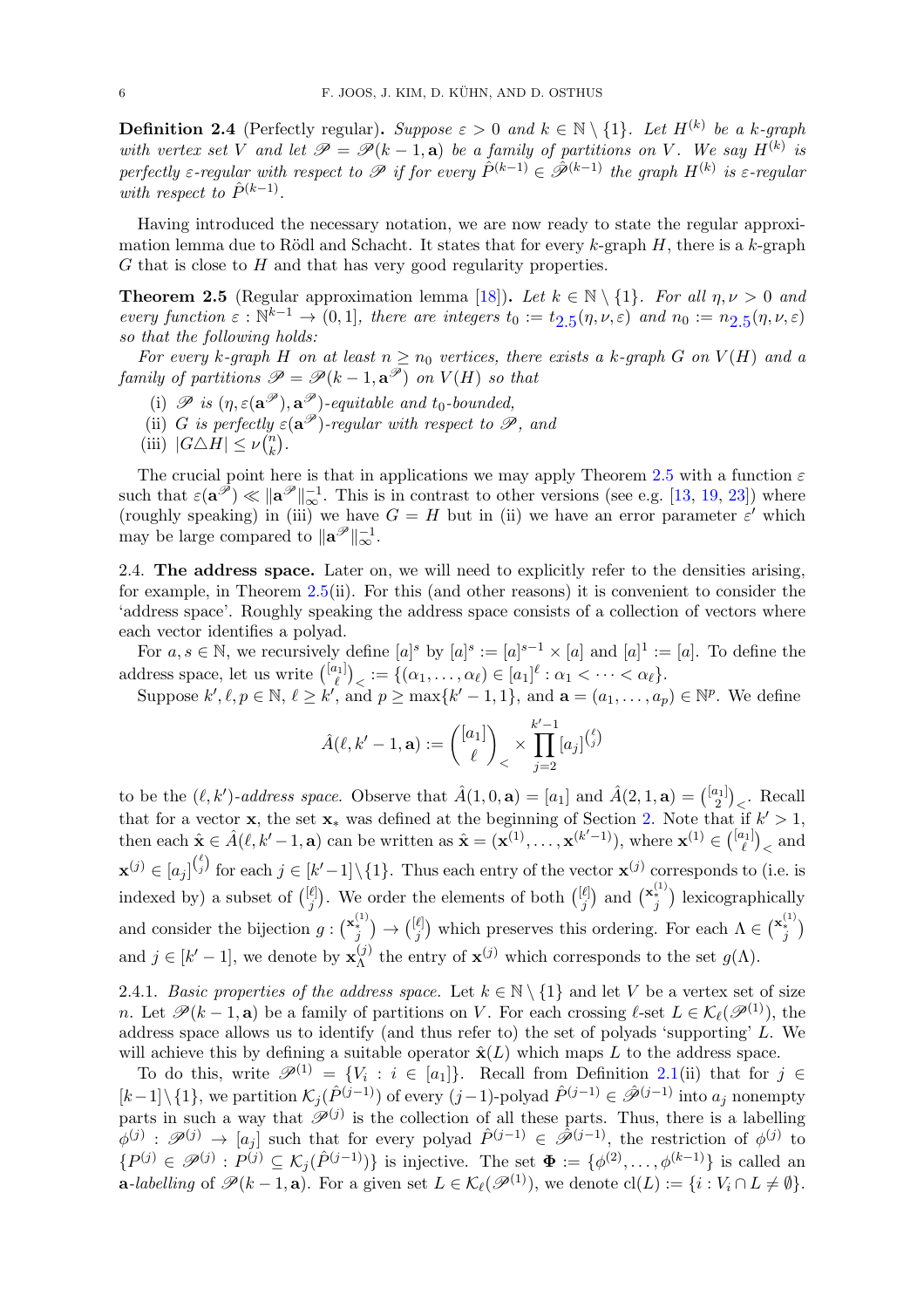Consider any  $\ell \in [a_1]$ . Let  $j' := \min\{k-1, \ell-1\}$  and let  $j'' := \max\{j', 1\}$ . For every  $\ell$ -set  $L \in \mathcal{K}_{\ell}(\mathscr{P}^{(1)})$  we define an integer vector  $\hat{\mathbf{x}}(L) = (\mathbf{x}^{(1)}(L), \ldots, \mathbf{x}^{(j'')}(L))$  by

•  $\mathbf{x}^{(1)}(L) := (\alpha_1, \ldots, \alpha_\ell)$ , where  $\alpha_1 < \ldots < \alpha_\ell$  and  $L \cap V_{\alpha_i} = \{v_{\alpha_i}\}\$ ,

<span id="page-6-3"></span>• and for 
$$
i \in [j'] \setminus \{1\}
$$
 we set

$$
\mathbf{x}^{(i)}(L) := \left(\phi^{(i)}(P^{(i)}) : \{v_{\lambda} : \lambda \in \Lambda\} \in P^{(i)}, P^{(i)} \in \mathcal{P}^{(i)}\right)_{\Lambda \in \binom{c_1(L)}{i}}.
$$
\n(2.6)

Here, we order  $\binom{cl(L)}{i}$  $\binom{L}{i}$  lexicographically. In particular,  $\mathbf{x}^{(i)}(L)$  is a vector of length  $\binom{\ell}{i}$  $\binom{\ell}{i}$ .

By definition,  $\hat{\mathbf{x}}(L) \in \hat{A}(\ell, j', \mathbf{a})$  for every  $L \in \mathcal{K}_{\ell}(\mathscr{P}^{(1)})$  with  $\ell, j'$  as above. Our next aim is to define an operator  $\hat{\mathbf{x}}(\cdot)$  which maps the set  $\hat{\hat{\mathcal{P}}}^{(j-1)}$  of  $(j-1)$ -polyads injectively into the address space  $\hat{A}(j, j - 1, a)$  (see [\(2.7\)](#page-6-0)). We will then extend this further into a bijection between elements of the address spaces and their corresponding hypergraphs. However, before we can define  $\hat{\mathbf{x}}(\cdot)$ , we need to introduce some more notation.

Suppose  $j \in [k'-1]$ . For  $\hat{\mathbf{x}} \in \hat{A}(\ell, k'-1, \mathbf{a})$  and  $J \in \mathcal{K}_j(\mathscr{P}^{(1)})$  with  $\text{cl}(J) \subseteq \mathbf{x}_{*}^{(1)}$ , we define  $\mathbf{x}_J^{(j)}$  $\mathbf{y}^{(j)}_J := \mathbf{x}_{\text{cl}(J)}^{(j)}$  $\chi_{\text{cl}(J)}^{(j)}$ . Thus from now on, we may refer to the entries of  $\mathbf{x}^{(j)}$  either by an index set  $\Lambda \in \binom{\mathbf{x}_*^{(1)}}{j}$  or by a set  $J \in \mathcal{K}_j(\mathscr{P}^{(1)})$ .

Next we introduce a relation on the elements of (possibly different) address spaces. Consider  $\hat{\mathbf{x}} = (\mathbf{x}^{(1)}, \mathbf{x}^{(2)}, \dots, \mathbf{x}^{(k'-1)}) \in \hat{A}(\ell, k'-1, \mathbf{a})$  with  $\ell' \leq \ell$  and  $k'' \leq k'$ . We define  $\hat{\mathbf{y}} \leq_{\ell', k''-1} \hat{\mathbf{x}}$  if

- $\hat{\mathbf{y}} = (\mathbf{y}^{(1)}, \mathbf{y}^{(2)}, \dots, \mathbf{y}^{(k''-1)}) \in \hat{A}(\ell', k'' 1, \mathbf{a}),$
- $\mathbf{y}_{*}^{(1)} \subseteq \mathbf{x}_{*}^{(1)}$  and
- $\mathbf{x}_{\Lambda}^{(j)} = \mathbf{y}_{\Lambda}^{(j)}$  $\Lambda(\Lambda)$  for any  $\Lambda \in \binom{\mathbf{y}_{i}^{(1)}}{j}$  and  $j \in [k''-1] \setminus \{1\}.$

Thus any  $\hat{\mathbf{y}} \in \hat{A}(\ell', k'' - 1, \mathbf{a})$  with  $\hat{\mathbf{y}} \leq_{\ell', k'' - 1} \hat{\mathbf{x}}$  can be viewed as the restriction of  $\hat{\mathbf{x}}$  to an  $\ell'$ -subset of the  $\ell$ -set  $\mathbf{x}_{*}^{(1)}$ . Hence for  $\hat{\mathbf{x}} \in \hat{A}(\ell, k'-1, \mathbf{a})$ , there are exactly  $\ell_{\ell'}$  $\ell$ <sup> $\ell$ </sup>) distinct integer vectors  $\hat{\mathbf{y}} \in \hat{A}(\ell', k'' - 1, \mathbf{a})$  such that  $\hat{\mathbf{y}} \leq_{\ell', k'' - 1} \hat{\mathbf{x}}$ . Also it is easy to check the following properties.

<span id="page-6-2"></span>**Proposition 2.6.** Suppose  $\mathscr{P} = \mathscr{P}(k-1, a)$  is a family of partitions,  $i \in [a_1]$  and  $i' :=$  $\min\{i,k\}.$ 

- (i) Whenever  $I \in \mathcal{K}_i(\mathcal{P}^{(1)})$  and  $J \in \mathcal{K}_j(\mathcal{P}^{(1)})$  with  $I \subseteq J$ , then  $\hat{\mathbf{x}}(I) \leq_{i,i'-1} \hat{\mathbf{x}}(J)$ .
- (ii) If  $J \in \mathcal{K}_j(\mathscr{P}^{(1)})$  and  $\hat{\mathbf{y}} \leq_{i,i'-1} \hat{\mathbf{x}}(J)$ , then there exists a unique  $I \in \binom{J}{i}$  $\binom{J}{i}$  such that  $\hat{\mathbf{y}} = \hat{\mathbf{x}}(I).$

Now we are ready to introduce the promised bijection between the elements of address spaces and their corresponding hypergraphs.

Consider  $j \in [k]\setminus\{1\}$ . Recall that for every j-set  $J \in \mathcal{K}_j(\mathscr{P}^{(1)})$ , we have  $\hat{\mathbf{x}}(J) \in \hat{A}(j, j-1, \mathbf{a})$ . Moreover, recall that  $\mathcal{K}_j(\hat{P}^{(j-1)}) \neq \emptyset$  for any  $\hat{P}^{(j-1)} \in \hat{\mathscr{P}}^{(j-1)}$ , and note that  $\hat{\mathbf{x}}(J) = \hat{\mathbf{x}}(J')$ for all  $J, J' \in \mathcal{K}_j(\hat{P}^{(j-1)})$  and all  $\hat{P}^{(j-1)} \in \tilde{\mathcal{P}}^{(j-1)}$ . Hence, for each  $\hat{P}^{(j-1)} \in \tilde{\mathcal{P}}^{(j-1)}$  we can define

<span id="page-6-1"></span><span id="page-6-0"></span>
$$
\hat{\mathbf{x}}(\hat{P}^{(j-1)}) := \hat{\mathbf{x}}(J) \text{ for some } J \in \mathcal{K}_j(\hat{P}^{(j-1)}). \tag{2.7}
$$

Let

$$
\hat{A}(j, j-1, \mathbf{a})_{\neq \emptyset} := \{ \hat{\mathbf{x}} \in \hat{A}(j, j-1, \mathbf{a}) : \exists \hat{P}^{(j-1)} \in \hat{\mathscr{P}}^{(j-1)} \text{ such that } \hat{\mathbf{x}}(\hat{P}^{(j-1)}) = \hat{\mathbf{x}} \}
$$

$$
= \{ \hat{\mathbf{x}} \in \hat{A}(j, j-1, \mathbf{a}) : \exists J \in \mathcal{K}_j(\mathscr{P}^{(1)}) \text{ such that } \hat{\mathbf{x}} = \hat{\mathbf{x}}(J) \},
$$

$$
\hat{A}(j, j-1, \mathbf{a})_{\emptyset} := \hat{A}(j, j-1, \mathbf{a}) \setminus \hat{A}(j, j-1, \mathbf{a})_{\neq \emptyset}.
$$

Clearly [\(2.7\)](#page-6-0) gives rise to a bijection between  $\hat{\mathscr{P}}^{(j-1)}$  and  $\hat{A}(j, j-1, a)_{\neq \emptyset}$ . Thus for each  $\hat{\mathbf{x}} \in \hat{A}(j, j-1, \mathbf{a})_{\neq \emptyset}$ , we can define the polyad  $\hat{P}^{(j-1)}(\hat{\mathbf{x}})$  of  $\hat{\mathbf{x}}$  by

$$
\hat{P}^{(j-1)}(\hat{\mathbf{x}}) := \hat{P}^{(j-1)} \text{ such that } \hat{P}^{(j-1)} \in \hat{\mathscr{P}}^{(j-1)} \text{ with } \hat{\mathbf{x}} = \hat{\mathbf{x}}(\hat{P}^{(j-1)}). \tag{2.8}
$$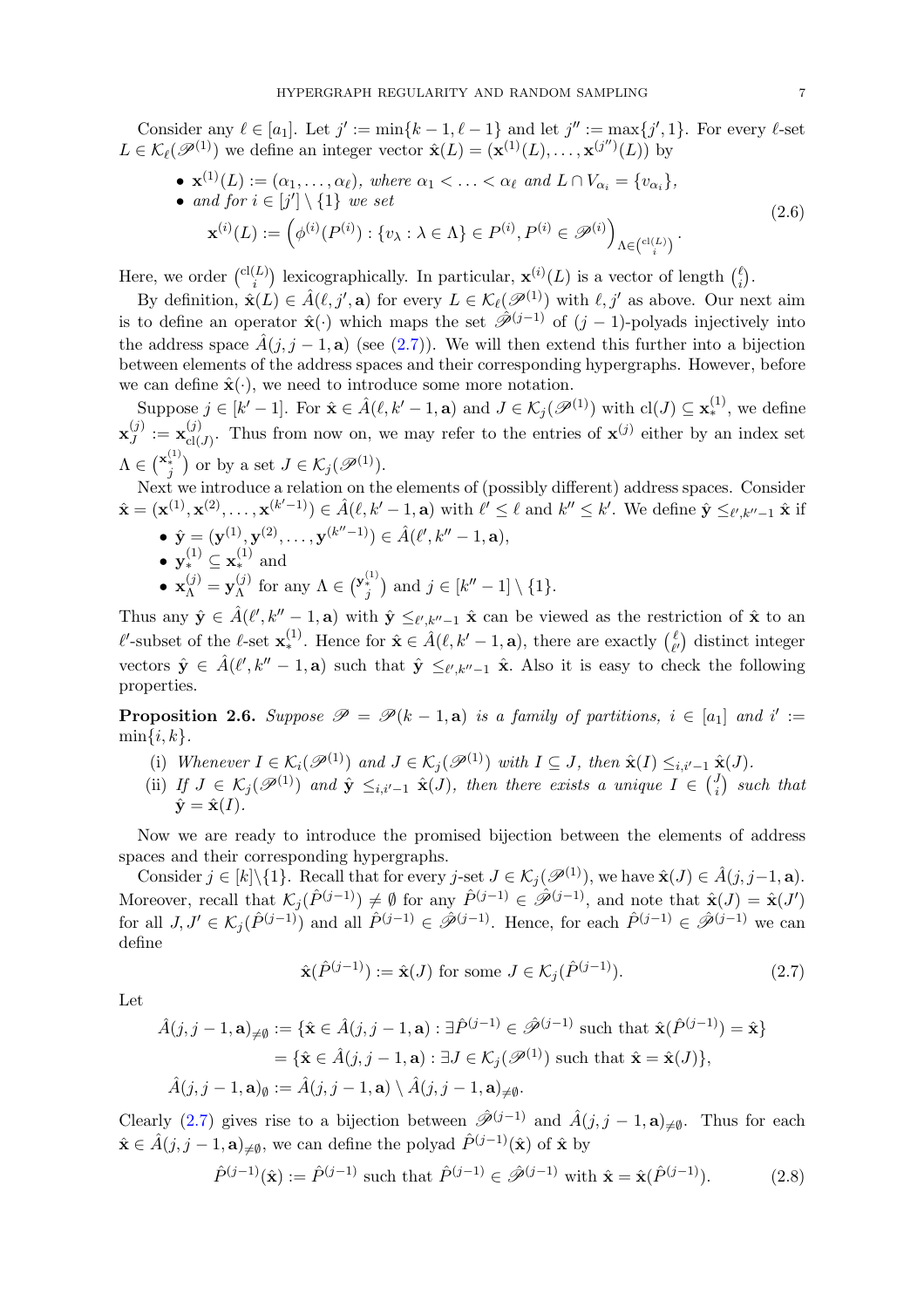Note that for any  $J \in \mathcal{K}_j(\mathscr{P}^{(1)})$ , we have  $\hat{P}^{(j-1)}(\hat{\mathbf{x}}(J)) = \hat{P}^{(j-1)}(J)$ .

We will frequently make use of an explicit description of a polyad in terms of the parti-tion classes it contains (see [\(2.12\)](#page-7-0)). For this, we proceed as follows. For each  $b \in [a_1]$ , let  $P^{(1)}(b, b) := V_b$ . For each  $j \in [k-1] \setminus \{1\}$  and  $(\hat{\mathbf{x}}, b) \in \hat{A}(j, j-1, \mathbf{a})_{\neq \emptyset} \times [a_j]$ , we let

$$
P^{(j)}(\hat{\mathbf{x}},b) := P^{(j)} \in \mathcal{P}^{(j)} \text{ such that } \phi^{(j)}(P^{(j)}) = b \text{ and } P^{(j)} \subseteq \mathcal{K}_j(\hat{P}^{(j-1)}(\hat{\mathbf{x}})). \tag{2.9}
$$

Using Definition [2.1\(](#page-4-0)ii), we conclude that so far  $P^{(j)}(\hat{\mathbf{x}},b)$  is well-defined for each  $(\hat{\mathbf{x}},b) \in$  $\hat{A}(j, j-1, \mathbf{a})_{\neq \emptyset} \times [a_j]$  and all  $j \in [k-1] \setminus \{1\}.$ 

For convenience we now extend the domain of the above definitions to cover the 'trivial' cases. For  $(\hat{\mathbf{x}}, b) \in \hat{A}(j, j - 1, \mathbf{a})_{\emptyset} \times [a_j]$ , we let

<span id="page-7-4"></span><span id="page-7-2"></span>
$$
P^{(j)}(\hat{\mathbf{x}},b) := \emptyset. \tag{2.10}
$$

We also let  $P^{(1)}(a, b) := \emptyset$  for all  $a, b \in [a_1]$  with  $a \neq b$ . For all  $j \in [k-1]$  and  $\hat{\mathbf{x}} \in \hat{A}(j+1, j, \mathbf{a})_{\emptyset}$ , we define

$$
\hat{P}^{(j)}(\hat{\mathbf{x}}) := \bigcup_{\hat{\mathbf{y}} \leq j, j-1} P^{(j)}(\hat{\mathbf{y}}, \mathbf{x}_{\mathbf{y}_{*}^{(1)}}^{(j)}).
$$
\n(2.11)

To summarize, given a family of partitions  $\mathscr{P} = \mathscr{P}(k-1, a)$  and an a-labelling  $\Phi$ , for each  $j \in [k-1]$ , this defines  $P^{(j)}(\hat{\mathbf{x}}, b)$  for  $\hat{\mathbf{x}} \in \hat{A}(j, j-1, \mathbf{a})$  and  $b \in [a_j]$  and  $\hat{P}^{(j)}(\hat{\mathbf{x}})$  for all  $\hat{\mathbf{x}} \in \hat{A}(j+1, j, \mathbf{a})$ . For later reference, we collect the relevant properties of these objects below. For each  $j \in [k-1] \setminus \{1\}$ , it will be convenient to extend the domain of the **a**-labelling  $\phi^{(j)}$ of  $\mathscr{P}^{(j)}$  to all j-sets  $J \in \mathcal{K}_j(\mathscr{P}^{(1)})$  by setting  $\phi^{(j)}(J) := \phi^{(j)}(P^{(j)})$ , where  $P^{(j)} \in \mathscr{P}^{(j)}$  is the unique  $j$ -graph that contains  $J$ .

<span id="page-7-1"></span>**Proposition 2.7.** For a given family of partitions  $\mathcal{P} = \mathcal{P}(k-1, a)$  and an a-labelling  $\Phi$ . the following hold for all  $j \in [k-1]$ .

- (i)  $\hat{P}^{(j)}(\cdot) : \hat{A}(j+1, j, \mathbf{a})_{\neq \emptyset} \to \hat{\mathscr{P}}^{(j)}$  is a bijection.
- (ii) For  $j \geq 2$ , the restriction of  $P^{(j)}(\cdot, \cdot)$  onto  $\hat{A}(j, j 1, a)_{\neq \emptyset} \times [a_j]$  is a bijection onto  $\mathscr{P}^{(j)}.$
- (iii)  $\hat{\mathbf{x}} \in \hat{A}(j+1, j, \mathbf{a})_{\neq \emptyset}$  if and only if  $\mathcal{K}_{j+1}(\hat{P}^{(j)}(\hat{\mathbf{x}})) \neq \emptyset$ .
- (iv) Each  $\hat{\mathbf{x}} \in \hat{A}(j+1, j, \mathbf{a})$  satisfies

<span id="page-7-0"></span>
$$
\hat{P}^{(j)}(\hat{\mathbf{x}}) = \bigcup_{\hat{\mathbf{y}} \leq j, j=1 \hat{\mathbf{x}}} P^{(j)}(\hat{\mathbf{y}}, \mathbf{x}_{\mathbf{y}_{*}}^{(j)}).
$$
\n(2.12)

- (v)  $\{P^{(j)}(\hat{\mathbf{x}},b) : \hat{\mathbf{x}} \in \hat{A}(j,j-1,\mathbf{a}), b \in [a_j]\}$  forms a partition of  $\mathcal{K}_j(\mathcal{P}^{(1)})$ .
- (vi)  $\{K_{j+1}(\hat{P}^{(j)}(\hat{\mathbf{x}})) : \hat{\mathbf{x}} \in \hat{A}(j+1,j,\mathbf{a})\}$  forms a partition of  $K_{j+1}(\mathscr{P}^{(1)})$ .
- (vii)  $\{P^{(j+1)}(\hat{\mathbf{x}},b) : \hat{\mathbf{x}} \in \hat{A}(j+1,j,\mathbf{a}), b \in [a_{j+1}]\} \prec \{\mathcal{K}_{j+1}(\hat{P}^{(j)}(\hat{\mathbf{x}})): \hat{\mathbf{x}} \in \hat{A}(j+1,j,\mathbf{a})\}.$
- (viii) If  $\mathscr{P}(k-1, \mathbf{a})$  is T-bounded, then  $|\hat{\mathscr{P}}^{(j)}| \leq |\hat{A}(j+1, j, \mathbf{a})| \leq T^{2^{j+1}-1}$  and  $|\mathscr{P}^{(j)}| \leq T^{2^j}$ .
- $\text{(ix)} \text{ If } \mathcal{K}_{j+1}(\hat{P}^{(j)}(\hat{\mathbf{x}})) \neq \emptyset \text{ for all } \hat{\mathbf{x}} \in \hat{A}(j+1,j,\mathbf{a}), \text{ then } \hat{P}^{(j)}(\cdot) : \hat{A}(j+1,j,\mathbf{a}) \to \hat{\mathcal{P}}^{(j)} \text{ is a}$ bijection and, if in addition  $j < k-1$ , then  $P^{(j+1)}(\cdot, \cdot) : \hat{A}(j+1, j, \mathbf{a}) \times [a_{j+1}] \to \mathscr{P}^{(j+1)}$ is also a bijection.
- (x)  $\hat{A}(j, j-1, \mathbf{a})_{\emptyset} = \emptyset$  for all  $j \in [2]$  and thus  $\hat{P}^{(1)}(\cdot)$  and  $P^{(2)}(\cdot, \cdot)$  are always bijections.
- (xi) If  $\mathscr{P} \prec \mathscr{Q}(k-1, \mathbf{a}^{\mathscr{Q}})$ , then  $\{K_{j+1}(\hat{P}^{(j)}(\hat{\mathbf{x}})) : \hat{\mathbf{x}} \in \hat{A}(j+1, j, \mathbf{a})\} \prec \{K_{j+1}(\hat{Q}^{(j)}(\hat{\mathbf{x}})) :$  $\hat{\mathbf{x}} \in \hat{A}(j+1,j,\mathbf{a}^{\mathscr{Q}})\}.$

We postpone the proof of Proposition [2.7](#page-7-1) to Section [4.](#page-10-0)

We remark that the counting lemma (see Lemma  $5.5$ ) will enable us to restrict our attention to families of partitions as in Proposition [2.7\(](#page-7-1)ix). This is formalized in Lemma [5.6.](#page-12-1)

For  $j \in [k-1], \ell \geq j+1$  and for each  $\hat{\mathbf{x}} \in \hat{A}(\ell, j, \mathbf{a})$ , we define the polyad of  $\hat{\mathbf{x}}$  by

<span id="page-7-3"></span>
$$
\hat{P}^{(j)}(\hat{\mathbf{x}}) := \bigcup_{\hat{\mathbf{y}} \leq j+1, j\hat{\mathbf{x}}} \hat{P}^{(j)}(\hat{\mathbf{y}}) \stackrel{(2.12)}{=} \bigcup_{\hat{\mathbf{z}} \leq j, j-1\hat{\mathbf{x}}} P^{(j)}(\hat{\mathbf{z}}, \mathbf{x}_{\mathbf{z}_{*}}^{(j)}). \tag{2.13}
$$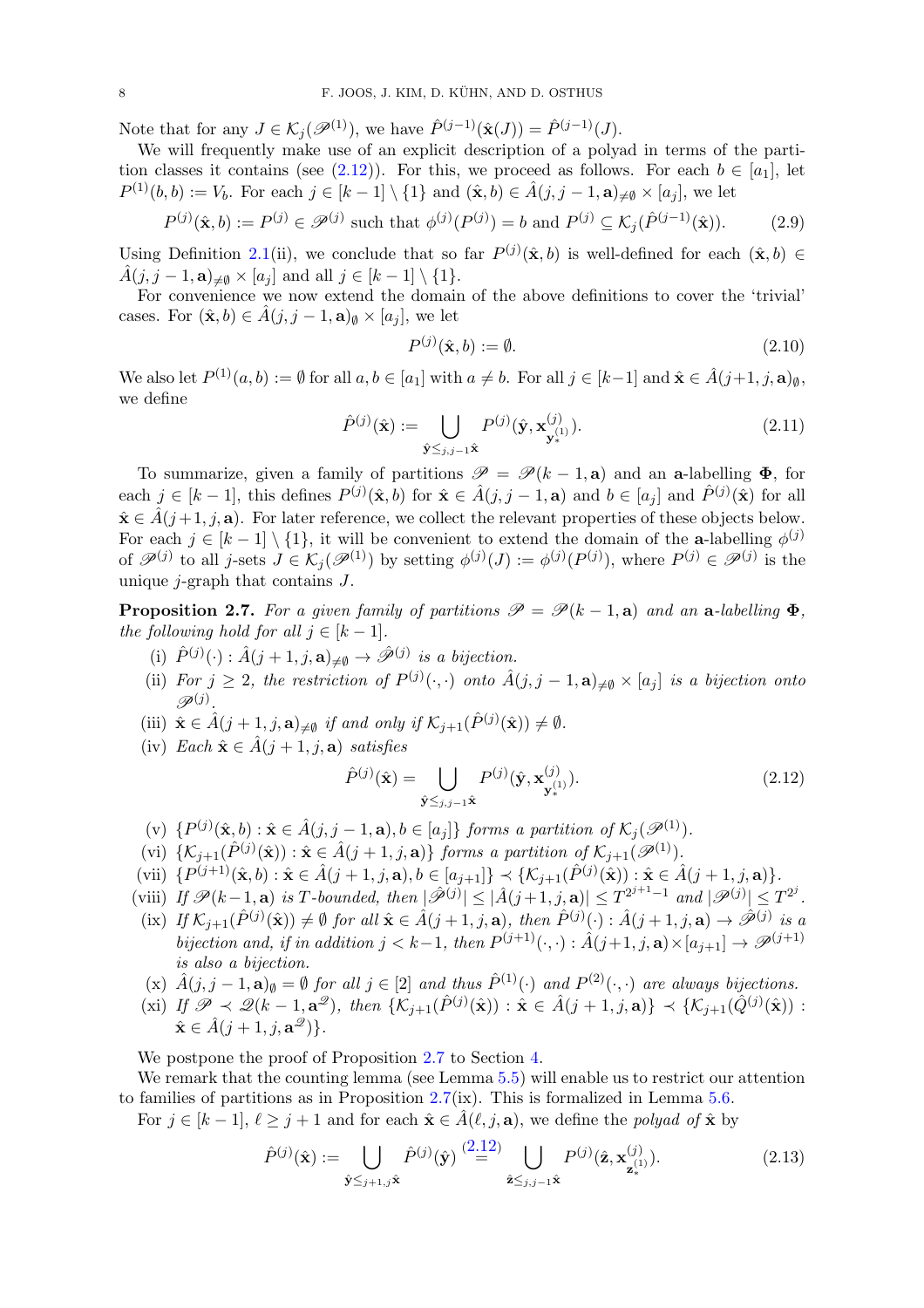(Note that this generalizes the definition made in [\(2.8\)](#page-6-1) for the case  $\ell = i + 1$ .) The following fact follows easily from the definition.

<span id="page-8-2"></span>**Proposition 2.8.** Let  $\mathcal{P} = \mathcal{P}(k-1, a)$  be a family of partitions. Let  $i \in [k-1]$  and  $\ell > i+1$ . Then for every  $L \in \mathcal{K}_{\ell}(\mathscr{P}^{(1)})$ , there exists a unique  $\hat{\mathbf{x}} \in \hat{A}(\ell, j, \mathbf{a})$  such that  $L \in \mathcal{K}_{\ell}(\hat{P}^{(j)}(\hat{\mathbf{x}})).$ 

Note that [\(2.9\)](#page-7-2) and [\(2.13\)](#page-7-3) together imply that, for all  $j \in [k-1]$  and  $\hat{\mathbf{x}} \in \hat{A}(j+1, j, \mathbf{a})$ ,

<span id="page-8-3"></span>
$$
\hat{\mathcal{P}}(\hat{\mathbf{x}}) := \left\{ \bigcup_{\hat{\mathbf{y}} \leq j+1, i\hat{\mathbf{x}}} \hat{P}^{(i)}(\hat{\mathbf{y}}) \right\}_{i \in [j]}
$$
\n(2.14)

is a  $(j + 1, j)$ -complex. Moreover, using Proposition [2.7\(](#page-7-1)iii) it is easy to check that for each  $\hat{\mathbf{x}} \in \hat{A}(j+1,j,\mathbf{a})$  with  $\mathcal{K}_{j+1}(\hat{P}^{(j)}(\hat{\mathbf{x}})) \neq \emptyset$ , we have (for  $\hat{\mathcal{P}}(J)$  as defined in  $(2.3)$ )

$$
\hat{\mathcal{P}}(\hat{\mathbf{x}}) = \hat{\mathcal{P}}(J) \text{ for some } J \in \mathcal{K}_{j+1}(\mathcal{P}^{(1)}). \tag{2.15}
$$

<span id="page-8-1"></span>2.4.2. Density functions of address spaces. For  $k \in \mathbb{N} \setminus \{1\}$  and  $\mathbf{a} \in \mathbb{N}^{k-1}$ , we say a function  $d_{\mathbf{a},k} : \hat{A}(k, k-1, \mathbf{a}) \to [0, 1]$  is a *density function* of  $\hat{A}(k, k-1, \mathbf{a})$ . For two density functions  $d^1_{\mathbf{a},k}$  and  $d^2_{\mathbf{a},k}$ , we define the *distance* between  $d^1_{\mathbf{a},k}$  and  $d^2_{\mathbf{a},k}$  by

$$
\text{dist}(d_{\mathbf{a},k}^1, d_{\mathbf{a},k}^2) := k! \prod_{i=1}^{k-1} a_i^{-\binom{k}{i}} \sum_{\hat{\mathbf{x}} \in \hat{A}(k,k-1,\mathbf{a})} |d_{\mathbf{a},k}^1(\hat{\mathbf{x}}) - d_{\mathbf{a},k}^2(\hat{\mathbf{x}})|.
$$

Since  $|\hat{A}(k, k-1, a)| = \binom{a_1}{k}$  $\prod_{i=1}^{k} \prod_{i=2}^{k-1} a_i^{k \choose i}$  $\lambda_i^{(i)}$ , we always have that  $dist(d_{\mathbf{a},k}^1, d_{\mathbf{a},k}^2) \leq 1$ . Suppose we are given a density function  $d_{\mathbf{a},k}$ , a real  $\varepsilon > 0$ , and a k-graph  $H^{(k)}$ . We say a family of partitions  $\mathscr{P} = \mathscr{P}(k-1, \mathbf{a})$  on  $V(H^{(k)})$  is an  $(\varepsilon, d_{\mathbf{a},k})$ -partition of  $H^{(k)}$  if for every  $\hat{\mathbf{x}} \in \hat{A}(k, k-1, \mathbf{a})$ the k-graph  $H^{(k)}$  is  $(\varepsilon, d_{\mathbf{a},k}(\hat{\mathbf{x}}))$ -regular with respect to  $\hat{P}^{(k-1)}(\hat{\mathbf{x}})$ . If  $\mathscr{P}$  is also  $(1/a_1, \varepsilon, \mathbf{a})$ -equitable (as specified in Definition [2.3\)](#page-4-1), we say  $\mathscr P$  is an  $(\varepsilon, \mathbf{a}, d_{\mathbf{a},k})$ -equitable partition of  $H^{(k)}$ . Note that

<span id="page-8-4"></span>if  $\hat{P}^{(k-1)}(\cdot) : \hat{A}(k, k-1, a) \to \hat{\mathscr{P}}^{(k-1)}$  is a bijection, then  $H^{(k)}$  is perfectly  $\varepsilon$ -regular with respect to  $\mathscr P$  if and only if there exists a density function  $d_{\mathbf{a},k}$  such that  $\mathscr P$  is (2.16) an  $(\varepsilon, d_{\mathbf{a},k})$ -partition of  $H^{(k)}$ .

2.5. Regularity instances. A regularity instance  $R$  encodes an address space, an associated density function and a regularity parameter. Roughly speaking, a regularity instance can be thought of as encoding a weighted 'reduced multihypergraph' obtained from an application of the regularity lemma for hypergraphs. To formalize this, let  $\varepsilon_{2,9}(\cdot,\cdot): \mathbb{N} \times \mathbb{N} \to (0,1]$  $\varepsilon_{2,9}(\cdot,\cdot): \mathbb{N} \times \mathbb{N} \to (0,1]$  $\varepsilon_{2,9}(\cdot,\cdot): \mathbb{N} \times \mathbb{N} \to (0,1]$  be a function which satisfies the following.

- $\varepsilon_{2.9}(\cdot, k)$  $\varepsilon_{2.9}(\cdot, k)$  $\varepsilon_{2.9}(\cdot, k)$  is a decreasing function for any fixed  $k \in \mathbb{N}$  with  $\lim_{t \to \infty} \varepsilon_{2.9}(t, k) = 0$ ,
- $\varepsilon_{2.9}(t, \cdot)$  $\varepsilon_{2.9}(t, \cdot)$  $\varepsilon_{2.9}(t, \cdot)$  is a decreasing function for any fixed  $t \in \mathbb{N}$ ,
- $\varepsilon_{2.9}(t, k) < t^{-4^k} \varepsilon_{5.5}(1/t, 1/t, k-1, k)/4$  $\varepsilon_{2.9}(t, k) < t^{-4^k} \varepsilon_{5.5}(1/t, 1/t, k-1, k)/4$  $\varepsilon_{2.9}(t, k) < t^{-4^k} \varepsilon_{5.5}(1/t, 1/t, k-1, k)/4$  $\varepsilon_{2.9}(t, k) < t^{-4^k} \varepsilon_{5.5}(1/t, 1/t, k-1, k)/4$  $\varepsilon_{2.9}(t, k) < t^{-4^k} \varepsilon_{5.5}(1/t, 1/t, k-1, k)/4$ , where  $\varepsilon_{5.5}$  is defined in Lemma [5.5.](#page-12-0)

<span id="page-8-0"></span>**Definition 2.9** (Regularity instance). A regularity instance  $R = (\varepsilon, \mathbf{a}, d_{\mathbf{a},k})$  is a triple, where  $\mathbf{a} = (a_1, \ldots, a_{k-1}) \in \mathbb{N}^{k-1}$  with  $0 < \varepsilon \leq \varepsilon_{2.9}(\|\mathbf{a}\|_{\infty}, k)$  $0 < \varepsilon \leq \varepsilon_{2.9}(\|\mathbf{a}\|_{\infty}, k)$  $0 < \varepsilon \leq \varepsilon_{2.9}(\|\mathbf{a}\|_{\infty}, k)$ , and  $d_{\mathbf{a},k}$  is a density function of  $\hat{A}(k, k-1, a)$ . A k-graph H satisfies the regularity instance R if there exists a family of partitions  $\mathscr{P} = \mathscr{P}(k-1, a)$  such that  $\mathscr{P}$  is an  $(\varepsilon, a, d_{a,k})$ -equitable partition of H. The complexity of R is  $1/\varepsilon$ .

Since  $\varepsilon_{2,9}$  $\varepsilon_{2,9}$  $\varepsilon_{2,9}$  depends only on  $\|\mathbf{a}\|_{\infty}$  and k, it follows that for given r and fixed k, the number of vectors a which could belong to a regularity instance  $R$  with complexity  $r$  is bounded by a function of r.

We will often make use of the fact that if we apply the regular approximation lemma (Theorem [2.5\)](#page-5-0) to a k-graph H to obtain G and  $\mathscr{P}$ , then  $\mathbf{a}^{\mathscr{P}}$  together with the densities of G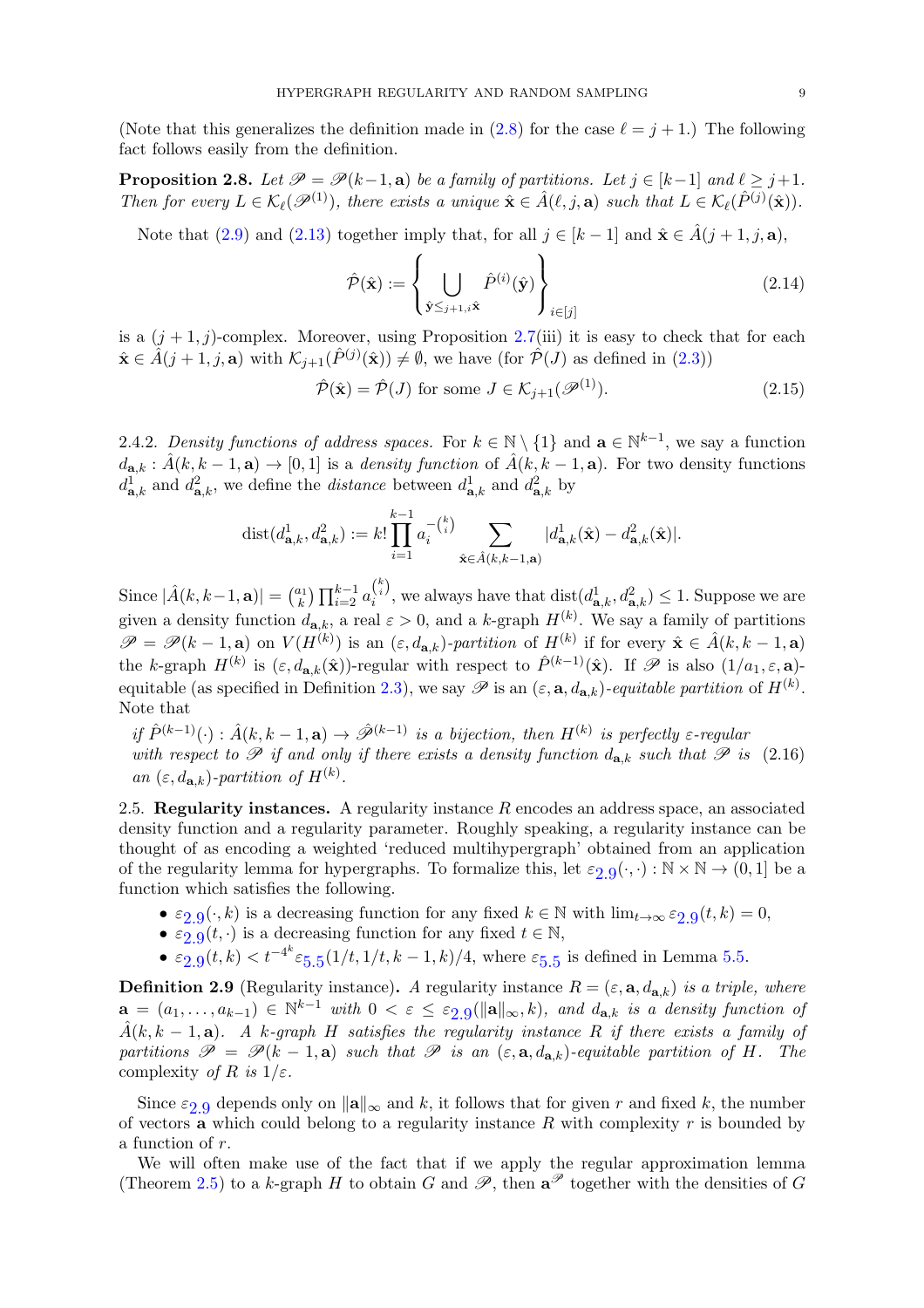with respect to the polyads in  $\hat{\mathcal{P}}^{(k-1)}$  naturally give rise to a regularity instance R where G satisfies R and H is close to satisfying R.

## 3. Main result: Sampling regularity instances

Let us now turn to the statement of our main result thereby extending Theorem [1.1](#page-1-0) to k-graphs. It states that not too small random samples of vertex subsets satisfy with high probability essentially the same regularity instance; that is, only an additive error term is needed.

<span id="page-9-0"></span>**Theorem 3.1.** Suppose  $0 < 1/n < 1/q \ll c \ll \delta \ll \varepsilon_0 \leq 1$  and  $k \in \mathbb{N} \setminus \{1\}$ . Suppose  $R = (2\varepsilon_0/3, \mathbf{a}, d_{\mathbf{a},k})$  is a regularity instance. Suppose H is a k-graph on vertex set V with  $|V| = n.$  Let  $Q \in {V \choose q}$  $\sigma_q^{(V)}$  be chosen uniformly at random. Then with probability at least  $1-e^{-cq}$ the following hold.

- $(Q1)_{3.1}$  If there exists an  $(\epsilon_0, \mathbf{a}, d_{\mathbf{a},k})$ -equitable partition  $\mathscr{O}_1$  of H, then there exists an  $(\epsilon_0 +$  $\delta$ ,  $\mathbf{a}, d_{\mathbf{a},k}$ )-equitable partition  $\mathcal{O}_2$  of H[Q].
- $(Q2)_{3.1}$  If there exists an  $(\varepsilon_0, \mathbf{a}, d_{\mathbf{a},k})$ -equitable partition  $\mathscr{O}_2$  of H[Q], then there exists an  $(\varepsilon_0 +$  $\delta$ ,  $\mathbf{a}, d_{\mathbf{a},k}$ )-equitable partition  $\mathcal{O}_1$  of H.

We use Theorem [3.1](#page-9-0) to completely characterize all testable hypergraph properties in the companion paper [\[14\]](#page-48-9). Similar in the graph setting, regular instances are the key objects and, roughly speaking, a property is testable if regularity instances determine the property.

Now we illustrate a few key points in our approach. Roughly speaking, Theorem [3.1](#page-9-0) states the following.

Suppose H is a k-graph and Q a random subset of  $V(H)$ . Then with high probability, the following hold (where  $\delta \ll \varepsilon_0$ ).

- If  $\mathcal{O}_1$  is an  $\varepsilon_0$ -equitable partition of H with density function  $d_{\mathbf{a},k}$ , then there is an  $(\varepsilon_0 + \delta)$ -equitable partition of H[Q] with the same density function  $d_{\mathbf{a},k}$ .
- If  $\mathcal{O}_2$  is an  $\varepsilon_0$ -equitable partition of H[Q] with density function  $d_{\mathbf{a},k}$ , then there is an  $(\varepsilon_0 + \delta)$ -equitable partition of H with the same density function  $d_{\mathbf{a},k}$ .

The crucial point here is that the transfer between  $H$  and  $H[Q]$  incurs only an additive increase in the regularity parameter  $\varepsilon_0$ . In fact, this additive increase can then be eliminated by slightly adjusting  $H$  (or  $H[Q]$ ).

The key ingredient in the proof of Theorem [3.1](#page-9-0) is Lemma [7.1.](#page-33-0) Roughly speaking, Lemma [7.1](#page-33-0) states the following.

Suppose the following hold (where  $\varepsilon \ll \delta \ll \varepsilon_0$ ).

- $H_1$  is a k-graph on vertex set  $V_1$  and  $\mathscr{Q}_1$  is an  $\varepsilon$ -equitable partition of  $H_1$ with density function  $d_{\mathbf{a}}\mathcal{Q}_k$ .
- $H_2$  is a k-graph on vertex set  $V_2$  and  $\mathcal{Q}_2$  is an  $\varepsilon$ -equitable partition of  $H_2$ with the same density function  $d_{\mathbf{a}^{\mathcal{Q}},k}$ .
- $\mathscr{O}_1$  is an  $\varepsilon_0$ -equitable partition of  $H_1$  with density function  $d_{\mathbf{a}}\mathscr{O}_k$ .

Then there is an  $(\varepsilon_0 + \delta)$ -equitable partition  $\mathcal{O}_2$  of  $H_2$ , also with density function  $d_{\mathbf{a}}\mathbf{\sigma}_k$ .

One may think of this results as follows; if two  $k$ -graphs both satisfy some 'high quality' regularity partition with the same parameters, then all 'low quality' regularity partitions from one k-graph are also regularity partitions of the other k-graph to the expense of only a small additive increase in the regularity parameter.

To prove Theorem [3.1,](#page-9-0) we will apply Lemma [7.1](#page-33-0) with  $H$  playing the role of  $H_1$  and with the random sample  $H[Q]$  playing the role of  $H_2$  (and vice versa). In turn, our strengthening of the regular approximation lemma (Lemma  $6.1$ ) will be one of the main tools in the proof of Lemma [7.1;](#page-33-0) see the beginning of Section [7](#page-33-1) for a more detailed sketch.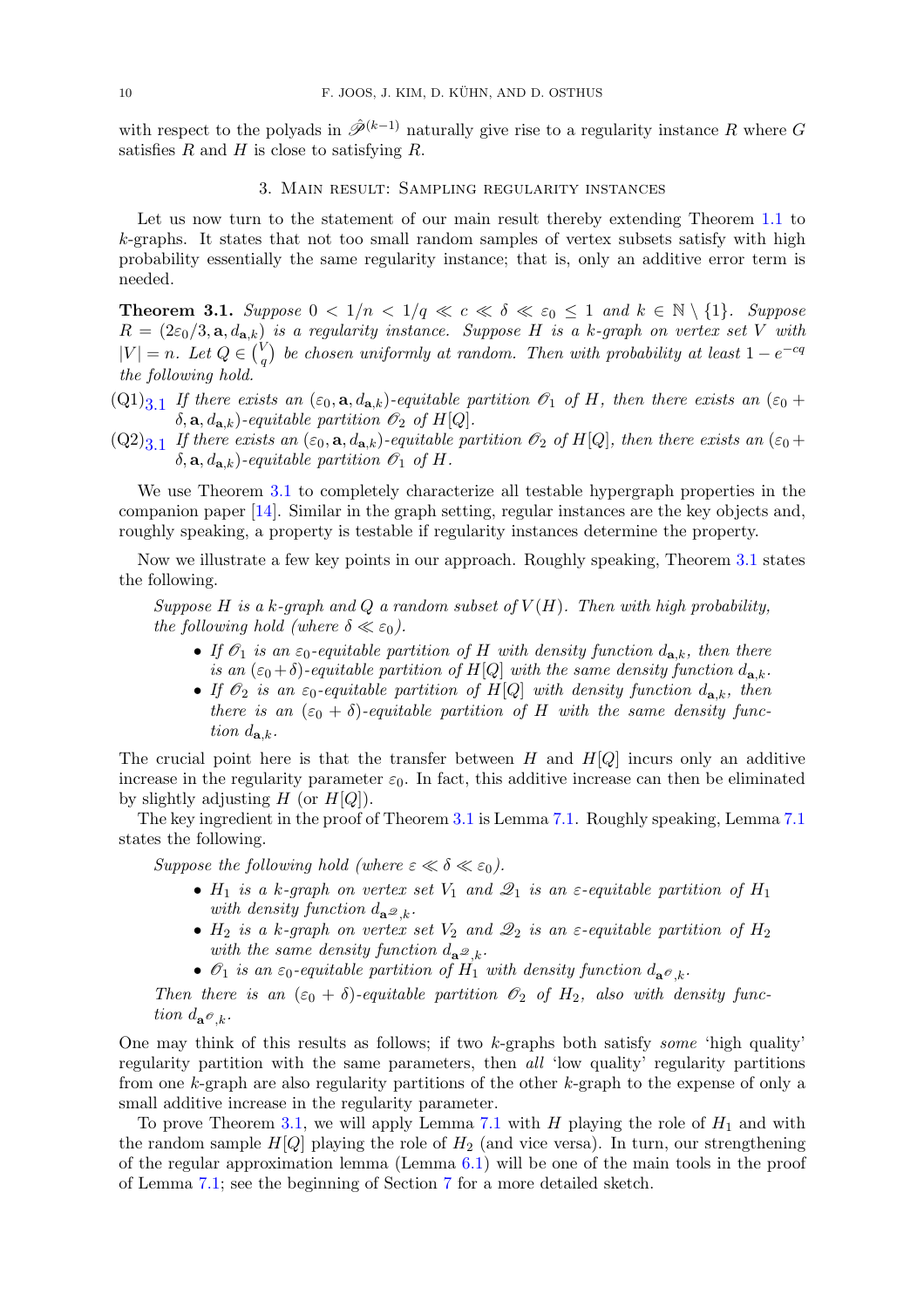#### 4. More concepts and tools

<span id="page-10-0"></span>Here we collect some further result that we need later in our proofs but which are not needed to understand our main theorem.

4.1. A stronger hypergraph regularity lemma. We next state a generalization (Lemma [4.1\)](#page-10-1) of the regular approximation lemma which was also proved by Rödl and Schacht (see Lemma 25 in [\[18\]](#page-48-2)). Lemma [4.1](#page-10-1) has two additional features in comparison to Theorem [2.5.](#page-5-0) Firstly, we can prescribe a family of partitions  $\mathscr Q$  and obtain a refinement  $\mathscr P$  of  $\mathscr Q$ , and secondly, we are not only given one k-graph H but a collection of k-graphs  $H_i$  that partitions the complete k-graph. Thus we may view Lemma  $4.1$  as a 'partition version' of Theorem [2.5.](#page-5-0) We will use it in the proof of Lemma [6.1.](#page-18-0)

<span id="page-10-1"></span>**Lemma 4.1** (Rödl and Schacht [\[18\]](#page-48-2)). For all  $o, s \in \mathbb{N}$ ,  $k \in \mathbb{N} \setminus \{1\}$ , all  $\eta, \nu > 0$ , and every function  $\varepsilon : \mathbb{N}^{k-1} \to (0,1]$ , there are  $\mu = \mu_{4,1}(k, o, s, \eta, \nu, \varepsilon) > 0$  $\mu = \mu_{4,1}(k, o, s, \eta, \nu, \varepsilon) > 0$  $\mu = \mu_{4,1}(k, o, s, \eta, \nu, \varepsilon) > 0$  and  $t = t_{4,1}(k, o, s, \eta, \nu, \varepsilon) \in$  $\mathbb N$  and  $n_0 = n_{4,1}(k, o, s, \eta, \nu, \varepsilon) \in \mathbb N$  $n_0 = n_{4,1}(k, o, s, \eta, \nu, \varepsilon) \in \mathbb N$  $n_0 = n_{4,1}(k, o, s, \eta, \nu, \varepsilon) \in \mathbb N$  such that the following hold. Suppose

 $(0,1)_{4,1}$  V is a set and  $|V| = n \geq n_0$ ,  $(02)_{4,1}$   $\mathscr{Q} = \mathscr{Q}(k, \mathbf{a}^{\mathscr{Q}})$  is a  $(1/a_1^{\mathscr{Q}}, \mu, \mathbf{a}^{\mathscr{Q}})$ -equitable o-bounded family of partitions on V,  $(03)_{4.1}$   $\mathscr{H}^{(k)} = \{H_1^{(k)}\}$  $\{a_1^{(k)},\ldots,H_s^{(k)}\}$  is a partition of  $\binom{V_k}{k}$  $\binom{V}{k}$  so that  $\mathscr{H}^{(k)} \prec \mathscr{Q}^{(k)}$ .

Then there exist a family of partitions  $\mathscr{P} = \mathscr{P}(k-1, \mathbf{a}^{\mathscr{P}})$  and a partition  $\mathscr{G}^{(k)} = \{G_1^{(k)}\}$  $\binom{(k)}{1},\ldots,G_s^{(k)}\}$ of  $\binom{V}{k}$  $\binom{V}{k}$  satisfying the following for every  $i \in [s]$  and  $j \in [k-1]$ .

 $(P1)_{4.1}$  P is a t-bounded  $(\eta, \varepsilon(\mathbf{a}^{\mathscr{P}}), \mathbf{a}^{\mathscr{P}})$ -equitable family of partitions, and  $a_j^{\mathscr{Q}}$  divides  $a_j^{\mathscr{P}}$ ,  $(P2)_{4.1} \mathscr{P} \prec \{\mathscr{Q}^{(j)}\}_{j=1}^{k-1},$ 

 $(P3)_{4.1}$   $G_i^{(k)}$  is perfectly  $\varepsilon(\mathbf{a}^{\mathscr{P}})$ -regular with respect to  $\mathscr{P},$ i

 $(P4)_{4.1} \sum_{i=1}^{s} |G_i^{(k)} \triangle H_i^{(k)}$  $|k \choose i}| \leq \nu \binom{n}{k}$  $\binom{n}{k}$ , and

 $(P5)_{4.1}$   $\mathscr{G}^{(k)} \prec \mathscr{Q}^{(k)}$  and if  $H_i^{(k)} \subseteq \mathcal{K}_k(\mathscr{Q}^{(1)})$ , then  $G_i^{(k)} \subseteq \mathcal{K}_k(\mathscr{Q}^{(1)})$ .

In Lemma [4.1](#page-10-1) we may assume without loss of generality that  $1/\mu$ ,  $t$ ,  $n_0$  are non-decreasing in k, o, s and non-increasing in  $\eta$ ,  $\nu$ .

# 4.2. The proof of Proposition [2.7.](#page-7-1)

*Proof of Proposition [2.7.](#page-7-1)* Observe that (i) and (ii) hold by definition. Note that  $\hat{\mathbf{x}} \in \hat{A}(j + \hat{A}(j))$  $(1, j, \mathbf{a})_{\neq \emptyset}$  if and only if  $\hat{\mathbf{x}} = \hat{\mathbf{x}}(J)$  for some  $J \in \mathcal{K}_{j+1}(\mathscr{P}^{(1)})$  if and only if there exists a set  $J \in$  $\mathcal{K}_{j+1}(\hat{P}^{(j)}(\hat{\mathbf{x}}))$ . Thus (iii) holds. To show (iv), by [\(2.11\)](#page-7-4), we may assume  $\hat{\mathbf{x}} \in \hat{A}(j+1, j, \mathbf{a})_{\neq \emptyset}$ . Thus we know that  $\mathcal{K}_{j+1}(\hat{P}^{(j)}(\hat{\mathbf{x}}))$  contains at least one  $(j+1)$ -set J and  $\hat{\mathbf{x}} = \hat{\mathbf{x}}(J)$ . By  $(2.2)$ , we have

$$
\hat{P}^{(j)}(\hat{\mathbf{x}}) = \hat{P}^{(j)}(J) = \bigcup_{I \in {J \choose j}} P^{(j)}(I).
$$

By Proposition [2.6\(](#page-6-2)ii), we know that  $\hat{\mathbf{y}} \leq_{j,j-1} \hat{\mathbf{x}}$  if and only if  $\hat{\mathbf{y}} = \hat{\mathbf{x}}(I)$  for some  $I \in \binom{J}{j}$  $j^{J}$ ). Consider any j-set  $I \subseteq J$ . Recall that  $\hat{P}^{(j-1)}(\hat{\mathbf{x}}(I)) = \hat{P}^{(j-1)}(I)$ , and thus  $I \in \mathcal{K}_j(\hat{P}^{(j-1)}(\hat{\mathbf{x}}(I))).$ Together with [\(2.9\)](#page-7-2) this implies that  $P^{(j)}(I) = P^{(j)}(\hat{\mathbf{x}}(I), \phi^{(j)}(I))$ , where  $P^{(j)}(I)$  is the unique part of  $\mathscr{P}^{(j)}$  that contains I. Since  $\phi^{(j)}(I) = \phi^{(j)}(P^{(j)}(I)) = \mathbf{x}^{(j)}(J)_I$  holds by  $(2.6)$ , we have

$$
\hat{P}^{(j)}(\hat{\mathbf{x}}) = \bigcup_{I \in {J \choose j}} P^{(j)}(I) = \bigcup_{I \in {J \choose j}} P^{(j)}(\hat{\mathbf{x}}(I), \mathbf{x}^{(j)}(J)_I) = \bigcup_{\hat{\mathbf{y}} \leq j, j-1} P^{(j)}(\hat{\mathbf{y}}, \mathbf{x}^{(j)}_{\mathbf{y}^{(1)}_*}).
$$

This shows that (iv) holds. It is easy to see that (i), (ii), (iii) and Definition  $2.1$ (ii) together imply (v), (vi) and (vii). If  $\mathscr{P}(k-1,\mathbf{a})$  is T-bounded, (i) implies that

$$
|\hat{\mathscr{P}}^{(j)}| \leq |\hat{A}(j+1,j,\mathbf{a})| \leq \prod_{i=1}^{j} a_i^{j+1} \leq \prod_{i=1}^{j} T^{j+1} \leq T^{2^{j+1}-1}.
$$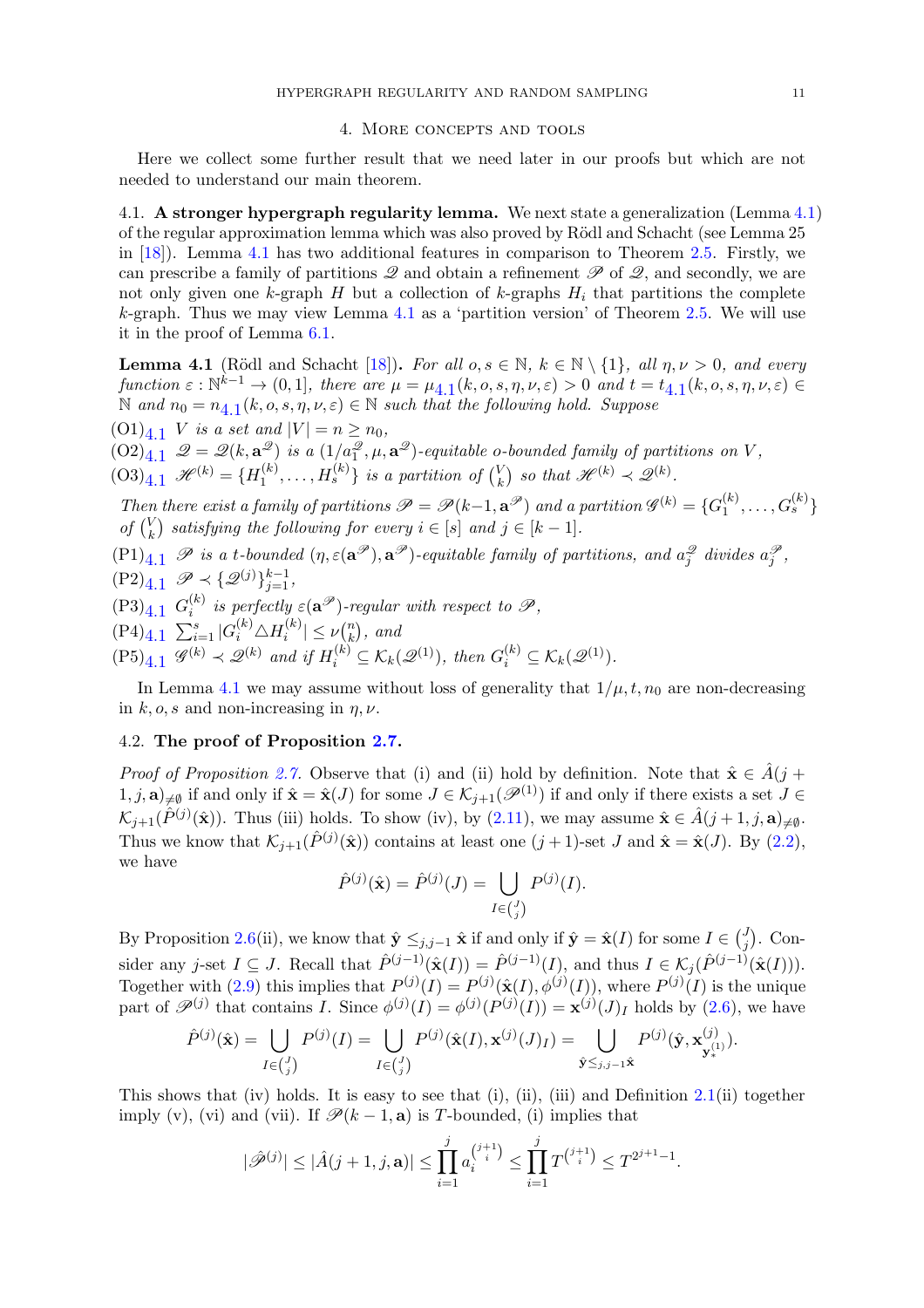Thus for  $j \in [k-1] \setminus \{1\}$ , we have  $|\mathscr{P}^{(j)}| \leq a_j |\hat{\mathscr{P}}^{(j-1)}| \leq T^{2^j}$ . Also  $|\mathscr{P}^{(1)}| = a_1 \leq T$ , thus we have (viii). Statement (ix) follows from (i), (ii) and (iii). Property  $(x)$  is trivial from the definitions.

Finally we show (xi). Suppose  $J \in \mathcal{K}_{j+1}(\hat{P}^{(j)}(\hat{\mathbf{x}})) \cap \mathcal{K}_{j+1}(\hat{Q}^{(j)}(\hat{\mathbf{y}}))$  for some  $\hat{\mathbf{x}} \in \hat{A}(j+1, j, \mathbf{a})$ and  $\hat{\mathbf{y}} \in \hat{A}(j+1,j,\mathbf{a}^{\mathcal{D}})$ . Then (iii) implies that  $\hat{P}^{(j)}(\hat{\mathbf{x}}) = \hat{P}^{(j)}(J)$  and  $\hat{Q}^{(j)}(\hat{\mathbf{y}}) = \hat{Q}^{(j)}(J)$ . Since  $\mathscr{P} \prec \mathscr{Q}$ , we have  $P^{(j)}(I) \subseteq Q^{(j)}(I)$ . Thus

$$
\hat{P}^{(j)}(\hat{\mathbf{x}}) \stackrel{(2.2)}{=} \bigcup_{I \in {J \choose j}} P^{(j)}(I) \subseteq \bigcup_{I \in {J \choose j}} Q^{(j)}(I) \stackrel{(2.2)}{=} \hat{Q}^{(j)}(\hat{\mathbf{y}}).
$$

Thus we have  $\mathcal{K}_{j+1}(\hat{P}^{(j)}) \subseteq \mathcal{K}_{j+1}(\hat{Q}^{(j)}(J))$ . This implies (xi).

4.3. Constructing families of partitions using the address space. On several occasions we will construct  $P^{(j)}(\hat{\mathbf{x}},b)$  and  $\hat{P}^{(j)}(\hat{\mathbf{x}})$  first and then show that they actually give rise to a family of partitions for which we can use the properties listed in Proposition [2.7.](#page-7-1) The following lemma, which can easily be proved by induction, provides a criterion to show that this is indeed the case.

<span id="page-11-0"></span>**Lemma 4.2.** Suppose  $k \in \mathbb{N} \setminus \{1\}$  and  $\mathbf{a} \in \mathbb{N}^{k-1}$ . Suppose  $\mathscr{P}^{(1)} = \{V_1, \ldots, V_{a_1}\}$  is a partition of a vertex set V. Suppose that for each  $j \in [k-1] \setminus \{1\}$  and each  $(\hat{\mathbf{x}}, b) \in \hat{A}(j, j-1, \mathbf{a}) \times [a_j]$ , we are given a j-graph  $P^{(j)}(\hat{\mathbf{x}},b)$ , and for each  $j \in [k] \setminus \{1\}$  and  $\hat{\mathbf{x}} \in \hat{A}(j, j-1, \mathbf{a})$ , we are given a  $(j-1)$ -graph  $\hat{P'}^{(j-1)}(\hat{\mathbf{x}})$ . Let

$$
P'^{(1)}(b,b) := V_b \text{ for all } b \in [a_1], \text{ and}
$$
  

$$
\mathscr{P}^{(j)} := \{P'^{(j)}(\hat{\mathbf{x}},b) : (\hat{\mathbf{x}},b) \in \hat{A}(j,j-1,\mathbf{a}) \times [a_j]\} \text{ for all } j \in [k-1] \setminus \{1\}.
$$

<span id="page-11-1"></span>Suppose the following conditions hold:

- $(FP1)$   $P^{(1)}(b, b) \neq \emptyset$  for each  $b \in [a_1]$ ; moreover for each  $j \in [k-1] \setminus \{1\}$  and each  $(\hat{\mathbf{x}}, b) \in$  $\hat{A}(j, j-1, \mathbf{a}) \times [a_j]$ , we have  $P'(j)(\hat{\mathbf{x}}, b) \neq \emptyset$ .
- <span id="page-11-3"></span>(FP2) For each  $j \in [k-1] \setminus \{1\}$  and  $\hat{\mathbf{x}} \in \hat{A}(j, j-1, \mathbf{a})$ , the set  $\{P^{(j)}(\hat{\mathbf{x}}, b) : b \in [a_j]\}$  has size  $a_j$  and forms a partition of  $\mathcal{K}_j(\hat{P'}^{(j-1)}(\hat{\mathbf{x}})).$
- <span id="page-11-2"></span>(FP3) For each  $j \in [k-1]$  and  $\hat{\mathbf{x}} \in \hat{A}(j+1, j, \mathbf{a})$ , we have

$$
\hat{P}'^{(j)}(\hat{\mathbf{x}}) = \bigcup_{\hat{\mathbf{y}} \leq j, j=1 \hat{\mathbf{x}}} P'^{(j)}(\hat{\mathbf{y}}, \mathbf{x}_{\mathbf{y}_{*}}^{(j)}).
$$

Then the **a**-labelling  $\Phi = {\phi^{(i)}}_{i=2}^{k-1}$  given by  $\phi^{(i)}(P^{(i)}(\hat{\mathbf{x}},b)) = b$  for each  $(\hat{\mathbf{x}},b) \in \hat{A}(i,i-1)$  $(1, a) \times [a_i]$  is well-defined and satisfies the following:

- $(\text{FQ1}) \ \mathscr{P} = \{ \mathscr{P}^{(i)} \}_{i=1}^{k-1}$  is a family of partitions on V.
- (FQ2) The maps  $P^{(j)}(\cdot, \cdot)$  and  $\hat{P}^{(j)}(\cdot)$  defined in [\(2.8\)](#page-6-1)–[\(2.11\)](#page-7-4) for  $\mathscr{P}$ ,  $\Phi$  satisfy that for each  $j \in [k-1] \setminus \{1\}$  and  $(\hat{\mathbf{x}}, b) \in \hat{A}(j, j-1, \mathbf{a}) \times [a_j]$ , we have

$$
P^{(j)}(\hat{\mathbf{x}},b) = P'^{(j)}(\hat{\mathbf{x}},b),
$$

and for each  $j \in [k-1]$  and  $\hat{\mathbf{x}} \in \hat{A}(j+1, j, \mathbf{a})$  we have

$$
\hat{P}^{(j)}(\hat{\mathbf{x}}) = \hat{P'}^{(j)}(\hat{\mathbf{x}}).
$$

#### 5. Hypergraph regularity: counting lemmas and approximation

In this section we present several results about hypergraph regularity. The first few results are simple observations which follow either from the definition of  $\varepsilon$ -regularity or can be easily proved by standard probabilistic arguments. We omit the proofs. In Section [5.2](#page-12-2) we then derive an induced version of the 'counting lemma' that is suitable for our needs (see Lemma [5.9\)](#page-14-0).

In Section [5.3](#page-16-0) we make two simple observations on refinements of partitions and in Section [5.4](#page-16-1) we consider small perturbations of a given family of partitions.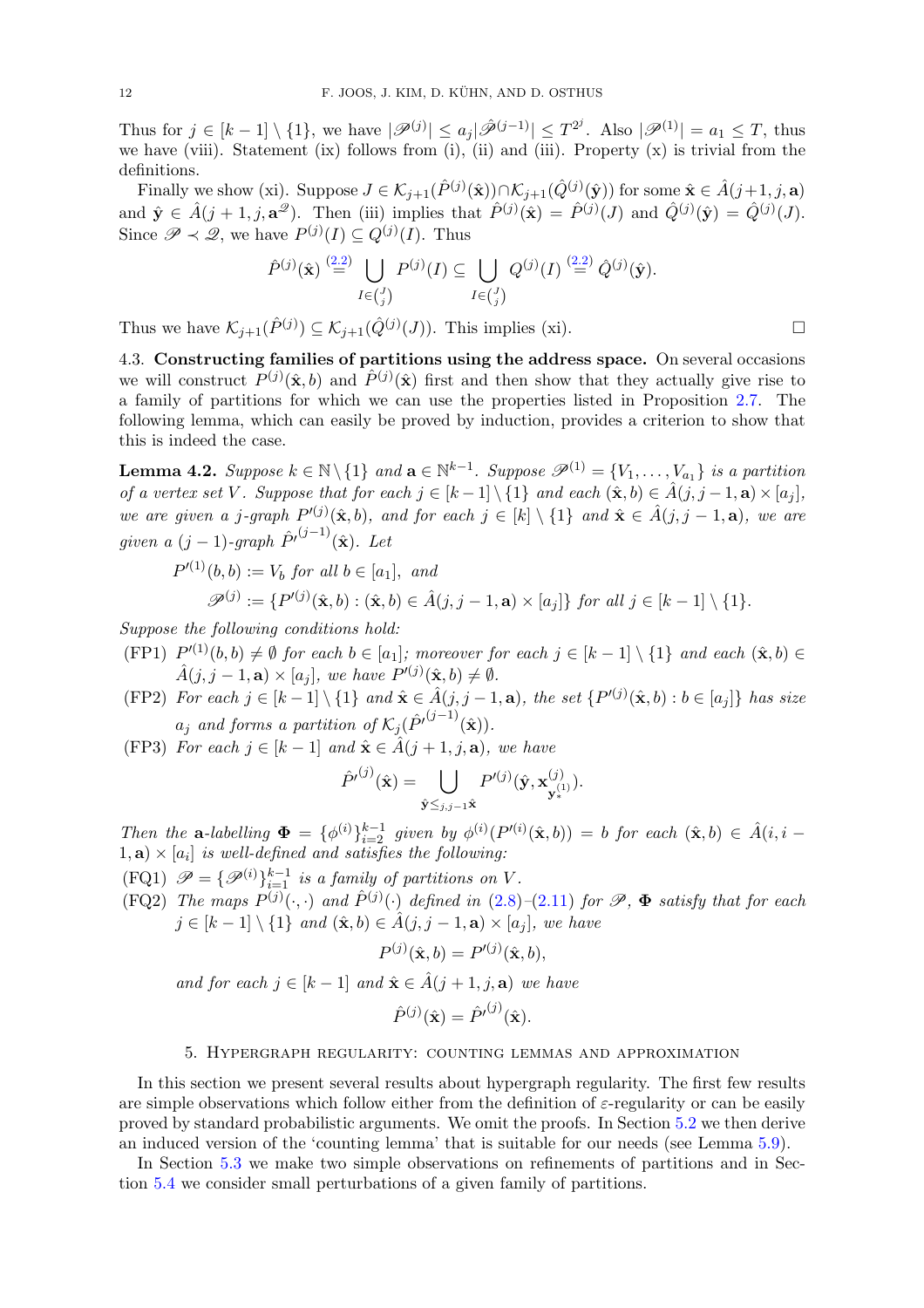5.1. Simple hypergraph regularity results. We will use the following results which follow easily from the definition of hypergraph regularity (see Section [2.2\)](#page-3-0).

<span id="page-12-4"></span>**Lemma 5.1.** Suppose  $m \in \mathbb{N}$ ,  $0 < \varepsilon \le \alpha^2 < 1$  and  $d \in [0,1]$ . Suppose  $H^{(k)}$  is an  $(m, k, k, 1/2)$ -graph which is  $(\varepsilon, d)$ -regular with respect to an  $(m, k, k - 1, 1/2)$ -graph  $H^{(k-1)}$ . Suppose  $Q^{(k-1)} \subseteq H^{(k-1)}$  and  $H'(k) \subseteq H^{(k)}$  such that  $|\mathcal{K}_k(Q^{(k-1)})| \ge \alpha |\mathcal{K}_k(H^{(k-1)})|$  and  $H'(k)$ is  $(\varepsilon, d')$ -regular with respect to  $H^{(k-1)}$  for some  $d' \leq d$ . Then

- (i)  $\mathcal{K}_k(H^{(k-1)}) \setminus H^{(k)}$  is  $(\varepsilon, 1-d)$ -regular with respect to  $H^{(k-1)}$ ,
- (ii)  $H^{(k)}$  is  $(\varepsilon/\alpha,d)$ -regular with respect to  $Q^{(k-1)}$ , and
- (iii)  $H^{(k)} \setminus H'^{(k)}$  is  $(2\varepsilon, d d')$ -regular with respect to  $H^{(k-1)}$ .

**Lemma 5.2.** Suppose  $m \in \mathbb{N}$ ,  $0 < \varepsilon \le 1/100$ ,  $d \in [0,1]$  and  $\nu \le \varepsilon^{10}$ . Suppose  $H^{(k)}$  and  $G^{(k)}$ are  $(m, k, k, 1/2)$ -graphs on  $\{V_1, \ldots, V_k\}$ , and  $H^{(k-1)}$  and  $G^{(k-1)}$  are  $(m, k, k-1, 1/2)$ -graphs on  $\{V_1,\ldots,V_k\}$ . Suppose  $H^{(k)}$  is  $(\varepsilon,d)$ -regular with respect to  $H^{(k-1)}$ . If  $|\mathcal{K}_k(H^{(k-1)})| \ge$  $|\nu^{1/2}m^k|, |H^{(k)}\triangle G^{(k)}| \le \nu m^k$  and  $|H^{(k-1)}\triangle G^{(k-1)}| \le \nu m^{k-1}$ , then  $G^{(k)}$  is  $(\varepsilon+\nu^{1/3},d)$ -regular with respect to  $G^{(k-1)}$ .

<span id="page-12-5"></span>**Lemma 5.3.** Suppose  $0 < \varepsilon \ll 1/k, 1/s$ . Suppose that  $H_1^{(k)}$  $H_1^{(k)}, \ldots, H_s^{(k)}$  are edge-disjoint  $(k, k, *)$ -graphs such that each  $H_i^{(k)}$ <sup>(k)</sup> is  $\varepsilon$ -regular with respect to a  $(k, k - 1, *)$ -graph  $H^{(k-1)}$ . Then  $\bigcup_{i=1}^s H_i^{(k)}$  $i^{(k)}$  is s $\varepsilon$ -regular with respect to  $H^{(k-1)}$ .

We will also use the following observation (see for example [\[18\]](#page-48-2)), which can be easily proved using Chernoff's inequality.

<span id="page-12-3"></span>**Lemma 5.4** (Slicing lemma [\[18\]](#page-48-2)). Suppose  $0 < 1/m \ll d, \epsilon, p_0, 1/s$  and  $d \geq 2\epsilon$ . Suppose that

- $H^{(k)}$  is an  $(\varepsilon, d)$ -regular k-graph with respect to a  $(k-1)$ -graph  $H^{(k-1)}$ ,
- $|\mathcal{K}_k(H^{(k-1)})| > m^k/\log m$ ,
- $p_1, \ldots, p_s \geq p_0$  and  $\sum_{i=1}^s p_i \leq 1$ .

Then there exists a partition  $\{H_0^{(k)}\}$  $\{a_0^{(k)}, H_1^{(k)}, \ldots, H_{s}^{(k)}\}$  of  $H^{(k)}$  such that  $H_i^{(k)}$  $i^{(\kappa)}$  is  $(3\varepsilon, p_i d)$ -regular with respect to  $H^{(k-1)}$  for every  $i \in [s]$ , and  $H_0^{(k)}$  $\int_0^{(k)}$  is  $(3\varepsilon,(1-\sum p_i)d)$ -regular with respect to  $H^{(k-1)}$ .

<span id="page-12-2"></span>5.2. Counting lemmas. Kohayakawa, Rödl and Skokan proved the following 'counting lemma' (Theorem 6.5 in [\[15\]](#page-48-10)), which asserts that the number of copies of a given  $K_{\ell}^{(k)}$  $\ell^{(\kappa)}$  in an  $(\varepsilon, \mathbf{d})$ regular complex is close to what one could expect in a corresponding random complex. We will deduce several versions of this which suit our needs.

<span id="page-12-0"></span>**Lemma 5.5** (Counting lemma [\[15\]](#page-48-10)). For all  $\gamma$ ,  $d_0 > 0$  and  $k, \ell, m_0 \in \mathbb{N} \setminus \{1\}$  with  $k \leq \ell$ , there exist  $\varepsilon_0 := \varepsilon_{5.5}(\gamma, d_0, k, \ell) \leq 1$  $\varepsilon_0 := \varepsilon_{5.5}(\gamma, d_0, k, \ell) \leq 1$  $\varepsilon_0 := \varepsilon_{5.5}(\gamma, d_0, k, \ell) \leq 1$  and  $m_0 := n_{5.5}(\gamma, d_0, k, \ell)$  such that the following holds: Suppose  $0 \leq \lambda < 1/4$ . Suppose  $0 < \varepsilon \leq \varepsilon_0$  and  $m_0 \leq m$  and  $\mathbf{d} = (d_2, \dots, d_k) \in \mathbb{R}^{k-1}$ such that  $d_j \geq d_0$  for every  $j \in [k] \setminus \{1\}$ . Suppose that  $\mathcal{H} = \{H^{(j)}\}_{j=1}^k$  is an  $(\varepsilon, \mathbf{d})$ -regular  $(m, \ell, k, \lambda)$ -complex, and  $H^{(1)} = \{V_1, \ldots, V_\ell\}$  with  $m_i = |V_i|$  for every  $i \in [\ell]$ . Then

$$
|\mathcal{K}_{\ell}(H^{(k)})| = (1 \pm \gamma) \prod_{j=2}^{k} d_j^{(\ell)} \cdot \prod_{i=1}^{\ell} m_i.
$$

Recall that equitable families of partitions were defined in Section [2.3.](#page-3-1) Based on the counting lemma, it is easy to show that for an equitable family of partitions  $\mathscr P$  and an **a**labelling  $\Phi$ , the maps  $\hat{P}^{(j-1)}(\cdot) : \hat{A}(j, j-1, a) \to \hat{\mathscr{P}}^{(j-1)}$  and  $P^{(j)}(\cdot, \cdot) : \hat{A}(j, j-1, a) \times$  $[a_j] \rightarrow \mathscr{P}^{(j)}$  defined in Section [2.4](#page-5-1) are bijections. We will frequently make use of this fact in subsequent sections, often without referring to Lemma [5.6](#page-12-1) explicitly.

<span id="page-12-1"></span>**Lemma 5.6.** Suppose that  $k, t \in \mathbb{N} \setminus \{1\}$ ,  $0 \leq \lambda < 1/4$  and  $\varepsilon/3 \leq \varepsilon_{2.9}(t, k)$  $\varepsilon/3 \leq \varepsilon_{2.9}(t, k)$  $\varepsilon/3 \leq \varepsilon_{2.9}(t, k)$  and  $a =$  $(a_1,\ldots,a_{k-1}) \in [t]^{k-1}$  and  $|V| = n$  with  $1/n \ll 1/t, 1/k$ . If  $\mathscr{P} = \mathscr{P}(k-1,\mathbf{a})$  is a  $(1/a_1, \varepsilon, \mathbf{a}, \lambda)$ -equitable family of partitions on V, and P with an  $\mathbf{a}$ -labelling  $\mathbf{\Phi}$  defines maps  $\hat{P}^{(j-1)}(\cdot)$  and  $P^{(j-1)}(\cdot,\cdot)$ , then the following hold.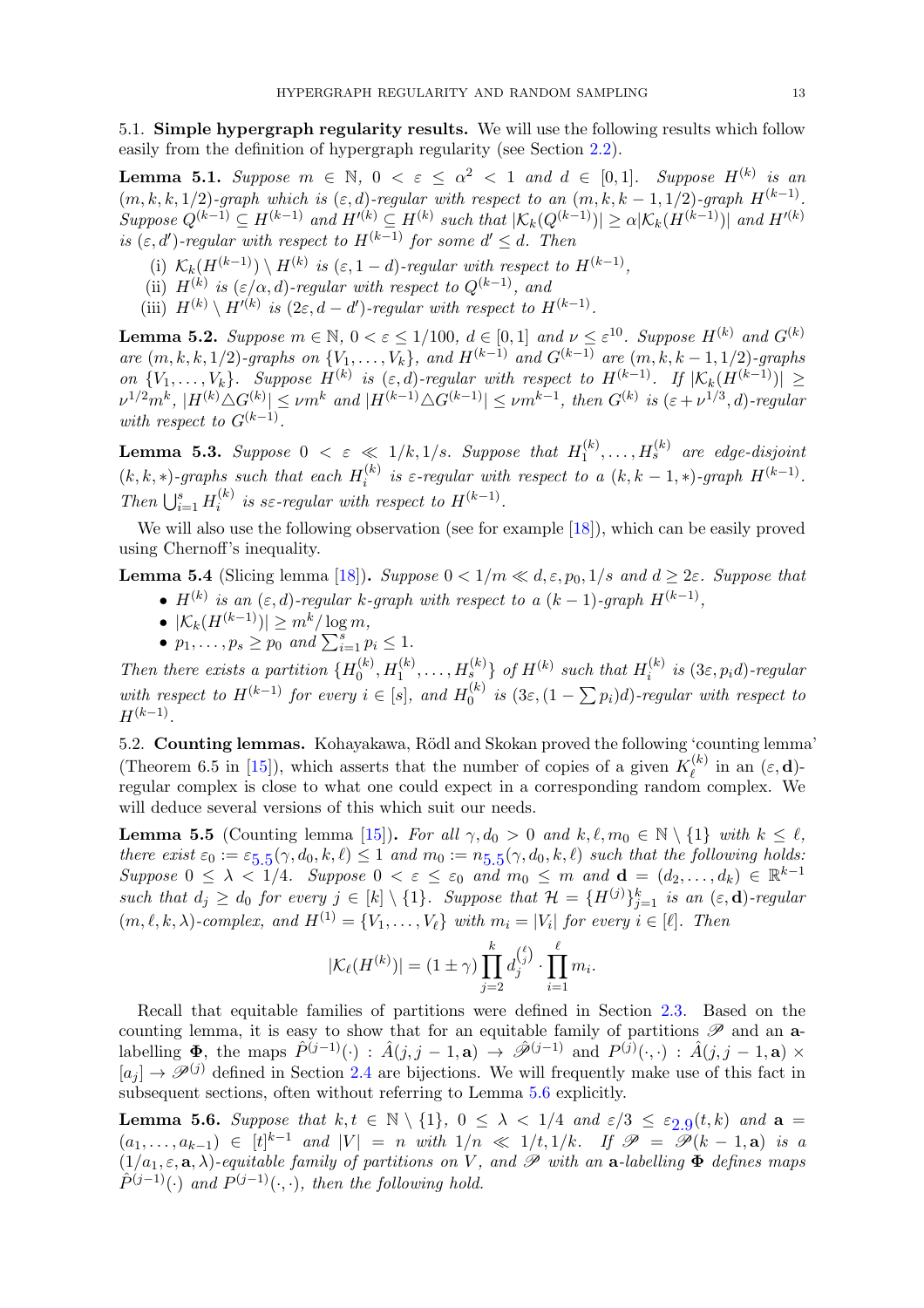- (i) For each  $j \in [k-1], \hat{P}^{(j)}(\cdot) : \hat{A}(j+1,j,\mathbf{a}) \to \hat{\mathscr{P}}^{(j)}$  is a bijection and if  $j > 1$ , then  $P^{(j)}(\cdot, \cdot): \hat{A}(j, j-1, \mathbf{a}) \times [a_j] \to \mathscr{P}^{(j)}$  is also a bijection. In particular,  $\hat{A}(j, j-1, \mathbf{a}) =$  $\hat{A}(j,j-1,\mathbf{a})_{\neq\emptyset}.$
- (ii) For each  $j \in [k-1] \setminus \{1\}$  and  $\hat{\mathbf{x}} \in \hat{A}(j+1, j, \mathbf{a}), \hat{\mathcal{P}}(\hat{\mathbf{x}})$  is an  $(\varepsilon, (1/a_2, \ldots, 1/a_j))$ -regular  $(j + 1, j, \lambda)$ -complex.

Note that in Lemma [5.5](#page-12-0) the graphs  $H^{(k)}[\Lambda]$  for  $\Lambda \in \binom{\ell}{k}$  $\binom{k}{k}$  are all  $(\varepsilon, d_k)$ -regular with respect to  $H^{(k-1)}[\Lambda]$ . In view of Lemma [5.4,](#page-12-3) we obtain the following corollary, which allows for varying densities at the k-th 'level'.

<span id="page-13-0"></span>**Corollary [5](#page-13-0).7.** For all  $\gamma, d_0 > 0$  and  $k, \ell \in \mathbb{N} \setminus \{1\}$  with  $k \leq \ell$ , there exist  $\varepsilon_0 := \varepsilon_{5,7}(\gamma, d_0, k, \ell)$ and  $m_0 := n_{5.7}(\gamma, d_0, k, \ell)$  $m_0 := n_{5.7}(\gamma, d_0, k, \ell)$  $m_0 := n_{5.7}(\gamma, d_0, k, \ell)$  such that the following holds: Suppose  $0 \leq \lambda < 1/4$ . Suppose  $d' \geq d_0, 0 < \varepsilon \leq \varepsilon_0$  and  $m \geq m_0$  for each  $i \in [\ell],$  and  $\mathbf{d} = (d_2, \ldots, d_{k-1}) \in \mathbb{R}^{k-2}$  such that  $d_j \geq d_0$  for each  $j \in [k-1] \setminus \{1\}$ . Suppose  $\mathcal{H} = \{H^{(j)}\}_{j=1}^k$  is an  $(m, \ell, k, \lambda)$ -complex,  $H^{(1)} = \{V_1, \ldots, V_\ell\}$  with  $m_i = |V_i|$  for every  $i \in [\ell]$ , and for every  $\Lambda \in {\ell \choose k}$  $\binom{k}{k}$ , the complex  $\mathcal{H}[\Lambda]$ is  $(\varepsilon, (d_2, \ldots, d_{k-1}, p_\Lambda))$ -regular, where  $p_\Lambda$  is a multiple of d'. Then

$$
|\mathcal{K}_{\ell}(H^{(k)})| = (1 \pm \gamma) \prod_{\Lambda \in \binom{\ell}{k}} p_{\Lambda} \cdot \prod_{j=2}^{k-1} d_j^{\binom{\ell}{j}} \cdot \prod_{i=1}^{\ell} m_i.
$$

Note that in the above lemma, some  $p_{\Lambda}$  are allowed to be zero.

Let F be an  $\ell$ -vertex k-graph and  $\mathcal{H} = \{H^{(j)}\}_{j=1}^k$  be a complex with  $H^{(1)} = \{V_1, \ldots, V_\ell\}.$ For a bijection  $\sigma: V(F) \to [\ell],$  we say an induced copy  $F'$  of F in  $H^{(k)}$  is  $\sigma$ -induced if for each  $v \in V(F)$  the vertex of  $F'$  corresponding to v lies in  $V_{\sigma(v)}$ . Let  $IC_{\sigma}(F, \mathcal{H})$  be the number of  $\sigma$ -induced copies  $F'$  of F in  $H^{(k)}$  such that  $F'$  is contained in an element of  $\mathcal{K}_{\ell}(H^{(k-1)})$ .

<span id="page-13-1"></span>**Lemma 5.8** (Induced counting lemma for many clusters). Suppose  $0 < 1/m \ll \varepsilon \ll$  $\gamma, d_0, 1/k, 1/\ell$  with  $k \in \mathbb{N} \setminus \{1\}$  and suppose that

- F is an  $\ell$ -vertex  $k$ -graph,
- $d_0 \leq d_j \leq 1 d_0$  for every  $j \in [k-1] \setminus \{1\},$
- $\mathcal{H} = \{H^{(j)}\}_{j=1}^k$  is an  $(m, \ell, k)$ -complex with  $H^{(1)} = \{V_1, \ldots, V_\ell\},$
- for each  $\Lambda \in \binom{[\ell]}{k}$  $\mathcal{L}_{k}^{[l]}$ , the complex  $\mathcal{H}[\Lambda]$  is an  $(\varepsilon,(d_2,\ldots,d_{k-1},p_\Lambda))$ -regular  $(m,k,k)$ complex, and
- $\sigma: V(F) \to [\ell]$  is a bijection.

Then

$$
IC_{\sigma}(F, \mathcal{H}) = \left(\prod_{e \in F} p_{\sigma(e)} \prod_{e \notin F, |e|=k} (1-p_{\sigma(e)}) \pm \gamma \right) \prod_{j=2}^{k-1} d_j^{(\ell)} \cdot m^{\ell}.
$$

*Proof.* We select  $q \in \mathbb{N}$  such that  $1/m \ll \varepsilon \ll 1/q \ll \gamma, d_0, 1/k, 1/\ell$  and define  $\overline{H}^{(k)} :=$  $\mathcal{K}_k(H^{(k-1)}) \setminus H^{(k)}$ . We also define an  $(m, \ell, k)$ -graph H' on  $\{V_1, \ldots, V_\ell\}$  so that for each  $e \in {V(F) \choose k}$  $\binom{F}{k}$ , we have

$$
H'[\sigma(e)] := \begin{cases} H^{(k)}[\sigma(e)] & \text{if } e \in F, \\ \overline{H}^{(k)}[\sigma(e)] & \text{otherwise,} \end{cases}
$$

and let  $H' := \bigcup_{e \in {V(F) \choose k}} H'[\sigma(e)]$ . Note that  $H^{(k-1)}$  underlies  $H'$ . Observe that there is a bijection between the set of all  $\sigma$ -induced copies F' of  $F^{(k)}$  in  $H^{(k)}$  such that F' is contained in an element of  $\mathcal{K}_{\ell}(H^{(k-1)})$  and the set of copies of  $K_{\ell}^{(k)}$  $\ell^{(k)}$  in H'. For  $e \in \binom{V(F)}{k}$  $\binom{F}{k}$ , we define

$$
p_{\sigma(e)}':=\left\{\begin{array}{ll}p_{\sigma(e)}&\text{if }e\in F,\\1-p_{\sigma(e)}&\text{otherwise.}\end{array}\right.
$$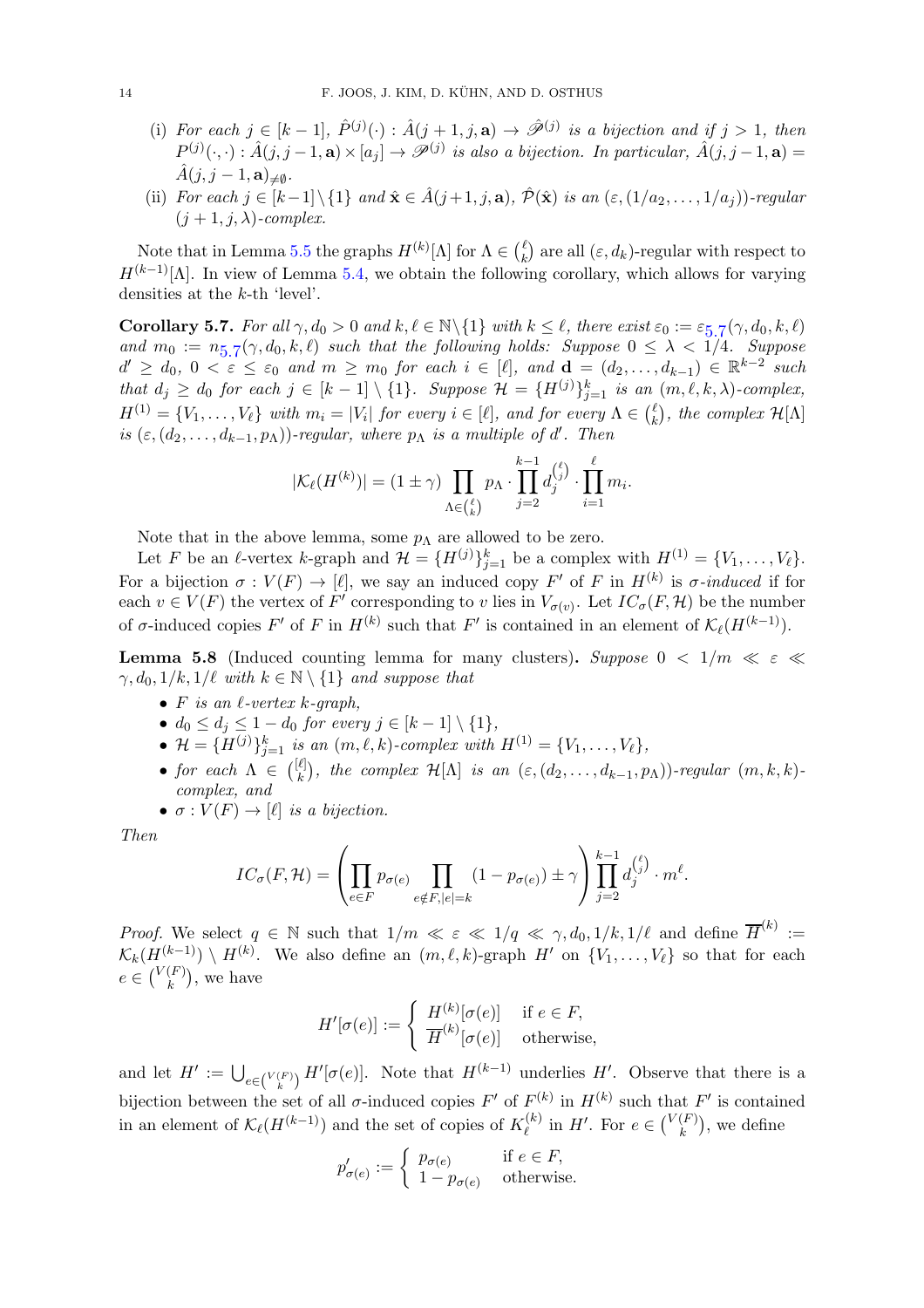By Lemma [5.1\(](#page-12-4)i), for each  $\Lambda \in \binom{[\ell]}{k}$ <sup>ℓ|</sup>, the set {H<sup>(j)</sup>[Λ]}<sup>k-1</sup><sub>j=1</sub>∪{H'[Λ]} is an (ε, (d<sub>2</sub>, . . . , d<sub>k-1</sub>, p'<sub>Λ</sub>))regular  $(m, k, k)$ -complex. It suffices to show that

<span id="page-14-1"></span>
$$
|\mathcal{K}_{\ell}(H')| = \left(\prod_{\Lambda \in \binom{\ell}{k}} p'_{\Lambda} \pm \gamma\right) \cdot \prod_{j=2}^{k-1} d_j^{\binom{\ell}{j}} \cdot m^{\ell}.\tag{5.1}
$$

We apply the slicing lemma (Lemma [5.4\)](#page-12-3) to find for each  $\Lambda \in \binom{[\ell]}{k}$  $\binom{\ell}{k}$  a subgraph  $H'_1[\Lambda]$  of  $H'[\Lambda]$  which is  $(3\varepsilon, \lfloor qp'_\Lambda\rfloor/q)$ -regular with respect to  $H^{(k-1)}[\Lambda]$ . Similarly, for each  $\Lambda \in \binom{[\ell]}{k}$  $\binom{\ell}{k}$ , we apply Lemma [5.4](#page-12-3) to the graph  $\mathcal{K}_k(H^{(k-1)}[\Lambda]) \setminus H'[\Lambda]$ . In combination with Lemma [5.3](#page-12-5) this gives a supergraph  $H'_2[\Lambda]$  of  $H'[\Lambda]$  which is  $(6\varepsilon, \lceil qp'_\Lambda\rceil/q)$ -regular with respect to  $H^{(k-1)}[\Lambda]$ .

Let  $H'_i := \bigcup_{\Lambda \in \binom{[\ell]}{k}} \overline{H}'_i[\Lambda]$  for each  $i \in [2]$ . Observe that  $|\mathcal{K}_{\ell}(H'_1)| \leq |\mathcal{K}_{\ell}(H')| \leq |\mathcal{K}_{\ell}(H'_2)|$ . By Corollary [5.7](#page-13-0) with  $\gamma/2$ ,  $1/q$ ,  $1/q$  playing the roles of  $\gamma$ ,  $d'$ ,  $d_0$ , respectively,

$$
|\mathcal{K}_{\ell}(H'_1)| \ge \left(1 - \frac{\gamma}{2}\right) \prod_{\Lambda \in \binom{\ell}{k}} \lfloor qp'_\Lambda \rfloor / q \cdot \prod_{j=2}^{k-1} d_j^{\binom{\ell}{j}} \cdot m^{\ell} \text{ and}
$$
  

$$
|\mathcal{K}_{\ell}(H'_2)| \le \left(1 + \frac{\gamma}{2}\right) \prod_{\Lambda \in \binom{\ell}{k}} \lceil qp'_\Lambda \rceil / q \cdot \prod_{j=2}^{k-1} d_j^{\binom{\ell}{j}} \cdot m^{\ell}.
$$

Note that for each  $\Lambda \in \binom{\ell}{k}$ k, we have  $p'_\Lambda - 1/q \leq \lfloor qp'_\Lambda \rfloor/q$  and  $\lceil qp'_\Lambda \rceil/q \leq p'_\Lambda + 1/q$ . Thus we obtain  $(5.1)$  as required.

The previous lemma counts  $\sigma$ -induced copies of a k-graph F. However, ultimately, we want to count all induced copies of  $F$ . Let us introduce the necessary notation for this step.

Suppose  $k, \ell \in \mathbb{N} \setminus \{1\}$  such that  $\ell \geq k$  and suppose  $\mathbf{a} \in \mathbb{N}^{k-1}$ . Suppose that  $d_{\mathbf{a},k}$ :  $\hat{A}(k, k-1, a) \rightarrow [0, 1]$  is a density function. Suppose F is a k-graph on  $\ell$  vertices. Suppose  $\hat{\mathbf{x}} \in \hat{A}(\ell, k-1, \mathbf{a})$  and  $\sigma: V(F) \to \mathbf{x}_*^{(1)}$  is a bijection. Let  $A(F)$  be the size of the automorphism group of  $F$ . We now define three functions in terms of the parameters above that will estimate the number of induced copies of F in certain parts of an  $\varepsilon$ -regular k-graph. Let

$$
IC(F, d_{\mathbf{a},k}, \hat{\mathbf{x}}, \sigma) := \prod_{\substack{\hat{\mathbf{y}} \leq k, k-1 \\ \mathbf{y}^{(1)}_{*} \in \sigma(F)}} d_{\mathbf{a},k}(\hat{\mathbf{y}}) \prod_{\substack{\hat{\mathbf{y}} \leq k, k-1 \\ \mathbf{y}^{(1)}_{*} \notin \sigma(F)}} (1 - d_{\mathbf{a},k}(\hat{\mathbf{y}})) \prod_{j=2}^{k-1} a_j^{-(\ell)}
$$
  

$$
IC(F, d_{\mathbf{a},k}, \hat{\mathbf{x}}) := \frac{1}{A(F)} \sum_{\sigma} IC(F, d_{\mathbf{a},k}, \hat{\mathbf{x}}, \sigma),
$$
  

$$
IC(F, d_{\mathbf{a},k}) := {\binom{a_1}{\ell}}^{-1} \sum_{\hat{\mathbf{x}} \in \hat{A}(\ell, k-1, \mathbf{a})} IC(F, d_{\mathbf{a},k}, \hat{\mathbf{x}}).
$$

We will now show that for a k-graph H satisfying a suitable regularity instance  $R =$  $(\varepsilon, \mathbf{a}, d_{\mathbf{a},k})$ , the value  $IC(F, d_{\mathbf{a},k})$  is a very accurate estimate for  $\Pr(F, H)$  (recall the latter was introduced in Section [2.1\)](#page-2-1). The same is true if  $F$  is replaced by a finite family of k-graphs (see Corollary [5.10\)](#page-16-2).

<span id="page-14-0"></span>**Lemma 5.9** (Induced counting lemma for general hypergraphs). Suppose  $0 < 1/n \ll \varepsilon \ll$  $1/t, 1/a_1 \ll \gamma, 1/k, 1/\ell$  with  $2 \leq k \leq \ell$ . Suppose F is an  $\ell$ -vertex k-graph and  $\mathbf{a} \in [t]^{k-1}$ . Suppose H is an n-vertex k-graph satisfying a regularity instance  $R = (\varepsilon, \mathbf{a}, d_{\mathbf{a},k})$ . Then

$$
\mathbf{Pr}(F, H) = IC(F, d_{\mathbf{a},k}) \pm \gamma.
$$

*Proof.* Since H satisfies the regularity instance R, there exists a  $(\varepsilon, \mathbf{a}, d_{\mathbf{a},k})$ -equitable partition  $\mathscr{P} = \mathscr{P}(k-1, \mathbf{a})$  of H (as defined in Section [2.4.2\)](#page-8-1). Let  $\mathscr{P}^{(1)} = \{V_1, \ldots, V_{a_1}\}$  and  $m := \lfloor n/a_1 \rfloor$ .

,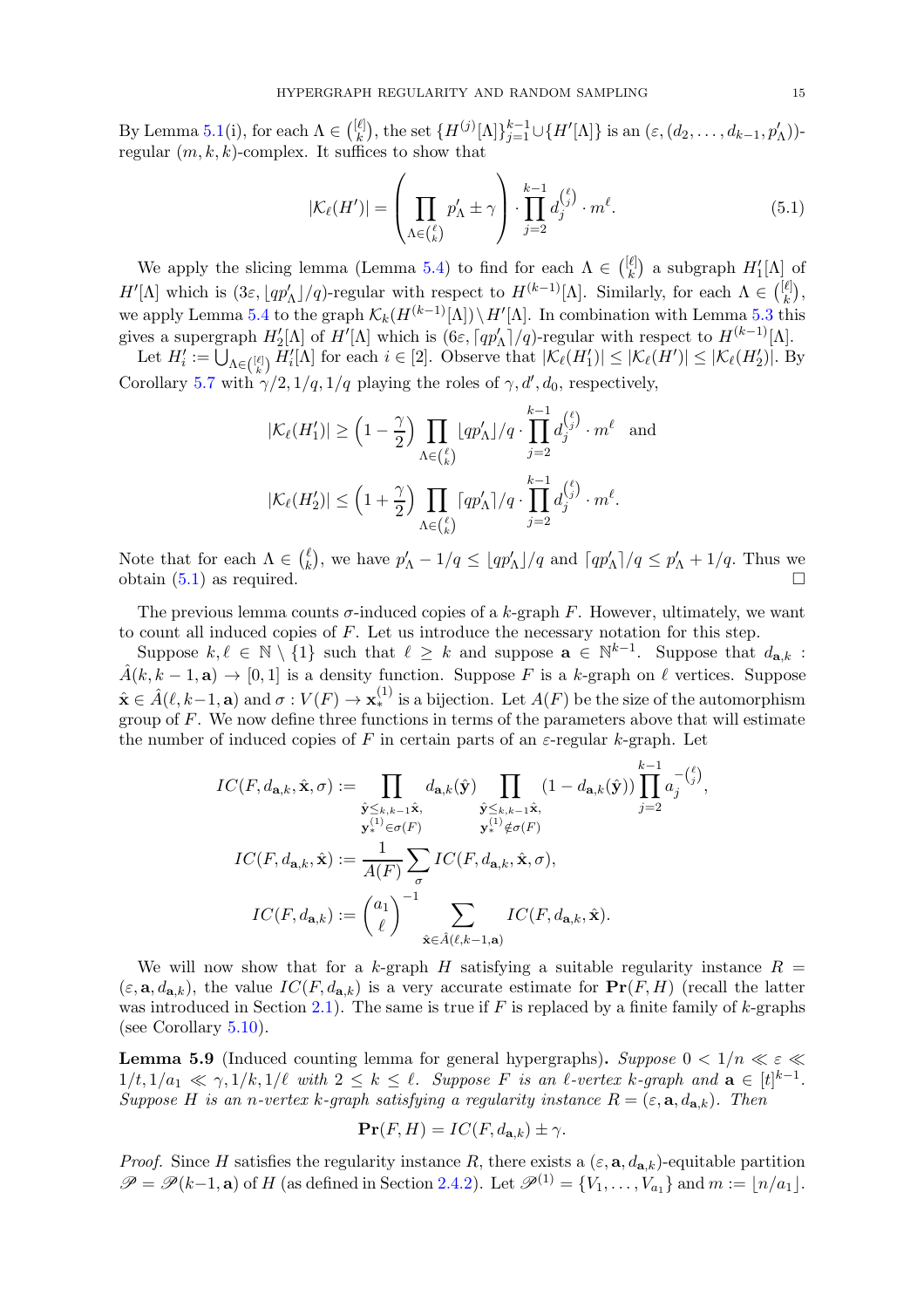We say an induced copy F' of F in H is crossing-induced if  $V(F') \in \mathcal{K}_{\ell}(\mathscr{P}^{(1)})$  and noncrossing-induced otherwise. Then by [\(2.5\)](#page-4-4),

<span id="page-15-0"></span>there are at most 
$$
\frac{\gamma}{3} {n \choose \ell}
$$
 non-crossing-induced copies of F. (5.2)

The strategy of the proof is as follows. We only consider crossing-induced copies of  $F$ , as the number of non-crossing-induced copies is negligible. For each  $\hat{\mathbf{x}} \in \hat{A}(\ell, k-1, \mathbf{a})$ , we fix some bijection  $\sigma$  between  $V(F)$  and  $\mathbf{x}_{*}^{(1)}$ . By Lemma [5.8,](#page-13-1) we can accurately estimate the number of σ-induced copies of F. By summing over all choices for xˆ and σ and taking in account which copies we counted multiple times, we can estimate the number of crossing-induced copies of  $F$  in  $H$ .

For each  $\hat{\mathbf{x}} \in \hat{A}(\ell, k-1, \mathbf{a})$ , we consider the  $(k-1)$ -polyad  $\hat{P}^{(k-1)}(\hat{\mathbf{x}}) = \bigcup_{\hat{\mathbf{y}} \leq k, k-1} \hat{\mathbf{x}} \hat{P}^{(k-1)}(\hat{\mathbf{y}})$ as defined in  $(2.13)$ . By Proposition [2.8,](#page-8-2) for every crossing-induced copy  $F'$  of F in H, there is a unique  $\hat{\mathbf{x}} \in \hat{A}(\ell, k-1, \mathbf{a})$  such that  $F'$  is contained in some element of  $\mathcal{K}_{\ell}(\hat{P}^{(k-1)}(\hat{\mathbf{x}}))$ .

Consider any  $\hat{\mathbf{x}} \in \hat{A}(\ell, k-1, \mathbf{a})$  and a bijection  $\sigma: V(F) \to \mathbf{x}_{*}^{(1)}$ . Let

$$
\mathcal{H}'(\hat{\mathbf{x}}) := \bigg\{ \bigcup_{\hat{\mathbf{z}} \leq k, i\hat{\mathbf{x}}} \hat{P}^{(i)}(\hat{\mathbf{z}}) \bigg\}_{i \in [k-1]} \quad \text{and} \quad \mathcal{H}(\hat{\mathbf{x}}) := \mathcal{H}'(\hat{\mathbf{x}}) \cup \{ H \cap \mathcal{K}_k(\hat{P}^{(k-1)}(\hat{\mathbf{x}})) \}.
$$

Hence  $\mathcal{H}(\hat{\mathbf{x}})$  is an  $(\ell, k)$ -complex and  $\mathcal{H}'(\hat{\mathbf{x}})$  is an  $(\ell, k-1)$ -complex. Note that  $\mathcal{H}'(\hat{\mathbf{x}})$  =  $\bigcup_{\hat{\mathbf{y}} \leq k, k-1} \hat{\mathcal{P}}(\hat{\mathbf{y}})$ , where  $\hat{\mathcal{P}}(\hat{\mathbf{y}})$  is as defined in [\(2.14\)](#page-8-3).

Lemma [5.6](#page-12-1) implies that each  $\hat{\mathcal{P}}(\hat{\mathbf{y}}) = \mathcal{H}'(\hat{\mathbf{x}})[\mathbf{y}_*^{(1)}]$  is  $(\varepsilon, (1/a_2, \dots, 1/a_{k-1}))$ -regular (if  $k \geq 3$ ). Furthermore, since  $\mathscr P$  is an  $(\varepsilon, \mathbf{a}, d_{\mathbf{a},k})$ -equitable partition of H, for each  $e \in {V(F) \choose k}$  $\binom{F}{k}$ , the kgraph  $H[\sigma(e)]$  is  $(\varepsilon, d_{\mathbf{a},k}(\hat{\mathbf{y}}))$ -regular with respect to  $\hat{P}^{(k-1)}(\hat{\mathbf{y}}) = \hat{P}^{(k-1)}(\hat{\mathbf{x}})[\bigcup_{i \in \mathbf{y}_{*}^{(1)}} V_i]$ , where

 $\hat{\mathbf{y}}$  is the unique vector satisfying  $\hat{\mathbf{y}} \leq_{k,k-1} \hat{\mathbf{x}}$  and  $\mathbf{y}_{*}^{(1)} = \sigma(e)$ .

Thus, by applying Lemma [5.8](#page-13-1) with  $\mathcal{H}(\hat{\mathbf{x}}), a_i^{-1}, \gamma/(3\ell!)$ ,  $d_{\mathbf{a},k}(\hat{\mathbf{y}})$  playing the roles of  $\mathcal{H}, d_i, \gamma, p_{\mathbf{y}_{*}^{(1)}},$ we conclude that (with  $IC_{\sigma}(F, \mathcal{H}(\hat{\mathbf{x}}))$  defined as in Lemma [5.8\)](#page-13-1)

$$
IC_{\sigma}(F, \mathcal{H}(\hat{\mathbf{x}})) = \left(\prod_{\substack{\hat{\mathbf{y}} \leq k, k-1\hat{\mathbf{x}}, \\ \mathbf{y}_{*}^{(1)} \in \sigma(F)}} d_{\mathbf{a},k}(\hat{\mathbf{y}}) \prod_{\substack{\hat{\mathbf{y}} \leq k, k-1\hat{\mathbf{x}}, \\ \mathbf{y}_{*}^{(1)} \notin \sigma(F)}} (1 - d_{\mathbf{a},k}(\hat{\mathbf{y}})) \pm \frac{\gamma}{3\ell!} \right) \prod_{j=2}^{k-1} a_{j}^{-(\ell_{j})} \cdot m^{\ell}
$$

$$
= \left( IC(F, d_{\mathbf{a},k}, \hat{\mathbf{x}}, \sigma) \pm \frac{\gamma}{3\ell!} \prod_{j=2}^{k-1} a_{j}^{-(\ell_{j})} \right) m^{\ell}.
$$

Next we want to estimate the number of all crossing-induced copies of  $F$  in  $H$  which lie in some element of  $\mathcal{K}_{\ell}(\hat{P}^{(k-1)}(\hat{\mathbf{x}}))$ . Observe that we count every copy of F exactly  $A(F)$  times if we sum over all possible bijections  $\sigma$ . Therefore, the number of crossing-induced copies of F in H which lie in some element of  $\mathcal{K}_{\ell}(\hat{P}^{(k-1)}(\hat{\mathbf{x}}))$  is

$$
\frac{1}{A(F)}\sum_{\sigma}IC_{\sigma}(F,\mathcal{H}(\hat{\mathbf{x}})) = \frac{1}{A(F)}\sum_{\sigma}\left(IC(F,d_{\mathbf{a},k},\hat{\mathbf{x}},\sigma) \pm \frac{\gamma}{3\ell!} \prod_{j=2}^{k-1} a_j^{-\binom{\ell}{j}}\right) m^{\ell}
$$

$$
= \left(IC(F,d_{\mathbf{a},k},\hat{\mathbf{x}}) \pm \frac{\gamma}{3} \prod_{j=2}^{k-1} a_j^{-\binom{\ell}{j}}\right) m^{\ell}.
$$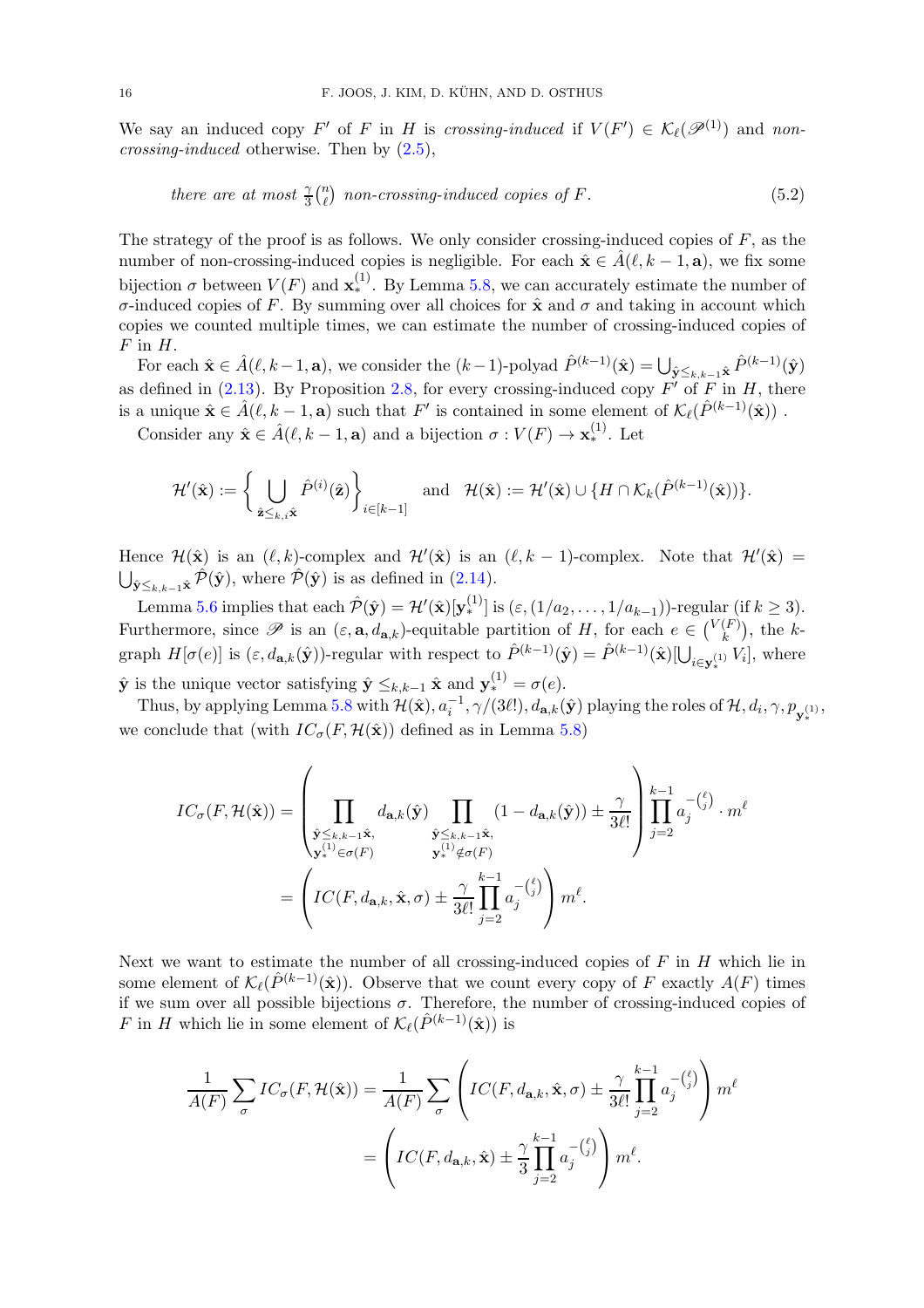Note that  $|\hat{A}(\ell, k-1, a)| = \binom{a_1}{\ell}$  $\prod_{j=2}^{l_1}\prod_{j=2}^{k-1}a_j^{\binom{\ell}{j}}$  $j^{(j)}$  and  $\binom{a_1}{\ell}$  $\binom{n_1}{\ell}m^\ell=(1\pm\gamma/10)\binom{n_\ell}{\ell}$  $\binom{n}{\ell}$ , because  $1/a_1 \ll \gamma$ ,  $1/\ell$ . Hence the number of crossing-induced copies of  $F$  in  $H$  is

$$
\sum_{\hat{\mathbf{x}} \in \hat{A}(\ell,k-1,\mathbf{a})} \left( IC(F,d_{\mathbf{a},k},\hat{\mathbf{x}}) \pm \frac{\gamma}{3} \prod_{j=2}^{k-1} a_j^{-(\ell)} \right) m^{\ell}
$$
\n
$$
= \left( \sum_{\hat{\mathbf{x}} \in \hat{A}(\ell,k-1,\mathbf{a})} IC(F,d_{\mathbf{a},k},\hat{\mathbf{x}}) \right) m^{\ell} \pm \frac{\gamma}{3} \prod_{j=2}^{k-1} a_j^{-(\ell)} |\hat{A}(\ell,k-1,\mathbf{a})| m^{\ell}
$$
\n
$$
= (IC(F,d_{\mathbf{a},k}) \pm \gamma/2) {n \choose \ell}.
$$

This together with  $(5.2)$  implies the desired statement.

In the previous lemma we counted the number of induced copies of a single  $k$ -graph  $F$  in H. It is not difficult to extend this approach to a finite family of  $k$ -graphs. For a finite family  $\mathcal F$  of *k*-graphs, we define

$$
IC(\mathcal{F}, d_{\mathbf{a},k}) := \sum_{F \in \mathcal{F}} IC(F, d_{\mathbf{a},k}).
$$
\n(5.3)

<span id="page-16-2"></span>Corollary 5.10. Suppose  $0 < 1/n \ll \varepsilon \ll 1/t, 1/a_1 \ll \gamma, 1/k, 1/\ell$  with  $2 \leq k \leq \ell$ . Let F be a collection of k-graphs on  $\ell$  vertices. Suppose H is an n-vertex k-graph satisfying a regularity instance  $R = (\varepsilon, \mathbf{a}, d_{\mathbf{a},k})$  where  $\mathbf{a} \in [t]^{k-1}$ . Then

$$
\mathbf{Pr}(\mathcal{F}, H) = IC(\mathcal{F}, d_{\mathbf{a},k}) \pm \gamma.
$$

*Proof.* For each  $F \in \mathcal{F}$ , we apply Lemma [5.9](#page-14-0) with  $\gamma/2^{\binom{\ell}{k}}$  playing the role of  $\gamma$ . As  $|\mathcal{F}| \leq 2^{\binom{\ell}{k}}$ , this completes the proof.

<span id="page-16-0"></span>5.3. Refining a partition. In this subsection we make two simple observations regarding refinements of a given partition. The first one of these shows that we can refine a family of partitions without significantly affecting the regularity parameters.

<span id="page-16-4"></span>Lemma 5.11. Suppose  $0 < 1/n \ll \varepsilon \ll 1/t, 1/k$  with  $k,t \in \mathbb{N} \setminus \{1\}, \, 0 < \eta < 1, \text{ and } \mathbf{a} \in \mathbb{N}^{k-1}.$ Suppose  $\mathscr{P} = \mathscr{P}(k-1, a)$  is an  $(\eta, \varepsilon, a)$ -equitable family of partitions on V with  $|V| = n$ . Suppose  $\mathbf{b} \in [t]^{k-1}$  and  $a_i \mid b_i$  for all  $i \in [k-1]$ . Then there exists a family of partitions  $\mathscr{Q} = \mathscr{Q}(k-1, \mathbf{b})$  on V which is  $(\eta, \varepsilon^{1/3}, \mathbf{b})$ -equitable and  $\mathscr{Q} \prec \mathscr{P}$ .

It is easy to prove this by induction on  $k$  via an appropriate application of the slicing lemma (Lemma [5.4\)](#page-12-3). We omit the details.

<span id="page-16-1"></span>5.4. Small perturbations of partitions. Here we consider the effect of small changes in a partition on the resulting parameters. In particular, the next lemma implies that for any family of partitions  $\mathscr{P}$ , every family of partitions that is close to  $\mathscr{P}$  in distance is a family of partitions with almost the same parameters. This is proved in [\[14\]](#page-48-9).

<span id="page-16-3"></span>**Lemma 5.12.** Suppose  $k \in \mathbb{N} \setminus \{1\}$ ,  $0 < 1/n \ll \nu \ll \varepsilon$ , and  $0 \leq \lambda \leq 1/4$ . Suppose  $R =$  $(\varepsilon/3, \mathbf{a}, d_{\mathbf{a},k})$  is a regularity instance. Suppose V is a vertex set of size n and suppose  $G^{(k)}, H^{(k)}$ are k-graphs on V with  $|G^{(k)} \triangle H^{(k)}| \leq \nu \binom{n}{k}$ <sup>n</sup><sub>k</sub>). Suppose  $\mathscr{P} = \mathscr{P}(k-1, \mathbf{a})$  is a  $(1/a_1, \varepsilon, \mathbf{a}, \lambda)$ equitable family of partitions on V which is an  $(\varepsilon, d_{\mathbf{a},k})$ -partition of  $H^{(k)}$ . Suppose  $\mathscr{Q}$  =  $\mathscr{Q}(k-1,\mathbf{a})$  is a family of partitions on V such that for any  $j \in [k-1], \hat{\mathbf{x}} \in \hat{A}(j,j-1,\mathbf{a})$ , and  $b \in [a_i]$ , we have

$$
|P^{(j)}(\hat{\mathbf{x}},b)\triangle Q^{(j)}(\hat{\mathbf{x}},b)| \le \nu \binom{n}{j}.\tag{5.4}
$$

Then 2 is a  $(1/a_1, \varepsilon + \nu^{1/6}, \mathbf{a}, \lambda + \nu^{1/6})$ -equitable family of partitions which is an  $(\varepsilon + \nu^{1/6}, d_{\mathbf{a},k})$ partition of  $G^{(k)}$ .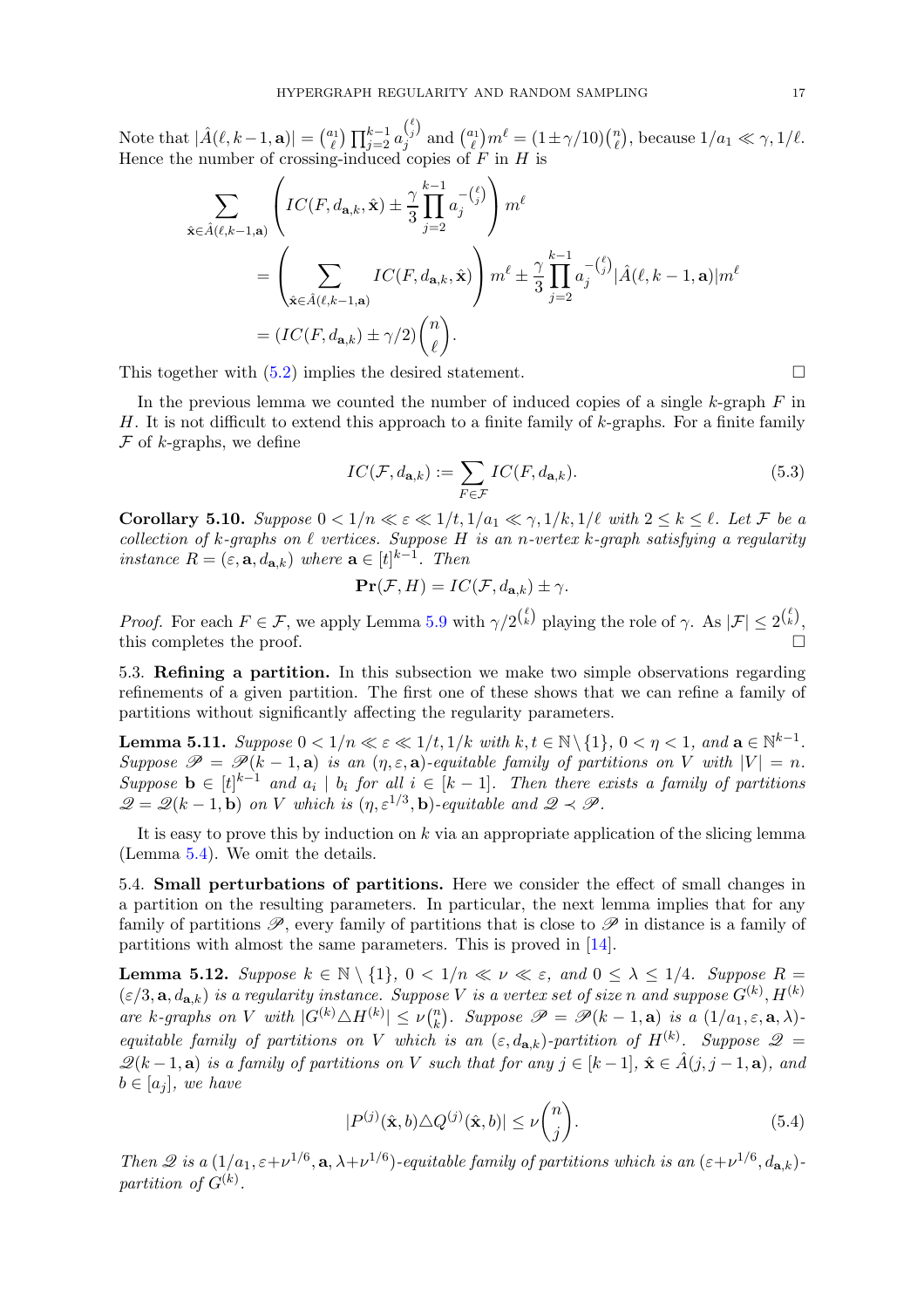The following lemma shows that for every equitable family of partitions  $\mathscr P$  whose vertex partition  $\mathscr{P}^{(1)}$  is an almost equipartition, there is an equitable family of partitions with almost the same parameters whose vertex partition is an equipartition.

<span id="page-17-0"></span>**Lemma 5.13.** Suppose  $0 < 1/n \ll \lambda \ll \varepsilon \leq 1$ ,  $k \in \mathbb{N} \setminus \{1\}$ , and  $R = (\varepsilon/3, \mathbf{a}, d_{\mathbf{a},k})$  is a regularity instance. Suppose  $\mathscr{P} = \mathscr{P}(k-1, \mathbf{a})$  is a  $(1/a_1, \varepsilon, \mathbf{a}, \lambda)$ -equitable family of partitions and an  $(\varepsilon, d_{\mathbf{a},k})$ -partition of an n-vertex k-graph  $H^{(k)}$ . Then there exists a family of partitions  $\mathscr{Q} = \mathscr{Q}(k-1, \mathbf{a})$  which is an  $(\varepsilon + \lambda^{1/10}, \mathbf{a}, d_{\mathbf{a},k})$ -equitable partition of  $H^{(k)}$ .

*Proof.* Let  $m := \lfloor n/a_1 \rfloor$ . We write  $\mathscr{P}^{(1)} = \{V_1, \ldots, V_{a_1}\}$ . Since  $\mathscr{P}$  is a  $(1/a_1, \varepsilon, \mathbf{a}, \lambda)$ -equitable family of partitions, we have  $|V_i| = (1 \pm \lambda)m$  for all  $i \in [a_1]$ , and Lemma [5.6](#page-12-1) implies that for each  $j \in [k-1]$ , the function  $\hat{P}^{(j)}(\cdot) : \hat{A}(j+1,j,\mathbf{a}) \to \hat{\mathscr{P}}^{(j)}$  is a bijection and for each  $j \in [k-1] \setminus \{1\}$ , the function  $P^{(j)}(\cdot, \cdot) : \hat{A}(j, j-1, \mathbf{a}) \times [a_j] \to \mathscr{P}^{(j)}$  is also a bijection. Next, we fix the size of the parts in the new equitable partition  $\mathscr{Q}$  of  $V := V_1 \cup \cdots \cup V_{a_1}$ . For each  $i \in [a_1]$ , let  $m_i := \lfloor (n+i-1)/a_1 \rfloor$ . Thus  $m_i \in \{m, m+1\}$ . Choose  $U_i' \subseteq V_i$  of size  $\max\{|V_i|, m_i\}$  and let  $U'_0 := \bigcup_{i \in [a_1]} V_i \setminus U'_i$ . We partition  $U'_0$  into  $U''_1, \ldots, U''_{a_1}$  in an arbitrary manner such that  $|U''_i| = m_i - |U'_i|$ . For each  $i \in [a_1]$ , let

$$
U_i := U'_i \cup U''_i
$$
 and  $\mathcal{Q}^{(1)} := \{U_1, \ldots, U_{a_1}\}.$ 

Moreover, let  $Q^{(1)}(b, b) := U_b$  for each  $b \in [a_1]$ , and  $Q^{(1)}(b, b') := \emptyset$  for all distinct  $b, b' \in [a_1]$ . For each  $i \in [a_1]$ , we have

$$
|U_i \triangle V_i| \le |(1 \pm \lambda)m - m_i| \le \lambda m + 1.
$$

For each  $\hat{\mathbf{x}} = (\alpha_1, \alpha_2) \in \hat{A}(2, 1, \mathbf{a})$ , let  $\hat{Q}^{(1)}(\hat{\mathbf{x}}) := U_{\alpha_1} \cup U_{\alpha_2}$ . Note that  $\{ \mathcal{K}_2(\hat{Q}^{(1)}(\hat{\mathbf{x}})) : \hat{\mathbf{x}} \in \mathcal{K}_2(\hat{Q}^{(1)}(\hat{\mathbf{x}})) \}$  $\hat{A}(2, 1, a)$ } forms a partition of  $\mathcal{K}_2(\mathscr{Q}^{(1)})$ .

Now, we inductively construct  $\mathscr{Q}^{(2)}, \ldots, \mathscr{Q}^{(k-1)}$  in this order. Assume that for some  $j \in$  $[k] \setminus \{1\}$ , we have already defined  $\{\mathscr{Q}^{(i)}\}_{i=1}^{j-1}$  with  $\mathscr{Q}^{(i)} = \{Q^{(i)}(\hat{\mathbf{x}},b) : \hat{\mathbf{x}} \in \hat{A}(i, i-1, \mathbf{a}), b \in [a_i]\}$ and  $\hat{\mathscr{Q}}^{(i)} = \{ \hat{Q}^{(i)}(\hat{\mathbf{x}}) : \hat{\mathbf{x}} \in \hat{A}(i+1,i,\mathbf{a}) \}$  for each  $i \in [j-1]$  such that the following hold.

- $(Q1)_{j-1}$  For each  $i \in [j-1]$ ,  $\hat{\mathbf{x}} \in \hat{A}(i, i-1, \mathbf{a})$  and  $b \in [a_i]$ , we have  $|P^{(i)}(\hat{\mathbf{x}}, b) \triangle Q^{(i)}(\hat{\mathbf{x}}, b)| \le$  $2^i i! \lambda n^i$ .
- $(Q2)_{j-1}$  For each  $i \in [j-1] \setminus \{1\}$  and  $\hat{\mathbf{x}} \in \hat{A}(i, i-1, \mathbf{a})$ , the collection  $\{Q^{(i)}(\hat{\mathbf{x}}, b) : b \in [a_i]\}$ forms a partition of  $\mathcal{K}_i(\hat{Q}^{(i-1)}(\hat{\mathbf{x}})).$

$$
(Q3)_{j-1} \text{ For each } i \in [j-1] \text{ and } \hat{\mathbf{x}} \in \hat{A}(i+1, i, \mathbf{a}), \text{ we have } \hat{Q}^{(i)}(\hat{\mathbf{x}}) = \bigcup_{\hat{\mathbf{y}} \leq i, i-1} \hat{\mathbf{x}} Q^{(i)}(\hat{\mathbf{y}}, \mathbf{x}_{\mathbf{y}_*}^{(i)}).
$$

Note that  $\mathcal{Q}^{(1)}$  satisfies  $(Q1)_1-(Q3)_1$ . Suppose first that  $j \leq k-1$ . In this case we will define  $\mathscr{Q}^{(j)}$  satisfying  $(Q1)_j-(Q3)_j$ . For each  $\hat{\mathbf{x}} \in \hat{A}(j, j-1, \mathbf{a})$  and  $b \in [a_j]$ , we define

$$
Q^{(j)}(\hat{\mathbf{x}},b) := \begin{cases} P^{(j)}(\hat{\mathbf{x}},b) \cap \mathcal{K}_j(\hat{Q}^{(j-1)}(\hat{\mathbf{x}})) & \text{if } b \in [a_j - 1], \\ \mathcal{K}_j(\hat{Q}^{(j-1)}(\hat{\mathbf{x}})) \setminus \bigcup_{b \in [a_j - 1]} P^{(j)}(\hat{\mathbf{x}},b) & \text{otherwise.} \end{cases}
$$

Let

$$
\mathcal{Q}^{(j)} := \{Q^{(j)}(\hat{\mathbf{x}},b) : \hat{\mathbf{x}} \in \hat{A}(j,j-1,\mathbf{a}), b \in [a_j]\}.
$$

Then for any fixed  $\hat{\mathbf{x}} \in \hat{A}(j, j-1, \mathbf{a})$ , it is obvious that  $Q^{(j)}(\hat{\mathbf{x}}, 1), \ldots, Q^{(j)}(\hat{\mathbf{x}}, a_j)$  forms a partition of  $\mathcal{K}_i(\hat{Q}^{(j-1)}(\hat{\mathbf{x}}))$ . Thus  $(Q2)_i$  holds.

For each  $\hat{\mathbf{z}} \in \hat{A}(i+1, i, \mathbf{a})$ , let

$$
\hat{Q}^{(j)}(\hat{\mathbf{z}}) := \bigcup_{\hat{\mathbf{y}} \leq j, j-1} \hat{\mathbf{z}} Q^{(j)}(\hat{\mathbf{y}}, \mathbf{z}^{(j)}_{\mathbf{y}^{(1)}_*}).
$$

Then  $(Q3)_i$  also holds.

Note that for any fixed  $(j-1)$ -set  $J' \in \hat{P}^{(j-1)}(\hat{\mathbf{x}}) \triangle \hat{Q}^{(j-1)}(\hat{\mathbf{x}})$ , there are at most  $(1+\lambda)m$ distinct j-sets in  $\mathcal{K}_j(\hat{P}^{(j-1)}(\hat{\mathbf{x}})) \triangle \mathcal{K}_j(\hat{Q}^{(j-1)}(\hat{\mathbf{x}}))$  containing J'. Thus for  $\hat{\mathbf{x}} \in \hat{A}(j, j-1, \mathbf{a})$  and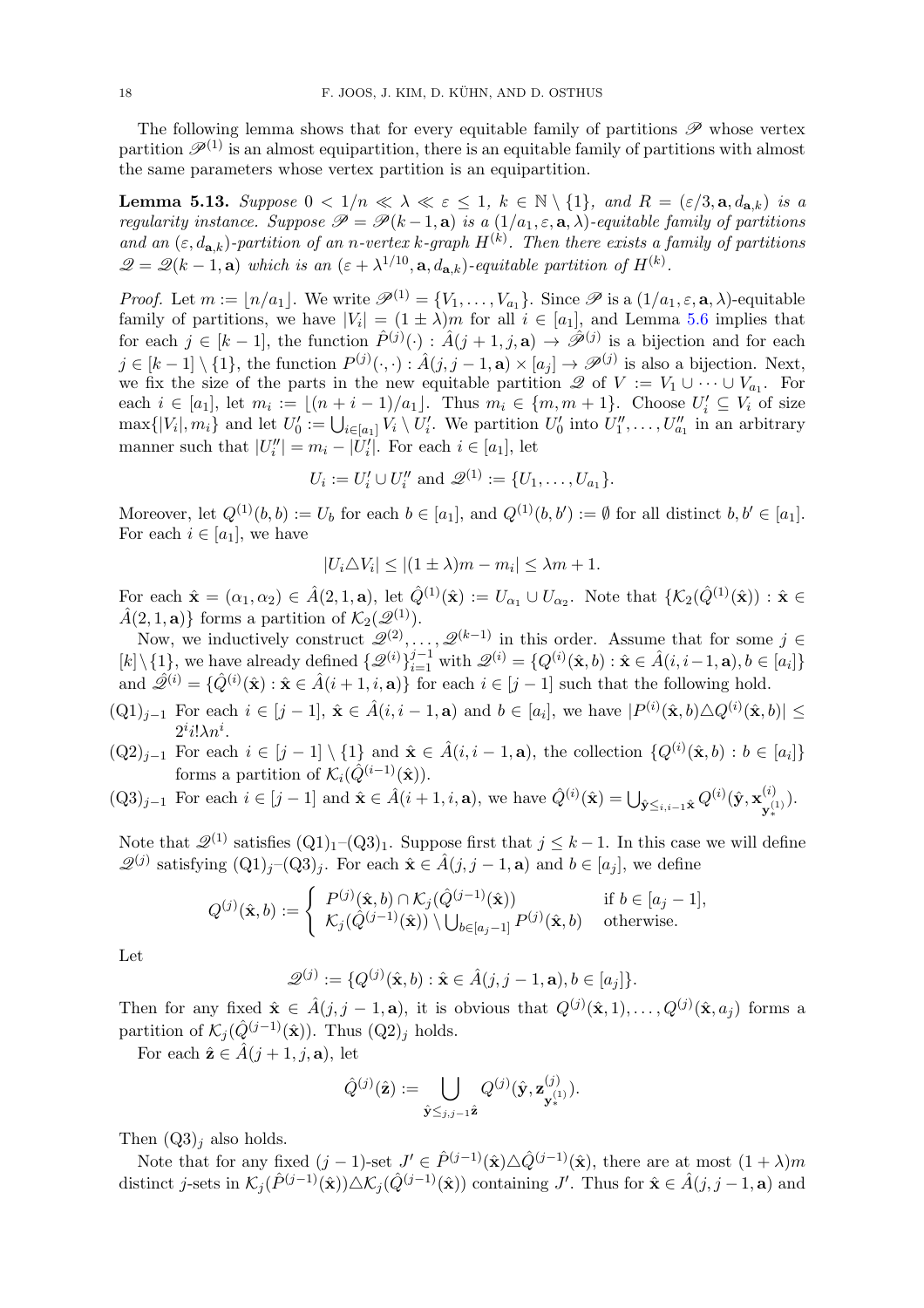$b \in [a_i]$ , we obtain

$$
\begin{array}{rcl}\n|P^{(j)}(\hat{\mathbf{x}},b)\triangle Q^{(j)}(\hat{\mathbf{x}},b)| & \leq & |\mathcal{K}_j(\hat{P}^{(j-1)}(\hat{\mathbf{x}}))\triangle \mathcal{K}_j(\hat{Q}^{(j-1)}(\hat{\mathbf{x}}))| \\
& \leq & (1+\lambda)m|\hat{P}^{(j-1)}(\hat{\mathbf{x}})\triangle \hat{Q}^{(j-1)}(\hat{\mathbf{x}})| \\
& \leq & \sum_{\hat{\mathbf{y}}\leq_{j-1,j-2}\hat{\mathbf{x}}} 2m|P^{(j-1)}(\hat{\mathbf{y}},\mathbf{x}_{\mathbf{y}_*}^{(j)})\triangle Q^{(j-1)}(\hat{\mathbf{y}},\mathbf{x}_{\mathbf{y}_*}^{(j)})| \\
& \leq & 2^j j!\lambda n^j.\n\end{array}
$$

Thus  $(Q_1)_j$  holds and we obtain  $\{\mathcal{Q}^{(i)}\}_{i=1}^j$  satisfying  $(Q_1)_j$ – $(Q_3)_j$ . Inductively we obtain  $\mathscr{Q} = {\{\mathscr{Q}^{(i)}\}_{i=1}^{k-1}}$  satisfying  $(Q1)_{k-1}-(Q3)_{k-1}$ .

Note that since  $R = (\varepsilon/3, \mathbf{a}, d_{\mathbf{a},k})$  is a regularity instance, we have  $\varepsilon \leq ||\mathbf{a}||_{\infty}^{-4k} \varepsilon_{5.5} (||\mathbf{a}||_{\infty}^{-1}, ||\mathbf{a}||_{\infty}^{-1}, k \varepsilon \leq ||\mathbf{a}||_{\infty}^{-4k} \varepsilon_{5.5} (||\mathbf{a}||_{\infty}^{-1}, ||\mathbf{a}||_{\infty}^{-1}, k \varepsilon \leq ||\mathbf{a}||_{\infty}^{-4k} \varepsilon_{5.5} (||\mathbf{a}||_{\infty}^{-1}, ||\mathbf{a}||_{\infty}^{-1}, k-$ 1, k). Thus Lemma [5.5](#page-12-0) (together with Lemma [5.6\(](#page-12-1)ii)) implies for any  $j \in [k-1] \setminus \{1\}$  and  $(\hat{\mathbf{x}},b) \in \hat{A}(j,j-1,\mathbf{a}) \times [a_j]$  that  $|P^{(j)}(\hat{\mathbf{x}},b)| \geq \varepsilon^{1/2} n^j$ . This with  $(Q1)_{k-1}$  shows that for any  $j \in [k-1] \setminus \{1\}$  and  $(\hat{\mathbf{x}}, b) \in \hat{A}(j, j-1, \mathbf{a}) \times [a_j]$ , the j-graph  $Q^{(j)}(\hat{\mathbf{x}}, b)$  is nonempty. Together with properties  $(Q2)_{k-1}$  and  $(Q3)_{k-1}$  this in turn ensures that we can apply Lemma [4.2](#page-11-0) to show that  $\mathscr Q$  is a family of partitions.

By  $(Q_1)_{k-1}$  and the assumption that  $R = (\varepsilon/3, \mathbf{a}, d_{\mathbf{a},k})$  is a regularity instance, we can apply Lemma [5.12](#page-16-3) with  $\mathscr{P}, \mathscr{Q}, H^{(k)}, H^{(k)}, \lambda, \lambda^{9/10}$  playing the roles of  $\mathscr{P}, \mathscr{Q}, H^{(k)}, G^{(k)}, \lambda, \nu$ to obtain that  $\mathcal{Q} = \mathcal{Q}(k-1, \mathbf{a})$  is an  $(\varepsilon + \lambda^{1/10}, \mathbf{a}, d_{\mathbf{a},k})$ -equitable partition of  $H^{(k)}$ .

### 6. Regular approximations of partitions and hypergraphs

The main aim of this section is to prove a strengthening of the partition version (Lemma [4.1\)](#page-10-1) of the regular approximation lemma. As described in Section [2.3,](#page-3-1) Lemma [4.1](#page-10-1) outputs for a given equitable family of partitions  $\mathscr Q$  another family of partitions  $\mathscr P$  that refines  $\mathscr Q$ . In Lemma [6.1](#page-18-0)  $\mathscr P$  has the additional feature that it almost refines a further given (arbitrary) family of partitions  $\mathscr O$ . Observe that we cannot hope to refine  $\mathscr O$  itself, as for example some sets in  $\mathcal{O}^{(1)}$  may be very small. We also prove two further tools: Lemma [6.2](#page-26-0) allows us to transfer the large scale structure of a hypergraph to another one on a different vertex set and Lemma [6.3](#page-30-0) concerns suitable perturbations of a given partition. Lemmas [6.1–](#page-18-0)[6.3](#page-30-0) will all be used in the proof of Lemma [7.1.](#page-33-0)

<span id="page-18-0"></span>**Lemma 6.1.** For all  $k, o \in \mathbb{N} \setminus \{1\}$ ,  $s \in \mathbb{N}$ , all  $\eta, \nu > 0$ , and every function  $\varepsilon : \mathbb{N}^{k-1} \to$  $(0,1]$ , there are  $\mu = \mu_{0.1}(k, o, s, \eta, \nu, \varepsilon) > 0$  and  $t = t_{0.1}(k, o, s, \eta, \nu, \varepsilon) \in \mathbb{N}$  and  $n_0 =$  $n_{6.1}(k, o, s, \eta, \nu, \varepsilon) \in \mathbb{N}$  $n_{6.1}(k, o, s, \eta, \nu, \varepsilon) \in \mathbb{N}$  $n_{6.1}(k, o, s, \eta, \nu, \varepsilon) \in \mathbb{N}$  such that the following hold. Suppose

 $(01)_{6.1}$  V is a set and  $|V| = n \ge n_0$ ,

 $(02)_{6,1}$   $\mathscr{O}(k-1,\mathbf{a}^{\mathscr{O}}) = {\mathscr{O}}^{(j)}\}_{j=1}^{k-1}$  is an o-bounded family of partitions on V,

 $(0.03)_{6.1}$   $\mathscr{Q} = \mathscr{Q}(k, \mathbf{a}_{\perp}^{\mathscr{Q}})$  is a  $(1/a_1^{\mathscr{Q}}, \mu, \mathbf{a}^{\mathscr{Q}})$ -equitable o-bounded family of partitions on V, and  $(O4)_{6.1}$   $\mathscr{H}^{(k)} = {H_1^{(k)}}$  $\{a_1^{(k)},\ldots,H_s^{(k)}\}$  is a partition of  $\binom{V_k}{k}$  $\binom{V}{k}$  so that  $\mathscr{H}^{(k)} \prec \mathscr{Q}^{(k)}$ .

Then there exist a family of partitions  $\mathscr{P} = \mathscr{P}(k-1, \mathbf{a}^{\mathscr{P}})$  and a partition  $\mathscr{G}^{(k)} = \{G_1^{(k)}\}$  $\binom{(k)}{1}, \ldots, G_s^{(k)}\}$ of  $\binom{V}{k}$  $\binom{V}{k}$  satisfying the following for each  $j \in [k-1]$  and  $i \in [s]$ .

 $(P1)_{6.1}$  P is a t-bounded  $(\eta, \varepsilon(\mathbf{a}^{\mathscr{P}}), \mathbf{a}^{\mathscr{P}})$ -equitable family of partitions, and  $a_j^{\mathscr{Q}}$  divides  $a_j^{\mathscr{P}}$ ,

 $(\text{P2})_{6.1}$   $\mathscr{P}^{(j)} \prec \mathscr{Q}^{(j)}$  and  $\mathscr{P}^{(j)} \prec_{\nu} \mathscr{O}^{(j)}$ ,

 $(G1)_{6.1}$   $G_i^{(k)}$  $i^{(k)}$  is perfectly  $\varepsilon(\mathbf{a}^{\mathscr{P}})$ -regular with respect to  $\mathscr{P},$ 

 $(G2)_{6.1} \sum_{i=1}^{s} |G_i^{(k)} \triangle H_i^{(k)}$  $|k \choose i}| \leq \nu {n \choose k}$  $\binom{n}{k}$ , and

$$
(\mathrm{G3})_{6.1} \mathscr{G}^{(k)} \prec \mathscr{Q}^{(k)} \text{ and if } H_i^{(k)} \subseteq \mathcal{K}_k(\mathscr{Q}^{(1)}) \text{ then } G_i^{(k)} \subseteq \mathcal{K}_k(\mathscr{Q}^{(1)}).
$$

We believe that Lemma [6.1](#page-18-0) will have additional applications. As we mentioned it is also used in the proof Corollary 9.3 in [\[14\]](#page-48-9).

In Lemma [6.1](#page-18-0) we may assume without loss of generality that  $1/\mu$ ,  $t$ ,  $n_0$  are non-decreasing in k, o, s and non-increasing in  $\eta$ ,  $\nu$ .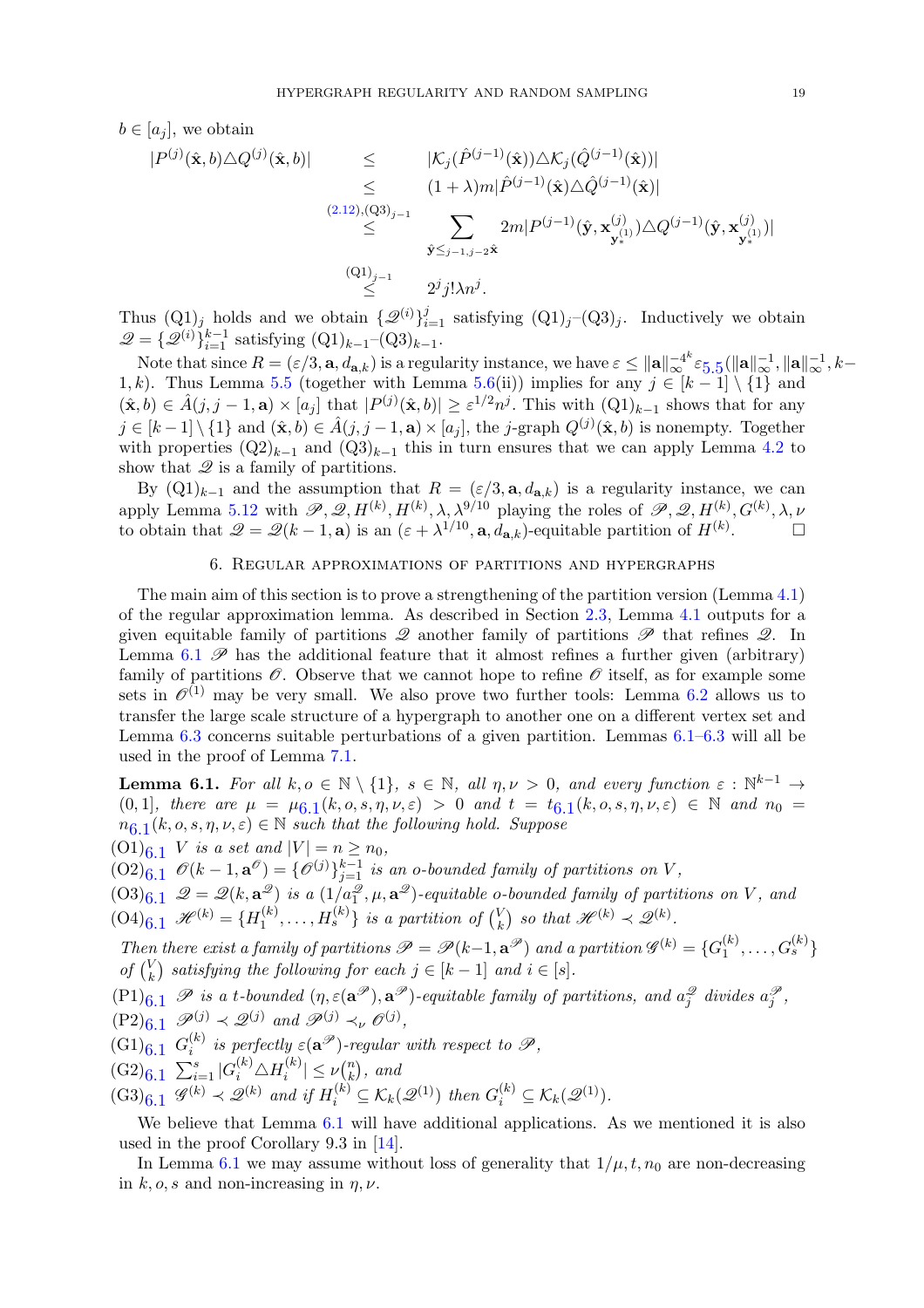To prove Lemma  $6.1$  we proceed by induction on k. In the induction step, we first construct an 'intermediate' family of partitions  $\{\mathscr{L}^{(i)}\}_{i=1}^{k-1}$  which satisfies  $(P1)_{6,1}$  and  $(P2)_{6,1}$ . The partitions  $\mathscr{L}^{(1)}, \ldots, \mathscr{L}^{(k-1)}$  are constructed via the inductive assumption of Lemma [6.1](#page-18-0) (see Claim [2\)](#page-21-0). We then construct a partition  $\mathscr{L}^{(k)}$  via appropriate applications of the slicing lemma (see Claim [3\)](#page-39-0). Finally, we apply Lemma [4.1](#page-10-1) with  $\mathscr{L}_* = {\{\mathscr{L}^{(i)}\}_{i=1}^k}$  playing the role of  $\mathscr Q$  to obtain our desired family of partitions  $\mathscr P$  and construct  $G_i^{(k)}$  $i^{(k)}$  based on the k-graphs guaranteed by Lemma [4.1.](#page-10-1)

*Proof of Lemma [6.1.](#page-18-0)* First of all, by decreasing the value of  $\eta$  if necessary, we may assume that  $\eta < 1/(10k!)$ . We may also assume that  $\nu \leq \eta$ .

We use induction on k. For each  $k \in \mathbb{N} \setminus \{1\}$ , let  $L_{6,1}(k)$  $L_{6,1}(k)$  $L_{6,1}(k)$  be the statement of the lemma. Let  $L_{6,1}(1)$  $L_{6,1}(1)$  $L_{6,1}(1)$  $L_{6,1}(1)$  be the following statement (Claim 1).

Claim 1  $(L_{6,1}(1))$  $(L_{6,1}(1))$  $(L_{6,1}(1))$ . For all  $o, s \in \mathbb{N}$ , all  $\eta, \nu > 0$ , there are  $t = t_{6,1}(1, o, s, \nu) := so[2\nu^{-2}]$ and  $n_0 = n_{6.1}(1, o, s, \nu) \in \mathbb{N}$  $n_0 = n_{6.1}(1, o, s, \nu) \in \mathbb{N}$  $n_0 = n_{6.1}(1, o, s, \nu) \in \mathbb{N}$  such that the following hold. Suppose

 $(0,1)^{1}_{6,1}$  $(0,1)^{1}_{6,1}$  $(0,1)^{1}_{6,1}$  V is a set and  $|V| = n \ge n_0$ ,

 $(0,0)_{6,1}^{1}$  $(0,0)_{6,1}^{1}$  $(0,0)_{6,1}^{1}$   $\mathscr{Q}^{(1)}$  is an equipartition of V into  $a_{1}^{\mathscr{Q}} \leq o$  parts,

 $(03)^1_{6.1}$  $(03)^1_{6.1}$  $(03)^1_{6.1}$   $\mathscr{H}^{(1)} = \{H_1^{(1)}\}$  $\{1 \atop 1}, \ldots, H_s^{(1)}\}$  is a partition of V so that  $\mathscr{H}^{(1)} \prec \mathscr{Q}^{(1)}$ .

Then there exists a partition  $\mathscr{P}^{(1)}$  of V satisfying the following.

 $(1)^{1}_{6,1}$  $(1)^{1}_{6,1}$  $(1)^{1}_{6,1}$   $\mathscr{P}^{(1)}$  is an equipartition of V into  $a_1^{\mathscr{P}} \leq t$  parts, and  $a_1^{\mathscr{Q}}$  divides  $a_1^{\mathscr{P}}$ ,

 $(\text{P2})^1_{6,1} \ \mathscr{P}^{(1)} \prec \mathscr{Q}^{(1)} \text{ and } \mathscr{P}^{(1)} \prec_{\nu^2} \mathscr{H}^{(1)}.$  $(\text{P2})^1_{6,1} \ \mathscr{P}^{(1)} \prec \mathscr{Q}^{(1)} \text{ and } \mathscr{P}^{(1)} \prec_{\nu^2} \mathscr{H}^{(1)}.$  $(\text{P2})^1_{6,1} \ \mathscr{P}^{(1)} \prec \mathscr{Q}^{(1)} \text{ and } \mathscr{P}^{(1)} \prec_{\nu^2} \mathscr{H}^{(1)}.$ 

*Proof.* Write  $\mathscr{Q}^{(1)} = \{Q_i^{(1)}\}$  $a_i^{(1)}: i \in [a_1^{\mathscr{Q}}] \}$ . Let  $a_1^{\mathscr{P}} := sa_1^{\mathscr{Q}} \lceil 2\nu^{-2} \rceil$ , let  $m := \min\{ |Q_i^{(1)}| \}$  $\{a_i^{(1)}|: i \in [a_1^{2}]\},\$ and let  $m' := \lfloor |V|/a_1^{\mathcal{P}} \rfloor$ . Thus  $|Q_i^{(1)}|$  $\binom{[1]}{i} \in \{m, m+1\}$  for each  $i \in [a_1^2]$ . The sets in  $\mathscr{P}^{(1)}$  will have size  $m'$  or  $m'+1$ . Note that

<span id="page-19-0"></span>
$$
m' \cdot \frac{a_1^{\mathcal{P}}}{a_1^{\mathcal{Q}}} \le \left\lfloor \frac{|V|}{a_1^{\mathcal{P}}} \cdot \frac{a_1^{\mathcal{P}}}{a_1^{\mathcal{Q}}} \right\rfloor = m < (m' + 1) \cdot \frac{a_1^{\mathcal{P}}}{a_1^{\mathcal{Q}}}.
$$
 (6.1)

To obtain  $\mathscr{P}^{(1)}$  we further (almost) refine  $\mathscr{H}^{(1)}$ . For each  $i \in [s]$ , we define  $\ell_i := \lfloor |H_i^{(1)}| \rfloor$  $\binom{1}{i}/m'$ . We arbitrarily partition  $H_i^{(1)}$  $\mathscr{L}(i, 0), \ldots, \mathscr{L}(i, \ell_i)$  such that  $|\mathscr{L}(i, r)| = m'$  for all  $r \in$  $[\ell_i]$  and  $|\mathscr{L}(i,0)| < m'$ . For each  $j \in [a_1^{\mathscr{Q}}]$ , let  $\mathscr{L}'(j,0) := \bigcup_{H_i^{(1)} \subseteq Q_j^{(1)}} \mathscr{L}(i,0)$ . Let  $\ell'_j :=$  $\lfloor \lvert \mathscr{L}'(j,0) \rvert/m' \rfloor$ . We arbitrarily partition  $\mathscr{L}'(j,0)$  into  $\mathscr{L}''(j,0), \mathscr{L}'(j,1), \ldots, \mathscr{L}'(j,\ell'_j)$  such that  $|\mathscr{L}'(j,r)| = m'$  for all  $r \in [\ell'_j]$  and  $|\mathscr{L}''(j,0)| < m'$ . Note that since  $\mathscr{H}^{(1)} \prec \mathscr{Q}^{(1)}$ , for all  $j \in [a_1^{\mathscr{Q}}]$ , we have

$$
Q_j^{(1)}=\bigcup_{i\colon H_i^{(1)}\subseteq Q_j^{(1)}}H_i^{(1)}=\mathscr{L}''(j,0)\cup\bigcup_{r\in [\ell_j']} \mathscr{L}'(j,r)\cup\bigcup_{i\colon H_i^{(1)}\subseteq Q_j^{(1)}, r\in [\ell_i]} \mathscr{L}(i,r).
$$

Using [\(6.1\)](#page-19-0) and the fact that  $|\mathscr{L}''(j,0)| < m'$ , it is easy to see that  $|\mathscr{L}''(j,0)| \le a_1^{\mathcal{P}}/a_1^{\mathcal{Q}} =$  $\ell'_j + \sum_{i \colon H_i^{(1)} \subseteq Q_j^{(1)}} \ell_i.$ 

Hence, by distributing at most one vertex from  $\mathscr{L}''(j,0)$  into each of the sets in  $\{\mathscr{L}'(j,r):$  $r \in [\ell_j']\} \cup \{\mathscr{L}(i,r): H_i^{(1)} \subseteq Q_j^{(1)}$  $\{f_j^{(1)}, r \in [\ell_i]\},\,$  we can obtain a collection  $\{L^{(1)}(j,1),\ldots,L^{(1)}(j,a_1^{2^k}/a_1^{2^k})\}$ of sets of size m' or  $m' + 1$ , which forms an equipartition of  $Q_i^{(1)}$  $j^{(1)}$ . Let

$$
\mathscr{P}^{(1)} := \{ L^{(1)}(j,r) : j \in [a_1^{\mathscr{D}}], r \in [a_1^{\mathscr{P}}/a_1^{\mathscr{D}}] \}.
$$

Then  $(P1)^{1}_{6,\,1}$  $(P1)^{1}_{6,\,1}$  $(P1)^{1}_{6,\,1}$  holds. By construction, for each  $L^{(1)} \in \mathscr{P}^{(1)}$ , either there exists  $(i, r) \in [s] \times [\ell_i]$ such that  $|L^{(1)} \setminus \mathscr{L}(i,r)| \leq 1$  or there exists  $(j,r) \in [a_1^2] \times [\ell'_j]$  such that  $|L^{(1)} \setminus \mathscr{L}'(j,r)| \leq 1$ . In the former case, let  $f(L^{(1)}) := H_i^{(1)}$  $i^{(1)}$  and the latter case, let  $f(L^{(1)})$  be an arbitrary set in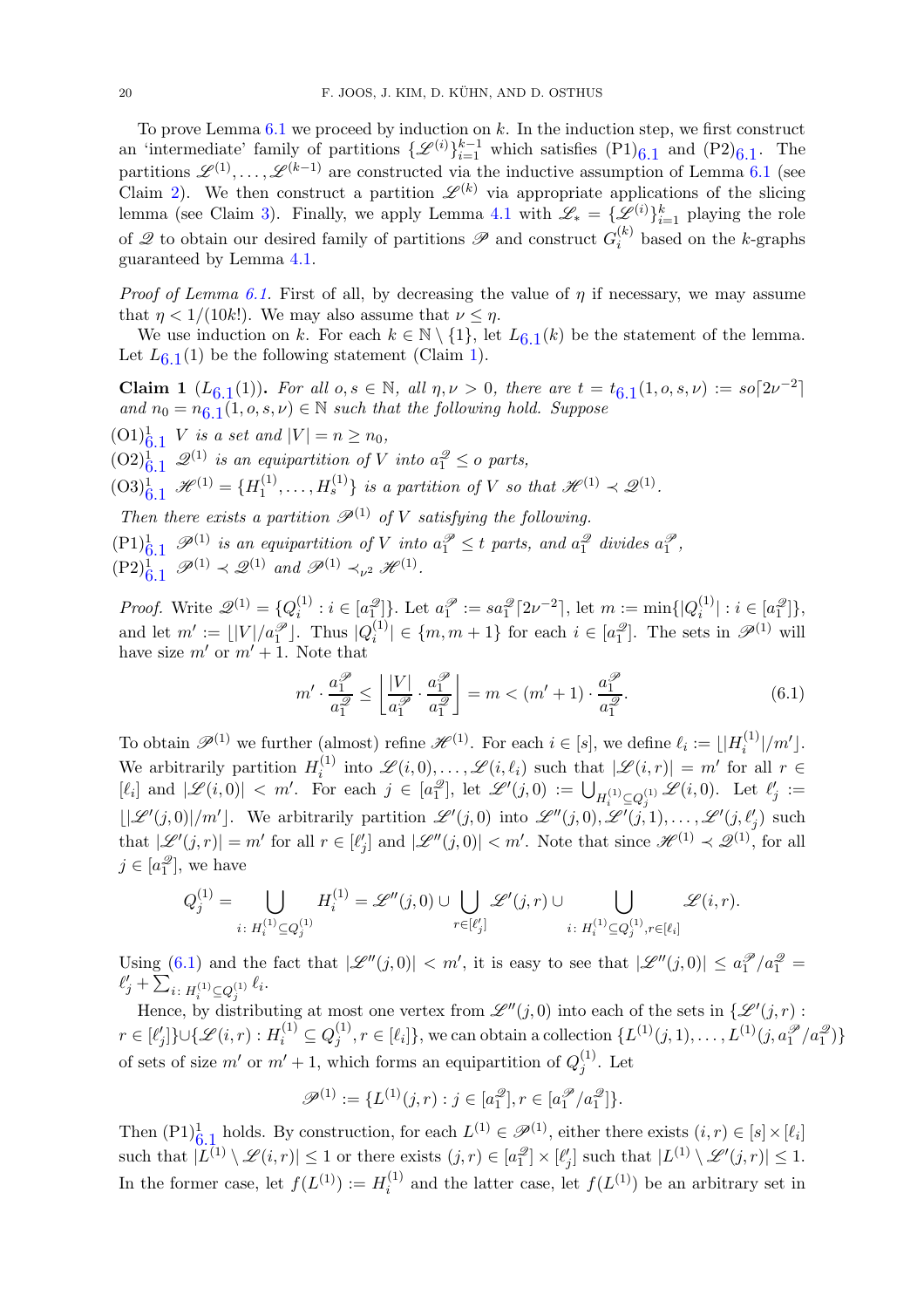$\mathscr{H}^{(1)}$ . Then

$$
\sum_{L^{(1)} \in \mathscr{P}^{(1)}} |L^{(1)} \setminus f(L^{(1)})| \leq |\mathscr{P}^{(1)}| + \sum_{(j,r) \in [a_1^{\mathscr{D}}] \times [\ell'_j]} |\mathscr{L}'(j,r)| \leq a_1^{\mathscr{P}} + \sum_{j \in [a_1^{\mathscr{D}}], H_i^{(1)} \subseteq Q_j^{(1)}} |\mathscr{L}(i,0)|
$$
  

$$
\leq a_1^{\mathscr{P}} + sa_1^{\mathscr{D}} m' \leq \nu^2 |V|.
$$

The final inequality follows since  $n \geq n_0$ . This and the construction of  $\mathscr{P}^{(1)}$  shows that  $\mathscr{P}^{(1)} \prec_{\nu^2} \mathscr{H}^{(1)}$  and  $\mathscr{P}^{(1)} \prec \mathscr{Q}^{(1)}$ . This shows that  $(P2)^1_{6,1}$  $(P2)^1_{6,1}$  $(P2)^1_{6,1}$  holds and thus completes the proof of Claim [1.](#page-35-0)

So assume that  $k \geq 2$  and  $L_{6,1}(k-1)$  $L_{6,1}(k-1)$  $L_{6,1}(k-1)$  holds. Let  $\mu_{4,1}, t_{4,1}, n_{4,1}$  $\mu_{4,1}, t_{4,1}, n_{4,1}$  $\mu_{4,1}, t_{4,1}, n_{4,1}$  be the functions defined in Lemma [4.1.](#page-10-1) By decreasing the value of  $\varepsilon(\mathbf{a})$  if necessary, we may assume that for all  $\mathbf{a} \in \mathbb{N}^{k-1}$ , we have

<span id="page-20-7"></span><span id="page-20-6"></span><span id="page-20-4"></span><span id="page-20-1"></span>
$$
\varepsilon(\mathbf{a}) \ll 1/s, 1/k, 1/\|\mathbf{a}\|_{\infty}.
$$
\n(6.2)

If  $k = 2$ , let  $T := o^{4^k+1} [2\nu^{-2}]$ . If  $k \geq 3$ , for each  $a \in \mathbb{N}^{k-2}$ , let  $T = T(a, o, \nu) =$  $\max\{\|\mathbf{a}\|_{\infty}, o^{4^k+1}\lceil 2\nu^{-2}\rceil\}$ . If  $k \geq 3$ , then we also let  $\mu': \mathbb{N}^{k-2} \to (0, 1]$  be a function such that for any  $\mathbf{a} \in \mathbb{N}^{k-2}$ , we have

$$
\mu'(\mathbf{a}) \ll \nu, 1/k, 1/o, 1/\|\mathbf{a}\|_{\infty}
$$
 and  $\mu'(\mathbf{a}) < (\mu_{4,1}(k, T, 2sT^{2^k}, \eta, \nu/3, \varepsilon^2))^2$ . (6.3)

For all  $k \geq 2$ , let

$$
t_{k-1} := \begin{cases} so^{4^k+1} \lceil 2\nu^{-2} \rceil & \text{if } k = 2, \\ \max\{t_{6,1}(k-1, o, o^{4^k}, \eta, \nu/3, \mu'), o^{4^k+1} \lceil 2\nu^{-2} \rceil \} & \text{if } k \ge 3, \end{cases}
$$
(6.4)

which exists by the induction hypothesis. Choose an integer  $t$  such that

<span id="page-20-2"></span>
$$
1/t \ll 1/t_{4.1}(k, t_{k-1}, 2st_{k-1}^{2^k}, \eta, \nu/3, \varepsilon^2), 1/t_{k-1},
$$
\n(6.5)

and choose  $\mu > 0$  such that

$$
\mu \ll \begin{cases} 1/t, \mu_{4,1}(k, T, 2sT^{2^k}, \eta, \nu/3, \varepsilon^2) & \text{if } k = 2, \\ 1/t, \mu'(\mathbf{a}), \varepsilon(\mathbf{a}'), \mu_{6,1}(k - 1, o, o^{4^k}, \eta, \nu/3, \mu') & \text{if } k \ge 3. \\ \text{for any } \mathbf{a} \in [t]^{k-2}, \mathbf{a}' \in [t]^{k-1} \end{cases} \tag{6.6}
$$

Finally, choose an integer  $n_0$  such that

$$
1/n_0 \ll \begin{cases} 1/n_{4.1}(k, t_{k-1}, 2st_{k-1}^{2^k}, \eta, \nu/3, \varepsilon^2), 1/n_{6.1}(k-1, o, o^{4^k}, \nu), 1/\mu, & \text{if } k = 2, \\ 1/n_{4.1}(k, t_{k-1}, 2st_{k-1}^{2^k}, \eta, \nu/3, \varepsilon^2), 1/n_{6.1}(k-1, o, o^{4^k}, \eta, \nu/3, \mu'), 1/\mu & \text{if } k \ge 3. \end{cases}
$$
(6.7)

Suppose  $\mathscr{O}(k-1, \mathbf{a}^{\mathscr{O}}), \mathscr{Q}(k, \mathbf{a}^{\mathscr{Q}})$  and  $\mathscr{H}^{(k)}$  are given (families of) partitions satisfying  $(01)_{6,1}$  $(O4)_{6,1}$  with  $\mu$ ,  $t$ ,  $n_0$  as defined above. Write

$$
\mathcal{O}^{(k-1)} = \{O_1^{(k-1)}, \dots, O_{s_O}^{(k-1)}\} \text{ and } \mathcal{Q}^{(k-1)} = \{Q_1^{(k-1)}, \dots, Q_{s_Q}^{(k-1)}\}.
$$

Let

$$
O_{s_O+1}^{(k-1)} := {V \choose k-1} \setminus \mathcal{K}_{k-1}(\mathcal{O}^{(1)}), \quad Q_{s_Q+1}^{(k-1)} := {V \choose k-1} \setminus \mathcal{K}_{k-1}(\mathcal{Q}^{(1)}), \text{ and } (6.8)
$$
  

$$
\mathcal{R}^{(k-1)} := \{O_i^{(k-1)} \cap Q_j^{(k-1)} : i \in [s_O+1], j \in [s_Q+1] \} \setminus \{\emptyset\}.
$$

We also write  $\mathscr{R}^{(k-1)} = \{R_1^{(k-1)}\}$  $\{a_1^{(k-1)}, \ldots, R_{s''}^{(k-1)}\}$  $\{a_1^{(k-1)}, \ldots, R_{s''}^{(k-1)}\}$  $\{a_1^{(k-1)}, \ldots, R_{s''}^{(k-1)}\}$ . See Figure 1 for an illustration of the relationship of the different partitions defined in the proof.

Since  $\mathcal O$  and  $\mathcal Q$  are both  $o$ -bounded, Proposition [2.7\(](#page-7-1)viii) implies that

<span id="page-20-5"></span><span id="page-20-3"></span><span id="page-20-0"></span>
$$
s'' \le \left(\sigma^{2^k}\right)^2 \le \sigma^{4^k}.\tag{6.9}
$$

Now our aim is to construct a family of partitions  $\mathscr L$  as follows.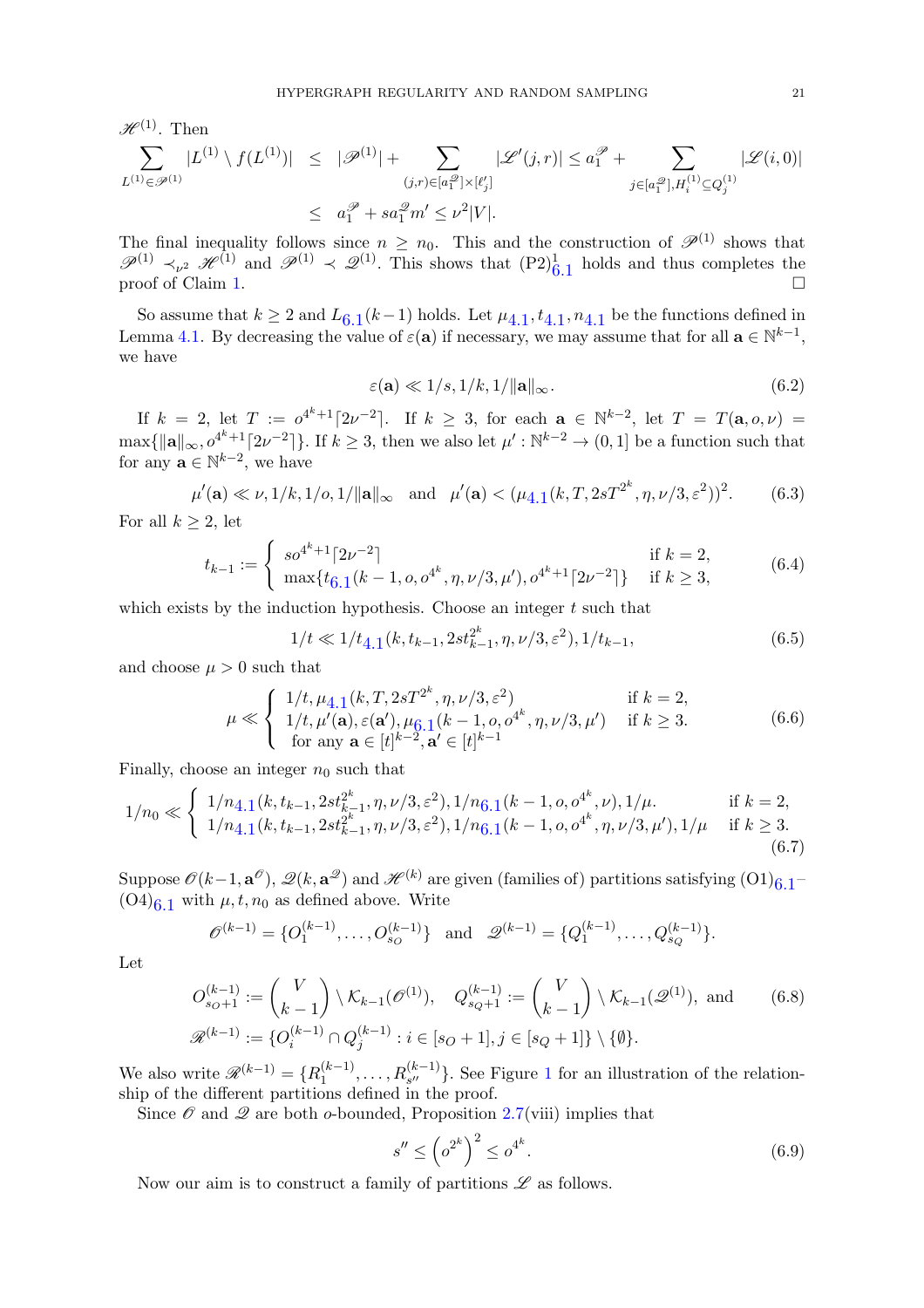

<span id="page-21-1"></span>FIGURE 1. An illustration of the cascade of partitions in the proof of Lemma [6.1.](#page-18-0)

<span id="page-21-0"></span>**Claim 2.** There exist  $\{\mathscr{L}^{(i)}\}_{i=1}^{k-1}$  and  $\mathbf{a}_{\text{long}}^{\mathscr{L}} = (a_1^{\mathscr{L}}, \ldots, a_{k-1}^{\mathscr{L}}) \in [t_{k-1}]^{k-1}$  satisfying the following for all  $j \in [k-1]$ , where  $\mathbf{a}^{\mathscr{L}} := (a_1^{\mathscr{L}}, \dots, a_{k-2}^{\mathscr{L}})$ .

- <span id="page-21-2"></span> $(L^*1) \ \{ \mathcal{L}^{(i)} \}_{i=1}^{k-1}$  forms an  $(\eta, \mu'(\mathbf{a}^{\mathcal{L}})^{1/2}, \mathbf{a}_{\text{long}}^{\mathcal{L}})$ -equitable  $t_{k-1}$ -bounded family of partitions, and  $a_j^2$  divides  $a_j^2$ ,
- <span id="page-21-5"></span><span id="page-21-3"></span> $(L^*2) \mathscr{L}^{(j)} \prec \mathscr{Q}^{(j)}.$
- $(L^*3) \mathscr{L}^{(j)} \prec_{\nu/2} \mathscr{O}^{(j)}.$

Note that if  $k = 2$ , then the function  $\mu'$  is not defined, but in this case,  $\mu'(\mathbf{a}^{\mathscr{L}})^{1/2}$  plays no role in the definition of an equitable family of partitions (Definition [2.3\)](#page-4-1) since Definition  $2.3(iii)$  $2.3(iii)$ is vacuously true.

*Proof.* First we prove the claim for  $k = 2$ . We apply  $L_{6,1}(1)$  $L_{6,1}(1)$  $L_{6,1}(1)$  with  $\mathscr{Q}^{(1)}, \mathscr{R}^{(1)}, s'', \nu$  playing the roles of  $\mathscr{Q}^{(1)}, \mathscr{H}^{(1)}, s, \nu$ . (This is possible by [\(6.7\)](#page-20-0).) Then we obtain a partition  $\mathscr{L}^{(1)}$  of V which satisfies  $(P1)_{6,1}^1$  $(P1)_{6,1}^1$  $(P1)_{6,1}^1$  $(P1)_{6,1}^1$  $(P1)_{6,1}^1$  and  $(P2)_{6,1}^1$ . Moreover,  $(6.4)$  implies that  $\mathscr{L}^{(1)}$  is  $t_1$ -bounded, i.e.  $\mathbf{a}_{\text{long}}^{\mathcal{L}} \in [t_{k-1}]$ . Since  $\mathcal{R}^{(1)} \prec \mathcal{O}^{(1)}$ , this in turn implies  $(L^*1)$  $(L^*1)$ - $(L^*3)$ .

Now we assume  $k \geq 3$ . First, we apply  $L_{6,1}(k-1)$  $L_{6,1}(k-1)$  $L_{6,1}(k-1)$  with the following objects and parameters. (This is possible by  $(6.4)$  and  $(6.6)$ – $(6.9)$ .)

k−2 <sup>i</sup>=1 <sup>R</sup>(k−1) <sup>o</sup> <sup>s</sup> k−1 ′′ η ν/3 µ ′ object/parameter V {O(j)} <sup>j</sup>=1 {Q(i)} tk−<sup>1</sup> playing the role of V O Q H (k) o s η ν ε t

Then we obtain a family of partitions  $\mathscr{L}=\mathscr{L}(k-2,\mathbf{a}^{\mathscr{L}})$  and a partition  $\mathscr{M}^{(k-1)}=\{M_1^{(k-1)}\}$  $\{a_1^{(k-1)}, \ldots, M_{s''}^{(k-1)}\}$ of  $\binom{V}{k}$  $\binom{V}{k-1}$  which satisfy the following for each  $i \in [s'']$  and  $j \in [k-2]$ .

- (L'1)  $\mathscr L$  is  $(\eta, \mu'(\mathbf{a}^{\mathscr L}), \mathbf{a}^{\mathscr L})$ -equitable and  $t_{k-1}$ -bounded, and  $a_j^{\mathscr L}$  divides  $a_j^{\mathscr L}$ ,
- $(L'2) \mathscr{L}^{(j)} \prec \mathscr{Q}^{(j)}$  and  $\mathscr{L}^{(j)} \prec_{\nu/3} \mathscr{O}^{(j)}$ ,
- $(M'1) M_i^{(k-1)}$  $\mu'_{i}(\mathbf{a}^{\mathscr{L}})$ -regular with respect to  $\mathscr{L},$
- $(M'2) \sum_{i=1}^{s''} |M_i^{(k-1)} \triangle R_i^{(k-1)}$  $\binom{k-1}{i} \leq (\nu/3) \binom{n}{k-1}$  $_{k-1}^{n}$ ), and
- $(M'3)$   $\mathscr{M}^{(k-1)} \prec \mathscr{Q}^{(k-1)}$  and if  $R_i^{(k-1)} \subseteq \mathcal{K}_{k-1}(\mathscr{Q}^{(1)})$ , then  $M_i^{(k-1)} \subseteq \mathcal{K}_{k-1}(\mathscr{Q}^{(1)})$ .

Thus  $\{\mathscr{L}^{(i)}\}_{i=1}^{k-2}$  satisfies  $(L^*1)-(L^*3)$  $(L^*1)-(L^*3)$  for  $j \in [k-2]$  and it only remains to construct  $\mathscr{L}^{(k-1)}$ . Let

<span id="page-21-4"></span>
$$
t' := \max\{\|\mathbf{a}^{\mathcal{L}}\|_{\infty}, a_{k-1}^{\mathcal{Q}}o^{4^k}[2\nu^{-2}]\}.
$$
\n(6.10)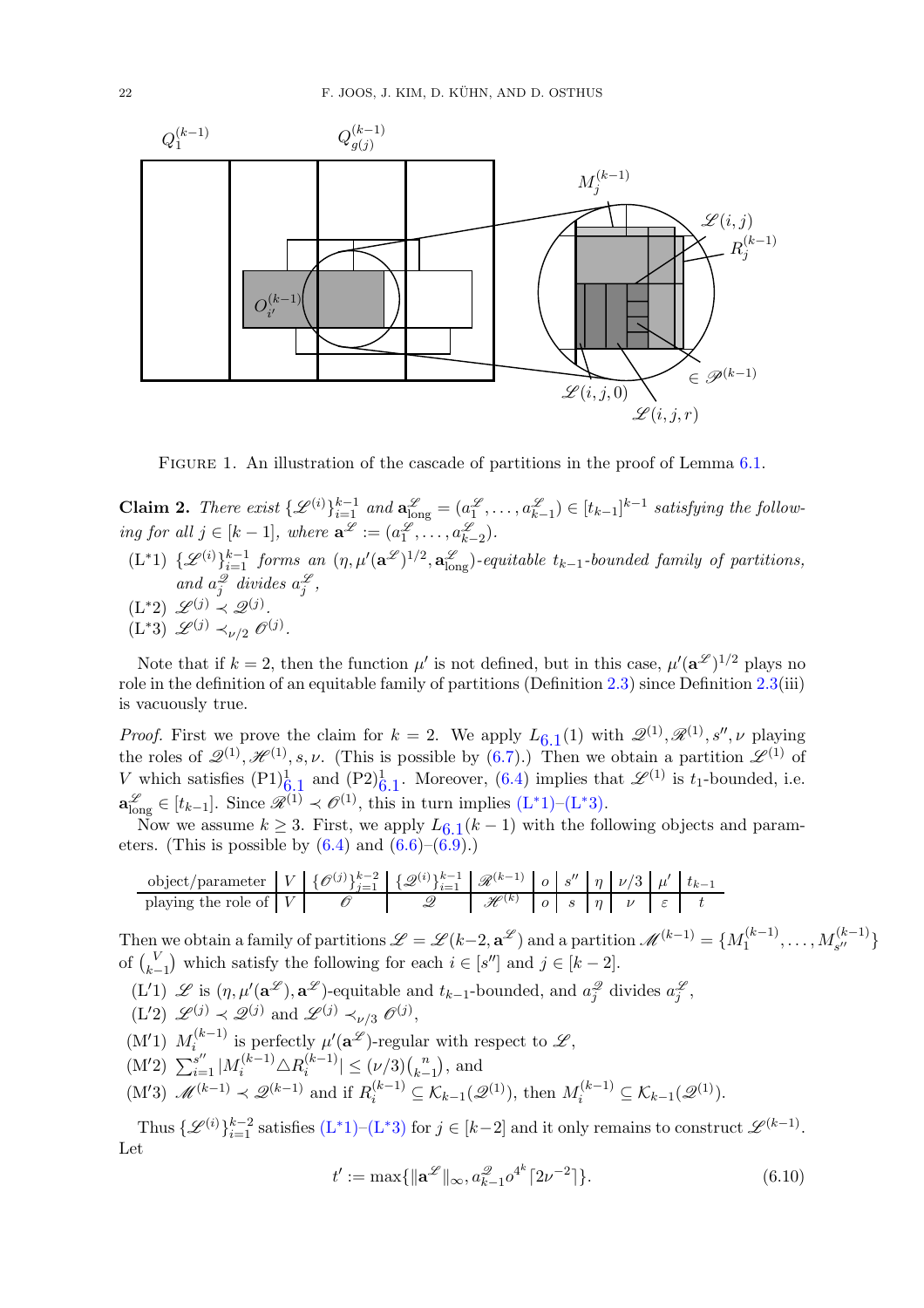Thus  $\mathscr L$  is t'-bounded and  $t' \leq \min\{t_{k-1}, T(\mathbf a^{\mathscr L},o,\nu)\}$  by [\(6.4\)](#page-20-1). Write  $\hat{\mathscr L}^{(k-2)} = \{\hat L_1^{(k-2)}\}$  $\hat{L}_{1}^{(k-2)}, \ldots, \hat{L}_{s'}^{(k-2)}$  $\binom{\kappa-2}{s'}$ . Since  $\mathscr{M}^{(k-1)} \prec \mathscr{Q}^{(k-1)}$  by (M'3), for each  $j \in [s'']$  there exists a unique  $g(j) \in [s_Q + 1]$  such that  $M_j^{(k-1)} \subseteq Q_{g(j)}^{(k-1)}$  $(g(j^{(k-1)})$ . For each  $i \in [s'], j \in [s'']$ , we define

<span id="page-22-2"></span>
$$
\mathcal{L}(i,j) := \mathcal{K}_{k-1}(\hat{L}_i^{(k-2)}) \cap M_j^{(k-1)}.
$$
\n(6.11)

For each  $i \in [s']$ , we define  $J(i) := \{j \in [s''] : \mathscr{L}(i,j) \neq \emptyset\}$ . Note that  $\mathscr{L}(i,j) \subseteq Q_{\sigma(i)}^{(k-1)}$  $\int_{g(j)}^{(\kappa-1)}$  for all  $i \in [s']$ .

**Subclaim 1.** For each  $i \in [s']$  and for each  $j \in J(i)$ , the  $(k-1)$ -graph  $Q_{a(i)}^{(k-1)}$  $\overset{(k-1)}{g(j)}$  is  $(\mu'(\mathbf{a}^\mathscr{L}), d'_{g(j)})$ regular with respect to  $\hat{L}_i^{(k-2)}$  $i^{(k-2)}$ , where  $d'_{g(j)} \in \{1/a_{k-1}^2, 1\}.$ 

<span id="page-22-0"></span>*Proof.* First, note that since  $\mathscr{L} \prec \{\mathscr{Q}^{(j)}\}_{j=1}^{k-2}$ , one of the following holds.

<span id="page-22-1"></span>(LL1) There exists  $\hat{Q}^{(k-2)} \in \hat{\mathscr{Q}}^{(k-2)}$  such that  $\hat{L}_i^{(k-2)} \subseteq \hat{Q}^{(k-2)}$ . (LL2)  $\mathcal{K}_{k-1}(\hat{L_i}^{(k-2)}) \subseteq {V \choose k-1}$  $\binom{V}{k-1} \setminus \mathcal{K}_{k-1}(\mathscr{Q}^{(1)}).$ 

If [\(LL1\)](#page-22-0) holds, then by (L'1) and the fact that  $\mu \ll \mu'(\mathbf{a}^{\mathcal{L}}) \ll \|\mathbf{a}^{\mathcal{L}}\|_{\infty}^{-k}$  we can apply Lemma [5.5](#page-12-0) twice to conclude that

$$
|\mathcal{K}_{k-1}(\hat{L}_i^{(k-2)})| \ge t_{k-1}^{-2^k} |\mathcal{K}_{k-1}(\hat{Q}^{(k-2)})| \stackrel{(6.5),(6.6)}{\ge} \mu^{1/3} |\mathcal{K}_{k-1}(\hat{Q}^{(k-2)})|.
$$

Note that, for each  $j \in J(i)$ ,  $Q_{\sigma(i)}^{(k-1)}$  $\hat{q}_{(j)}^{(k-1)}$  is  $(\mu, 1/a_{k-1}^{\mathcal{Q}})$ -regular with respect to  $\hat{Q}^{(k-2)}$ . Together with Lemma [5.1\(](#page-12-4)ii) this implies that  $Q_{a(i)}^{(k-1)}$  $\hat{\mu}_{g(j)}^{(k-1)}$  is  $(\mu^{2/3}, 1/a_{k-1}^2)$ -regular with respect to  $\hat{L}_i^{(k-2)}$ i for each  $j \in J(i)$ .

If [\(LL2\)](#page-22-1) holds,  $j \in J(i)$  implies that  $M_j^{(k-1)} \nsubseteq \mathcal{K}_{k-1}(\mathscr{Q}^{(1)})$ . Thus [\(6.8\)](#page-20-5) means that  $M_j^{(k-1)} \cap$  $Q_{s_Q+1}^{(k-1)} \neq \emptyset$ , which implies  $g(j) = s_Q+1$ . Also [\(LL2\)](#page-22-1) implies that  $\mathcal{K}_{k-1}(\hat{L}_i^{(k-2)})$  $i^{(k-2)}$ )  $\subseteq Q_{s_Q+1}^{(k-1)}$ . Thus  $Q_{s_Q+1}^{(k-1)}$  is  $(0,1)$ -regular with respect to  $\hat{L}_i^{(k-2)}$  $\binom{(k-2)}{i}$ . This completes the proof of Subclaim [1.](#page-39-1)  $\Box$ 

Moreover, (M'1) implies that for each  $i \in [s']$  and  $j \in [s'']$ , the  $(k-1)$ -graph  $\mathscr{L}(i,j)$  is  $\mu'(\mathbf{a}^{\mathscr{L}})$ -regular with respect to  $\hat{L}_i^{(k-2)}$  $i^{(k-2)}$ , and thus it is  $(2\mu'(\mathbf{a}^{\mathscr{L}}), d(\mathscr{L}(i,j) \mid \hat{L}_i^{(k-2)})$  $\binom{k-2}{i}$ )-regular with respect to  $\hat{L}_i^{(k-2)}$  $i^{(\kappa-2)}$ . Let

<span id="page-22-5"></span><span id="page-22-3"></span>
$$
a_{k-1}^{\mathcal{L}} := a_{k-1}^{\mathcal{Q}} o^{4^k} \lceil 2\nu^{-2} \rceil, \tag{6.12}
$$

and  $\mathbf{a}_{\text{long}}^{\mathscr{L}} := (a_1^{\mathscr{L}}, \dots, a_{k-1}^{\mathscr{L}})$ . By [\(6.10\)](#page-21-4), we conclude

$$
\|\mathbf{a}_{\text{long}}^{\mathcal{L}}\|_{\infty} = t' \le \min\{t_{k-1}, T(\mathbf{a}^{\mathcal{L}}, o, \nu)\}.
$$
 (6.13)

Let  $\ell_{i,j} := \lfloor d(\mathscr{L}(i,j) \mid \hat{L}^{(k-2)}_i) \rfloor$  $\binom{k-2}{i}a_{k-1}^{\mathscr{L}}$ , so  $\ell_{i,j} = 0$  if  $j \notin J(i)$ . We now apply the slicing lemma (Lemma [5.4\)](#page-12-3) to  $\mathscr{L}(i,j)$  for each  $i \in [s']$  and  $j \in [s'']$ . We obtain edge-disjoint  $(k-1)$ -graphs  $\mathscr{L}(i, j, 0), \ldots, \mathscr{L}(i, j, \ell_{i,j})$  such that

<span id="page-22-6"></span><span id="page-22-4"></span> $(\mathscr{L}1) \ \mathscr{L}(i,j) = \mathscr{L}(i,j,0) \cup \bigcup_{r=1}^{\ell_{i,j}} \mathscr{L}(i,j,r),$  $(\mathscr{L}2) \mathscr{L}(i,j,r)$  is  $(6\mu'(\mathbf{a}^{\mathscr{L}}), 1/a_{k-1}^{\mathscr{L}})$ -regular with respect to  $\hat{L}_i^{(k-2)}$  $i^{(k-2)}$  for each  $r \in [\ell_{i,j}],$  and  $(\mathscr{L}3) \mathscr{L}(i,j,0)$  is  $(6\mu'(\mathbf{a}^{\mathscr{L}}), d'_{i,j})$ -regular with respect to  $\hat{L}_i^{(k-2)}$  $i^{(k-2)}$ , where  $d'_{i,j} \leq 1/a_{k-1}^{\mathcal{L}}$ .

Observe that  $\mathscr{L}(i, j, 0)$  may not have density  $1/a_{k-1}^{\mathscr{L}}$ . Since we would like to achieve this density for all classes, we now take the union of all these  $(k-1)$ -graphs and split this union into suitable pieces. For all  $i \in [s']$  and  $p \in [s_Q + 1]$ , let

$$
\mathscr{L}'(i,p) := \bigcup_{j\colon g(j)=p} \mathscr{L}(i,j,0) = \left(\mathcal{K}_{k-1}(\hat{L}_{i}^{(k-2)}) \cap Q_{p}^{(k-1)}\right) \setminus \left(\bigcup_{j,r\colon g(j)=p,r \in [\ell_{i,j}]} \mathscr{L}(i,j,r)\right).
$$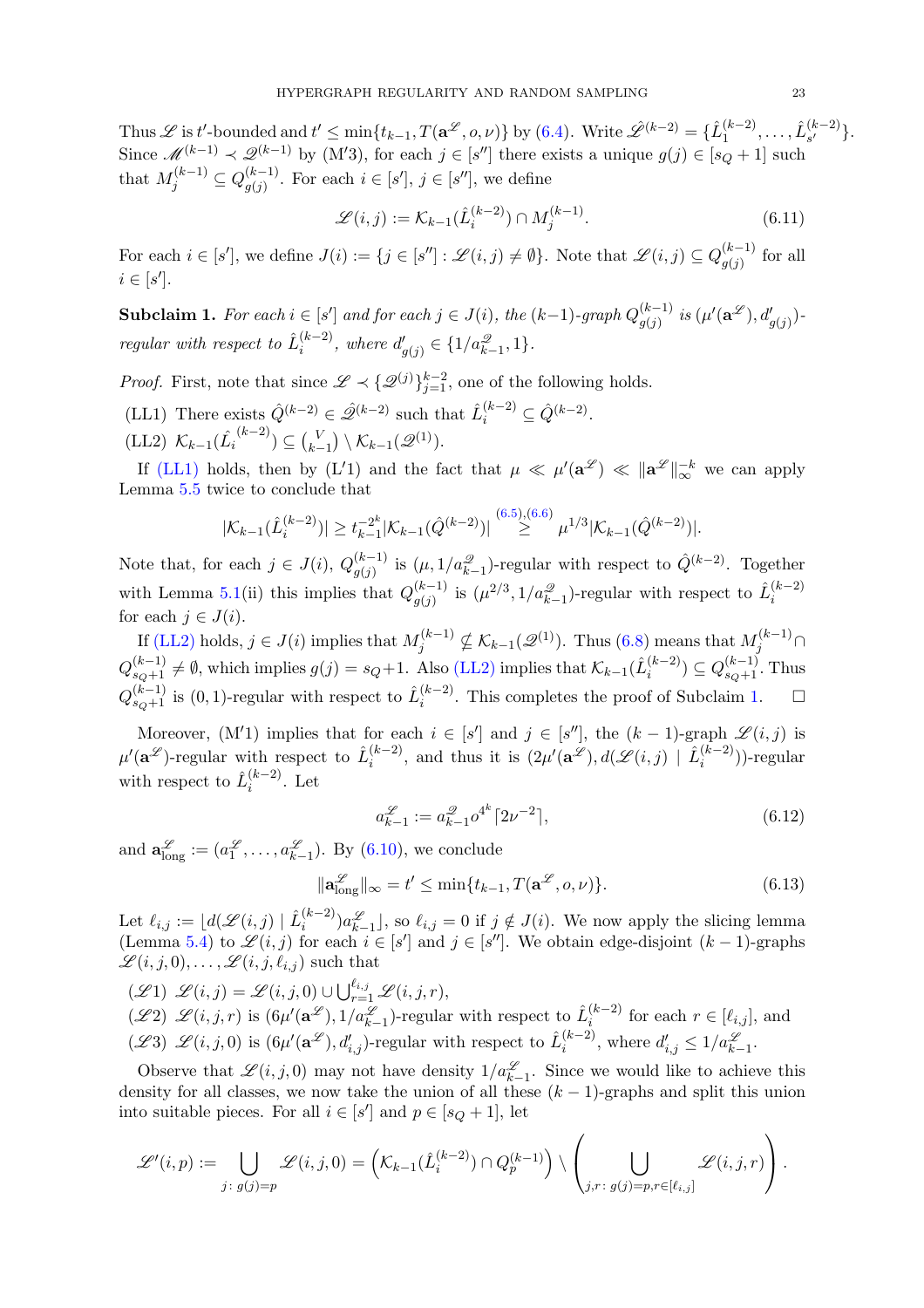Note that if  $p \notin g(J(i))$ , then  $\mathscr{L}'(i,p) = \emptyset$ . So suppose that  $p \in g(J(i))$ . Then

<span id="page-23-0"></span>
$$
\mathcal{L}'(i,p) \text{ is } (\mu'(\mathbf{a}^{\mathcal{L}})^{2/3}, \ell'_{i,p}/a_{k-1}^{\mathcal{L}}) \text{-regular with respect to } \hat{L}_i^{(k-2)} \text{ for some } (6.14)
$$
  

$$
\ell'_{i,p} \in \mathbb{N}.
$$

Indeed Lemma [5.3](#page-12-5) (applied with  $\sum_{j:\;g(j)=p} \ell_{i,j} \leq s'' a_{k-1}^{\mathscr{L}} \leq o^{4^k} a_{k-1}^{\mathscr{L}}$  playing the role of s) implies that  $\bigcup_{j,r\colon g(j)=p,r\in[\ell_{i,j}]}\mathscr{L}(i,j,r)$  is  $(\mu'(\mathbf{a}^{\mathscr{L}})^{3/4},\sum_{j\colon g(j)=p}\ell_{i,j}/a_{k-1}^{\mathscr{L}})$ -regular with respect to  $\hat{L}_i^{(k-2)}$  $\binom{(k-2)}{i}$ . In addition, by Subclaim [1,](#page-39-1)  $\mathcal{K}_{k-1}(\hat{L}_{i}^{(k-2)})$  $\binom{(k-2)}{i} \cap Q_p^{(k-1)}$  is  $(\mu'(\mathbf{a}^{\mathscr{L}}), d'_p)$ -regular with respect to  $\hat{L}_i^{(k-2)}$  $i_i^{(k-2)}$  for some  $d'_p \in \{1/a_{k-1}^2, 1\}$ . Note that  $(6.11)$  implies

<span id="page-23-2"></span>
$$
\bigcup_{j,r\colon g(j)=p,r\in [\ell_{i,j}]} \mathscr{L}(i,j,r) \subseteq \mathcal{K}_{k-1}(\hat{L}_{i}^{(k-2)}) \cap Q_{p}^{(k-1)}.
$$

So Lemma [5.1\(](#page-12-4)iii) implies that  $(6.14)$  holds where  $\ell'_{i,p} := a_{k-1}^{\mathscr{L}} d'_p - \sum_{j:g(j)=p} \ell_{i,j}$ . (Note  $\ell'_{i,p} \in \mathbb{N}$ since  $d'_p \in \{1/a_{k-1}^{\mathcal{Q}}, 1\}$  and  $a_{k-1}^{\mathcal{Q}} \mid a_{k-1}^{\mathcal{L}}$ .

In addition, for all  $i \in [s']$  and  $p \in g(J(i))$ , we have

$$
|\mathcal{L}'(i,p)| \stackrel{(\mathcal{L}3)}{\leq} |g^{-1}(p)| \cdot \frac{5}{4a_{k-1}^{\mathcal{L}}} \cdot |\mathcal{K}_{k-1}(\hat{L}_i^{(k-2)})| \stackrel{(6.9),(6.12)}{\leq} \nu^2 |\mathcal{K}_{k-1}(\hat{L}_i^{(k-2)}) \cap Q_p^{(k-1)}|.
$$
 (6.15)

Again, we apply the slicing lemma (Lemma [5.4\)](#page-12-3), this time to  $\mathscr{L}'(i,p)$ . By [\(6.14\)](#page-23-0), we obtain edge-disjoint  $(k-1)$ -graphs  $\mathscr{L}'(i,p,1),\ldots,\mathscr{L}'(i,p,\ell'_{i,p})$  such that

 $(\mathscr{L}'1) \ \mathscr{L}'(i,p) = \bigcup_{\ell=1}^{\ell'_{i,p}} \mathscr{L}'(i,p,\ell),$  $(\mathscr{L}'2) \ \mathscr{L}'(i,p,\ell)$  is  $(\mu'(\mathbf{a}^{\mathscr{L}})^{1/2}, 1/a_{k-1}^{\mathscr{L}})$ -regular with respect to  $\hat{L}_i^{(k-2)}$  $i^{(k-2)}$  for each  $\ell \in [\ell'_{i,p}].$ Thus for each  $i \in [s']$ , [\(6.11\)](#page-22-2), ( $\mathscr{L}1$ ) and ( $\mathscr{L}'1$ ) imply that

$$
\bigcup_{p\in g(J(i))} (\{\mathscr{L}(i,j,r): j,r \text{ with } g(j)=p, r\in [\ell_{i,j}]\} \cup \{\mathscr{L}'(i,p,1),\ldots,\mathscr{L}'(i,p,\ell'_{i,p})\})
$$

forms a partition of  $\mathcal{K}_{k-1}(\hat{L}_{i}^{(k-2)})$  $\binom{k-2}{i}$  into  $a_{k-1}^{\mathscr{L}}$  edge-disjoint  $(k-1)$ -graphs, each of which is  $(\mu'(\mathbf{a}^{\mathscr{L}})^{1/2}, 1/a_{k-1}^{\mathscr{L}})$ -regular with respect to  $\hat{L}_i^{(k-2)}$  $\binom{k-2}{i}$ , where the latter follows from  $(\mathscr{L}2)$  $(\mathscr{L}2)$  and  $(\mathscr{L}'2)$ . We define

$$
\mathscr{L}^{(k-1)} := \bigcup_{i \in [s'], j \in J(i)} \{ \mathscr{L}(i,j,r) : r \in [\ell_{i,j}] \} \cup \bigcup_{i \in [s'], p \in g(J(i))} \{ \mathscr{L}'(i,p,\ell) : \ell \in [\ell'_{i,p}] \}.
$$

Then  $(L^*1)$  $(L^*1)$  follows from  $(L'1)$  and the construction of  $\mathscr{L}^{(k-1)}$   $(t_{k-1}$ -boundedness follows by [\(6.13\)](#page-22-5)). Note that for all  $i \in [s']$ ,  $j \in [s'']$ ,  $r \in [\ell_{i,j}]$ ,  $p \in [s_Q + 1]$ ,  $\ell \in [\ell'_{i,p}]$ , we have  $\mathscr{L}(i,j,r) \subseteq Q_{a(i)}^{(k-1)}$  $\mathcal{L}'(i,p,\ell) \subseteq Q_p^{(k-1)}$ , and so  $(L^*2)$  $(L^*2)$  holds.

 $\text{Subclaim 2. } \mathscr{L}^{(k-1)} \prec_{\nu/2} \mathscr{O}^{(k-1)}.$ 

*Proof.* To prove the subclaim, we define a suitable function  $f_{k-1}: \mathscr{L}^{(k-1)} \to \mathscr{O}^{(k-1)}$ . For each  $j \in [s'']$ , let  $h(j) \in [s_O + 1]$  be the index such that  $R_j^{(k-1)} = O_{h(j)}^{(k-1)}$  $\binom{(k-1)}{h(j)} \cap Q_p^{(k-1)}$  for some  $p \in [s_Q + 1]$ . For each  $i \in [s']$ ,  $j \in J(i)$ ,  $r \in [\ell_{i,j}]$ ,  $\ell \in [\ell'_{i,g(j)}]$ , let

$$
f_{k-1}(\mathscr{L}(i,j,r)) := O_{h(j)}^{(k-1)}
$$
 and  $f_{k-1}(\mathscr{L}'(i,g(j),\ell)) := O_{h(j)}^{(k-1)}$ .

For fixed  $j \in [s'']$ , [\(6.11\)](#page-22-2) and ( $\mathscr{L}1$ ) imply that

<span id="page-23-1"></span>
$$
\bigcup_{i \in [s'], r \in [\ell_{i,j}]} \mathcal{L}(i,j,r) \subseteq M_j^{(k-1)}.
$$
\n(6.16)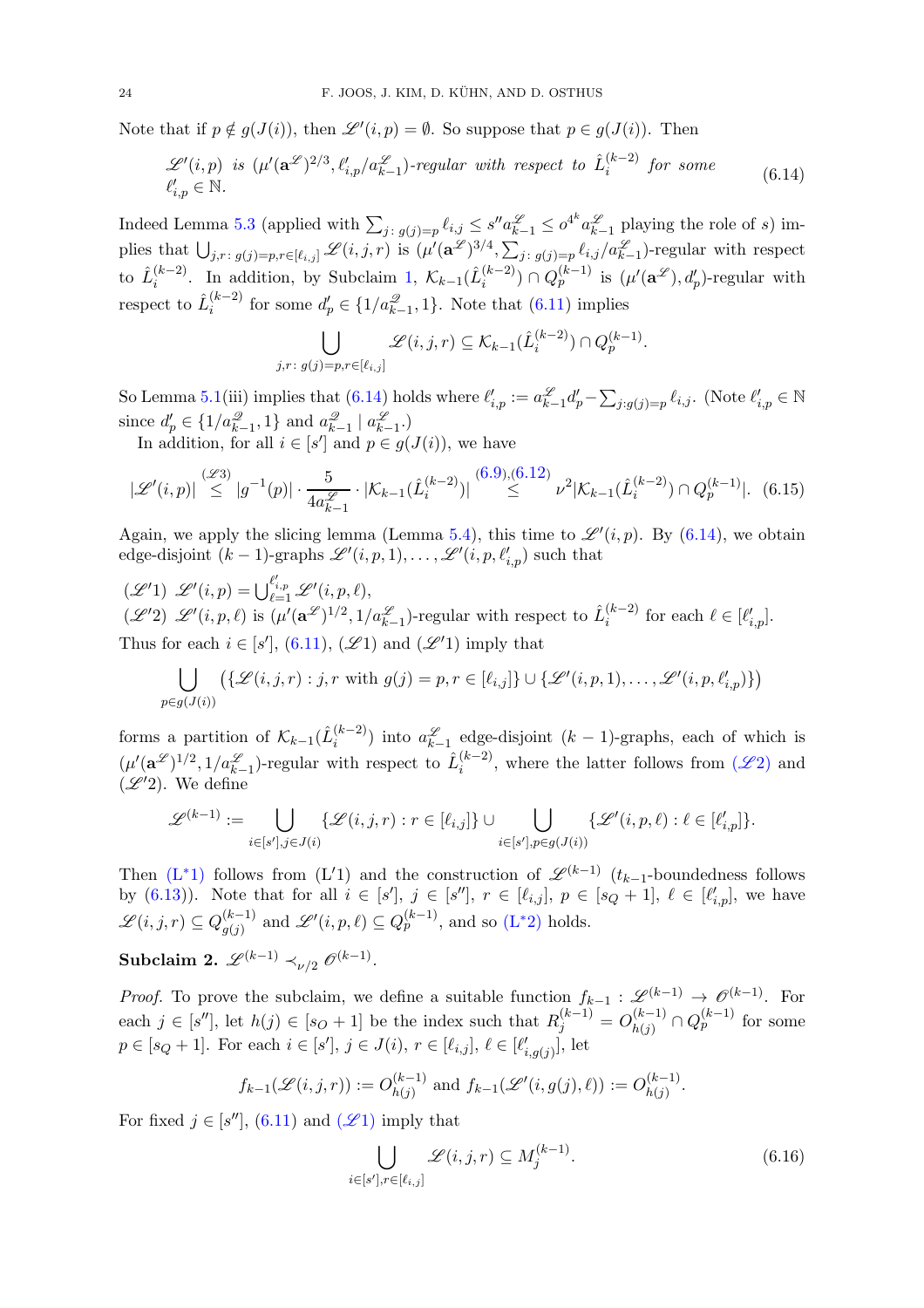Hence

$$
\sum_{L^{(k-1)} \in \mathcal{L}^{(k-1)}} |L^{(k-1)} \setminus f_{k-1}(L^{(k-1)})| \leq \sum_{i,j,r} |\mathcal{L}(i,j,r) \setminus f_{k-1}(\mathcal{L}(i,j,r))| + \sum_{i,p,\ell} |\mathcal{L}'(i,p,\ell)|
$$
  
\n
$$
\leq \sum_{j \in [s'']} |M_j^{(k-1)} \setminus O_{h(j)}^{(k-1)}| + \sum_{i,p} |\mathcal{L}'(i,p)|
$$
  
\n
$$
\leq \sum_{j \in [s'']} |M_j^{(k-1)} \setminus R_j^{(k-1)}| + \nu^2 \sum_{i,p} |\mathcal{K}_{k-1}(\hat{L}_i^{(k-2)}) \cap Q_p^{(k-1)}|
$$
  
\n
$$
\leq \sum_{j \in [s'']} |M_j^{(k-1)} \setminus R_j^{(k-1)}| + \nu^2 \sum_{i,p} |\mathcal{K}_{k-1}(\hat{L}_i^{(k-2)}) \cap Q_p^{(k-1)}|
$$
  
\n
$$
\leq \sum_{j \in [s'']} \frac{\nu}{3} {n \choose k-1} + \nu^2 {n \choose k-1} \leq \frac{2\nu}{5} {n \choose k-1}.
$$

The fact that  $a_1^{\mathscr{L}} \geq \eta^{-1}$  and  $(2.5)$  together imply that  $|\mathcal{K}_{k-1}(\mathscr{L}^{(1)})| \geq \frac{4}{5} {n \choose k-1}$  $\binom{n}{k-1}$ , so the subclaim follows.  $\square$ 

This shows that  $(L^*3)$  $(L^*3)$  holds and completes the proof of Claim [2.](#page-21-0)

Note that  $\{\mathscr{L}^{(i)}\}_{i=1}^{k-1}$  obtained in Claim [2](#page-21-0) naturally defines  $\mathscr{L}^{(k-1)}$ . Write  $\mathscr{L}^{(k-1)}$  =  $\{\hat{L}_{1}^{(k-1)}\}$  $\hat{L}^{(k-1)}_{\hat{3}\dots}, \hat{L}^{(k-1)}_{\hat{3}\mathscr{L}}$  $\{\xi_k^{(k-1)}\}$ . We now construct  $\mathscr{L}^{(k)}$  by refining  $\mathcal{K}_k(\hat{L}_i^{(k-1)})$  $\binom{k-1}{i}$  for all  $i \in [\hat{s}_{\mathscr{L}}]$ .

**Claim 3.** For each  $i \in [\hat{s}_{\mathscr{L}}]$ , there is a partition  $\{L^{(k)}(i,1),\ldots,L^{(k)}(i,a_k^{\mathscr{Q}})\}\$  of  $\mathcal{K}_k(\hat{L}_i^{(k-1)})$  $\binom{\kappa-1}{i}$ such that  $L^{(k)}(i,r)$  is  $(\mu^{1/2}, 1/a_k^{\mathscr{Q}})$ -regular with respect to  $\hat{L}_i^{(k-1)}$  $i^{(k-1)}$  for each  $r \in [a_k^{\mathscr{Q}}]$ . Moreover, we can ensure that  $\{L(i,r): i \in [\hat{s}_{\mathscr{L}}], r \in [a_k^{\mathscr{L}}]\} \prec \mathscr{Q}^{(k)}$ .

*Proof.* Since  $\mathscr{L}^{(1)} \prec \mathscr{Q}^{(1)}$ , for each  $\hat{L}_i^{(k-1)} \in \hat{\mathscr{L}}^{(k-1)}$ , either  $\mathcal{K}_k(\hat{L}_i^{(k-1)})$  $\binom{(k-1)}{i} \subseteq \mathcal{K}_k(\mathscr{Q}^{(1)})$  or  $\mathcal{K}_k(\hat{L}^{(k-1)}_i) \subseteq \binom{V}{k} \setminus \mathcal{K}_k(\mathscr{Q}^{(1)}).$ 

suppose first that  $\mathcal{K}_k(\hat{L}_i^{(k-1)})$ .<br>Suppose first that  $\mathcal{K}_k(\hat{L}_i^{(k-1)})$  $\mathcal{L}_{i}^{(k-1)} \subseteq \mathcal{K}_{k}(\mathcal{Q}^{(1)})$ . As  $\mathcal{L}^{(k-1)} \prec \mathcal{Q}^{(k-1)}$ , there exists a (unique)  $\hat{Q}_j^{(k-1)} \in \hat{\mathscr{Q}}^{(k-1)}$  such that  $\hat{L}_i^{(k-1)} \subseteq \hat{Q}_j^{(k-1)}$  $j_j^{(k-1)}$ . In addition, there are exactly  $a_k^{\mathscr{Q}}$  many k-graphs  $Q^{(k)}(j,1), \ldots, Q^{(k)}(j, a_k^{\mathscr{Q}})$  in  $\mathscr{Q}^{(k)}$  that partition  $\mathcal{K}_k(\hat{Q}_j^{(k-1)})$  $j^{(k-1)}$ ). For each  $r \in [a_k^{\mathcal{Q}}]$ , let

$$
L^{(k)}(i,r) := Q^{(k)}(j,r) \cap \mathcal{K}_k(\hat{L}_i^{(k-1)}).
$$

Hence  $\{L^{(k)}(i,1),\ldots,L^{(k)}(i,a_k^{\mathscr{Q}})\}$  forms a partition of  $\mathcal{K}_k(\hat{L}^{(k-1)}_i)$  $\binom{k-1}{i}$ . We can now apply Lemma [5.5](#page-12-0) twice and use  $(L^*1)$  $(L^*1)$  as well as  $(O3)_{6.1}$  to obtain that

<span id="page-24-0"></span>
$$
|\mathcal{K}_k(\hat{L}_i^{(k-1)})| \geq t_{k-1}^{-2^k} |\mathcal{K}_k(\hat{Q}_j^{(k-1)})|.
$$

Thus Lemma [5.1\(](#page-12-4)ii),  $(O3)_{6.1}$  and  $(6.6)$  imply that  $L^{(k)}(i,r)$  is  $(\mu^{1/2}, 1/a_k^2)$ -regular with respect to  $\hat{L}_i^{(k-1)}$  $i^{(k-1)}$  for each  $r \in [a_k^{\mathscr{Q}}]$ .

Suppose next that we have  $\mathcal{K}_k(\hat{L}_i^{(k-1)})$  $\binom{k-1}{i}$   $\subseteq$   $\binom{V}{k}$  $\mathcal{K}_k(\mathcal{Q}^{(1)})$ . We apply the slicing lemma (Lemma [5.4\)](#page-12-3) with  $\mathcal{K}_k(\hat{L}_i^{(k-1)})$  $\hat{L}^{(k-1)}_i$ ,  $\hat{L}^{(k-1)}_i$  $\sum_{i=1}^{(k-1)}$ , 1,  $1/a_k^2$  playing the roles of  $H^{(k)}$ ,  $H^{(k-1)}$ , d,  $p_i$  respectively. We obtain a partition  $\{L^{(k)}(i,1),\ldots,L^{(k)}(i,a_k^{\mathscr{Q}})\}\$  of  $\mathcal{K}_k(\hat{L}_i^{(k-1)})$  $\binom{k-1}{i}$  such that  $L^{(k)}(i,r)$  is  $(\mu^{1/2}, 1/a_k^{\mathcal{Q}})$ -regular with respect to  $\hat{L}_i^{(k-1)}$  $i^{(k-1)}$  for each  $r \in [a_k^{\mathcal{Q}}]$ .

The moreover part of Claim [3](#page-39-0) is immediate from the construction in both cases.  $\square$ 

Let

$$
\mathcal{L}^{(k)} := \{ L^{(k)}(i,r) : i \in [\hat{s}_{\mathcal{L}}], r \in [a_k^{\mathcal{L}}] \}, \ \mathbf{a}^{\mathcal{L}_*} := (a_1^{\mathcal{L}}, \dots, a_{k-1}^{\mathcal{L}}, a_k^{\mathcal{L}}) \ \text{ and } \ \mathcal{L}_* := \{ \mathcal{L}^{(i)} \}_{i=1}^k,
$$
\n
$$
\mathcal{J}^{(k)} := \left( \{ H_i^{(k)} \cap L_*^{(k)} : i \in [s], L_*^{(k)} \in \mathcal{L}^{(k)} \} \cup \{ H_i^{(k)} \setminus \mathcal{K}_k(\mathcal{L}^{(1)}) : i \in [s] \} \right) \setminus \{ \emptyset \}.
$$
\n
$$
\{ J_1^{(k)}, \dots, J_{s_J}^{(k)} \} := \mathcal{J}^{(k)}, \text{ and } j'(i) := \{ j' \in [s_J] : J_{j'}^{(k)} \subseteq H_i^{(k)} \} \text{ for each } i \in [s]. \tag{6.17}
$$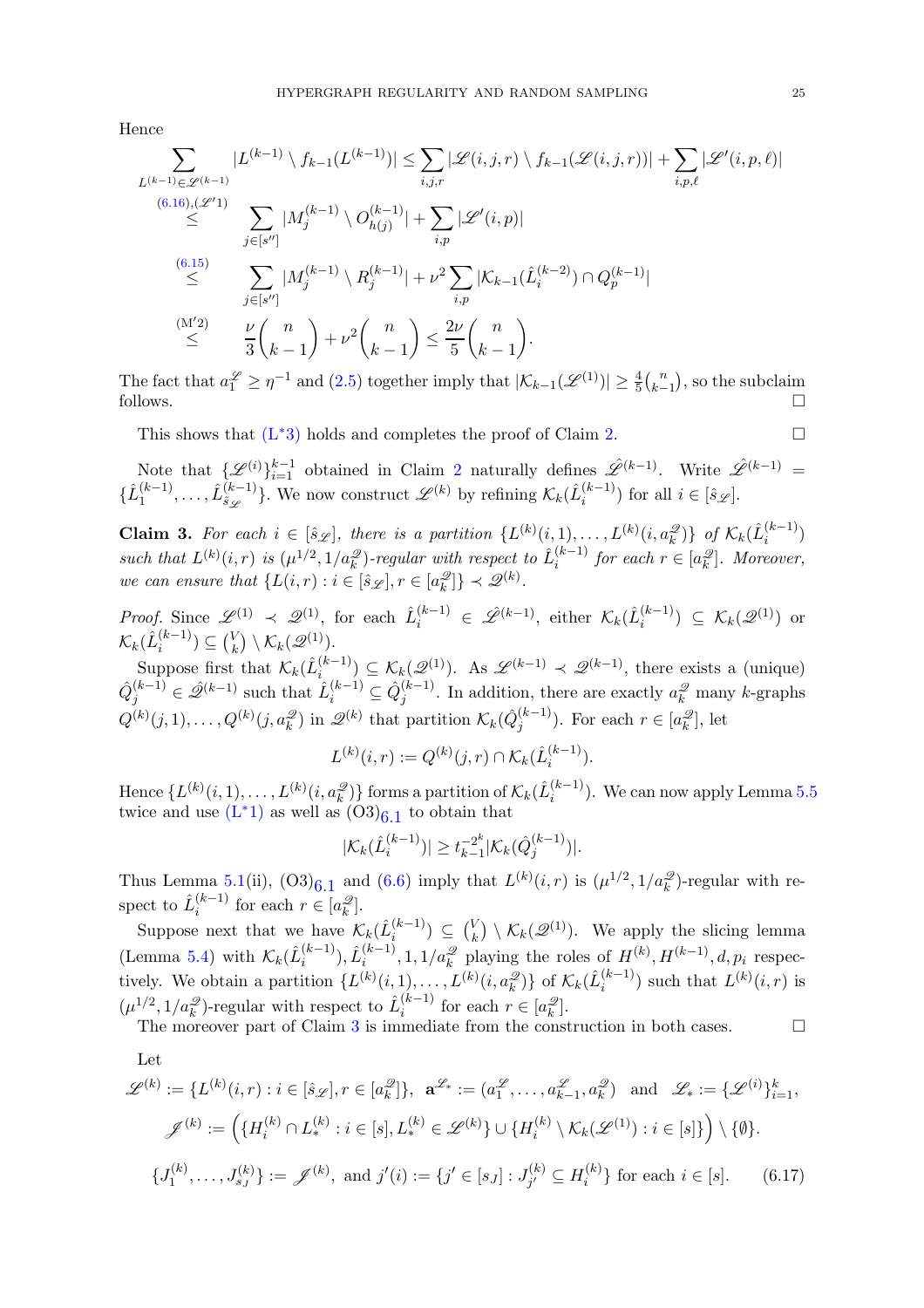Then  $\mathscr{L}^{(k)} \prec \mathscr{Q}^{(k)}$ . Let  $\mu_* := \mu^{1/2}$  if  $k = 2$  and  $\mu_* := \mu'(\mathbf{a}^{\mathscr{L}})^{1/2} > \mu^{1/2}$  if  $k \geq 3$ . Then by  $(L^*1)$  $(L^*1)$ , Claim [3,](#page-39-0) and  $(6.13)$ , we have

<span id="page-25-0"></span>
$$
\mathcal{L}_* \text{ is a } (1/a_1^{\mathcal{L}}, \mu_*, \mathbf{a}^{\mathcal{L}_*})\text{-equitable } t'\text{-bounded family of partitions.} \tag{6.18}
$$

Moreover,  $s_J \leq 2st'^{2^k}$  by  $(6.13)$  and Proposition [2.7\(](#page-7-1)viii). Also  $\mathscr{J}^{(k)} \prec \mathscr{H}^{(k)}$  and  $\{j'(1), \ldots, j'(s)\}$ forms a partition of  $[s_J]$ .

Our next aim is to apply Lemma [4.1](#page-10-1) with the following objects and parameters.

| object/parameter $\mathscr{L}_*$ $\mathscr{J}^{(k)}$ $\mathscr{L}$ $\mathscr{L}^{(k)}$ $\mathscr{L}$ $\mathscr{L}$ $\mathscr{L}$ $\mathscr{L}$ $\mathscr{L}$ $\mathscr{L}$ $\mathscr{L}$ $\mathscr{L}$ $\mathscr{L}$ $\mathscr{L}$ $\mathscr{L}$ $\mathscr{L}$ $\mathscr{L}$ $\mathscr{L}$ $\mathscr{L}$ $\mathscr{L}$ $\mathscr{L}$ $\mathscr{L$ |  |  |  |  |  |
|---------------------------------------------------------------------------------------------------------------------------------------------------------------------------------------------------------------------------------------------------------------------------------------------------------------------------------------------------|--|--|--|--|--|
| playing the role of $\mathscr{Q}$ $\mathscr{H}^{(k)}$ $\mid t \mid o \mid s \mid \eta \mid \nu \mid \varepsilon \mid \mu$                                                                                                                                                                                                                         |  |  |  |  |  |

Indeed, we can apply Lemma [4.1:](#page-10-1)  $(6.7)$  ensures that  $(O1)_{\frac{4}{3},\frac{1}{4}}$  holds; by  $(6.3)$ ,  $(6.6)$ ,  $(6.13)$ and  $(6.18)$ ,  $\mathscr{L}_{*}$  satisfies  $(O2)_{4.1}$ . By construction,  $\mathscr{J}_{*}^{(k)} \prec \mathscr{L}_{*}^{(k)}$ , thus  $(O3)_{4.1}$  also holds. We obtain  $\mathscr{P} = \mathscr{P}(k-1, \mathbf{a}^{\mathscr{P}})$  and  $\mathscr{G}'^{(k)} = \{G'^{(k)}_1\}$  $l_1^{(k)}, \ldots, G_{s_J}^{\prime (k)}\}$  satisfying the following.

- <span id="page-25-3"></span><span id="page-25-1"></span> $(P'1)$   $\mathscr P$  is  $(\eta, \varepsilon(\mathbf{a}^{\mathscr P})^2, \mathbf{a}^{\mathscr P})$ -equitable and t-bounded, and  $a_j^{\mathscr L_\ast}$  divides  $a_j^{\mathscr P}$  for all  $j \in [k-1]$ ,  $(P'2)$  for each  $j \in [k-1], \mathscr{P}^{(j)} \prec \mathscr{L}^{(j)},$
- <span id="page-25-5"></span> $(P'3) G'_{i}^{(k)}$
- <span id="page-25-7"></span><sup> $\ell^{(k)}$ </sup> is perfectly  $\varepsilon(\mathbf{a}^{\mathscr{P}})^2$ -regular with respect to  $\mathscr{P}$  for all  $i \in [s_J]$ ,
- <span id="page-25-4"></span> $(P'4)$   $\sum_{i \in [s_J]} |G'^{(k)}_i \triangle J_i^{(k)}$  $|n_k^{(k)}| \leq (\nu/3) \binom{n}{k}$  $\binom{n}{k}$ , and
- $(P'5)$   $\mathscr{G}'^{(k)} \prec \mathscr{L}^{(k)}$  and if  $J_i^{(k)} \subseteq \mathcal{K}_k(\mathscr{L}^{(1)})$ , then  $G_i'^{(k)} \subseteq \mathcal{K}_k(\mathscr{L}^{(1)})$ .

Here we obtain  $(P'1)$  $(P'1)$  from  $(6.5)$ . In addition, we also have the following.

<span id="page-25-2"></span>
$$
Q_{i'}^{(k)}
$$
 is perfectly  $\varepsilon(\mathbf{a}^{\mathcal{P}})^2$ -regular with respect to  $\mathcal{P}$  for all  $i' \in [s_Q + 1]$ . (6.19)

Indeed,  $\mathscr{P}^{(k-1)} \prec \mathscr{Q}^{(k-1)} \prec \mathscr{Q}^{(k-1)}$ . Thus for each  $\hat{P}^{(k-1)} \in \hat{\mathscr{P}}^{(k-1)}$ , either there exists unique  $\hat{Q}^{(k-1)} \in \hat{\mathscr{Q}}^{(k-1)}$  such that  $\mathcal{K}_k(\hat{P}^{(k-1)}) \subseteq \mathcal{K}_k(\hat{Q}^{(k-1)}),$  or  $\mathcal{K}_k(\hat{P}^{(k-1)}) \subseteq \binom{V_k}{k}$  $\mathcal{K}_k(\mathscr{Q}^{(1)}).$ 

In the former case, by two applications of Lemma  $5.5$  and  $(P'1)$  $(P'1)$ , it is easy to see that

$$
|\mathcal{K}_k(\hat{P}^{(k-1)})| \ge t^{-2^k} |\mathcal{K}_k(\hat{Q}^{(k-1)})|.
$$

Thus  $(0.03)_{6.1}$  with Lemma [5.1\(](#page-12-4)ii) and [\(6.6\)](#page-20-2) implies that  $Q_{i'}^{(k)}$  $\epsilon_i^{(k)}$  is  $\varepsilon(\mathbf{a}^{\mathscr{P}})^2$ -regular with respect to  $\hat{P}^{(k-1)}$ .

Now suppose that  $\mathcal{K}_k(\hat{P}^{(k-1)}) \subseteq \binom{V_k}{k}$  $\mathcal{K}_k(\mathcal{Q}^{(1)})$ . If  $i' \in [s_Q]$ , then we have  $Q_{i'}^{(k)}$  $\mathcal{E}_{i'}^{(k)} \subseteq \mathcal{K}_k(\mathcal{Q}^{(1)}).$ Thus  $Q_{i'}^{(k)}$  $\ell_{i'}^{(k)} \cap \mathcal{K}_k(\hat{P}^{(k-1)}) = \emptyset$ , and  $Q_{i'}^{(k)}$  $\hat{P}_{i'}^{(k)}$  is  $(\varepsilon(\mathbf{a}^{\mathcal{P}})^2,0)$ -regular with respect to  $\hat{P}^{(k-1)}$ . If  $i' =$  $s_Q+1$ , then  $Q_{i'}^{(k)}$  $\binom{k}{i'}=\binom{V}{k}$  $\mathcal{K}_k(\mathscr{Q}^{(1)}),$  thus  $Q_{i'}^{(k)}$  $\hat{P}_{i'}^{(k)}$  is  $(\varepsilon(\mathbf{a}^{\mathscr{P}})^2, 1)$ -regular with respect to  $\hat{P}^{(k-1)}$ . Thus we have  $(6.19)$ .

It is easy to see that  $(P'1)$  $(P'1)$  and  $(L^*1)$  $(L^*1)$  imply  $(P1)_{6.1}$ . The statements  $(P'2)$ ,  $(2.1)$  together with  $(L^*2)$  $(L^*2)$  and  $(L^*3)$  imply  $(P2)_{6.1}$ .

As  $\mathscr{L}^{(k)} \prec \mathscr{Q}^{(k)}$  and  $(P'5)$  $(P'5)$  holds, we obtain  $\mathscr{G}'^{(k)} \prec \mathscr{Q}^{(k)}$ . For each  $i' \in [s_Q+1]$ , let

$$
g'(i') := \{j' \in [s_J] : G'^{(k)}_{j'} \subseteq Q^{(k)}_{i'}\}, \text{ and } h'(i') := \{i \in [s] : H^{(k)}_i \subseteq Q^{(k)}_{i'}\}.
$$

Note that  $\{g'(1),...,g'(s_Q+1)\}\)$  forms a partition of  $[s_J]$ . Also by  $(O4)_{6,1}, \{h'(1),...,h'(s_Q+1)\}\$ forms a partition of [s]. Moreover, both  $g'(i')$  and  $h'(i')$  are non-empty sets. For each  $i' \in$  $[s_Q + 1]$ , we arbitrarily choose a representative  $h'_{i'} \in h'(i')$ .

Recall that  $j'(i)$  was defined in [\(6.17\)](#page-24-0). For each  $i' \in [s_Q+1]$  and  $i \in h'(i') \setminus \{h'_{i'}\}$ , we define

.

$$
G_i^{(k)} := \bigcup_{j' \in j'(i) \cap g'(i')} G_{j'}'^{(k)} \text{ and } G_{h'_{i'}}^{(k)} := Q_{i'}^{(k)} \setminus \bigcup_{\ell \in h'(i') \setminus h'_{i'}} G_{\ell}^{(k)}
$$

Let

$$
\mathscr{G}^{(k)} := \{G_i^{(k)} : i \in [s]\}.
$$

By the construction,  $\mathscr{G}^{(k)}$  forms a partition of  $\binom{V_k}{k}$  $\binom{V}{k}$ . Moreover, we have the following:

<span id="page-25-6"></span>Suppose that 
$$
i' \in [s_Q+1]
$$
,  $i \in h'(i')$  and  $j' \in j'(i) \cap g'(i')$ . Then  $G'_{j'}^{(k)} \subseteq G_i^{(k)}$ . (6.20)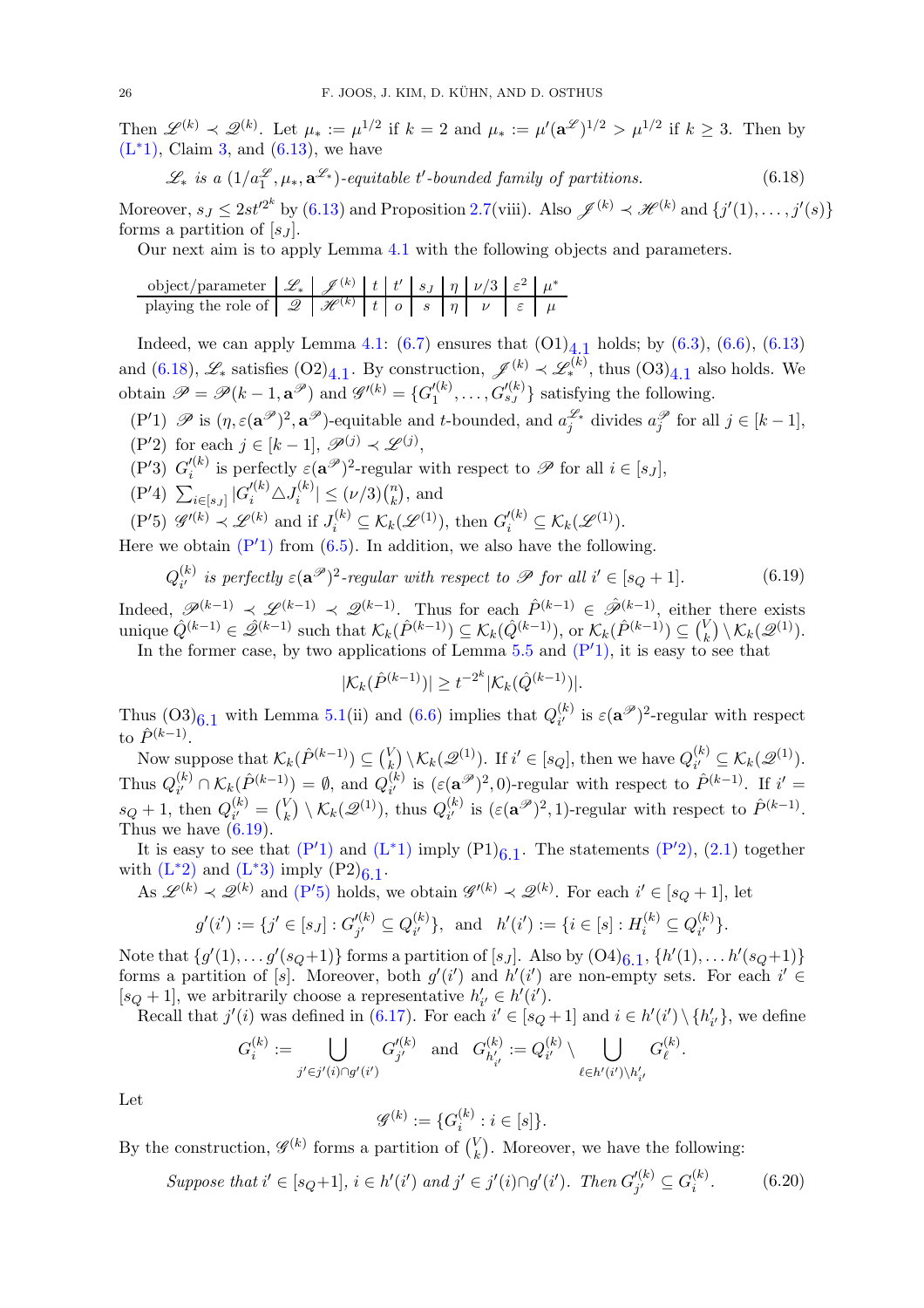Note that the construction of  $\mathscr{G}^{(k)}$ , [\(P](#page-25-5)'3), Lemma [5.3,](#page-12-5) [\(6.2\)](#page-20-7) and [\(6.13\)](#page-22-5) together imply that for each  $i' \in [s_Q + 1]$  and  $i \in h'(i') \setminus \{h'_{i'}\}, G_i^{(k)}$ <sup>(k)</sup> is perfectly  $\varepsilon(\mathbf{a}^{\mathcal{P}})^{3/2}$ -regular with respect to  $\mathscr{P}$ . In particular, together with  $(6.19)$ , Lemma [5.3](#page-12-5) and Lemma [5.1\(](#page-12-4)iii), this implies that for each  $i' \in [s_Q + 1], G_{h'}^{(k)}$  $\mathcal{L}^{(k)}_{l'_{l'}}$  is also perfectly  $\varepsilon(\mathbf{a}^{\mathscr{P}})$ -regular with respect to  $\mathscr{P}$ . Thus we obtain i  $(G1)_{6.1}$ .

By the definition of  $G_i^{(k)}$  $i^{(k)}$ , we conclude that for every  $i \in [s]$ , there exists  $i' \in [s_Q + 1]$  such that  $G_i^{(k)} \subseteq Q_{i'}^{(k)}$  $\mathcal{L}_{i'}^{(k)}$ . Thus  $\mathscr{G}^{(k)} \prec \mathscr{Q}_{i'}^{(k)}$ . Moreover, if  $H_i^{(k)} \subseteq \mathcal{K}_k(\mathscr{Q}^{(1)})$ , then  $i \in h'(i')$  for some  $i' \neq s_Q + 1$ . Hence in this case  $G_i^{(k)} \subseteq Q_{i'}^{(k)}$  $i^{(k)}_{i'}$  with  $i' \neq s_Q + 1$ , and so  $G_i^{(k)} \subseteq \mathcal{K}_k(\mathcal{Q}^{(1)})$ . Thus  $(G3)<sub>6.1</sub>$  holds.

We now verify  $(G2)_{6.1}$ . Consider any edge  $e \in G_i^{(k)}$  $\binom{(k)}{i}\setminus H_i^{(k)}$  $i^{(k)}$  for some  $i \in [s]$ . We claim that

<span id="page-26-1"></span>
$$
e \in \bigcup_{j' \in [s_J]} J_{j'}^{(k)} \setminus G_{j'}'^{(k)}.
$$
\n
$$
(6.21)
$$

To prove [\(6.21\)](#page-26-1) note that since  $\mathscr{J}^{(k)}$  is a partition of  $\binom{V_k}{k}$  $\mathbf{k}^{V}$ , there exists  $j' \in [s_J]$  such that  $e \in J^{(k)}_{i'}$  $j'$ . So [\(6.21\)](#page-26-1) holds if  $e \notin G_{j'}^{(k)}$  $j'$ . Thus assume for a contradiction that  $e \in G'_{j'}^{(k)}$ .  $j^{\prime\,\kappa}_{j'}$ . Let  $i_* \in [s]$  be the index such that  $j' \in j'(i_*)$ . Then  $J_{i'}^{(k)}$  $j' \subseteq H_{i_*}^{(k)}$  $\frac{1}{i_*}$ .

Since  $\{h'(1),\ldots,h'(s_Q+1)\}\)$  forms a partition of [s], there exists  $i' \in [s_Q+1]$  such that  $i_* \in h'(i')$ . Thus  $e \in J_{i'}^{(k)}$  $g_j^{(k)}\,\subseteq\, H_{i_*}^{(k)}\,\subseteq\, Q_{i'}^{(k)}$  $_{i'}^{(k)}$ . Hence  $Q_{i'}^{(k)}$  $_{i^{\prime }}^{(k)}\cap G_{j^{\prime }}^{\prime (k)}$  $j'_{j'}^{(k)} \neq \emptyset$ . Since  $\mathscr{G}'^{(k)} \prec \mathscr{Q}^{(k)}$ , this implies that  $G_{i'}^{(k)}$  $j'^{(k)}_{j'} \,\subseteq\, Q_{i'}^{(k)}$  $i_j^{(k)}$  and so  $j' \in g'(i')$ . Consequently, we have  $i_* \in h'(i')$  and  $j' \in j'(i_*) \cap g'(i')$ . This together with  $(6.20)$  implies that  $e \in G'_{i'}^{(k)}$  $j' \choose j' \subseteq G_{i_*}^{(k)}$  $\binom{k}{i_*}$ . Since  $\mathscr{G}^{(k)}$  is a partition of  $\binom{V}{k}$  $\mathbf{E}_{k}^{V}$ , this implies that  $i = i_*$ . But then  $e \in H_{i_*}^{(k)} = H_i^{(k)}$  $i^{(k)}$ , a contradiction. This proves [\(6.21\)](#page-26-1).

Then

<span id="page-26-2"></span>
$$
\sum_{i \in [s]} |G_i^{(k)} \setminus H_i^{(k)}| \stackrel{(6.21)}{\leq} \sum_{j' \in [s_J]} |J_{j'}^{(k)} \setminus G_{j'}^{(k)}|.
$$
\n(6.22)

Since all of  $\mathscr{H}^{(k)}, \mathscr{G}^{(k)}, \mathscr{J}^{(k)}$  and  $\mathscr{G}'^{(k)}$  are partitions of  $\binom{V_k}{k}$  $\binom{V}{k}$ , we obtain

$$
\sum_{i \in [s]} |G_i^{(k)} \triangle H_i^{(k)}| = 2 \sum_{i \in [s]} |G_i^{(k)} \setminus H_i^{(k)}|, \text{ and } \sum_{i \in [s_J]} |G_i'^{(k)} \triangle J_i^{(k)}| = 2 \sum_{i \in [s_J]} |J_i^{(k)} \setminus G_i'^{(k)}|.
$$

Thus we conclude

$$
\sum_{i \in [s]} |G_i^{(k)} \triangle H_i^{(k)}| = 2 \sum_{i \in [s]} |G_i^{(k)} \setminus H_i^{(k)}| \stackrel{(6.22)}{\leq} 2 \sum_{j' \in [s_J]} |J_{j'}^{(k)} \setminus G_{j'}^{(k)}| \stackrel{(P'4)}{\leq} \nu \binom{n}{k}.
$$
  
2)6.1 holds.

Thus  $(G2)_{6,1}$  holds.

Suppose we are given a  $(k-1)$ -graph H on a vertex set V. In the next lemma we apply Lemma [4.1](#page-10-1) to show that, given a different vertex set V', there exists another  $(k-1)$ -graph F on  $V'$  whose large scale structure is very close to that of  $H$ .

<span id="page-26-0"></span>**Lemma 6.2.** Suppose  $0 < 1/m, 1/n \ll \varepsilon \ll \nu, 1/\nu, 1/k \leq 1$  and  $k, \nu \in \mathbb{N} \setminus \{1\}$ . Suppose  $\mathscr{P} = \mathscr{P}(k-1, a)$  and  $\mathscr{Q} = \mathscr{Q}(k-1, a)$  are both o-bounded  $(1/a_1, \varepsilon, a)$ -equitable families of partitions of V and V' respectively with  $|V| = n$  and  $|V'| = m$ . Suppose that  $H^{(k-1)} \subseteq$  $\mathcal{K}_{k-1}(\mathscr{P}^{(1)})$ . Then there exists a  $(k-1)$ -graph  $G^{(k-1)} \subseteq \mathcal{K}_{k-1}(\mathscr{P}^{(1)})$  on V and a  $(k-1)$ -graph  $F^{(k-1)} \subseteq \mathcal{K}_{k-1}(\mathscr{Q}^{(1)})$  on V' such that

$$
\begin{aligned} &(\mathbf{F1})_{\mathbf{6.2}} \ |H^{(k-1)} \triangle G^{(k-1)}| \le \nu {n \choose k-1}, \\ &(\mathbf{F2})_{\mathbf{6.2}} \ d(\mathcal{K}_k(G^{(k-1)}) \ | \ \hat{P}^{(k-1)}(\hat{\mathbf{z}})) = d(\mathcal{K}_k(F^{(k-1)}) \ | \ \hat{Q}^{(k-1)}(\hat{\mathbf{z}})) \pm \nu \ \text{for each } \hat{\mathbf{z}} \in \hat{A}(k, k-1, \mathbf{a}). \end{aligned}
$$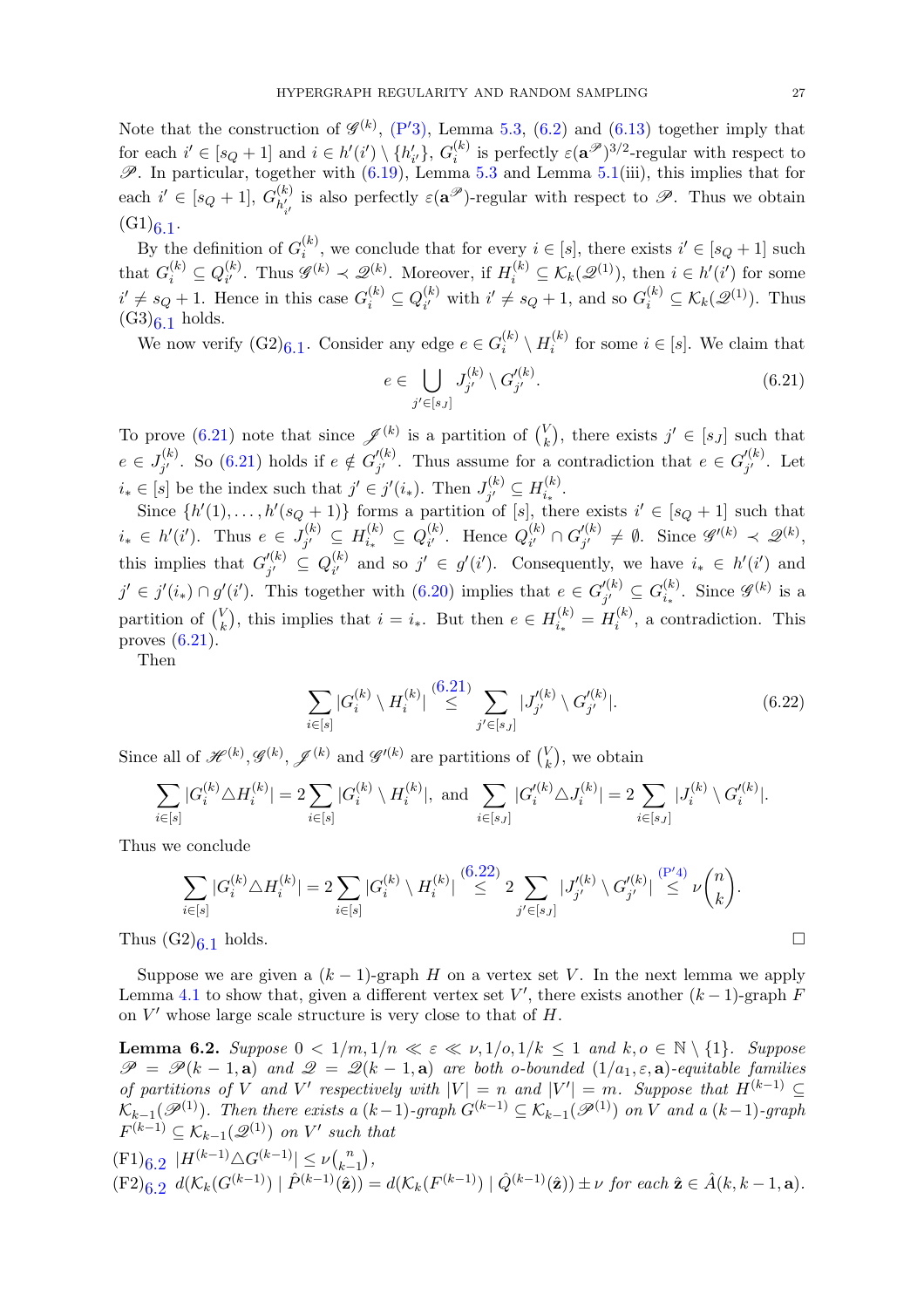To prove Lemma [6.2,](#page-26-0) we first apply Lemma [4.1](#page-10-1) to obtain a family of partitions  $\mathscr{R}$  =  $\mathscr{R}(k-2, \mathbf{a}^{\mathscr{R}})$  and a k-graph  $G^{(k-1)}$  as in  $(F1)_{6,2}$ . We then 'project'  $\mathscr{R}$  onto  $V'$  (so that it refines  $\mathscr{Q}$ ). This results in a partition  $\mathscr{L}$ . We then apply the slicing lemma to construct  $F^{(k-1)}$  which respects  $\mathscr L$  (and in particular has the appropriate densities).

*Proof of Lemma [6.2.](#page-26-0)* First suppose  $k = 2$ . Then  $H^{(1)} \subseteq V$ . Let  $G^{(1)} := H^{(1)}$ . Thus  $(F1)_{6,2}$ holds. Recall that for each  $b \in [a_1]$ , the vertex sets  $P^{(1)}(b, b)$  and  $Q^{(1)}(b, b)$  denote the b-th parts in  $\mathscr{P}^{(1)}$  and  $\mathscr{Q}^{(1)}$ , respectively. For each  $b \in [a_1]$ , let  $F^{(1)}(b, b)$  be a subset of  $Q^{(1)}(b, b)$ with

$$
|F^{(1)}(b,b)| = \left\lfloor \frac{m}{n} |H^{(1)} \cap P^{(1)}(b,b)| \right\rfloor
$$

and let  $F^{(1)} := \bigcup_{b \in [a_1]} F^{(1)}(b, b)$ . For each  $\mathbf{z} = (\alpha_1, \alpha_2) \in \hat{A}(2, 1, \mathbf{a})$ , we have

$$
d(\mathcal{K}_2(F^{(1)}) \mid \hat{Q}^{(1)}(\hat{\mathbf{z}})) = \frac{|F^{(1)}(\alpha_1, \alpha_1)||F^{(1)}(\alpha_2, \alpha_2)|}{(m/a_1 \pm 1)^2}
$$
  
= 
$$
\frac{(|H^{(1)} \cap P^{(1)}(\alpha_1, \alpha_1)| \pm n/m)(|H^{(1)} \cap P^{(1)}(\alpha_2, \alpha_2)| \pm n/m)}{(n/a_1 \pm n/m)^2}
$$
  
= 
$$
d(\mathcal{K}_2(G^{(1)}) \mid \hat{P}^{(1)}(\hat{\mathbf{z}})) \pm \nu.
$$

Thus  $(F2)_{6.2}$  holds.

Now we show the lemma for  $k \geq 3$ . Let  $\eta'$  be a constant such that  $\varepsilon \ll \eta' \ll \nu, 1/\rho, 1/k$ . Let  $\varepsilon' : \mathbb{N}^{k-2} \to (0,1]$  be a function such that

<span id="page-27-1"></span><span id="page-27-0"></span>
$$
\varepsilon'(\mathbf{b}) \ll \nu, 1/\nu, 1/k, 1/\|\mathbf{b}\|_{\infty} \text{ for all } \mathbf{b} \in \mathbb{N}^{k-2}.
$$
 (6.23)

Let  $t := t_{4,1}(k-1, o, o^{4^k}, \eta', \nu, \varepsilon')$  $t := t_{4,1}(k-1, o, o^{4^k}, \eta', \nu, \varepsilon')$  $t := t_{4,1}(k-1, o, o^{4^k}, \eta', \nu, \varepsilon')$ . Since  $\varepsilon \ll \nu, 1/o, 1/k, \eta'$ , we may assume that

$$
0 < \varepsilon \ll \mu_{4,1}(k-1, o, o^{4^k}, \eta', \nu, \varepsilon'), 1/t, \min\{\varepsilon'(\mathbf{b}) : \mathbf{b} \in [t]^{k-2}\},\tag{6.24}
$$

and we may assume that  $n, m > n_0 := n_{4,1}(k-1, o, o^{4^k}, \eta', \nu, \varepsilon')$  $n, m > n_0 := n_{4,1}(k-1, o, o^{4^k}, \eta', \nu, \varepsilon')$  $n, m > n_0 := n_{4,1}(k-1, o, o^{4^k}, \eta', \nu, \varepsilon')$ . Let

$$
\{H_1^{(k-1)}, \ldots, H_s^{(k-1)}\} := \{P^{(k-1)} \cap H^{(k-1)} : P^{(k-1)} \in \mathcal{P}^{(k-1)}\} \setminus \{\emptyset\},
$$
  

$$
\{H_{s+1}^{(k-1)}, \ldots, H_{s+s'}^{(k-1)}\} := \left(\{P^{(k-1)} \setminus H^{(k-1)} : P^{(k-1)} \in \mathcal{P}^{(k-1)}\} \cup \left\{\binom{V}{k-1} \setminus \mathcal{K}_{k-1}(\mathcal{P}^{(1)})\right\}\right) \setminus \{\emptyset\},
$$
  

$$
\mathcal{H}^{(k-1)} := \{H_1^{(k-1)}, \ldots, H_{s+s'}^{(k-1)}\}.
$$

Hence  $\mathscr{H}^{(k-1)}$  is a partition of  $\binom{V}{k}$  $\binom{V}{k-1}$  such that  $\mathscr{H}^{(k-1)}$  ≺  $\mathscr{P}^{(k-1)}$  and  $s+s' \leq 2o^{2^k}+1 \leq o^{4^k}$ by Proposition [2.7\(](#page-7-1)viii). We first construct  $G^{(k-1)}$ . By [\(6.24\)](#page-27-0), we may apply Lemma [4.1](#page-10-1) with the following objects and parameters.

| object/parameter    | $\mathcal{P}$ | $\mathcal{H}^{(k-1)}$ | $o$ | $s + s'$ | $\eta'$ | $\nu$ | $\varepsilon'$ | $k - 1$ | $t$ |
|---------------------|---------------|-----------------------|-----|----------|---------|-------|----------------|---------|-----|
| playing the role of | $\mathcal{Q}$ | $\mathcal{H}^{(k)}$   | $o$ | $s$      | $\eta$  | $\nu$ | $\varepsilon$  | $k - 1$ | $t$ |

We obtain  $\mathscr{R} = \mathscr{R}(k-2, \mathbf{a}^{\mathscr{R}})$  and  $\mathscr{G}^{(k-1)} = \{G_1^{(k-1)}\}$  $\{G_{s+s'}^{(k-1)}, \ldots, G_{s+s'}^{(k-1)}\}$  satisfying the following.  $(R1)_{6,2}$   $\mathscr R$  is  $(\eta', \varepsilon'(\mathbf{a}^{\mathscr R}), \mathbf{a}^{\mathscr R})$ -equitable and t-bounded and for each  $j \in [k-2]$ ,  $a_j$  divides  $a_j^{\mathscr R}$ ,  $(R2)_{6.2} \ \{\mathcal{R}^{(j)}\}_{j=1}^{k-2} = \mathcal{R} \prec \{\mathcal{P}^{(j)}\}_{j=1}^{k-2},$  $(R3)_{6.2}$  for each  $i \in [s+s']$ ,  $G_i^{(k-1)}$  $\binom{(k-1)}{i}$  is perfectly  $\varepsilon'(\mathbf{a}^{\mathscr{R}})$ -regular with respect to  $\mathscr{R},$  $(R4)_{6.2} \sum_{i=1}^{s+s'} |G_i^{(k-1)} \triangle H_i^{(k-1)}$  $|k-1| \leq \nu \binom{n}{k-1}$  $_{k-1}^{n}$ ), and  $(R5)_{6.2}$   $\mathscr{G}^{(k-1)} \prec \mathscr{P}^{(k-1)}$ , and if  $H_i^{(k-1)} \subseteq \mathcal{K}_{k-1}(\mathscr{P}^{(1)})$ , then  $G_i^{(k-1)} \subseteq \mathcal{K}_{k-1}(\mathscr{P}^{(1)})$ . Observe that  $a_1^{\mathcal{R}} > \eta'^{-1}$  by  $(R1)_{6.2}$ . Thus

<span id="page-27-2"></span>
$$
1/a_1^{\mathcal{R}} \ll \nu, 1/o, 1/k. \tag{6.25}
$$

Let  $G^{(k-1)} := \bigcup_{i=1}^s G_i^{(k-1)}$  $i^{(k-1)}$ . Then  $(F1)_{6.2}$  holds and  $G^{(k-1)} \subseteq \mathcal{K}_{k-1}(\mathscr{P}^{(1)})$ .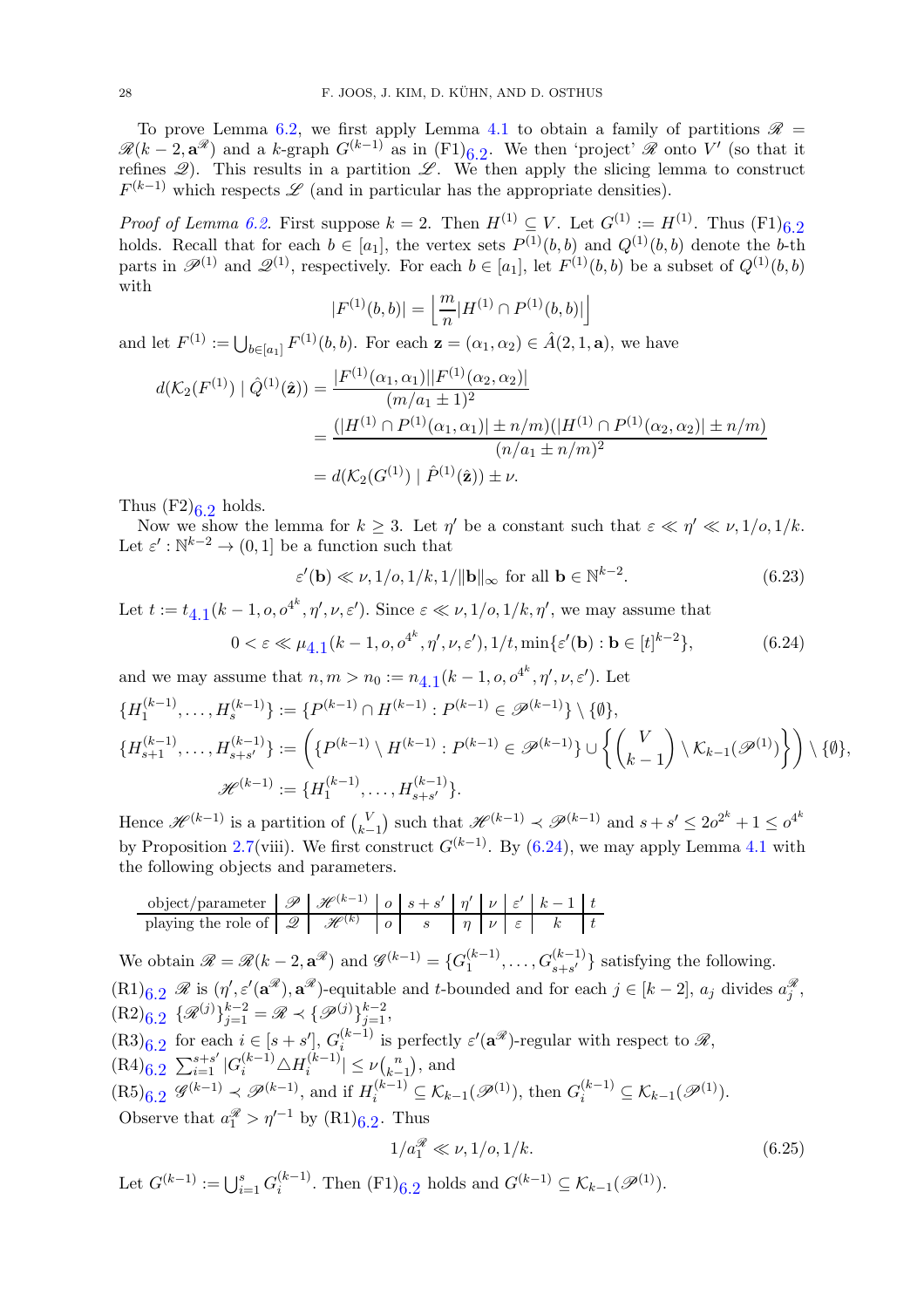Next we show how to construct  $F^{(k-1)}$ . To this end we define a family of partitions  $\mathscr L$  on V' which has the same number of parts as  $\mathscr{R}$ . We apply Lemma [5.11](#page-16-4) with  $\{\mathscr{Q}^{(j)}\}_{j=1}^{k-2}, \varepsilon, \mathbf{a}^{\mathscr{R}}$ playing the roles of  $\mathscr{P}, \varepsilon$ , **b** to obtain  $\mathscr{L}$  so that

$$
\mathscr{L} = \mathscr{L}(k-2, \mathbf{a}^{\mathscr{R}})
$$
 is an  $(\eta', \varepsilon^{1/3}, \mathbf{a}^{\mathscr{R}})$ -equitable family of partitions such that  $\mathscr{L} \prec \{\mathscr{Q}\}_{j=1}^{k-2}$ .

Let  $\mathbf{a}' := (a_1, \ldots, a_{k-2})$ , where  $\mathbf{a} := (a_1, \ldots, a_{k-1})$ . By taking an appropriate  $\mathbf{a}^{\mathscr{R}}$ -labelling for  $\mathscr{L}$ , we may also assume that for each  $\hat{\mathbf{x}} \in \hat{A}(k-1, k-2, \mathbf{a}')$ ,

<span id="page-28-5"></span>
$$
A(\hat{\mathbf{x}}) := \{ \hat{\mathbf{y}} \in \hat{A}(k-1, k-2, \mathbf{a}^{\mathcal{R}}) : \hat{R}^{(k-2)}(\hat{\mathbf{y}}) \subseteq \hat{P}^{(k-2)}(\hat{\mathbf{x}}) \}
$$
  
= \{ \hat{\mathbf{y}} \in \hat{A}(k-1, k-2, \mathbf{a}^{\mathcal{R}}) : \hat{L}^{(k-2)}(\hat{\mathbf{y}}) \subseteq \hat{Q}^{(k-2)}(\hat{\mathbf{x}}) \}. (6.26)

For each  $\hat{\mathbf{x}} \in \hat{A}(k-1, k-2, \mathbf{a}')$  and  $\hat{\mathbf{y}} \in A(\hat{\mathbf{x}})$ , Lemma [5.5](#page-12-0) implies that

$$
|\mathcal{K}_{k-1}(\hat{L}^{(k-2)}(\hat{\mathbf{y}}))| \ge (1-\nu) \prod_{j=1}^{k-1} (a_j^{\mathscr{R}})^{-\binom{k-1}{j}} m^{k-1} \stackrel{(6.24)}{\ge} \varepsilon^{1/3} (1+\nu) \prod_{j=1}^{k-1} (a_j^{\mathscr{Q}})^{-\binom{k-1}{j}} m^{k-1}
$$
  

$$
\ge \varepsilon^{1/3} |\mathcal{K}_{k-1}(\hat{Q}^{(k-2)}(\hat{\mathbf{x}}))|.
$$
 (6.27)

We would like the relative densities of  $F^{(k-1)}$  (with respect to the polyads of  $\mathscr{L}$ ) to reflect the relative densities of  $G^{(k-1)}$  (with respect to the polyads of  $\mathscr{R}$ ). For this, we first determine the relative densities of  $G^{(k-1)}$  (see [\(6.32\)](#page-28-0)). For each  $\hat{\mathbf{y}} \in \hat{A}(k-1, k-2, \mathbf{a}^{\mathscr{R}}), b \in [a_{k-1}],$  and the unique vector  $\hat{\mathbf{x}}$  with  $\hat{\mathbf{y}} \in A(\hat{\mathbf{x}})$ , we define

<span id="page-28-1"></span>
$$
Q_{*}^{(k-1)}(\hat{\mathbf{y}},b) := Q^{(k-1)}(\hat{\mathbf{x}},b) \cap \mathcal{K}_{k-1}(\hat{L}^{(k-2)}(\hat{\mathbf{y}})),
$$
  
\n
$$
P_{*}^{(k-1)}(\hat{\mathbf{y}},b) := P^{(k-1)}(\hat{\mathbf{x}},b) \cap \mathcal{K}_{k-1}(\hat{R}^{(k-2)}(\hat{\mathbf{y}})).
$$
\n(6.28)

Since each  $Q^{(k-1)}(\hat{\mathbf{x}},b) \in \mathscr{Q}^{(k-1)}$  is  $(\varepsilon,1/a_{k-1})$ -regular with respect to  $\hat{Q}^{(k-2)}(\hat{\mathbf{x}})$  for each  $b \in [a_{k-1}]$ , Lemma [5.1\(](#page-12-4)ii) and [\(6.27\)](#page-28-1) with the definition of  $A(\hat{\mathbf{x}})$  imply that

<span id="page-28-4"></span>
$$
Q_*^{(k-1)}(\hat{\mathbf{y}},b) \text{ is } (\varepsilon^{2/3}, 1/a_{k-1})\text{-regular with respect to } \hat{L}^{(k-2)}(\hat{\mathbf{y}}). \tag{6.29}
$$

Similarly,

<span id="page-28-3"></span>
$$
P_*^{(k-1)}(\hat{\mathbf{y}},b) \text{ is } (\varepsilon^{2/3}, 1/a_{k-1})\text{-regular with respect to } \hat{R}^{(k-2)}(\hat{\mathbf{y}}). \tag{6.30}
$$

For each  $\hat{\mathbf{y}} \in \hat{A}(k-1, k-2, \mathbf{a}^{\mathscr{R}})$  and  $b \in [a_{k-1}]$ , let

<span id="page-28-6"></span><span id="page-28-2"></span>
$$
G(\hat{\mathbf{y}}, b) := G^{(k-1)} \cap P_{*}^{(k-1)}(\hat{\mathbf{y}}, b).
$$
\n(6.31)

Thus  $G(\hat{\mathbf{y}}, b) \subseteq \mathcal{K}_{k-1}(\hat{R}^{(k-2)}(\hat{\mathbf{y}}))$  by [\(6.28\)](#page-28-2). Since  $\mathscr{G}^{(k-1)} \prec \mathscr{P}^{(k-1)}$  by  $(R5)_{6.2}$ , we know that  $G(\hat{\mathbf{y}},b)$  is the union of some  $(k-1)$ -graphs in  $\{G_i^{(k-1)} \cap \mathcal{K}_{k-1}(\hat{R}^{(k-2)}(\hat{\mathbf{y}})): i \in [s]\}$ . Thus  $(R3)_{6.2}$  and Lemma [5.3](#page-12-5) with the fact that  $\varepsilon'(\mathbf{a}^{\mathscr{R}}) \ll 1/s$  imply that  $G(\hat{\mathbf{y}},b)$  is  $\varepsilon'(\mathbf{a}^{\mathscr{R}})^{2/3}$ . regular with respect to  $\hat{R}^{(k-2)}(\hat{\mathbf{y}})$ . As  $G(\hat{\mathbf{y}},b) \subseteq P_{*}^{(k-1)}(\hat{\mathbf{y}},b)$  and  $(6.30)$  holds, there exists a number  $d(\hat{\mathbf{y}}, b) \in [0, 1/a_{k-1}]$  such that

<span id="page-28-0"></span>
$$
G(\hat{\mathbf{y}}, b) \text{ is } (\varepsilon'(\mathbf{a}^{\mathcal{R}})^{1/2}, d(\hat{\mathbf{y}}, b))\text{-}regular with respect to } \hat{R}^{(k-2)}(\hat{\mathbf{y}}). \tag{6.32}
$$

Now we use the values  $d(\hat{y}, b)$  to construct  $F^{(k-1)}$ . We apply the slicing lemma (Lemma [5.4\)](#page-12-3) with the following objects and parameters.

$$
\begin{array}{c|c|c|c|c|c} \text{object/parameter} & Q^{(k-1)}_*(\hat{\mathbf{y}},b) & \hat{L}^{(k-2)}(\hat{\mathbf{y}}) & 1/a_{k-1} & \max\{d(\hat{\mathbf{y}},b)a_{k-1},1-d(\hat{\mathbf{y}},b)a_{k-1}\} & 1\\ \hline \text{ playing the role of} & H^{(k)} & H^{(k-1)} & d & p_1 & s \end{array}
$$

By [\(6.29\)](#page-28-4) we obtain a partition of  $Q_*^{(k-1)}(\hat{\mathbf{y}},b)$  into two  $(k-1)$ -graphs such that for one of these, say  $F(\hat{\mathbf{y}}, b)$ , we have that

<span id="page-28-7"></span>
$$
F(\hat{\mathbf{y}},b) \text{ is } (\varepsilon'(\mathbf{a}^{\mathcal{R}})^{1/2}, d(\hat{\mathbf{y}},b))\text{-}regular with respect to } \hat{L}^{(k-2)}(\hat{\mathbf{y}}) \text{ and } F(\hat{\mathbf{y}},b) \subseteq Q_*^{(k-1)}(\hat{\mathbf{y}},b). \tag{6.33}
$$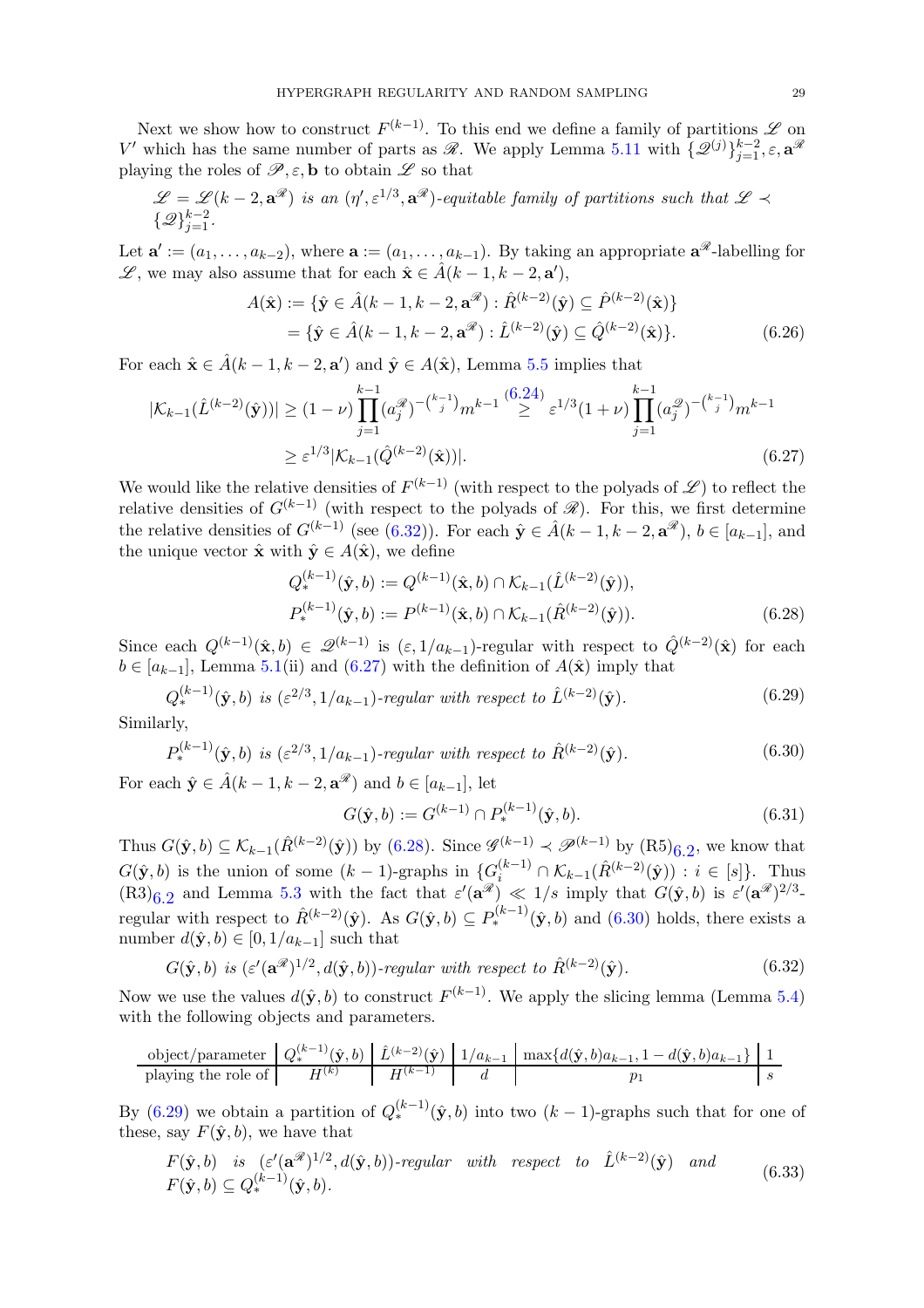Let

$$
F^{(k-1)} := \bigcup_{\hat{\mathbf{y}} \in \hat{A}(k-1,k-2,\mathbf{a}^{\mathscr{R}}), b \in [a_{k-1}]} F(\hat{\mathbf{y}},b).
$$

Thus  $F^{(k-1)} \subseteq \mathcal{K}_{k-1}(\mathcal{Q}^{(1)})$ .

Now we have defined  $F^{(k-1)}$  and  $G^{(k-1)}$ . It only remains to show that these two  $(k-1)$ graphs satisfy  $(F2)_{6,2}$ . Fix any vector  $\hat{z} \in \hat{A}(k, k-1, a)$ . Consider  $\hat{y}$  and  $\hat{x}$  such that  $\hat{\mathbf{y}} \in A(\hat{\mathbf{x}})$  and  $\hat{\mathbf{x}} \leq_{k-1,k-2} \hat{\mathbf{z}}$ . By  $(2.12)$  we have

<span id="page-29-0"></span>
$$
\hat{P}^{(k-1)}(\hat{\mathbf{z}}) = \bigcup_{\hat{\mathbf{w}} \leq k-1, k-2\hat{\mathbf{z}}} P^{(k-1)}(\hat{\mathbf{w}}, \mathbf{z}_{\mathbf{w}_*}^{(k-1)}).
$$
(6.34)

By  $(6.26)$ ,  $\hat{\mathbf{y}} \in A(\hat{\mathbf{x}})$  implies that

$$
\mathcal{K}_{k-1}(\hat{R}^{(k-2)}(\hat{\mathbf{y}})) \subseteq \mathcal{K}_{k-1}(\hat{P}^{(k-2)}(\hat{\mathbf{x}})) \text{ and}
$$
  

$$
\mathcal{K}_{k-1}(\hat{R}^{(k-2)}(\hat{\mathbf{y}})) \cap \mathcal{K}_{k-1}(\hat{P}^{(k-2)}(\hat{\mathbf{w}})) = \emptyset \text{ for } \hat{\mathbf{w}} \neq \hat{\mathbf{x}}.
$$

Also  $P^{(k-1)}(\hat{\mathbf{w}}, {\mathbf{z}}_{(1)}^{(k-1)})$  $(\mathbf{k}^{(k-1)}) \subseteq \mathcal{K}_{k-1}(\hat{P}^{(k-2)}(\hat{\mathbf{w}}))$  whenever  $\hat{\mathbf{w}} \leq_{k-1,k-2} \hat{\mathbf{z}}$ . Together this implies

$$
\hat{P}^{(k-1)}(\hat{\mathbf{z}}) \cap \mathcal{K}_{k-1}(\hat{R}^{(k-2)}(\hat{\mathbf{y}})) \stackrel{(6.34)}{=} P^{(k-1)}(\hat{\mathbf{x}}, \mathbf{z}_{\mathbf{x}_*}^{(k-1)}) \cap \mathcal{K}_{k-1}(\hat{R}^{(k-2)}(\hat{\mathbf{y}})) \stackrel{(6.28)}{=} P_*^{(k-1)}(\hat{\mathbf{y}}, \mathbf{z}_{\mathbf{x}_*}^{(k-1)}).
$$

Thus

$$
G^{(k-1)} \cap \hat{P}^{(k-1)}(\hat{\mathbf{z}}) \cap \mathcal{K}_{k-1}(\hat{R}^{(k-2)}(\hat{\mathbf{y}})) = G^{(k-1)} \cap P_{*}^{(k-1)}(\hat{\mathbf{y}}, \mathbf{z}_{\mathbf{x}_{*}}^{(k-1)}) \stackrel{(6.31)}{=} G(\hat{\mathbf{y}}, \mathbf{z}_{\mathbf{x}_{*}}^{(k-1)}).
$$
\n(6.35)

Together with  $(R2)_{6,2}$  this implies that

<span id="page-29-1"></span>
$$
G^{(k-1)} \cap \hat{P}^{(k-1)}(\hat{\mathbf{z}}) = \bigcup_{\hat{\mathbf{x}} \leq_{k-1,k-2} \hat{\mathbf{z}}} \bigcup_{\hat{\mathbf{y}} \in A(\hat{\mathbf{x}})} G(\hat{\mathbf{y}}, \mathbf{z}_{\mathbf{x}_*}^{(k-1)}).
$$

Similarly

$$
F^{(k-1)} \cap \hat{Q}^{(k-1)}(\hat{\mathbf{z}}) = \bigcup_{\hat{\mathbf{x}} \leq_{k-1,k-2} \hat{\mathbf{z}}} \bigcup_{\hat{\mathbf{y}} \in A(\hat{\mathbf{x}})} F(\hat{\mathbf{y}}, \mathbf{z}_{\mathbf{x}_*}^{(k-1)}).
$$

For each  $\hat{\mathbf{y}} \in \hat{A}(k-1, k-2, \mathbf{a}^{\mathscr{R}})$  let

$$
d_{\mathbf{a}}\mathscr{R}_{\hat{\mathbf{a}}}\mathscr{R}_{\hat{\mathbf{a}}k-1}(\hat{\mathbf{y}}) := \begin{cases} d(\hat{\mathbf{y}},b) & \text{if } \hat{\mathbf{y}} \in A(\hat{\mathbf{x}}) \text{ for some } \hat{\mathbf{x}} \leq_{k-1,k-2} \hat{\mathbf{z}} \text{ and } b = \mathbf{z}_{\mathbf{x}_*^{(1)}}^{(k-1)}, \\ 0 & \text{otherwise.} \end{cases}
$$

The properties [\(6.32\)](#page-28-0) and [\(6.35\)](#page-29-1) together imply that for each  $\hat{R}^{(k-2)}(\hat{y}) \in \hat{\mathscr{R}}^{(k-2)}$ ,

$$
G^{(k-1)} \cap \hat{P}^{(k-1)}(\hat{\mathbf{z}})
$$
 is  $(\varepsilon'(\mathbf{a}^{\mathcal{R}})^{1/2}, d_{\mathbf{a}^{\mathcal{R}}, \hat{\mathbf{z}}, k-1}(\hat{\mathbf{y}}))$ -regular with respect to  $\hat{R}^{(k-2)}(\hat{\mathbf{y}}).$ 

Analogously using [\(6.33\)](#page-28-7), we obtain that for each  $\hat{L}^{(k-2)}(\hat{y}) \in \hat{\mathscr{L}}^{(k-2)}$ ,

$$
F^{(k-1)} \cap \hat{Q}^{(k-1)}(\hat{\mathbf{z}}) \text{ is } (\varepsilon'(\mathbf{a}^{\mathcal{R}})^{1/2}, d_{\mathbf{a}^{\mathcal{R}}, \hat{\mathbf{z}}, k-1}(\hat{\mathbf{y}}))\text{-}regular with respect to
$$
  
 $\hat{L}^{(k-2)}(\hat{\mathbf{y}}).$ 

In other words,  $\mathscr R$  is an  $(\varepsilon'(\mathbf{a}^{\mathscr R})^{1/2}, d_{\mathbf{a}^{\mathscr R},\hat{\mathbf{z}},k-1})$ -partition of  $G^{(k-1)} \cap \hat P^{(k-1)}(\hat{\mathbf{z}})$ . From  $(6.23)$ and  $(6.25)$ , we know

$$
\varepsilon'(\mathbf{a}^{\mathscr{R}}) \ll 1/\|\mathbf{a}^{\mathscr{R}}\|_{\infty} \le 1/a_1^{\mathscr{R}} \ll \nu, 1/o, 1/k.
$$

In particular, this means that  $G^{(k-1)} \cap \hat{P}^{(k-1)}(\hat{\mathbf{z}})$  satisfies the regularity instance  $R := (\varepsilon'(\mathbf{a}^{\mathscr{R}})^{1/2}, \mathbf{a}^{\mathscr{R}}, d_{\mathbf{a}^{\mathscr{R}}, \hat{\mathbf{z}}, k-1}).$ Similarly,  $F^{(k-1)} \cap \hat{Q}^{(k-1)}(\hat{\mathbf{z}})$  also satisfies the regularity instance R. Thus we can apply Lemma [5.9](#page-14-0) twice with the following objects and parameters, once with  $G^{(k-1)} \cap \hat{P}^{(k-1)}(\hat{\mathbf{z}})$ playing the role of H and once more with  $F^{(k-1)} \cap \hat{Q}^{(k-1)}(\hat{z})$  playing the role of H.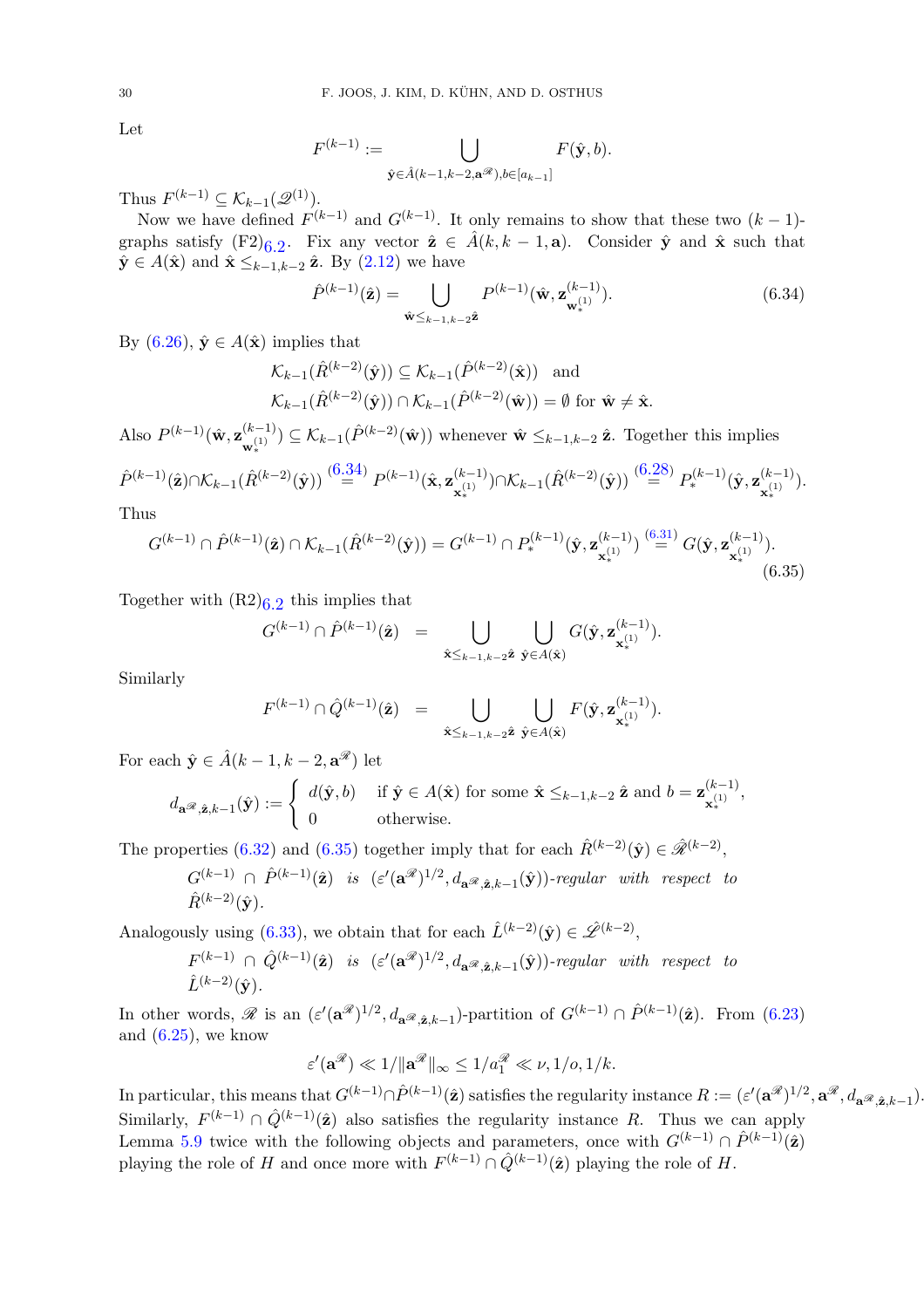$$
\text{object/parameter } \varepsilon'(\mathbf{a}^{\mathscr{R}})^{1/2} \|\|\mathbf{a}^{\mathscr{R}}\|_{\infty} \|a_{1}^{\mathscr{R}} \varepsilon'^{1/2-\frac{1}{2}} \|\mathbf{a}^{\mathscr{R}}\|_{\infty} \|\mathbf{a}^{\mathscr{R}}_{1} \| \nu^{2} \sigma^{-4^{k}} \|\mathbf{a}^{\mathscr{R}} \| k-1 \| K_{k}^{(k-1)}
$$
\nplaying the role of

\n
$$
\varepsilon \|\mathbf{a}^{\mathscr{R}}\|_{\infty} \|\mathbf{a}^{\mathscr{R}}\|_{\infty} \|\mathbf{a}^{\mathscr{R}}\|_{\infty} \|\mathbf{a}^{\mathscr{R}}\|_{\infty}
$$

Thus we obtain

$$
\frac{|\mathcal{K}_k(G^{(k-1)} \cap \hat{P}^{(k-1)}(\hat{\mathbf{z}}))|}{\binom{n}{k}} = IC(K_k^{(k-1)}, d_{\mathbf{a}^{\mathscr{R}}, \hat{\mathbf{z}}, k-1}) \pm \nu^2 o^{-4^k} \text{ and } (6.36)
$$

$$
\frac{|\mathcal{K}_k(F^{(k-1)} \cap \hat{Q}^{(k-1)}(\hat{\mathbf{z}}))|}{\binom{m}{k}} = IC(K_k^{(k-1)}, d_{\mathbf{a}^{\mathscr{R}}, \hat{\mathbf{z}}, k-1}) \pm \nu^2 o^{-4^k}.
$$
 (6.37)

On the other hand, we can apply Lemma [5.5](#page-12-0) to show that for every  $\hat{\mathbf{z}} \in \hat{A}(k, k-1, \mathbf{a})$ 

$$
|\mathcal{K}_k(\hat{P}^{(k-1)}(\hat{\mathbf{z}}))| = (1 \pm \nu^2) \prod_{j=1}^{k-1} a_j^{-(\binom{k}{j}} n^k \ge o^{-4^k} \binom{n}{k} \text{ and}
$$
  

$$
|\mathcal{K}_k(\hat{Q}^{(k-1)}(\hat{\mathbf{z}}))| = (1 \pm \nu^2) \prod_{j=1}^{k-1} a_j^{-(\binom{k}{j}} m^k \ge o^{-4^k} \binom{m}{k}.
$$

This together with  $(6.36)$  and  $(6.37)$  implies that

$$
d(\mathcal{K}_k(G^{(k-1)}) \mid \hat{P}^{(k-1)}(\hat{\mathbf{z}})) = d(\mathcal{K}_k(F^{(k-1)}) \mid \hat{Q}^{(k-1)}(\hat{\mathbf{z}})) \pm \nu.
$$

Suppose we are given two families of partitions  $\mathscr{P}, \mathscr{O}$  such that  $\mathscr{P}$  almost refines  $\mathscr{O}$  and such that  $\mathscr O$  is an equitable partition of some k-graph H. Roughly speaking, the next lemma shows that there is a family of partitions  $\mathscr{O}'$  such that  $\mathscr{P} \prec \mathscr{O}'$  and such that  $\mathscr{O}'$  is still an equitable partition of H (with a somewhat larger regularity constant).

<span id="page-30-0"></span>**Lemma 6.3.** Suppose  $0 < 1/m, 1/n \ll \varepsilon \ll \nu \ll \varepsilon_0 \leq 1$  and  $k \in \mathbb{N} \setminus \{1\}$ . Suppose V is a vertex set of size n. Suppose  $R = (\epsilon_0/2, \mathbf{a}^\mathcal{O}, d_{\mathbf{a}^\mathcal{O}, k})$  is a regularity instance and  $\mathcal{O} =$  $\mathscr{O}(k-1,\mathbf{a}^{\mathscr{O}})$  is an  $(\varepsilon_0,\mathbf{a}^{\mathscr{O}},d_{\mathbf{a}^{\mathscr{O}},k})$ -equitable partition of a k-graph  $H^{(k)}$  on V. Suppose there exists an  $(\eta, \varepsilon, \mathbf{a}^{\mathscr{P}})$ -equitable family of partitions  $\mathscr{P} = \mathscr{P}(k-1, \mathbf{a}^{\mathscr{P}})$  on V such that  $\mathscr{P} \prec_{\nu} \mathscr{O}$ . Then there exists a family of partitions  $\mathcal{O}'$  on V such that

- $(O'1)_{6.3} \mathscr{P} \prec \mathscr{O}'$ ,
- $(O'2)_{6.3}$  O' is a  $(1/a_1^{\mathcal{O}}, \varepsilon_0+\nu^{1/20}, \mathbf{a}^{\mathcal{O}}, \nu^{1/20})$ -equitable family of partitions and an  $(\varepsilon_0+\nu^{1/20}, d_{\mathbf{a}^{\mathcal{O}},k})$ partition of  $H^{(k)}$ ,
- $(O'3)_{6.3}$  for each  $j \in [k-1]$  and  $(\hat{\mathbf{x}},b) \in \hat{A}(j,j-1,\mathbf{a}^{\mathscr{O}}) \times [a_j^{\mathscr{O}}]$ , we have  $|O'^{(j)}(\hat{\mathbf{x}},b) \triangle O^{(j)}(\hat{\mathbf{x}},b)| \leq$  $\nu^{1/2} \binom{n}{i}$  $\binom{n}{j}$  .

We construct  $\mathscr{O}'$  by induction on  $j \in [k-1]$ . When constructing  $\mathscr{O}'^{(j-1)}$  a natural approach is a follows. For a given class  $O^{(j)}(\hat{\mathbf{x}},b)$  of  $\mathscr{O}^{(j)}$  we can let  $O'^{(j)}(\hat{\mathbf{x}},b)$  consist e.g. of all classes of  $\mathscr{P}^{(j)}$  which lie (mostly) in  $O^{(j)}(\hat{\mathbf{x}},b)$ . This is formalized by the function  $f_j$  in [\(6.38\)](#page-30-3). However, this construction may not fit with the existing polyads of  $\hat{P}^{(j-1)}$  (i.e. it may violate Definition  $2.1(ii)$  $2.1(ii)$ ). This issue requires some adjustments, whose overall effect can be shown to be negligible.

Proof of Lemma 6.3. For any function 
$$
f : \hat{A}(j, j-1, \mathbf{a}^{\mathscr{P}}) \times [a_j^{\mathscr{P}}] \to \hat{A}(j, j-1, \mathbf{a}^{\mathscr{O}}) \times [a_j^{\mathscr{O}}],
$$
 let  
\n
$$
d(f) := \sum_{(\hat{\mathbf{x}}, b) \in \hat{A}(j, j-1, \mathbf{a}^{\mathscr{P}}) \times [a_j^{\mathscr{P}}]} |P^{(j)}(\hat{\mathbf{x}}, b) \setminus O^{(j)}(f(\hat{\mathbf{x}}, b))|.
$$

Note that  $\mathscr{P} \prec_{\nu} \mathscr{O}$  implies that for each  $j \in [k-1]$ , there exists a function  $f_j : \hat{A}(j, j -1)$  $(1, \mathbf{a}^{\mathscr{P}}) \times [a_j^{\mathscr{P}}] \to \hat{A}(j, j-1, \mathbf{a}^{\mathscr{O}}) \times [a_j^{\mathscr{O}}]$  such that

<span id="page-30-3"></span>
$$
d(f_j) \le \nu \binom{n}{j}.\tag{6.38}
$$

<span id="page-30-2"></span><span id="page-30-1"></span> $\Box$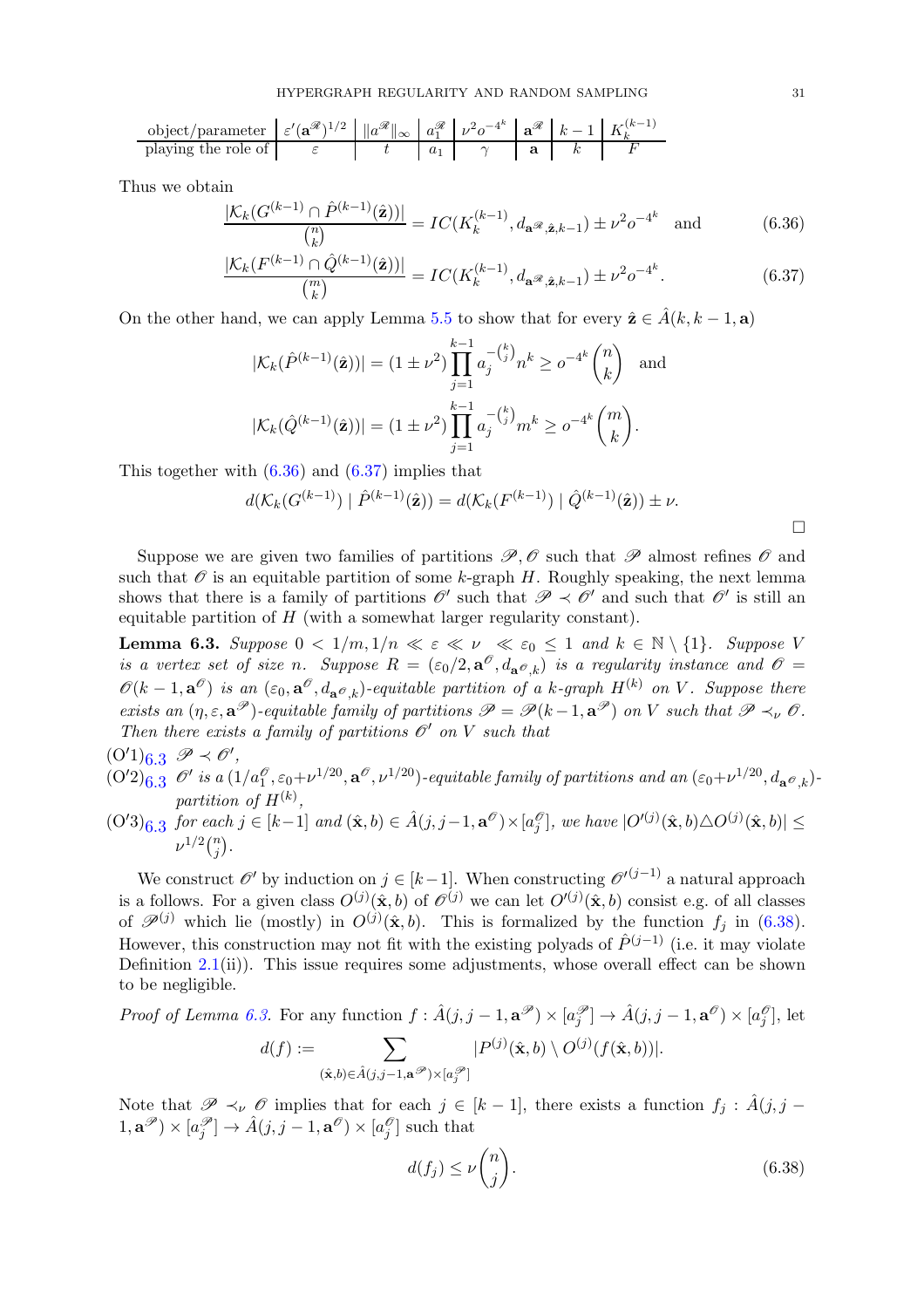Moreover, note that since R is a regularity instance (see Definition [2.9\)](#page-8-0), we have  $\varepsilon_0 \leq$  $\|\mathbf{a}^{\mathcal{O}}\|_{\infty}^{-4^k} \varepsilon_{5.5} (\|\mathbf{a}^{\mathcal{O}}\|_{\infty}^{-1}, \|\mathbf{a}^{\mathcal{O}}\|_{\infty}^{-1}, k-1, k).$  $\|\mathbf{a}^{\mathcal{O}}\|_{\infty}^{-4^k} \varepsilon_{5.5} (\|\mathbf{a}^{\mathcal{O}}\|_{\infty}^{-1}, \|\mathbf{a}^{\mathcal{O}}\|_{\infty}^{-1}, k-1, k).$  $\|\mathbf{a}^{\mathcal{O}}\|_{\infty}^{-4^k} \varepsilon_{5.5} (\|\mathbf{a}^{\mathcal{O}}\|_{\infty}^{-1}, \|\mathbf{a}^{\mathcal{O}}\|_{\infty}^{-1}, k-1, k).$  Thus Lemma [5.5](#page-12-0) and the definition of an equi-table family of partitions (see Definition [2.3\)](#page-4-1) imply that for any  $j \in [k-1] \setminus \{1\}$  and  $(\hat{\mathbf{x}},b) \in \hat{A}(j,j-1,\mathbf{a}^{\mathscr{O}}) \times [a_j^{\mathscr{O}}]$ , we have

<span id="page-31-0"></span>
$$
|O^{(j)}(\hat{\mathbf{x}},b)| \ge \frac{1}{2\|\mathbf{a}^{\theta}\|_{\infty}^{2k}} n^j \ge \varepsilon_0^{1/2} n^j. \tag{6.39}
$$

For each  $i \in [a_1^\mathcal{O}],$  let

$$
O'^{(1)}(i,i) := \bigcup_{s \in [a_1^\mathcal{P}], f_1(s) = i} P^{(1)}(s,s) \text{ and let } \mathcal{O}'^{(1)} := \{O'^{(1)}(i,i) : i \in [a_1^\mathcal{P}]\}.
$$

Note that [\(6.38\)](#page-30-3) implies that  $|O'(1)(i,i)| = (1 \pm a_1^{\mathcal{O}} \nu) n/a_1^{\mathcal{O}} = (1 \pm \nu^{1/2}) n/a_1^{\mathcal{O}}$ . For all distinct  $i, i' \in [a_1^\mathcal{O}],$  let  $O'^{(1)}(i, i') := \emptyset$ . Hence  $\mathcal{O}'^{(1)}$  satisfies properties  $(O'1)_1$ - $(O'4)_1$  below. (Here,  $(O'2)_1$  and  $(O'4)_1$  are vacuous.) Assume for some  $j \in [k-1] \setminus \{1\}$  we have defined  $\mathscr{O}'^{(1)}, \ldots, \mathscr{O}'^{(j-1)}$  satisfying the following for each  $i \in [j-1]$ :  $(O'1)_i \, \mathscr{O}'^{(i)}$  forms a partition of  $\mathcal{K}_i(\mathscr{O}'^{(1)})$  and  $\mathscr{P}^{(i)} \prec \mathscr{O}'^{(i)}$ ,

 $(O'2)_i$  if  $i > 1$ , then  $\mathscr{O}'^{(i)} = \{O'^{(i)}(\hat{\mathbf{x}}, b) : (\hat{\mathbf{x}}, b) \in \hat{A}(i, i - 1, \mathbf{a}^\mathscr{O}) \times [a_i^\mathscr{O}] \},$  $(O'3)_i$ 

$$
\sum_{(\hat{\mathbf{x}},b)\in \hat{A}(i,i-1,\mathbf{a}^{\mathcal{O}})\times [a_i^{\mathcal{O}}]}|O'^{(i)}(\hat{\mathbf{x}},b)\setminus O^{(i)}(\hat{\mathbf{x}},b)|\leq i\nu n^i,
$$

 $(O'4)_i$  if  $i > 1$ , then for each  $\hat{\mathbf{x}} \in \hat{A}(i, i - 1, \mathbf{a}^\mathcal{O})$ , the collection  $\{O'^{(i)}(\hat{\mathbf{x}}, 1), \ldots, O'^{(i)}(\hat{\mathbf{x}}, a_i^\mathcal{O})\}$ forms a partition of  $\mathcal{K}_i(\hat{O}^{i^{(i-1)}}(\hat{\mathbf{x}}))$ , where

$$
\hat{O'}^{(i-1)}(\hat{\mathbf{x}}) := \bigcup_{\hat{\mathbf{y}} \leq i-1, i-2} \hat{\mathbf{x}}^{O'^{(i-1)}(\hat{\mathbf{y}}, \mathbf{x}_{\mathbf{y}_{*}^{(1)}}^{(i-1)})}.
$$

We will now construct  $\mathcal{O}'^{(j)}$  satisfying  $(O'1)_j-(O'4)_j$ . So assume that  $k\geq 3$ . Note that  $(O'3)_1-(O'3)_{j-1}$  with  $(6.39)$  shows that for any  $i \in [j-1]$  and  $(\hat{\mathbf{x}},b) \in \hat{A}(i,i-1,\mathbf{a}^{\mathscr{O}}) \times [a_i^{\mathscr{O}}]$ , the *i*-graph  $O^{(i)}(\hat{\mathbf{x}},b)$  is nonempty. Together with  $(O'1)_1-(O'1)_{j-1}$ ,  $(O'2)_1-(O'2)_{j-1}$ ,  $(O'3)_1$  $(O'3)_{j-1}, (O'4)_1 - (O'4)_{j-1}, (6.39)$  $(O'3)_{j-1}, (O'4)_1 - (O'4)_{j-1}, (6.39)$ , and Lemma [4.2](#page-11-0) this implies that  $\{O^{(i)}\}_{i=1}^{j-1}$  forms a family of partitions. Let  $\hat{\mathscr{O}}^{(j-1)}$  be the collection of all the  $\hat{O}^{(j-1)}(\hat{\mathbf{x}})$  with  $\hat{\mathbf{x}} \in \hat{A}(j, j-1, \mathbf{a}^{\mathscr{O}})$ . Note that Proposition  $2.7(iv)$  $2.7(iv)$  and (vi) implies that

<span id="page-31-2"></span>
$$
\{\mathcal{K}_j(\hat{O}^{\prime(j-1)}(\hat{\mathbf{x}})) : \hat{\mathbf{x}} \in \hat{A}(j, j-1, \mathbf{a}^{\mathcal{O}})\} \text{ forms a partition of } \mathcal{K}_j(\mathcal{O}^{\prime(1)}). \tag{6.40}
$$

By Proposition  $2.7(xi)$  $2.7(xi)$ 

$$
\{\mathcal{K}_j(\hat{P}^{(j-1)}(\hat{\mathbf{x}})) : \hat{\mathbf{x}} \in \hat{A}(j, j-1, \mathbf{a}^{\mathcal{P}})\} \prec \{\mathcal{K}_j(\hat{O}^{\prime(j-1)}(\hat{\mathbf{x}})) : \hat{\mathbf{x}} \in \hat{A}(j, j-1, \mathbf{a}^{\mathcal{P}})\}.
$$
 (6.41)

Let

$$
A := \{ \hat{\mathbf{y}} \in \hat{A}(j, j-1, \mathbf{a}^{\mathcal{P}}) : \mathcal{K}_j(\hat{P}^{(j-1)}(\hat{\mathbf{y}})) \subseteq \mathcal{K}_j(\mathcal{O}^{\prime(1)}) \}.
$$

Then [\(6.41\)](#page-31-1) implies that

<span id="page-31-3"></span><span id="page-31-1"></span>
$$
\bigcup_{\hat{\mathbf{y}} \in A} \mathcal{K}_j(\hat{P}^{(j-1)}(\hat{\mathbf{y}})) = \mathcal{K}_j(\mathscr{O}^{\prime(1)}).
$$
\n(6.42)

By  $(6.40)$  and  $(6.41)$ , for each  $\hat{\mathbf{y}} \in A$ , there exists  $g(\hat{\mathbf{y}}) \in \hat{A}(j, j-1, \mathbf{a}^{\mathscr{O}})$  such that  $\mathcal{K}_j(\hat{P}^{(j-1)}(\hat{\mathbf{y}})) \subseteq$  $\mathcal{K}_{j}(\hat{O'}^{(j-1)}(g(\hat{\textbf{y}}))).$ 

Claim 1.

$$
\sum_{\hat{\mathbf{y}}\in A} |\mathcal{K}_j(\hat{P}^{(j-1)}(\hat{\mathbf{y}})) \setminus \mathcal{K}_j(\hat{O}^{(j-1)}(g(\hat{\mathbf{y}})))| \leq (j-1)\nu n^j.
$$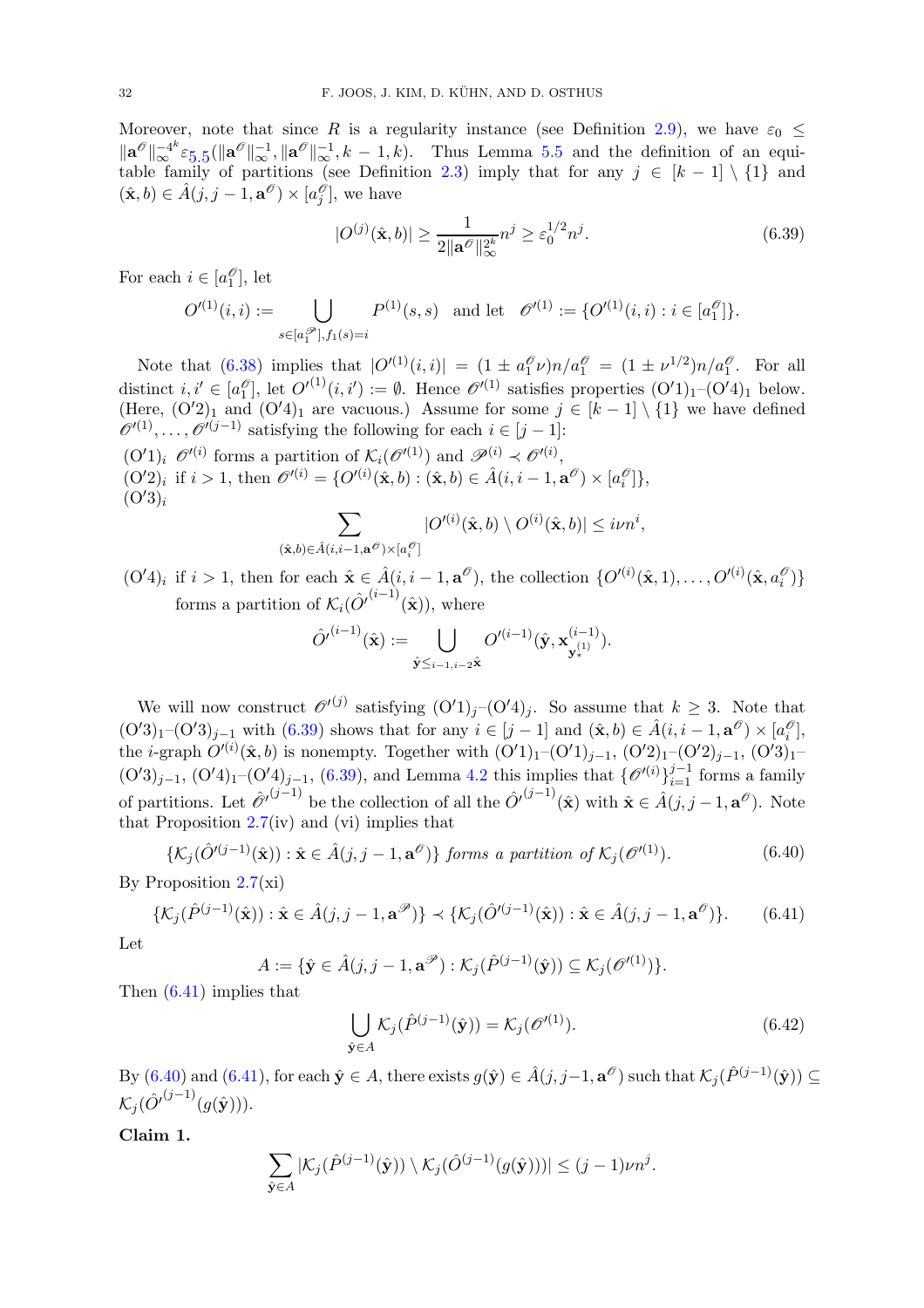*Proof.* Observe that by  $(6.41)$  for each  $\hat{\mathbf{x}} \in \hat{A}(j, j - 1, \mathbf{a}^{\mathcal{O}})$ , we have

$$
\bigcup_{\hat{\mathbf{y}}:\;g(\hat{\mathbf{y}})=\hat{\mathbf{x}}} \mathcal{K}_j(\hat{P}^{(j-1)}(\hat{\mathbf{y}})) = \mathcal{K}_j(\hat{O}^{(j-1)}(\hat{\mathbf{x}})).
$$

This implies that

$$
\sum_{\hat{\mathbf{y}}\in A}|\mathcal{K}_j(\hat{P}^{(j-1)}(\hat{\mathbf{y}}))\setminus \mathcal{K}_j(\hat{O}^{(j-1)}(g(\hat{\mathbf{y}})))|=\sum_{\hat{\mathbf{x}}\in \hat{A}(j,j-1,\mathbf{a}^{\mathcal{O}})}|\mathcal{K}_j(\hat{O}^{(j-1)}(\hat{\mathbf{x}}))\setminus \mathcal{K}_j(\hat{O}^{(j-1)}(\hat{\mathbf{x}}))|.
$$

Any j-set counted on the right hand side lies in  $\mathcal{K}_j (\mathcal{O}^{(1)})$  and contains a  $(j-1)$ -set  $J \in$  $O^{(j-1)}(\hat{\mathbf{z}},b) \setminus O^{(j-1)}(\hat{\mathbf{z}},b)$  for some  $\hat{\mathbf{z}} \leq_{j-1,j-2} \hat{\mathbf{x}}$  and  $b = \mathbf{x}_{(1)}^{(j-1)}$  $\mathbf{z}_{*}^{(j-1)}$ . Note that  $(\mathbf{O}'3)_{j-1}$  implies that there are at most  $(j-1)\nu n^{j-1}$  such sets J. For such a fixed  $(j-1)$ -set J, there are at most n j-sets in  $\mathcal{K}_j(\mathcal{O}^{(1)})$  containing J. Thus at most  $(j-1)\nu n^{j-1} \cdot n = (j-1)\nu n^j$  j-sets are counted in the above expression. This proves the claim.

Ideally, for every  $\mathbf{x} \in \hat{A}(j, j - 1, \mathbf{a}^{\mathcal{O}})$  and  $b \in [a_j^{\mathcal{O}}]$ , we would like to define  $O^{(j)}(\mathbf{x}, b)$ as the union of all  $P^{(j)}(\hat{\mathbf{y}},b')$  for which  $f_j(\hat{\mathbf{y}},b') = (\hat{\mathbf{x}},b)$  holds. However, we may have  $f_j(\hat{\mathbf{y}}, b') \neq (g(\hat{\mathbf{y}}), b)$  for all  $b \in [a_j^{\mathcal{O}}]$ . This leads to difficulties when attempting to prove  $(\mathcal{O}'4)_j$ . We resolve this problem by defining a function  $f'_j$ , which is a slight modification of  $f_j$ . To this end, let

$$
W := \{ (\hat{\mathbf{y}}, b') \in A \times [a_j^{\mathscr{P}}] : f_j(\hat{\mathbf{y}}, b') \neq (g(\hat{\mathbf{y}}), b) \text{ for all } b \in [a_j^{\mathscr{O}}] \}.
$$

Thus if  $(\hat{\mathbf{y}}, b') \in W$ , then  $O^{(j)}(f_j(\hat{\mathbf{y}}, b')) \cap \mathcal{K}_j(\hat{O}^{(j-1)}(g(\hat{\mathbf{y}}))) = \emptyset$ . This and the fact that  $P^{(j)}(\hat{\mathbf{y}},b') \subseteq \mathcal{K}_j(\hat{P}^{(j-1)}(\hat{\mathbf{y}}))$  imply that for  $(\hat{\mathbf{y}},b') \in W$ 

$$
P^{(j)}(\hat{\mathbf{y}},b') \cap O^{(j)}(f_j(\hat{\mathbf{y}},b')) \subseteq \mathcal{K}_j(\hat{P}^{(j-1)}(\hat{\mathbf{y}})) \setminus \mathcal{K}_j(\hat{O}^{(j-1)}(g(\hat{\mathbf{y}}))).
$$
\n(6.43)

We define a function  $f'_j : A \times [a_j^{\mathcal{P}}] \to \hat{A}(j, j-1, \mathbf{a}^{\mathcal{O}}) \times [a_j^{\mathcal{O}}]$  by

$$
f'_j(\hat{\mathbf{y}}, b') := \begin{cases} (g(\hat{\mathbf{y}}), b) \text{ for an arbitrary } b \in [a_j^{\mathscr{O}}] & \text{if } (\hat{\mathbf{y}}, b') \in W, \\ f_j(\hat{\mathbf{y}}, b') & \text{otherwise.} \end{cases}
$$

For each  $\hat{\mathbf{x}} \in \hat{A}(j, j - 1, \mathbf{a}^{\mathcal{O}})$  and  $b \in [a_j^{\mathcal{O}}]$ , let

<span id="page-32-1"></span><span id="page-32-0"></span>
$$
O^{\prime(j)}(\hat{\mathbf{x}},b) := \bigcup_{\substack{(\hat{\mathbf{y}},b') \in A \times [a_j^{\mathscr{P}}] : \\f'_j(\hat{\mathbf{y}},b') = (\hat{\mathbf{x}},b)}} P^{(j)}(\hat{\mathbf{y}},b').
$$
\n(6.44)

Let  $\mathcal{O}'^{(j)}$  be as described in  $(O'2)_j$ . By  $(6.40)$ ,  $(6.41)$ , and the fact that  $f'_j$  is defined for all  $A \times [a_j^{\mathscr{P}}]$ , we obtain  $(O'1)_j$ .

We now verify  $(O'3)_j$ . For this, we estimate  $d(f'_j)$ , namely

<span id="page-32-2"></span>
$$
d(f'_j) = \sum_{(\hat{\mathbf{y}},b') \in \hat{A}(j,j-1,\mathbf{a}^{\mathcal{P}}) \times [a_j^{\mathcal{P}}]} |P^{(j)}(\hat{\mathbf{y}},b') \setminus O^{(j)}(f'_j(\hat{\mathbf{y}},b'))|
$$
  
\n
$$
\leq \sum_{(\hat{\mathbf{y}},b') \in \hat{A}(j,j-1,\mathbf{a}^{\mathcal{P}}) \times [a_j^{\mathcal{P}}]} |P^{(j)}(\hat{\mathbf{y}},b') \setminus O^{(j)}(f_j(\hat{\mathbf{y}},b'))|
$$
  
\n
$$
+ \sum_{(\hat{\mathbf{y}},b') \in W} |P^{(j)}(\hat{\mathbf{y}},b') \cap O^{(j)}(f_j(\hat{\mathbf{y}},b'))|
$$
  
\n(6.43)  
\n
$$
\leq d(f_j) + \sum_{\hat{\mathbf{y}} \in A} |\mathcal{K}_j(P^{(j-1)}(\hat{\mathbf{y}})) \setminus \mathcal{K}_j(\hat{O}^{(j-1)}(g(\hat{\mathbf{y}})))|
$$
  
\nClaim 1  
\n
$$
\leq d(f_j) + (j-1)\nu n^j \stackrel{(6.38)}{\leq} j\nu n^j.
$$
 (6.45)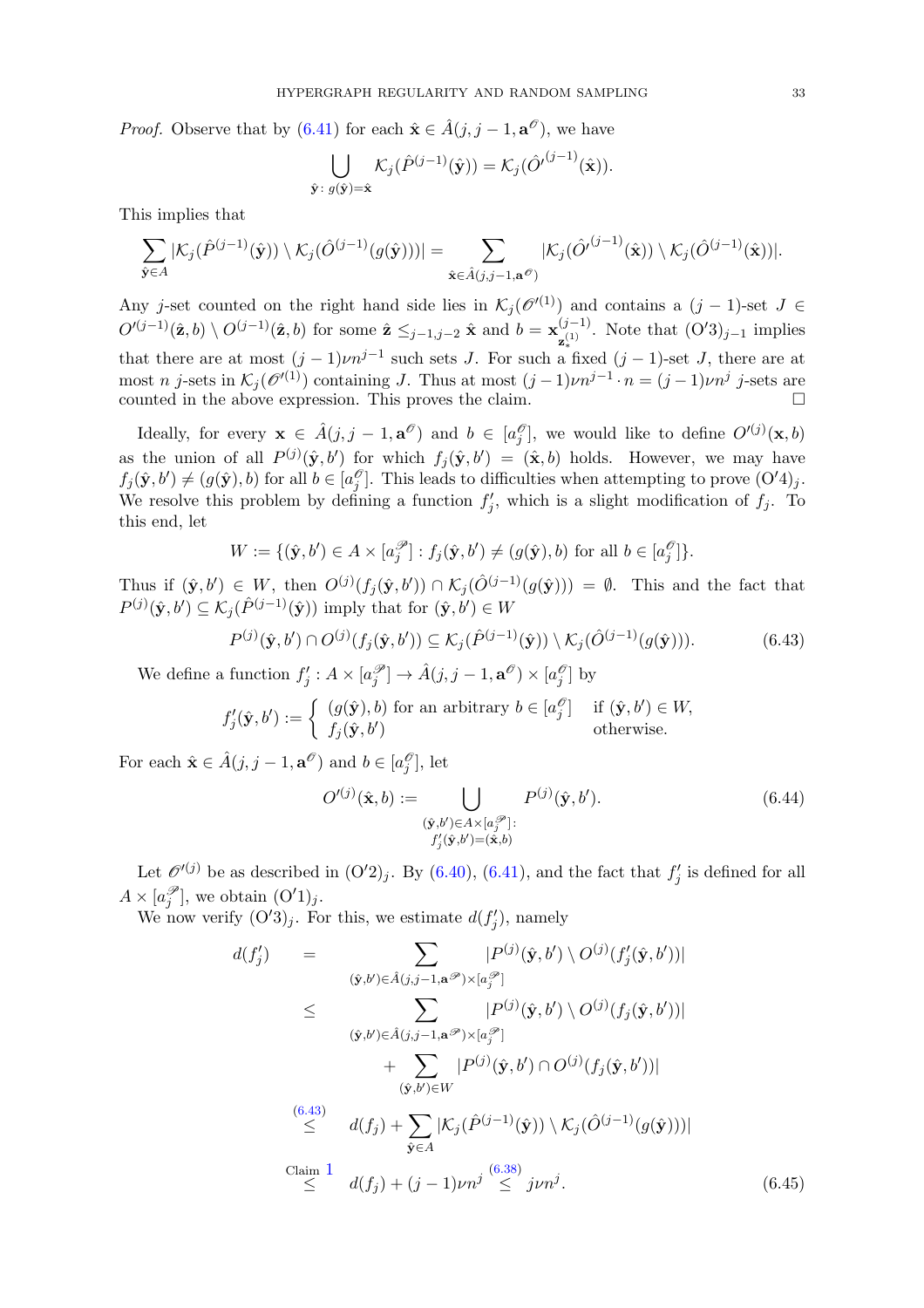This in turn implies that

$$
\sum_{(\hat{\mathbf{x}},b)\in\hat{A}(j,j-1,\mathbf{a}^{\mathcal{O}})\times[a_j^{\mathcal{O}}]} |\mathit{O}'^{(j)}(\hat{\mathbf{x}},b)\setminus\mathit{O}^{(j)}(\hat{\mathbf{x}},b)|
$$
\n
$$
\stackrel{(6.44)}{=} \sum_{(\hat{\mathbf{x}},b)\in\hat{A}(j,j-1,\mathbf{a}^{\mathcal{O}})\times[a_j^{\mathcal{O}}]} \sum_{\substack{(\hat{\mathbf{y}},b')\in A\times[a_j^{\mathcal{O}}] \\ f'_j(\hat{\mathbf{y}},b')=(\hat{\mathbf{x}},b)}} |P^{(j)}(\hat{\mathbf{y}},b')\setminus\mathit{O}^{(j)}(\hat{\mathbf{x}},b)|
$$
\n
$$
= \sum_{(\hat{\mathbf{y}},b')\in A\times[a_j^{\mathcal{O}}]} |P^{(j)}(\hat{\mathbf{y}},b')\setminus\mathit{O}^{(j)}(f'_j(\hat{\mathbf{y}},b'))| \leq d(f'_j) \stackrel{(6.45)}{\leq} j\nu n^j.
$$

Thus  $(O'3)_i$  holds.

Suppose  $\hat{\mathbf{x}} \in \hat{A}(j, j-1, \mathbf{a}^{\mathcal{O}})$  and  $b \in [a_j^{\mathcal{O}}]$ . Note that  $P^{(j)}(\hat{\mathbf{y}}, b') \subseteq \mathcal{K}_j(\hat{P}^{(j-1)}(\hat{\mathbf{y}})) \subseteq$  $\mathcal{K}_j(\hat{O}^{(j-1)}(g(\hat{\mathbf{y}})))$  for each  $\hat{\mathbf{y}} \in A$  and  $b' \in [a_j^{\mathscr{P}}]$ . Together with  $(6.44)$  and the definition of  $f'_j$ , we obtain that  $O^{(j)}(\hat{\mathbf{x}},b) \subseteq \mathcal{K}_j(\hat{O}^{(j-1)}(\hat{\mathbf{x}}))$ . By this and  $(6.40)-(6.42)$  $(6.40)-(6.42)$ , the collection  $\{O^{(j)}(\hat{\mathbf{x}},1),\ldots,O^{(j)}(\hat{\mathbf{x}},a_i^{\hat{\theta}})\}\)$  forms a partition of  $\mathcal{K}_j(\hat{O}^{(j-1)}(\hat{\mathbf{x}}))$ . Thus  $(O'4)_j$  holds.

By repeating this procedure, we obtain  $\mathscr{O}'^{(1)}, \ldots, \mathscr{O}'^{(k-1)}$ . Let  $\mathscr{O}' := {\mathscr{O}'^{(j)}}_{j=1}^{k-1}$ . As ob-served before [\(6.40\)](#page-31-2),  $\mathcal{O}'$  is a family of partitions. Properties  $(O'1)<sub>1</sub>-(O'1)<sub>k-1</sub>$  and imply  $(O'1)_{6.3}.$ 

Note that  $(O'3)_1$  implies that for each  $j \in [k-1]$  we have  $|\mathcal{K}_j(\mathcal{O}^{(1)}) \triangle \mathcal{K}_j(\mathcal{O}^{(1)})| \leq 2\nu n^j$ . Thus for each  $j \in [k-1]$  and  $(\hat{\mathbf{x}}, b) \in \hat{A}(j, j-1, \mathbf{a}^{\mathcal{O}}) \times [a_j^{\mathcal{O}}]$ , this implies that

$$
\begin{array}{rcl} |O^{\prime(j)}(\hat{\mathbf{x}},b)\triangle O^{(j)}(\hat{\mathbf{x}},b)|&\leq&|\mathcal{K}_j(\mathscr{O}^{(1)})\triangle\mathcal{K}_j(\mathscr{O}^{\prime(1)})|+\sum\limits_{\hat{\mathbf{x}}\in\hat{A}(j,j-1,\mathbf{a}),b\in[a_j^\mathscr{O}]}\vert O^{\prime(j)}(\hat{\mathbf{x}},b)\setminus O^{(j)}(\hat{\mathbf{x}},b)\vert\\ &\stackrel{(\mathrm{O}'3)_j}{\leq}&(j+2)\nu n^j\leq\nu^{1/2}\binom{n}{j}.\end{array}
$$

Thus we have  $(O'3)_{6.3}$ . Finally, since R is a regularity instance,  $(O'3)_{6.3}$  enables us to apply Lemma [5.12](#page-16-3) with the following objects and parameters.

$$
\begin{array}{c|c|c|c|c|c|c|c|c} \hline \text{object/parameter} & \mathscr{O} & \mathscr{O}' & \nu^{1/2} & 0 & \varepsilon_0 & d_{\mathbf{a}^{\mathscr{O}},k} & H^{(k)} & H^{(k)} \\ \hline \text{playing the role of} & \mathscr{P} & \mathscr{Q} & \nu & \lambda & \varepsilon & d_{\mathbf{a},k} & H^{(k)} & G^{(k)} \\ \hline \end{array}
$$

<span id="page-33-1"></span>This implies  $(O'2)_{6,3}$ .

 $\overline{a}$ 

### 7. Sampling a regular partition

In this section we prove Theorem [3.1.](#page-9-0) In Section [7.1](#page-33-2) we provide the main tool (Lemma [7.1\)](#page-33-0) for this result and in Section [7.2](#page-44-0) we deduce Theorem [3.1.](#page-9-0)

<span id="page-33-2"></span>7.1. Building a family of partitions from three others. In this subsection we prove our key tool (Lemma [7.1\)](#page-33-0) for the proof of Theorem [3.1.](#page-9-0) Roughly speaking Lemma [7.1](#page-33-0) states the following. Suppose there are two k-graphs  $H_1, H_2$  with vertex set  $V_1, V_2$ , respectively, and there are two  $\varepsilon$ -equitable families of partitions of these k-graphs which have the same parameters. Suppose further that there is another  $\varepsilon_0$ -equitable family of partitions  $\mathscr{O}_1$  for  $H_1$ . Then there is an equitable family of partitions  $\mathcal{O}_2$  of  $H_2$  which has the (roughly) same parameters as  $\mathcal{O}_1$  provided  $\varepsilon \ll \varepsilon_0$ . Even more loosely, the result says that if two hypergraphs share a single 'high-quality' regularity partition, then they share any 'low-quality' regularity partition.

<span id="page-33-0"></span>**Lemma 7.1.** Suppose  $0 < 1/n, 1/m \ll \varepsilon \ll 1/T, 1/a_1^2 \ll \delta \ll \varepsilon_0 \leq 1$  and  $k \in \mathbb{N} \setminus \{1\}.$ Suppose  $\mathbf{a}^{\mathcal{Q}} \in [T]^{k-1}$ . Suppose that  $R = (\varepsilon_0/2, \mathbf{a}^{\mathcal{O}}, d_{\mathbf{a}^{\mathcal{O}}, k})$  is a regularity instance. Suppose  $V_1, V_2$  are sets of size  $n, m,$  and  $H_1^{(k)}$  $I_1^{(k)}$ ,  $H_2^{(k)}$  are k-graphs on  $V_1, V_2$ , respectively. Suppose

. In the contract of the contract of the contract of the contract of the contract of the contract of the contract of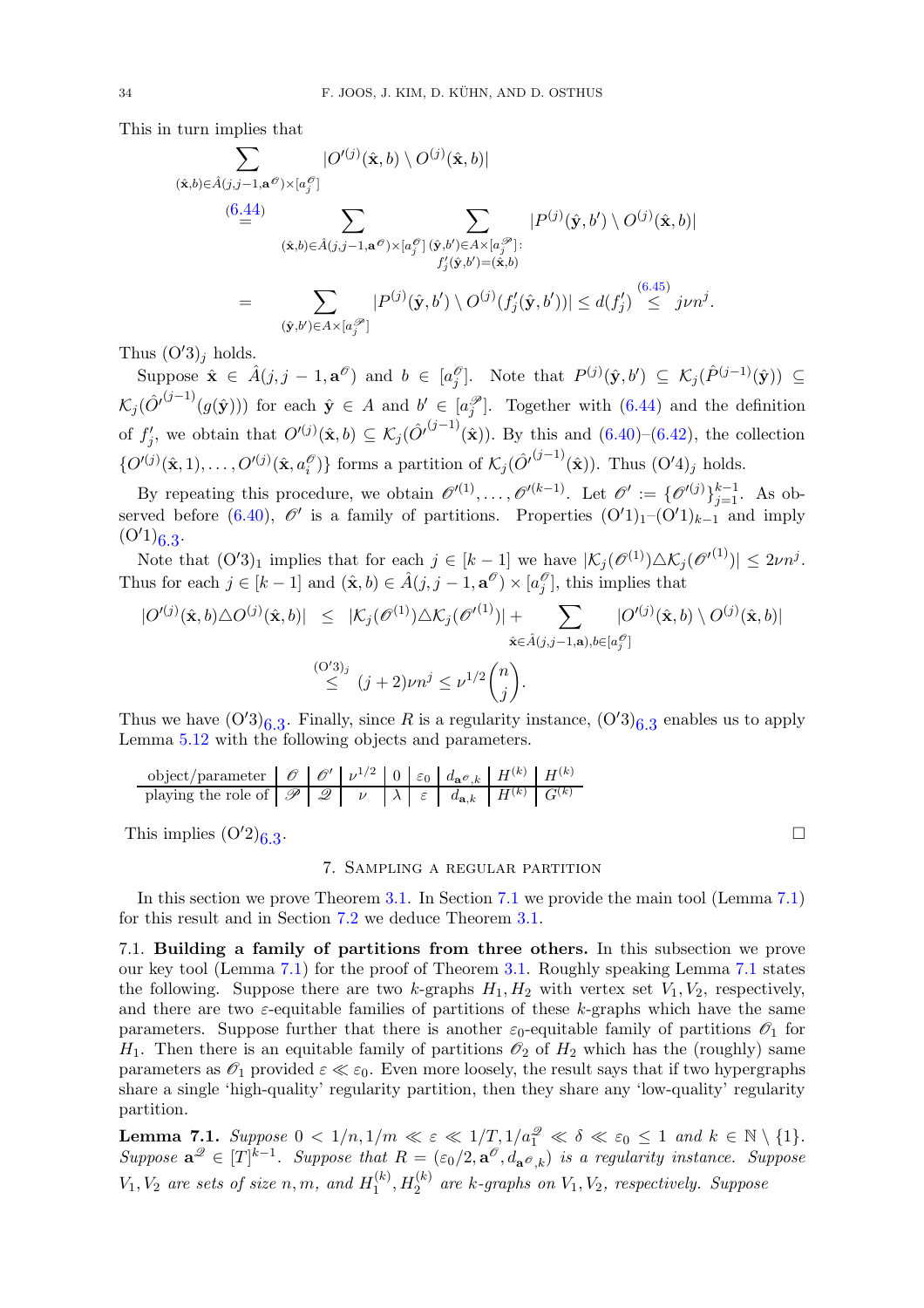

<span id="page-34-0"></span>FIGURE 2. The proof strategy for Lemma [7.1.](#page-33-0)

 $(P1)_{7,1}$   $\mathscr{Q}_1 = \mathscr{Q}_1(k-1,\mathbf{a}^{\mathscr{Q}})$  is an  $(\varepsilon,\mathbf{a}^{\mathscr{Q}},d_{\mathbf{a}^{\mathscr{Q}},k})$ -equitable partition of  $H_1^{(k)}$  $\frac{1}{1}$ ,  $(P2)_{7.1}$   $\mathscr{Q}_2 = \mathscr{Q}_2(k-1, \mathbf{a}^{\mathscr{Q}})$  is an  $(\varepsilon, \mathbf{a}^{\mathscr{Q}}, d_{\mathbf{a}^{\mathscr{Q}}, k})$ -equitable partition of  $H_2^{(k)}$  $a_2^{(\kappa)}$ , and  $(P3)_{7,1}$   $\mathscr{O}_1 = \mathscr{O}_1(k-1, \mathbf{a}^{\mathscr{O}})$  is an  $(\varepsilon_0, \mathbf{a}^{\mathscr{O}}, d_{\mathbf{a}^{\mathscr{O}}, k})$ -equitable partition of  $H_1^{(k)}$  $\frac{1}{1}$ . Then there exists an  $(\varepsilon_0 + \delta, \mathbf{a}^\mathcal{O}, d_{\mathbf{a}^\mathcal{O}, k})$ -equitable partition  $\mathcal{O}_2$  of  $H_2^{(k)}$  $\frac{1}{2}$ .

A crucial point here is that the construction of  $\mathcal{O}_2$  incurs only an additive increase (by  $\delta$ ) of the regularity parameter of  $\mathscr{O}_1$ .

For an illustration of the proof strategy of Lemma [7.1](#page-33-0) see Figure [2.](#page-34-0) Our strategy is first to apply Lemma [6.1](#page-18-0) to  $\mathcal{Q}_1, \mathcal{O}_1$  to obtain a family of partitions  $\mathcal{P}_1$  that refines  $\mathcal{Q}_1$  and almost refines  $\mathcal{O}_1$  (see Step [1\)](#page-34-1). Moreover, we refine  $\mathcal{Q}_2$  and obtain  $\mathcal{P}_2$  in such a way that  $\mathcal{P}_2$  has the same number of partition classes as  $\mathscr{P}_1$  (see Step [2\)](#page-36-0). We then apply Lemma [6.3](#page-30-0) to construct a family  $\mathcal{O}'_1$  of partitions that is very similar to  $\mathcal{O}_1$  and satisfies  $\mathcal{P}_1 \prec \mathcal{O}'_1$  (see Step [3\)](#page-36-1). Then we analyse how  $\mathscr{P}_1$  refines  $\mathscr{O}'_1$  (see Step [4\)](#page-37-0). We then use Lemma [6.2](#page-26-0) to mimic this structure in order to build  $\mathcal{O}'_2$  from  $\mathcal{P}_2$  (see Step [5\)](#page-38-0). Finally in Step [6](#page-44-1) we apply Lemma [5.13](#page-17-0) to show that  $\mathcal{O}'_2$  can be slightly modified to obtain the desired  $\mathcal{O}_2$ .

Proof of Lemma [7.1.](#page-33-0) We start with several definitions. Choose a new constant  $\nu$  such that  $1/T, 1/a_1^2 \ll \nu \ll \delta$ . Let  $\overline{\varepsilon}: \mathbb{N}^{k-1} \to (0,1]$  be a function such that for any  $\mathbf{a} = (a_1, \ldots, a_{k-1}) \in$  $\mathbb{N}^{k-1}$ , we have  $0 < \overline{\varepsilon}(\mathbf{a}) \ll \nu$ ,  $\|\mathbf{a}\|_{\infty}^{-k}$ . Now given  $\overline{\varepsilon}$ , we define

$$
t' := t_{6.1}(k, T, T^{4^k}, 1/a_1^{\mathcal{Q}}, \nu, \overline{\varepsilon}).
$$

Observe that  $0 < \varepsilon \ll 1/k, 1/T, 1/a_1^2, \nu, 1/t'$ . Thus we may assume that for any  $\mathbf{a} \in [t']^{k-1}$ , we have

$$
0 < \varepsilon \ll \overline{\varepsilon}(\mathbf{a}), \mu_{\overline{0},1}(k, T, T^{4^k}, 1/a_1^2, \nu, \overline{\varepsilon}).
$$

<span id="page-34-1"></span>**Step 1.** Constructing  $\mathscr{P}_1$  as a refinement of  $\mathscr{Q}_1$ .

Let

$$
\mathcal{Q}_1^{(k)} := \{ \mathcal{K}_k(\hat{Q}_1^{(k-1)}): \hat{Q}_1^{(k-1)} \in \hat{\mathcal{Q}}_1^{(k-1)} \} \text{ and }
$$
  

$$
\mathcal{Q}_1^{\prime (k)} := \left( \mathcal{Q}_1^{(k)} \cup \left\{ \binom{V_1}{k} \setminus \mathcal{K}_k(\mathcal{Q}_1^{(1)}) \right\} \right) \setminus \{\emptyset\}.
$$

Since  $\mathscr{Q}_1$  is T-bounded,  $|\mathscr{Q}_1^{(k)}|$  $\left|\frac{1}{1}\right| \leq T^{2^k}$  by Proposition [2.7\(](#page-7-1)viii). Thus  $|\mathscr{Q}_1|$  $\vert^{(k)}\vert ~\leq~ T^{4^k}.$ Moreover, the fact that R is a regularity instance (and the definition of  $\varepsilon_{2,9}$  $\varepsilon_{2,9}$  $\varepsilon_{2,9}$ ) implies that  $\mathbf{a}^{\mathcal{O}} \in [T]^{k-1}$ . We can apply Lemma [6.1](#page-18-0) with the following objects and parameters.

object/parameter 
$$
V_1
$$
  $\mathcal{O}_1$   $\mathcal{Q}_1^{(k)}$   $\{\mathcal{Q}_1^{(i)}\}_{i=1}^k$   $T$   $T^{4^k}$   $1/a_1^2$   $\nu$   $\overline{\varepsilon}$  playing the role of  $V$   $\mathcal{O}$   $\mathcal{H}^{(k)}$   $\mathcal{Q}$   $\mathcal{Q}$   $\mathcal{Q}$   $\mathcal{Q}$   $\mathcal{Q}$   $\mathcal{Q}$   $\mathcal{Q}$   $\mathcal{Q}$   $\mathcal{Q}$   $\mathcal{Q}$   $\mathcal{Q}$   $\mathcal{Q}$   $\mathcal{Q}$   $\mathcal{Q}$   $\mathcal{Q}$   $\mathcal{Q}$   $\mathcal{Q}$   $\mathcal{Q}$   $\mathcal{Q}$   $\mathcal{Q}$   $\mathcal{Q}$   $\mathcal{Q}$   $\mathcal{Q}$   $\mathcal{Q}$   $\mathcal{Q}$   $\mathcal{Q}$   $\mathcal{Q}$   $\mathcal{Q}$   $\mathcal{Q}$   $\mathcal{Q}$   $\mathcal{Q}$   $\mathcal{Q}$   $\mathcal{Q}$   $\mathcal{Q}$   $\mathcal{Q}$   $\mathcal{Q}$   $\mathcal{Q}$   $\mathcal{Q}$   $\mathcal{Q}$   $\mathcal{Q}$   $\mathcal{Q}$   $\mathcal{Q}$   $\mathcal{Q}$   $\mathcal{Q}$   $\mathcal{$ 

Observe that  $\mathscr{O}_1$ , { $\mathscr{Q}_1^{(i)}$  $\{a^{(i)}\}_{i=1}^k$  and  $\mathscr{Q}'_1$ <sup>(k)</sup> playing the roles of  $\mathscr{O}, \mathscr{Q}$  and  $\mathscr{H}^{(k)}$ , respectively, satisfy  $(0,1)_{6,1}$  – $(0,4)_{6,1}$  in Lemma [6.1.](#page-18-0) We obtain a family of partitions  $\mathscr{P}_1 = \mathscr{P}_1(k-1,\mathbf{a}^{\mathscr{P}})$  such that the following hold.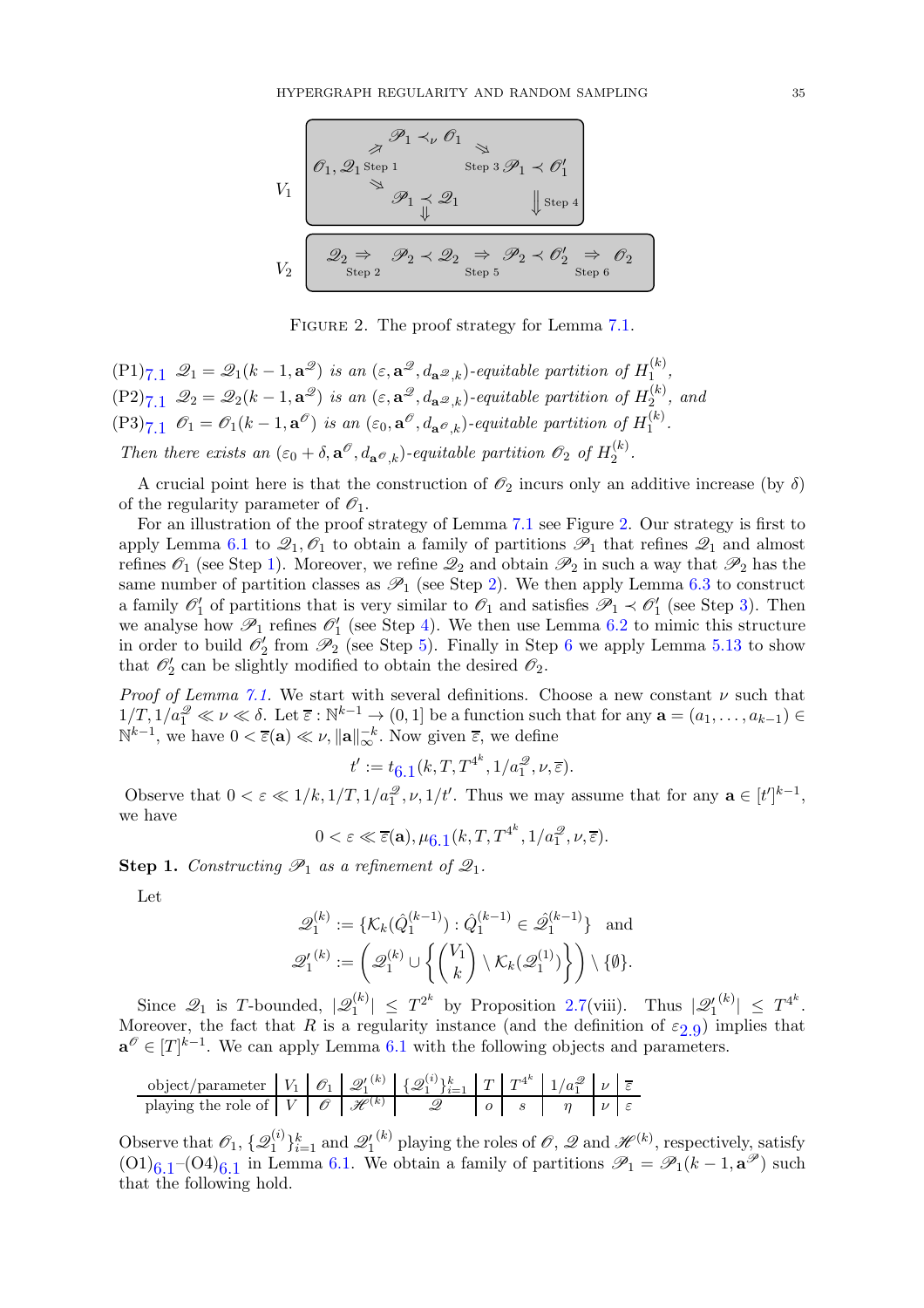<span id="page-35-2"></span><span id="page-35-1"></span>(P11)  $\mathscr{P}_1$  is  $(1/a_1^2, \overline{\epsilon}(\mathbf{a}^{\mathscr{P}}), \mathbf{a}^{\mathscr{P}})$ -equitable and t'-bounded, and  $a_j^2$  divides  $a_j^{\mathscr{P}}$  for each  $j \in$  $[k-1]$ .  $( \text{P12}) \ \mathscr{P}_1^{(j)} \prec \mathscr{Q}_1^{(j)}$  $\mathcal{P}_1^{(j)}$  and  $\mathcal{P}_1^{(j)} \prec_{\nu} \mathcal{O}_1^{(j)}$  $j^{(j)}$  for each  $j \in [k-1]$ .

Let

<span id="page-35-6"></span>
$$
\varepsilon' := \overline{\varepsilon}(\mathbf{a}^{\mathscr{P}}),
$$
 and  $a_k^{\mathscr{P}} = a_k^{\mathscr{Q}} = a_k^{\mathscr{O}} := 1.$   

Hence  $\varepsilon' \ll \nu$ ,  $\|\mathbf{a}^{\mathscr{P}}\|_{\infty}^{-k}$  by the definition of  $\overline{\varepsilon}$ . By [\(P12\),](#page-35-1) for each  $j \in [k-1]$ ,  $\hat{\mathbf{y}} \in \hat{A}(j, j-1, \mathbf{a}^{\mathscr{P}})$ , and  $b' \in [a_j^{\mathscr{P}}]$ , either there exists  $\hat{\mathbf{x}} \in \hat{A}(j, j-1, \mathbf{a}^{\mathcal{D}})$  and  $b \in [a_j^{\mathcal{D}}]$  such that  $P_1^{(j)}$  $Q_1^{(j)}(\hat{\textbf{y}},b')\subseteq Q_1^{(j)}$  $I_1^{(j)}(\hat{\mathbf{x}},b)$  or  $P_1^{(j)}$  $Q_1^{(j)}(\hat{\textbf{y}},b') \cap Q_1^{(j)}$  $\mathcal{L}_1^{(J)}(\hat{\mathbf{x}},b) = \emptyset$ for all  $\hat{\mathbf{x}} \in \hat{A}(j, j-1, \mathbf{a}^{\mathcal{D}})$  and  $b \in [a_j^{\mathcal{D}}]$ . This allows us to describe  $\mathcal{P}_1$  in terms of  $\mathcal{Q}_1$  in the following way. For each  $j \in [k-1]$ ,  $\hat{\mathbf{x}} \in \hat{A}(j, j-1, \mathbf{a}^{\mathcal{D}})$ , and  $b \in [a_j^{\mathcal{D}}]$ , we define

$$
A_j(\hat{\mathbf{x}}, b) := \{(\hat{\mathbf{y}}, b') \in \hat{A}(j, j - 1, \mathbf{a}^{\mathcal{P}}) \times [a_j^{\mathcal{P}}] : P_1^{(j)}(\hat{\mathbf{y}}, b') \subseteq Q_1^{(j)}(\hat{\mathbf{x}}, b)\} \text{ and}
$$
  
\n
$$
A_j := \bigcup_{\hat{\mathbf{x}} \in \hat{A}(j, j - 1, \mathbf{a}^{\mathcal{P}}), b \in [a_j^{\mathcal{P}}]} A_j(\hat{\mathbf{x}}, b).
$$
\n(7.1)

For each  $\hat{\mathbf{x}} \in \hat{A}(k, k-1, \mathbf{a}^{\mathcal{D}})$ , let

$$
\hat{A}_k(\hat{\mathbf{x}}) := \{ \hat{\mathbf{y}} \in \hat{A}(k, k-1, \mathbf{a}^{\mathcal{P}}) : \hat{P}_1^{(k-1)}(\hat{\mathbf{y}}) \subseteq \hat{Q}_1^{(k-1)}(\hat{\mathbf{x}}) \}, \text{ and}
$$

$$
\hat{A}_k := \bigcup_{\hat{\mathbf{x}} \in \hat{A}(k, k-1, \mathbf{a}^{\mathcal{P}})} \hat{A}_k(\hat{\mathbf{x}}).
$$

The density function  $d_{\mathbf{a}^{\mathcal{Q}};k}$  for  $\mathcal{Q}_1$  naturally gives rise to a density function for  $\mathcal{P}_1$ . Indeed, for each  $\hat{\mathbf{y}} \in A(k, k-1, \mathbf{a}^{\mathcal{P}})$ , we define

<span id="page-35-3"></span>
$$
d_{\mathbf{a}}\mathcal{P}_{,k}(\hat{\mathbf{y}}):=\left\{\begin{array}{ll} d_{\mathbf{a}}\mathcal{Q}_{,k}(\hat{\mathbf{x}}) & \text{if } \hat{\mathbf{y}}\in\hat{A}_k(\hat{\mathbf{x}}) \text{ for some } \hat{\mathbf{x}}\in\hat{A}(k,k-1,\mathbf{a}^{\mathcal{Q}}) \text{ and} \\ 0 & \text{if } \hat{\mathbf{y}}\notin\hat{A}_k. \end{array}\right.
$$

Recall that  $\mathscr{P}_1$  is a  $(1/a_1^{\mathscr{Q}}, \varepsilon', \mathbf{a}^{\mathscr{P}})$ -equitable family of partitions,  $\mathscr{Q}_1$  is a  $(1/a_1^{\mathscr{Q}}, \varepsilon, \mathbf{a}^{\mathscr{Q}})$ equitable family of partitions, and  $\varepsilon \ll \varepsilon' \ll \nu$ ,  $\|\mathbf{a}^{\mathcal{P}}\|_{\infty}^{-k}$ . Thus Lemma [5.5](#page-12-0) implies that for each  $j \in [k-1], \hat{\mathbf{y}} \in \hat{A}(j+1, j, \mathbf{a}^{\mathscr{P}})$ , and  $\hat{\mathbf{x}} \in \hat{A}(j+1, j, \mathbf{a}^{\mathscr{Q}})$ , we have

$$
|\mathcal{K}_{j+1}(\hat{P}_1^{(j)}(\hat{\mathbf{y}}))| = (1 \pm \nu) \prod_{i=1}^j (a_i^{\mathscr{P}})^{-\binom{j+1}{i}} n^{j+1} \text{ and } |\mathcal{K}_{j+1}(\hat{Q}_1^{(j)}(\hat{\mathbf{x}}))| = (1 \pm \nu) \prod_{i=1}^j (a_i^{\mathscr{Q}})^{-\binom{j+1}{i}} n^{j+1}.
$$
\n(7.2)

By [\(P11\),](#page-35-2) for each  $j \in [k-2]$ ,  $\hat{\mathbf{y}} \in \hat{A}(j+1, j, \mathbf{a}^{\mathscr{P}})$  and  $b \in [a_{j+1}^{\mathscr{P}}]$ , we have

<span id="page-35-7"></span>
$$
|P_1^{(j+1)}(\hat{\mathbf{y}},b)| = (1/a_{j+1}^{\mathcal{P}} \pm \overline{\varepsilon}(\mathbf{a}^{\mathcal{P}}))|\mathcal{K}_{j+1}(\hat{P}_1^{(j)}(\hat{\mathbf{y}}))| = (1 \pm 2\nu)\prod_{i=1}^{j+1} (a_i^{\mathcal{P}})^{-\binom{j+1}{i}}n^{j+1}.
$$
 (7.3)

It will be convenient to restrict our attention to the k-graph  $G_1^{(k)}$  which consists of the crossing *k*-sets of  $H_1^{(k)}$  with respect to  $\mathscr{Q}_1^{(1)}$  $I_1^{(1)}$  (rather than  $H_1^{(k)}$  $i^{\kappa}$  itself).

<span id="page-35-5"></span><span id="page-35-4"></span><span id="page-35-0"></span>Claim 1. Let  $G_1^{(k)}$  $\mathcal{L}_1^{(k)} := H_1^{(k)} \cap \bigcup_{\hat{\mathbf{y}} \in \hat{A}_k} \mathcal{K}_k(\hat{P}_1^{(k-1)})$  $\prod_{1}^{(\kappa-1)}(\hat{\mathbf{y}})$ . Then (G11)  $\mathscr{P}_1$  is an  $(\varepsilon', \mathbf{a}^{\mathscr{P}}, d_{\mathbf{a}^{\mathscr{P}}, k})$ -equitable partition of  $G_1^{(k)}$  $\frac{1}{1}$ . (G12)  $|G_1^{(k)} \triangle H_1^{(k)}$  $\vert x_1^{(k)}\vert \leq \nu \binom{n}{k}$  $\binom{n}{k}$ .

*Proof.* Consider  $\hat{\mathbf{x}} \in \hat{A}(k, k-1, \mathbf{a}^{\mathcal{D}})$  and  $\hat{\mathbf{y}} \in \hat{A}_k(\hat{\mathbf{x}})$ . Note that  $(7.2)$  implies that  $|\mathcal{K}_k(\hat{P}_1^{(k-1)})|$  $\|\hat{\mathbf{y}}^{(k-1)}(\hat{\mathbf{y}}))\| \geq 1$  $\varepsilon'|\mathcal{K}_k(\hat{Q}_1^{(k-1)}% ,Q_2^{(k-1)}% ,Q_3^{(k)}(\hat{Q}_1^{(k-1)}))|<\varepsilon'|\mathcal{K}_k(\hat{Q}_1^{(k-1)}% ,Q_2^{(k)}(\hat{Q}_2^{(k-1)}))|<\varepsilon'|\mathcal{K}_k(\hat{Q}_1^{(k-1)}% ^\fvee,Q_2^{(k-1)}(\hat{Q}_2^{(k-1)}))|<\varepsilon'|\mathcal{K}_k(\hat{Q}_1^{(k-1)}% ^\fvee,Q_2^{(k-1)}(\hat{Q}_2^{(k-1)}))|<\varepsilon$  $\binom{(k-1)}{1}$  ( $\hat{\mathbf{x}}$ ))|. Also by (P1) $_{7.1}$ ,  $H_1^{(k)}$  $\hat{Q}_1^{(k)}$  is  $(\varepsilon, d_{\mathbf{a}}\mathcal{Q}_{,k}(\hat{\mathbf{x}}))$ -regular with respect to  $\hat{Q}_1^{(k-1)}$  $1^{(\kappa-1)}(\hat{\mathbf{x}}).$ Thus by Lemma [5.1\(](#page-12-4)ii)  $H_1^{(k)}$  $\hat{P}_1^{(k)}$  is  $(\varepsilon', d_{\mathbf{a}}\omega_{,k}(\hat{\mathbf{x}}))$ -regular with respect to  $\hat{P}_1^{(k-1)}$  $I_1^{(\kappa-1)}(\hat{\mathbf{y}})$ . Together with the definition of  $d_{\mathbf{a}^{\mathcal{D}},k}(\hat{\mathbf{y}})$  this in turn shows that for all  $\hat{\mathbf{y}} \in \hat{A}(k, k-1, \mathbf{a}^{\mathcal{P}})$  we have that  $G_1^{(k)}$ 1 is  $(\varepsilon', d_{\mathbf{a}}\mathcal{P}_{,k}(\hat{\mathbf{y}}))$ -regular with respect to  $\hat{P}_{1}^{(k-1)}$  $j_1^{(k-1)}(\hat{y})$ . Thus [\(G11\)](#page-35-4) holds.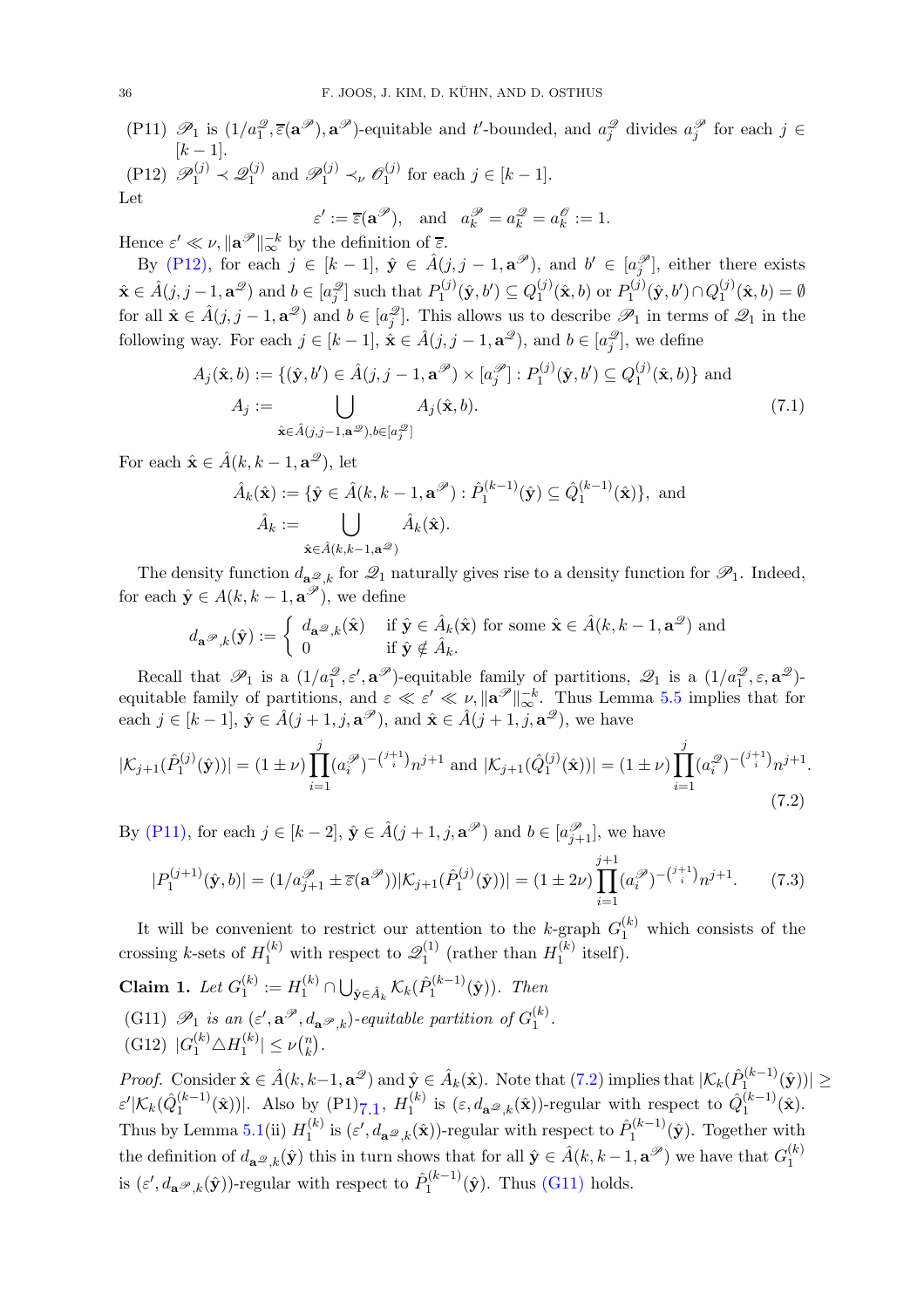Note that [\(P12\)](#page-35-1) and the definition of  $\hat{A}_k$  imply that

$$
G_1^{(k)} \triangle H_1^{(k)} \subseteq {V \choose k} \setminus \mathcal{K}_k(\mathscr{Q}_1^{(1)}).
$$

Since  $\mathcal{Q}_1$  is  $(1/a_1^{\mathcal{Q}}, \varepsilon, \mathbf{a}^{\mathcal{Q}})$ -equitable and  $1/a_1^{\mathcal{Q}} \ll \nu, 1/k$ , we obtain

$$
\left| {V \choose k} \setminus \mathcal{K}_k(\mathscr{Q}_1^{(1)}) \right| \stackrel{(2.5)}{\leq} \frac{k^2}{a_1^{\mathscr{Q}}} {n \choose k} \leq \nu {n \choose k}.
$$

This proves  $(G12)$ .

<span id="page-36-0"></span>Step 2. Refining  $\mathscr{Q}_2$  into  $\mathscr{P}_2$  which mirrors  $\mathscr{P}_1$ .

We have now set up the required definitions for the objects on  $V_1$  and will now proceed with the objects on  $V_2$ . By using Lemma [5.11](#page-16-4) with  $\mathcal{Q}_2$ ,  $\mathbf{a}^{\mathcal{P}}, t'$  playing the roles of  $\mathcal{P}, \mathbf{b}, t$ , respectively, we can obtain a  $(1/a_1^2, \varepsilon^{1/3}, \mathbf{a}^{\mathcal{P}})$ -equitable family of partitions  $\mathcal{P}_2 = \mathcal{P}_2(k (1, \mathbf{a}^{\mathscr{P}})$  such that  $\mathscr{P}_2 \prec \mathscr{Q}_2$ . By considering an appropriate  $\mathbf{a}^{\mathscr{P}}$ -labelling, we may assume that for each  $j \in [k-1]$ ,  $(\hat{\mathbf{y}}, b') \in \hat{A}(j, j-1, \mathbf{a}^{\mathscr{P}}) \times [a_j^{\mathscr{P}}]$  and  $(\hat{\mathbf{x}}, b) \in \hat{A}(j, j-1, \mathbf{a}^{\mathscr{Q}}) \times [a_j^{\mathscr{Q}}]$ , we have

> $P_2^{(j)}$  $Q_2^{(j)}(\hat{\mathbf{y}},b')\subseteq Q_2^{(j)}$  $2^{(j)}(\hat{\mathbf{x}},b)$  if and only if  $(\hat{\mathbf{y}},b') \in A_j(\hat{\mathbf{x}},b)$ .

Again Lemma [5.5](#page-12-0) and the fact that  $\varepsilon' \ll \nu$ ,  $\|\mathbf{a}^{\mathscr{P}}\|_{\infty}^{-k}$  imply that for each  $j \in [k-1]$ ,  $\hat{\mathbf{y}} \in \hat{A}(j+1, j, \mathbf{a}^{\mathscr{P}})$  and  $\hat{\mathbf{x}} \in \hat{A}(j+1, j, \mathbf{a}^{\mathscr{Q}})$ , we have

$$
|\mathcal{K}_{j+1}(\hat{P}_2^{(j)}(\hat{\mathbf{y}}))| = (1 \pm \nu) \prod_{i=1}^j (a_i^{\mathscr{P}})^{-\binom{j+1}{i}} m^{j+1} \text{ and } |\mathcal{K}_{j+1}(\hat{Q}_2^{(j)}(\hat{\mathbf{x}}))| = (1 \pm \nu) \prod_{i=1}^j (a_i^{\mathscr{Q}})^{-\binom{j+1}{i}} m^{j+1}.
$$
\n(7.4)

Let

$$
G_2^{(k)} := H_2^{(k)} \cap \bigcup_{\hat{\mathbf{y}} \in \hat{A}_k} \mathcal{K}_k(\hat{P}_2^{(k-1)}(\hat{\mathbf{y}})).
$$

<span id="page-36-7"></span>Similarly as in Claim [1,](#page-35-0) we conclude the following.

<span id="page-36-8"></span>(G21)  $\mathscr{P}_2$  is an  $(\varepsilon', \mathbf{a}^{\mathscr{P}}, d_{\mathbf{a}^{\mathscr{P}}, k})$ -equitable partition of  $G_2^{(k)}$  $\frac{1}{2}$ . (G22)  $|G_2^{(k)} \triangle H_2^{(k)}$  $\vert2^{(k)}\vert\leq \nu\binom nk$  $\binom{n}{k}$ .

<span id="page-36-1"></span>**Step 3.** Modifying  $\mathscr{O}_1$  into  $\mathscr{O}'_1$  with  $\mathscr{P} \prec \mathscr{O}'_1$ .

Recall that  $\mathscr{P}_1 \prec_{\nu} \mathscr{O}_1$  by [\(P12\).](#page-35-1) We next replace  $\mathscr{O}_1$  by a very similar family of partitions  $\mathscr{O}'_1$  such that  $\mathscr{P}_1 \prec \mathscr{O}'_1$ . To this end we apply Lemma [6.3](#page-30-0) with  $\mathscr{O}_1$ ,  $\mathscr{P}_1$  playing the roles of  $\mathscr{O}, \mathscr{P}$ , respectively, and obtain  $\mathscr{O}'_1 = \mathscr{O}'_1(k-1, \mathbf{a}^{\mathscr{O}})$  such that

- <span id="page-36-3"></span><span id="page-36-2"></span> $(O'11) \mathcal{P}_1 \prec \mathcal{O}'_1.$
- (O'12)  $\mathcal{O}'_1$  is a  $(1/a_1^{\mathcal{O}}, \varepsilon_0 + \nu^{1/20}, \mathbf{a}^{\mathcal{O}}, \nu^{1/20})$ -equitable family of partitions which is an  $(\varepsilon_0 +$  $\nu^{1/20}, d_{\mathbf{a}^{\mathscr{O}},k}$ )-partition of  $H_1^{(k)}$  $\frac{1}{1}$ .
- $(0'13)$  for each  $j \in [k-1]$  and  $(\hat{\mathbf{x}}, b) \in \hat{A}(j, j-1, \mathbf{a}^{\mathcal{O}}) \times [a_j^{\mathcal{O}}]$ , we have  $|O'(j)(\hat{\mathbf{x}}, b) \triangle O^{(j)}(\hat{\mathbf{x}}, b)| \leq$  $\nu^{1/2} \binom{n}{i}$  $\binom{n}{j}$  .

Note that since  $(\epsilon_0/2, \mathbf{a}^\mathcal{O}, d_{\mathbf{a}^\mathcal{O}, k})$  is a regularity instance and  $\nu \ll \epsilon_0$ , we have

$$
\varepsilon_0 + \nu^{1/20} \leq ||\mathbf{a}^{\mathcal{O}}||_{\infty}^{-4k} \cdot \varepsilon_{5.5} (||\mathbf{a}^{\mathcal{O}}||_{\infty}^{-1}, ||\mathbf{a}^{\mathcal{O}}||_{\infty}^{-1}, k-1, k).
$$

Thus Lemma [5.5](#page-12-0) implies for any  $j \in [k-1]$  and  $\hat{\mathbf{w}} \in \hat{A}(j+1, j, \mathbf{a}^{\mathscr{O}})$ , we have

<span id="page-36-5"></span><span id="page-36-4"></span>
$$
|\mathcal{K}_{j+1}(\hat{O}'^{(j)}_1(\hat{\mathbf{w}}))| \ge \varepsilon_0^{1/2} n^{j+1}.
$$
 (7.5)

Also,  $(O'12)$  $(O'12)$  implies that for all  $j \in [k-2]$ ,  $\hat{\mathbf{w}} \in \hat{A}(j+1, j, \mathbf{a}^{\mathcal{O}})$  and  $b \in [a^{\mathcal{O}}_{j+1}]$ , we have

$$
|O_1'^{(j+1)}(\hat{\mathbf{w}},b)| \ge (1/a_{j+1}^{\mathcal{O}} - 2\varepsilon_0)|\mathcal{K}_{j+1}(\hat{O}_1'^{(j)}(\hat{\mathbf{w}}))| \ge \varepsilon_0^{2/3}n^{j+1}.
$$
 (7.6)

<span id="page-36-6"></span>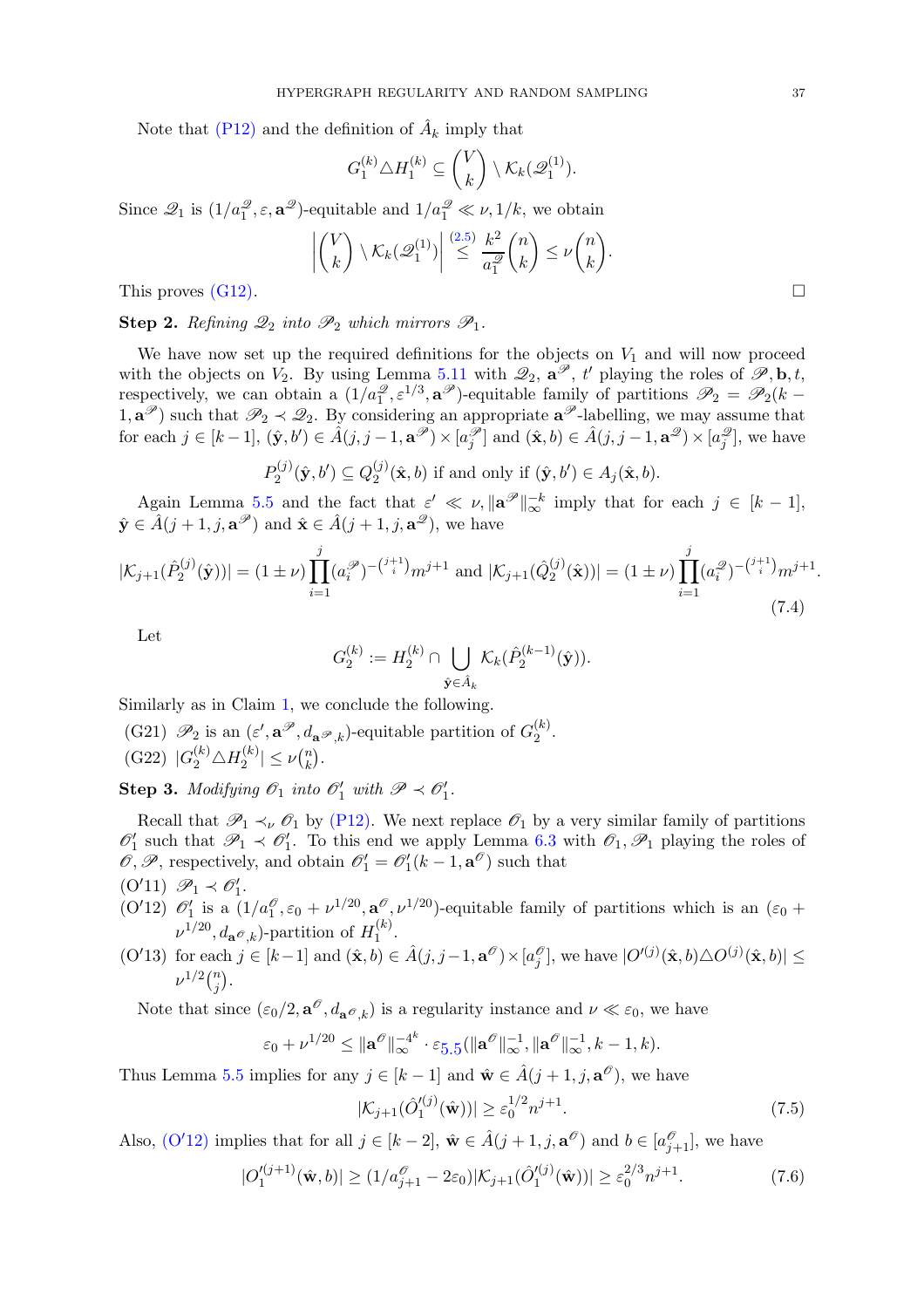Moreover, by (O'12), (O'13) and [\(G12\),](#page-35-5) we can apply Lemma [5.12](#page-16-3) with  $\mathscr{O}'_1$ ,  $\mathscr{O}'_1$ ,  $H_1^{(k)}$  and  $G_1^{(k)}$  $1 \choose 1$  playing the roles of  $\mathscr{P}, \mathscr{Q}, H^{(k)}$  and  $G^{(k)}$  to obtain that

<span id="page-37-9"></span>
$$
\mathcal{O}'_1 \text{ is an } (\varepsilon_0 + 2\nu^{1/20}, d_{\mathbf{a}}\mathcal{O}_{k})\text{-partition of } G_1^{(k)}.
$$
 (7.7)

<span id="page-37-0"></span>**Step 4.** Describing  $\mathcal{O}'_1$  in terms of its refinement  $\mathcal{P}_1$ .

We now describe how the partition classes and polyads of  $\mathcal{O}'_1$  can be expressed in terms of  $\mathscr{P}_1$ . This description will be used to construct  $\mathscr{O}'_2$  from  $\mathscr{P}_2$  in Step [5.](#page-38-0)

For each  $j \in [k-2]$ , our next aim is to define  $B_{j+1}(\hat{\mathbf{w}},b)$  for  $\hat{\mathbf{w}} \in \hat{A}(j+1,j,\mathbf{a}^{\mathscr{O}})$  and  $b \in [a_{j+1}^{\mathscr{O}}]$  in a similar way as we defined  $A_{j+1}(\mathbf{x},b)$  for  $\hat{\mathbf{x}} \in \hat{A}(j+1,j,\mathbf{a}^{\mathscr{Q}})$  and  $b \in [a_{j+1}^{\mathscr{Q}}]$  in [\(7.1\)](#page-35-6). To this end, for each  $b \in [a_1^\mathcal{O}],$  let

$$
B_1(b, b) := \{ (b', b') \in \hat{A}(1, 0, \mathbf{a}^{\mathscr{P}}) \times [a_1^{\mathscr{P}}] : P_1^{(1)}(b', b') \subseteq O_1'^{(1)}(b, b) \}.
$$

For each  $j \in [k-1]$ , let

$$
\hat{B}_{j+1} := \left\{ \hat{\mathbf{u}} \in \hat{A}(j+1,j,\mathbf{a}^{\mathscr{P}}) : \left| \mathbf{u}_{*}^{(1)} \cap \{b': (b',b') \in B_{1}(b,b)\} \right| \leq 1 \text{ for each } b \in [a_{1}^{\mathscr{O}}] \right\}.
$$

Note that this easily implies that

$$
\hat{\mathbf{u}} \in \hat{B}_{j+1} \text{ if and only if } \mathcal{K}_{j+1}(\hat{P}_1^{(j)}(\hat{\mathbf{u}})) \subseteq \mathcal{K}_{j+1}(\mathscr{O}_1'^{(1)}). \tag{7.8}
$$

Consider any  $j \in [k-1]$  and  $\hat{\mathbf{w}} \in \hat{A}(j+1, j, \mathbf{a}^{\mathcal{O}})$ . Let

$$
\hat{B}_{j+1}(\hat{\mathbf{w}}) := \left\{ \hat{\mathbf{u}} \in \hat{A}(j+1, j, \mathbf{a}^{\mathscr{P}}) : \mathcal{K}_{j+1}(\hat{P}_1^{(j)}(\hat{\mathbf{u}})) \subseteq \mathcal{K}_{j+1}(\hat{O}_1^{(j)}(\hat{\mathbf{w}})) \right\}.
$$
 (7.9)

Together with  $(O'11)$  and Proposition [2.7\(](#page-7-1)xi) this implies that

<span id="page-37-8"></span><span id="page-37-7"></span><span id="page-37-4"></span><span id="page-37-3"></span><span id="page-37-1"></span>
$$
\mathcal{K}_{j+1}(\hat{O}'_1^{(j)}(\hat{\mathbf{w}})) = \bigcup_{\hat{\mathbf{u}} \in \hat{B}_{j+1}(\hat{\mathbf{w}})} \mathcal{K}_{j+1}(\hat{P}_1^{(j)}(\hat{\mathbf{u}})).
$$
\n(7.10)

Moreover, if  $j \in [k-2]$  and  $b \in [a_{j+1}^{\mathcal{O}}]$ , let

$$
B_{j+1}(\hat{\mathbf{w}},b) := \left\{ (\hat{\mathbf{u}},b') \in \hat{A}(j+1,j,\mathbf{a}^{\mathscr{P}}) \times [a_{j+1}^{\mathscr{P}}] : P_1^{(j+1)}(\hat{\mathbf{u}},b') \subseteq O_1'^{(j+1)}(\hat{\mathbf{w}},b) \right\}.
$$
 (7.11)

Thus  $(O'11)$ ,  $(7.2)$  and  $(7.5)$  imply that for all  $j \in [k-1]$  and  $\hat{\mathbf{w}} \in \hat{A}(j+1, j, \mathbf{a}^{\mathcal{O}})$ 

$$
|\hat{B}_{j+1}(\hat{\mathbf{w}})| \ge \frac{|\mathcal{K}_{j+1}(\hat{O}'_{1}^{(j)}(\hat{\mathbf{w}}))|}{(1+\nu)\prod_{i=1}^{j}(a_{i}^{\mathcal{P}})^{-(j+1)}n^{j+1}} \ge \frac{1}{2}\varepsilon_{0}^{1/2}\prod_{i=1}^{j}(a_{i}^{\mathcal{P}})^{(j+1)}.
$$
 (7.12)

Similarly,  $(O'11)$ ,  $(7.3)$  and  $(7.6)$  imply that for all  $j \in [k-1] \setminus \{1\}$ ,  $\hat{\mathbf{w}} \in \hat{A}(j, j-1, \mathbf{a}^{\mathcal{O}})$  and  $b \in [a_j^{\mathscr O}],$ 

<span id="page-37-5"></span><span id="page-37-2"></span>
$$
|B_j(\hat{\mathbf{w}}, b)| \ge \frac{|O_1'^{(j-1)}(\hat{\mathbf{w}}, b)|}{(1 + 2\nu)\prod_{i=1}^j (a_i^{\mathcal{P}})^{-(i)} n^j} \ge \frac{1}{2} \varepsilon_0^{2/3} \prod_{i=1}^j (a_i^{\mathcal{P}})^{(i)} > 0.
$$
 (7.13)

Note that by Proposition [2.7\(](#page-7-1)xi) and  $(O'11)$ , for each  $j \in [k-1]$ , we have

$$
\{\mathcal{K}_{j+1}(\hat{P}_1^{(j)}(\hat{\mathbf{u}})): \hat{\mathbf{u}} \in \hat{A}(j+1,j,\mathbf{a}^{\mathscr{P}})\} \prec \{\mathcal{K}_{j+1}(\hat{O'}_1^{(j)}(\hat{\mathbf{w}})): \hat{\mathbf{w}} \in \hat{A}(j+1,j,\mathbf{a}^{\mathscr{O}})\}.
$$
 (7.14)

Together with [\(7.8\)](#page-37-1) and Proposition [2.7\(](#page-7-1)vi) applied to  $\mathcal{O}'_1$ , this implies that  $\hat{\mathbf{u}} \in \hat{B}_{j+1}$  if and only if  $\hat{\mathbf{u}} \in \hat{B}_{j+1}(\hat{\mathbf{w}})$  for some  $\hat{\mathbf{w}} \in \hat{A}(j+1, j, \mathbf{a}^{\mathcal{O}})$ . Thus for each  $j \in [k-1]$ ,

<span id="page-37-6"></span>
$$
\{\hat{B}_{j+1}(\hat{\mathbf{w}}) : \hat{\mathbf{w}} \in \hat{A}(j+1, j, \mathbf{a}^{\mathcal{O}})\} \text{ forms a partition of } \hat{B}_{j+1}.
$$
\n(7.15)

The following observations relate polyads and partition classes of  $\mathcal{O}'_1$  and  $\mathcal{P}_1$ . They will be used in the proof of Claim [3](#page-39-0) to relate  $\mathcal{O}'_2$  (which is constructed in Step [5\)](#page-38-0) and  $\mathcal{P}_2$ .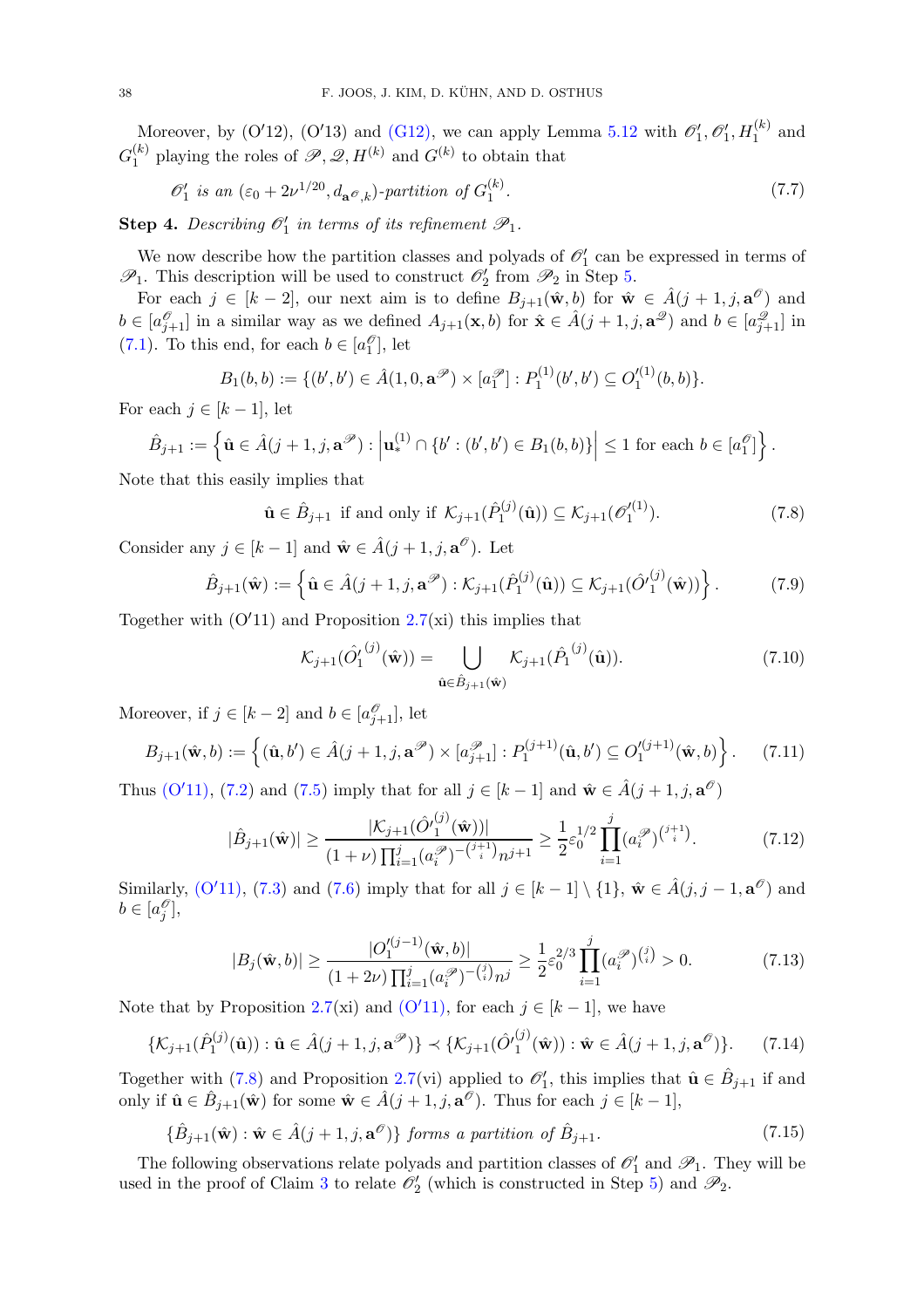**Claim 2.** (i) For all  $j \in [k-1] \setminus \{1\}$  and  $\hat{\mathbf{w}} \in \hat{A}(j, j-1, \mathbf{a}^{\mathcal{O}})$ , we have  $\vert \ \ \vert$  $b \in [a_j^{\mathcal{O}}]$  $B_j(\hat{\mathbf{w}}, b) = \hat{B}_j(\hat{\mathbf{w}}) \times [a_j^{\mathscr{P}}].$ 

(ii) For all  $j \in [k-1]$  and  $\hat{\mathbf{w}} \in \hat{A}(j+1, j, \mathbf{a}^{\mathcal{O}})$ , we have  $\left\{ \left( \hat{\mathbf{v}},\mathbf{u}^{\left( j\right) }\right)$  $\left\{\begin{matrix} (j)\ \mathbf{v}_{*}^{(1)} \end{matrix} \right\}:\hat{\mathbf{u}}\in\hat{B}_{j+1}(\hat{\mathbf{w}}),\hat{\mathbf{v}}\leq_{j,j-1}\hat{\mathbf{u}} \Bigg\}\subseteq\ \bigcup\limits_{i,j\in\mathbb{N}}% \left\{\begin{matrix} (j)\ \mathbf{v}_{*}^{(i)}\ \mathbf{v}_{*}^{(j)}\ \mathbf{v}_{*}^{(j)}\ \mathbf{v}_{*}^{(j)}\ \mathbf{v}_{*}^{(j)}\ \mathbf{v}_{*}^{(j)}\ \mathbf{v}_{*}^{(j)}\ \mathbf{v}_{*}^{($  $\hat{\mathbf{z}}{\leq}_{j,j-1}\hat{\mathbf{w}}$  $B_j(\hat{\mathbf{z}},\mathbf{w}_{\_1}^{(j)})$ 

*Proof.* We first prove (i). Note that for all  $j \in [k-1] \setminus \{1\}$ ,  $(\hat{\mathbf{u}}, b') \in \hat{A}(j, j-1, \mathbf{a}^{\mathscr{P}}) \times [a_j^{\mathscr{P}}]$ and  $(\hat{\mathbf{w}},b) \in \hat{A}(j, j-1, \mathbf{a}^{\mathscr{O}}) \times [a_j^{\mathscr{O}}]$  with  $(\hat{\mathbf{u}},b') \in B_j(\hat{\mathbf{w}},b)$ , we have

$$
P_1^{(j)}(\hat{\mathbf{u}},b') \subseteq O_1'^{(j)}(\hat{\mathbf{w}},b) \subseteq \mathcal{K}_j(\hat{O}_1'^{(j-1)}(\hat{\mathbf{w}})).
$$

Since  $P_1^{(j)}$  $\mathcal{N}_1^{(j)}(\hat{\mathbf{u}},b')\subseteq \mathcal{K}_j(\hat{P}_1^{(j-1)})$  $\mathcal{N}_1^{(j-1)}(\hat{\mathbf{u}})$ , this means  $\mathcal{K}_j(\hat{P}_1^{(j-1)})$  $\mathcal{L}_1^{(j-1)}(\hat{\mathbf{u}})) \cap \mathcal{K}_j(\hat{O}^{(j-1)}(\hat{\mathbf{w}})) \neq \emptyset$ . By [\(7.14\)](#page-37-2) this in turn implies that  $\mathcal{K}_j(\hat{P}_1^{(j-1)})$  $\hat{\mathbf{u}}_1^{(j-1)}(\hat{\mathbf{u}})\supseteq \mathcal{K}_j(\hat{O}'_1^{(j-1)}(\hat{\mathbf{w}}))$ , and thus  $\hat{\mathbf{u}} \in \hat{B}_j(\hat{\mathbf{w}})$ . On the other hand, if  $\hat{\mathbf{u}} \in \hat{B}_j(\hat{\mathbf{w}})$ , then  $(O'11)$  $(O'11)$  implies that for each  $b' \in [a_j^{\mathscr{P}}]$  there exists  $b \in [a_j^{\mathscr{P}}]$  such that  $P_1^{(j)}$  $O_1^{(j)}(\hat{\bf u},b')\subseteq O_1'^{(j)}$  $\mathcal{L}_{1}^{(j)}(\hat{\mathbf{w}},b)$ , and thus  $(\hat{\mathbf{u}},b') \in B_j(\hat{\mathbf{w}},b)$ .

We now prove (ii). Recall that for each  $\hat{\mathbf{w}} \in \hat{A}(j+1, j, \mathbf{a}^{\mathcal{O}}), \hat{O}_1^{\prime}$  $^{(j)}(\hat{\mathbf{w}})$  satisfies  $(2.12)$ . Together with  $(O'11)$  this implies that

$$
\hat{O}'_1^{(j)}(\hat{\mathbf{w}}) = \bigcup_{\hat{\mathbf{z}} \leq j, j-1 \hat{\mathbf{w}}} O'_1^{(j)}(\hat{\mathbf{z}}, \mathbf{w}_{\mathbf{z}_{*}}^{(j)}) \stackrel{(7.11)}{=} \bigcup_{\hat{\mathbf{z}} \leq j, j-1 \hat{\mathbf{w}} \, (\hat{\mathbf{v}}, b') \in B_j(\hat{\mathbf{z}}, \mathbf{w}_{\mathbf{z}_{*}}^{(j)})} P_1^{(j)}(\hat{\mathbf{v}}, b'). \tag{7.16}
$$

Then

$$
(\hat{\mathbf{v}}, b') \in \{(\hat{\mathbf{v}}, \mathbf{u}_{\mathbf{v}_*}^{(j)}): \hat{\mathbf{u}} \in \hat{B}_{j+1}(\hat{\mathbf{w}}), \hat{\mathbf{v}} \leq_{j,j-1} \hat{\mathbf{u}}\}
$$
\n
$$
\stackrel{(2.12),(7.9)}{\Longrightarrow} \exists \hat{\mathbf{u}} \in \hat{A}(j+1, j, \mathbf{a}^{\mathscr{P}}): \mathcal{K}_{j+1}(\hat{P}_1^{(j)}(\hat{\mathbf{u}})) \subseteq \mathcal{K}_{j+1}(\hat{O}_1^{(j)}(\hat{\mathbf{w}})), P_1^{(j)}(\hat{\mathbf{v}}, b') \subseteq \hat{P}_1^{(j)}(\hat{\mathbf{u}})
$$
\n
$$
\stackrel{(2.2)}{\Longrightarrow} \exists (I, J) \in P_1^{(j)}(\hat{\mathbf{v}}, b') \times \mathcal{K}_{j+1}(\hat{O}_1^{(j)}(\hat{\mathbf{w}})): I \subseteq J
$$
\n
$$
\stackrel{(2.2),(O'11)}{\Longrightarrow} P_1^{(j)}(\hat{\mathbf{v}}, b') \subseteq \hat{O}_1^{(j)}(\hat{\mathbf{w}})
$$
\n
$$
\stackrel{(\overline{7.16})}{\Longrightarrow} (\hat{\mathbf{v}}, b') \in \bigcup_{\hat{\mathbf{z}} \leq_{j,j-1} \hat{\mathbf{w}}} B_j(\hat{\mathbf{z}}, \mathbf{w}_{\mathbf{z}_*}^{(j)}).
$$

This proves the claim.

<span id="page-38-0"></span>**Step 5.** Constructing  $\mathcal{O}'_2$  from  $\mathcal{P}_2$ .

Together  $B_j(\mathbf{w},b)$  and  $\hat{B}_j(\mathbf{w})$  encode how  $\mathscr{O}'_1$  can be refined into  $\mathscr{P}_1$ . We now use this information to construct  $\mathscr{O}'_2$  from  $\mathscr{P}_2$ . Claim [3](#page-39-0) then shows that this construction indeed yields a family of partitions (whose polyads can be expressed in terms of those of  $\mathscr{P}_2$ ). Finally, Claim [4](#page-41-0) shows that the partition classes are appropriately regular.

For each  $b \in [a_1^\mathcal{O}],$  we let

$$
O_2'^{(1)}(b,b) := \bigcup_{(b',b') \in B_1(b,b)} P_2^{(1)}(b',b').
$$
\n(7.17)

We also let  $\mathscr{O}'^{(1)}_2$  $Q_2^{(1)}:=\{O_2'^{(1)}% \lambda^{(1)}\}$  $\binom{1}{2}(b, b) : b \in [a_1^{\mathcal{O}}]$ . Again, as in  $(7.8)$ , this easily implies that for each  $j \in [k-1]$ 

$$
\hat{\mathbf{u}} \in \hat{B}_{j+1} \text{ if and only if } \mathcal{K}_{j+1}(\hat{P}_2^{(j)}(\hat{\mathbf{u}})) \subseteq \mathcal{K}_{j+1}(\mathscr{O}_2'^{(1)}). \tag{7.18}
$$

 $\binom{(J)}{\mathbf{z}^{(1)}}$ .

<span id="page-38-3"></span><span id="page-38-2"></span><span id="page-38-1"></span>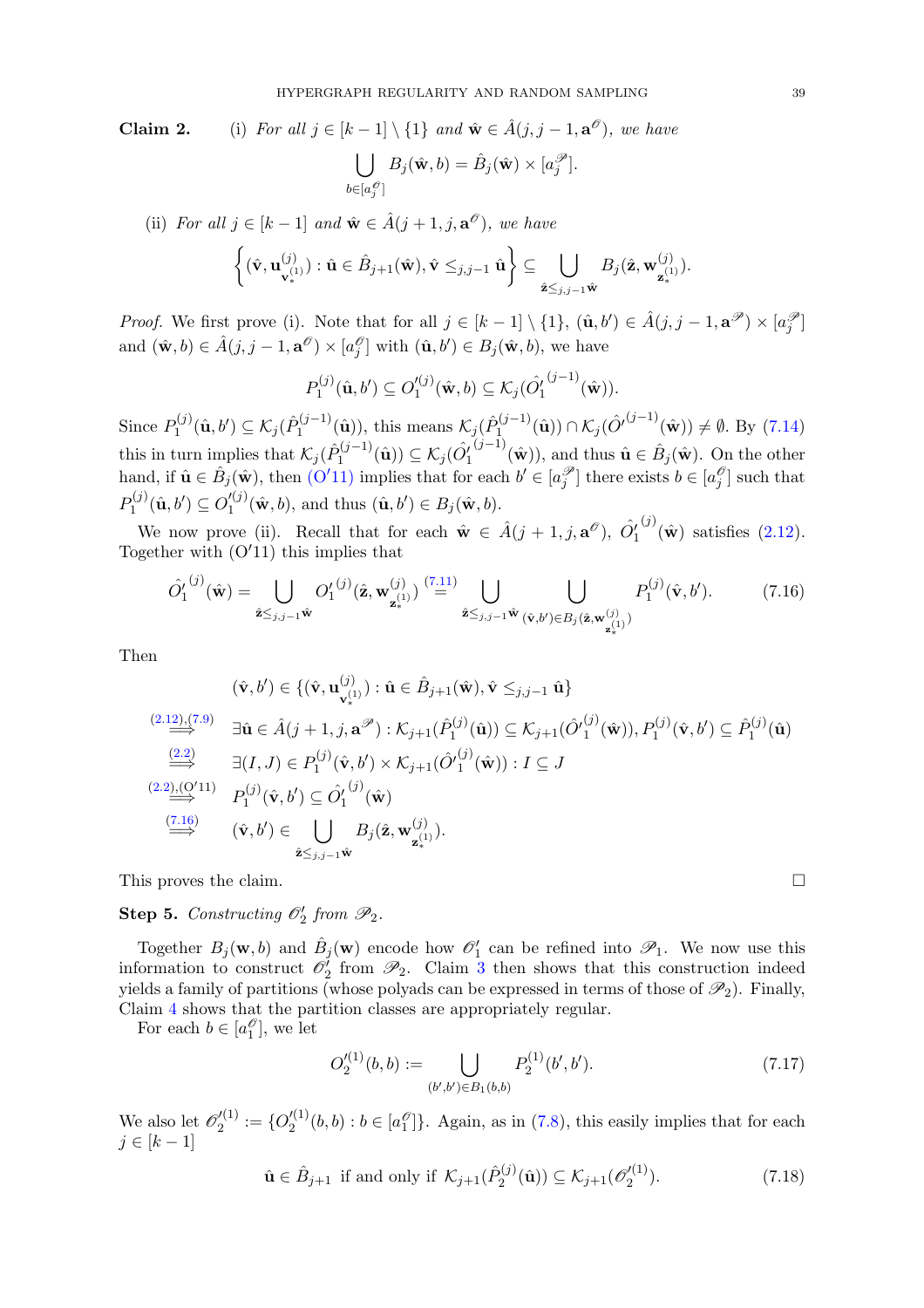Note that for each  $b \in [a_1^\mathcal{O}],$  by  $(O'12)$ , we have that

<span id="page-39-5"></span>
$$
|O_2'^{(1)}(b,b)| = \sum_{(b',b') \in B_1(b,b)} |P_2^{(1)}(b',b')| = (1 \pm 2\nu^{1/20})m/a_1^{\mathcal{O}}.
$$
 (7.19)

In analogy to  $(7.11)$ , for each  $j \in [k-1] \setminus \{1\}$ ,  $\hat{\mathbf{w}} \in \hat{A}(j, j-1, \mathbf{a}^{\mathscr{O}})$ , and  $b \in [a_j^{\mathscr{O}}]$ , we define

<span id="page-39-2"></span>
$$
O_2'^{(j)}(\hat{\mathbf{w}},b) := \bigcup_{(\hat{\mathbf{u}},b') \in B_j(\hat{\mathbf{w}},b)} P_2^{(j)}(\hat{\mathbf{u}},b'),\tag{7.20}
$$

and for each  $j \in [k-1] \setminus \{1\}$ , we let

$$
\mathscr{O}'_2^{(j)} := \{ O'_2^{(j)}(\hat{\mathbf{w}}, b) : \hat{\mathbf{w}} \in \hat{A}(j, j-1, \mathbf{a}^{\mathscr{O}}), b \in [a_j^{\mathscr{O}}] \}.
$$

Moreover, let  $\mathcal{O}'_2 := \{ \mathcal{O}'_2$  $(j)$ <sub>j<sup>k-1</sup></sub>. Note that since  $\mathscr{P}_2$  is a family of partitions, [\(7.13\)](#page-37-5) and [\(7.20\)](#page-39-2) imply that  $O_2^{\prime(j)}$  $Z_2^{(j)}(\hat{\mathbf{w}},b)$  is nonempty for each  $j \in [k-1] \setminus \{1\}$  and  $(\hat{\mathbf{w}},b) \in \hat{A}(j,j-1,\mathbf{a}^{\mathscr{O}}) \times [a_j^{\mathscr{O}}]$ . The construction of  $\mathcal{O}'_2$  also gives rise to a natural description of all polyads. Indeed, as in [\(2.12\)](#page-7-0), we define for all  $j \in [k-1]$  and  $\hat{\mathbf{w}} \in \hat{A}(j+1, j, \mathbf{a}^{\mathcal{O}})$ 

<span id="page-39-3"></span>
$$
\hat{O}'_2^{(j)}(\hat{\mathbf{w}}) \quad := \quad \bigcup_{\hat{\mathbf{z}} \leq j, j-1} O_2^{(j)}(\hat{\mathbf{z}}, \mathbf{w}_{\mathbf{z}_*}^{(j)}) \tag{7.21}
$$

<span id="page-39-4"></span>
$$
\stackrel{(7.20)}{=} \bigcup_{\hat{\mathbf{z}} \leq j, j-1 \hat{\mathbf{w}} (\hat{\mathbf{v}}, b') \in B_j(\hat{\mathbf{z}}, \mathbf{w}_{\mathbf{z}_{\ast}}^{(j)})} P_2^{(j)}(\hat{\mathbf{v}}, b'). \tag{7.22}
$$

<span id="page-39-0"></span>Claim 3.  $\mathcal{O}'_2$  is a family of partitions on  $V_2$ . Moreover, for all  $j \in [k-1]$  and  $\hat{\mathbf{w}} \in \hat{A}(j +$  $(1, j, \mathbf{a}^{\mathscr{O}}),$  we have

$$
\mathcal{K}_{j+1}(\hat{O}_{2}^{\prime(j)}(\hat{\mathbf{w}})) = \bigcup_{\hat{\mathbf{u}} \in \hat{B}_{j+1}(\hat{\mathbf{w}})} \mathcal{K}_{j+1}(\hat{P}_{2}^{(j)}(\hat{\mathbf{u}})).
$$
\n(7.23)

*Proof.* We will prove Claim [3](#page-39-0) by applying the criteria in Lemma [4.2.](#page-11-0) For each  $j \in [k-1] \setminus \{1\}$ ,  $\hat{\mathbf{w}} \in \hat{A}(j, j-1, \mathbf{a}^{\mathscr{O}})$  and  $b \in [a_j^{\mathscr{O}}]$ , let  $\phi^{(j)}(O_2'^{(j)})$  $\mathcal{L}^{(J)}_2(\hat{\mathbf{w}}, b)) := b.$  Let  $\ell \in [k-1]$  be the largest number satisfying the following.

 $(\text{OP1})_{\ell}$  { $\mathscr{O}'^{(j)}_2$  $\binom{J(1)}{2}$ <sub>j<sup> $\ell$ </sup> is a family of partitions,</sub>  $(\text{OP2})_\ell$  Let  $O_*^{(j)}(\cdot, \cdot)$  and  $\hat{O}_*^{(j)}(\cdot)$  be the maps defined as in  $(2.8)-(2.11)$  $(2.8)-(2.11)$  for  $\{O_2^{(j)}\}$  $_{2}^{\prime(j)}\}_{j=1}^{k}$  and  $\{\phi^{(j)}\}_{j=2}^k$ . Then  $\{\phi^{(j)}\}_{j=2}^{\ell}$  is an  $(a_1^{\mathcal{O}}, \ldots, a_{\ell}^{\mathcal{O}})$ -labelling of  $\{\mathcal{O}_2^{(j)}\}$  $\{2^{(j)}\}_{j=1}^{\ell}$  such that for each  $j \in [\ell] \setminus \{1\}$  and  $(\hat{\mathbf{w}}, b) \in \hat{A}(j, j - 1, \mathbf{a}^{\mathscr{O}}) \times [a_j^{\mathscr{O}}]$ , we have

$$
O_*^{(j)}(\hat{\mathbf{w}},b) = O_2'^{(j)}(\hat{\mathbf{w}},b),
$$

and for each  $j \in [\ell]$  and  $\hat{\mathbf{w}} \in \hat{A}(j + 1, j, \mathbf{a}^{\mathcal{O}})$  we have

$$
\hat{O}_{*}^{(j)}(\hat{\mathbf{w}}) = \hat{O}_{2}^{\prime (j)}(\hat{\mathbf{w}}).
$$

It is easy to check that  $(OP1)<sub>1</sub>-(OP2)<sub>1</sub>$  hold and thus  $\ell \geq 1$ . Since  $\{O_2^{(j)}\}$  $\{2^{(j)}\}_{j=1}^{\ell}$  is a family of partitions,  $\hat{\mathscr{O}}_2'$ (j) is well-defined for each  $j \in [\ell]$ . Claim [2\(](#page-21-0)ii) now allows us to express (the cliques spanned by) these polyads in terms of those of  $\mathscr{P}_2^{(j)}$  $2^{(J)}$ .

<span id="page-39-1"></span>**Subclaim 1.** For each  $j \in [\ell]$  and  $\hat{\mathbf{w}} \in \hat{A}(j + 1, j, \mathbf{a}^{\mathcal{O}})$ , we have

$$
\mathcal{K}_{j+1}(\hat{O}_{2}^{\prime(j)}(\hat{\mathbf{w}})) = \bigcup_{\hat{\mathbf{u}} \in \hat{B}_{j+1}(\hat{\mathbf{w}})} \mathcal{K}_{j+1}(\hat{P}_{2}^{(j)}(\hat{\mathbf{u}})).
$$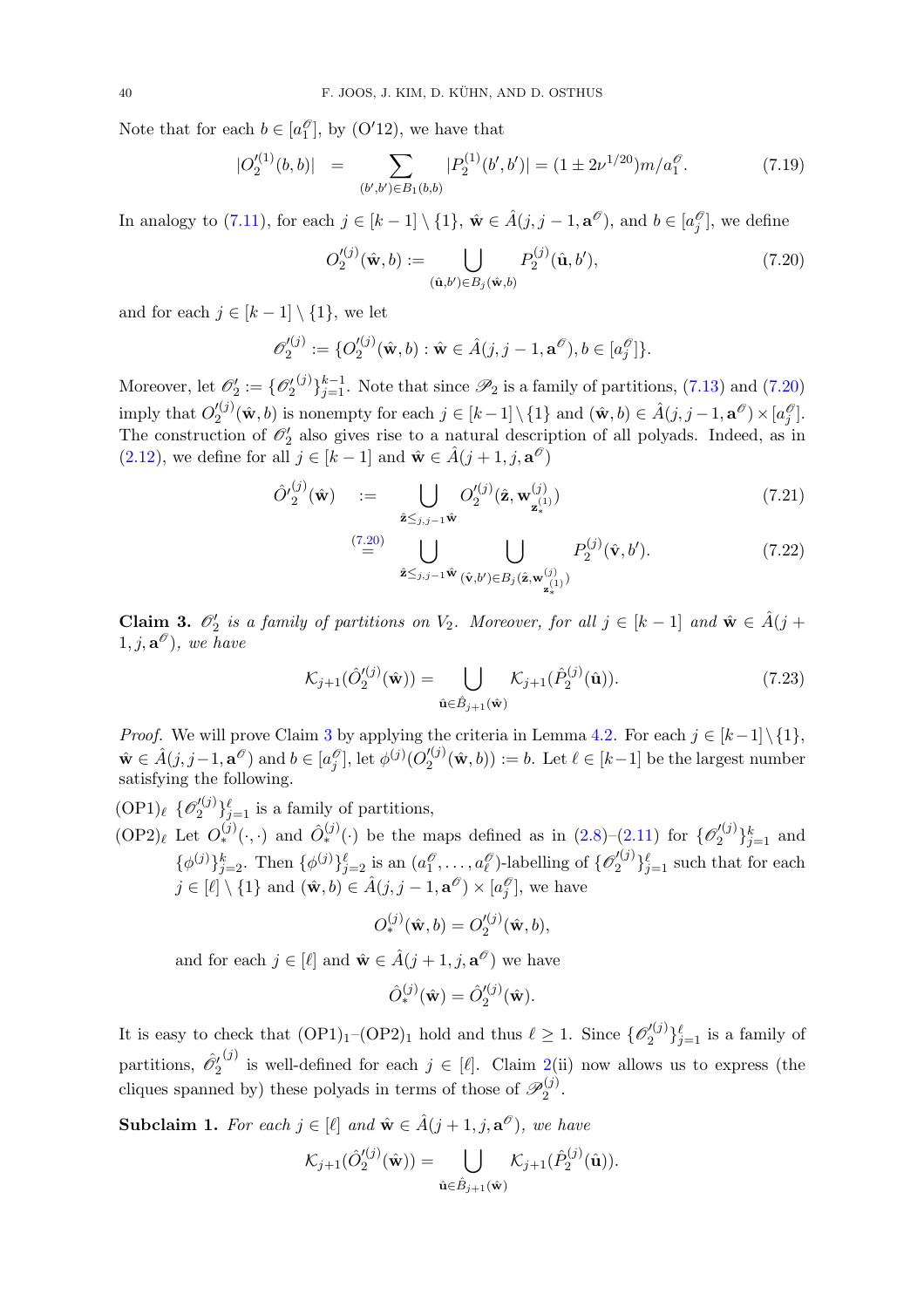*Proof.* Consider  $j \in [\ell]$  and  $\hat{\mathbf{w}} \in \hat{A}(j + 1, j, \mathbf{a}^{\mathcal{O}})$ . Note that

$$
\bigcup_{\hat{\mathbf{u}} \in \hat{B}_{j+1}(\hat{\mathbf{w}})} \hat{P}_2^{(j)}(\hat{\mathbf{u}}) \stackrel{(2.12)}{=} \bigcup_{\hat{\mathbf{u}} \in \hat{B}_{j+1}(\hat{\mathbf{w}})} \bigcup_{\hat{\mathbf{v}} \leq j, j-1} P_2^{(j)}(\hat{\mathbf{v}}, \mathbf{u}_{\mathbf{v}_*}^{(j)}).
$$

This together with [\(7.22\)](#page-39-3) and Claim [2\(](#page-21-0)ii) implies that  $\bigcup_{\hat{\mathbf{u}} \in \hat{B}_{j+1}(\hat{\mathbf{w}})} \hat{P}_2^{(j)}$  $\hat{O}^{(j)}_2(\hat{\bf u})\subseteq \hat{O}^{\prime (j)}_2$  $\binom{2^{(1)}}{2}(\hat{\mathbf{w}}),$  thus we obtain

<span id="page-40-1"></span><span id="page-40-0"></span>
$$
\bigcup_{\hat{\mathbf{u}} \in \hat{B}_{j+1}(\hat{\mathbf{w}})} \mathcal{K}_{j+1}(\hat{P}_2^{(j)}(\hat{\mathbf{u}})) \subseteq \mathcal{K}_{j+1}(\hat{O}_2'^{(j)}(\hat{\mathbf{w}})).
$$
\n(7.24)

On the other hand, we have

$$
\bigcup_{\hat{\mathbf{u}} \in \hat{B}_{j+1}} \mathcal{K}_{j+1}(\hat{P}_2^{(j)}(\hat{\mathbf{u}})) \stackrel{(7.18)}{=} \mathcal{K}_{j+1}(\mathscr{O}_2'^{(1)}) = \bigcup_{\hat{\mathbf{w}} \in \hat{A}(j+1,j,\mathbf{a}^{\mathscr{O}})} \mathcal{K}_{j+1}(\hat{O}_2'^{(j)}(\hat{\mathbf{w}})).
$$
 (7.25)

(Here the final equality follows from  $(OP1)_\ell$ ,  $(OP2)_\ell$  and Proposition [2.7\(](#page-7-1)vi) applied to  $\{O'^{(j)}_{2}$  $\{\mathcal{L}_{2}^{(j)}\}_{j=1}^{\ell}$ .) Consider a  $(j+1)$ -set  $J \in \mathcal{K}_{j+1}(\hat{O}_{2}^{\prime (j)})$  $2^{(j)}(w)$ ). Then by [\(7.25\)](#page-40-0) there exists  $\hat{\mathbf{u}}' \in \hat{B}_{j+1}$ such that  $J \in \mathcal{K}_{j+1}(\hat{P}_2^{(j)})$  $\mathbf{q}_2^{(j)}(\hat{\mathbf{u}'})).$ 

We claim that  $\hat{\mathbf{u'}} \in \hat{B}_{j+1}(\hat{\mathbf{w}})$ . Indeed if not, then by  $(7.15)$ , there exists  $\hat{\mathbf{w'}} \in \hat{A}(j+1, j, \mathbf{a}^{\mathscr{O}}) \setminus$  $\{\hat{\mathbf{w}}\}$  such that  $\hat{\mathbf{u'}} \in \hat{B}_{j+1}(\hat{\mathbf{w'}})$ , thus we have

$$
J\in \bigcup_{\hat{\mathbf{u}}\in \hat{B}_{j+1}(\hat{\mathbf{w}}')}\mathcal{K}_{j+1}(\hat{P}_2^{(j)}(\hat{\mathbf{u}}))\stackrel{(7.24)}{\subseteq}\mathcal{K}_{j+1}(\hat{O}_2'^{(j)}(\hat{\mathbf{w}}')).
$$

Hence  $\mathcal{K}_{j+1}(\hat{O}'^{(j)}_2)$  $\mathcal{K}_{2}^{\prime(j)}(\hat{\mathbf{w}}))\cap\mathcal{K}_{j+1}(\hat{O}_{2}^{\prime(j)})$  $2^{l(j)}(\hat{\mathbf{w}}')$  is nonempty (as it contains J). However, since  $\{{\mathscr{O}'}_{2}^{(i)}$  $\mathcal{L}^{(i)}_{2}$  is a family of partitions, this contradicts Proposition [2.7\(](#page-7-1)vi) and (ix). Hence, we have  $\hat{\mathbf{u'}} \in \hat{B}_{j+1}(\hat{\mathbf{w}})$ , thus  $J \in \bigcup_{\hat{\mathbf{u}} \in \hat{B}_{j+1}(\hat{\mathbf{w}})} \mathcal{K}_{j+1}(\hat{P}_2^{(j)})$  $2^{(1)}(u)$ ). The fact that this holds for arbitrary  $J\in \mathcal{K}_{j+1}(\hat{O}^{\prime (j)}_2)$  $\mathcal{L}_2^{(j)}(\hat{\mathbf{w}})$  combined with [\(7.24\)](#page-40-1) proves the subclaim.

Now, if  $\ell = k-1$  $\ell = k-1$ , then  $\mathcal{O}'_2$  is a family of partitions and Subclaim 1 implies the moreover part of Claim [3.](#page-39-0) Assume that  $\ell < k-1$  for a contradiction. Now we show that  $\{ \mathcal{O}_2^{(j)} \}$  $\binom{y(j)}{2}$   $\binom{\ell+1}{j=1}$  and the maps  $\{O'^{(j)}_2\}$  $\mathit{Z}\vphantom{\mathcal{L}(\gamma)}\smash{\hat{\mathcal{L}}}_2^{\prime\left(\cdot,\cdot\right)}, \hat{O}_2^{\prime}$  $^{(j)}(\cdot)\}_{j=1}^{\ell+1}$  satisfy the conditions [\(FP1\)–](#page-11-1)[\(FP3\)](#page-11-2) in Lemma [4.2.](#page-11-0) Condition  $(FP1)$  follows from  $(OP1)_\ell$ , [\(7.13\)](#page-37-5) and [\(7.20\)](#page-39-2). Condition  $(FP3)$  also holds because of [\(7.21\)](#page-39-3) and the assumption that  $\ell < k - 1$ . Property  $(OP1)_\ell$  implies that  $(FP2)$  holds when  $j \in [\ell]$ . To check that [\(FP2\)](#page-11-3) also holds for  $j = \ell + 1$ , consider  $\mathbf{\hat{w}} \in \hat{A}(\ell + 1, \ell, \mathbf{a}^{\mathcal{O}})$ . By Claim [2\(](#page-21-0)i) and  $(7.13)$ , we have that  $\{B_{\ell+1}(\hat{\mathbf{w}},1),\ldots,B_{\ell+1}(\hat{\mathbf{w}},a^{\mathcal{O}}_{\ell+1})\}$  forms a partition of  $\hat{B}_{\ell+1}(\hat{\mathbf{w}})\times [a^{\mathcal{P}}_{\ell+1}]$ into nonempty sets. Thus by  $(7.20)$  and Subclaim [1,](#page-39-1)  ${O'_2}^{(\ell+1)}$  $\mathcal{Q}^{\prime(\ell+1)}_2(\hat{\mathbf{w}},1), \ldots, O^{\prime(\ell+1)}_2(\hat{\mathbf{w}},a^{\mathscr{O}}_{\ell+1})\}$ forms a partition of  $\mathcal{K}_{\ell+1}(\hat{O}'^{(\ell)}_2)$  $\binom{n}{2}$  ( $\hat{\mathbf{w}}$ )) into nonempty sets. Thus [\(FP2\)](#page-11-3) holds for  $j = \ell + 1$ .

Hence, by [\(7.17\)](#page-38-3) we can apply Lemma [4.2](#page-11-0) to see that  $(OP1)_{\ell+1}$  and  $(OP2)_{\ell+1}$  hold, a contradiction to the choice of  $\ell$ . Thus  $\ell = k - 1$ , which proves the claim.

By Claim [3,](#page-39-0)  $\mathcal{O}'_2$  is a family of partitions and [\(7.20\)](#page-39-2) implies that  $\mathcal{P}_2 \prec \mathcal{O}'_2$ . Consider any  $j \in [k-1]$  and  $\hat{\mathbf{w}} \in \hat{A}(j+1, j, \mathbf{a}^{\mathscr{O}})$ . Note that

<span id="page-40-2"></span>
$$
|\mathcal{K}_{j+1}(\hat{O}'_{1}^{(j)}(\hat{\mathbf{w}}))| \stackrel{(7.10)}{=} \sum_{\hat{\mathbf{u}} \in \hat{B}_{j+1}(\hat{\mathbf{w}})} |\mathcal{K}_{j+1}(\hat{P}_{1}^{(j)}(\hat{\mathbf{u}}))| \stackrel{(7.2)}{=} |\hat{B}_{j+1}(\hat{\mathbf{w}})| (1 \pm \nu) \prod_{i=1}^{j} (a_i^{\mathscr{P}})^{-(j+1)} n^{j+1},
$$
  

$$
|\mathcal{K}_{j+1}(\hat{O}'_{2}^{(j)}(\hat{\mathbf{w}}))| \stackrel{(7.23)}{=} \sum_{\hat{\mathbf{u}} \in \hat{B}_{j+1}(\hat{\mathbf{w}})} |\mathcal{K}_{j+1}(\hat{P}_{2}^{(j)}(\hat{\mathbf{u}}))| \stackrel{(7.4)}{=} |\hat{B}_{j+1}(\hat{\mathbf{w}})| (1 \pm \nu) \prod_{i=1}^{j} (a_i^{\mathscr{P}})^{-(j+1)} m^{j+1}.
$$
  
(7.26)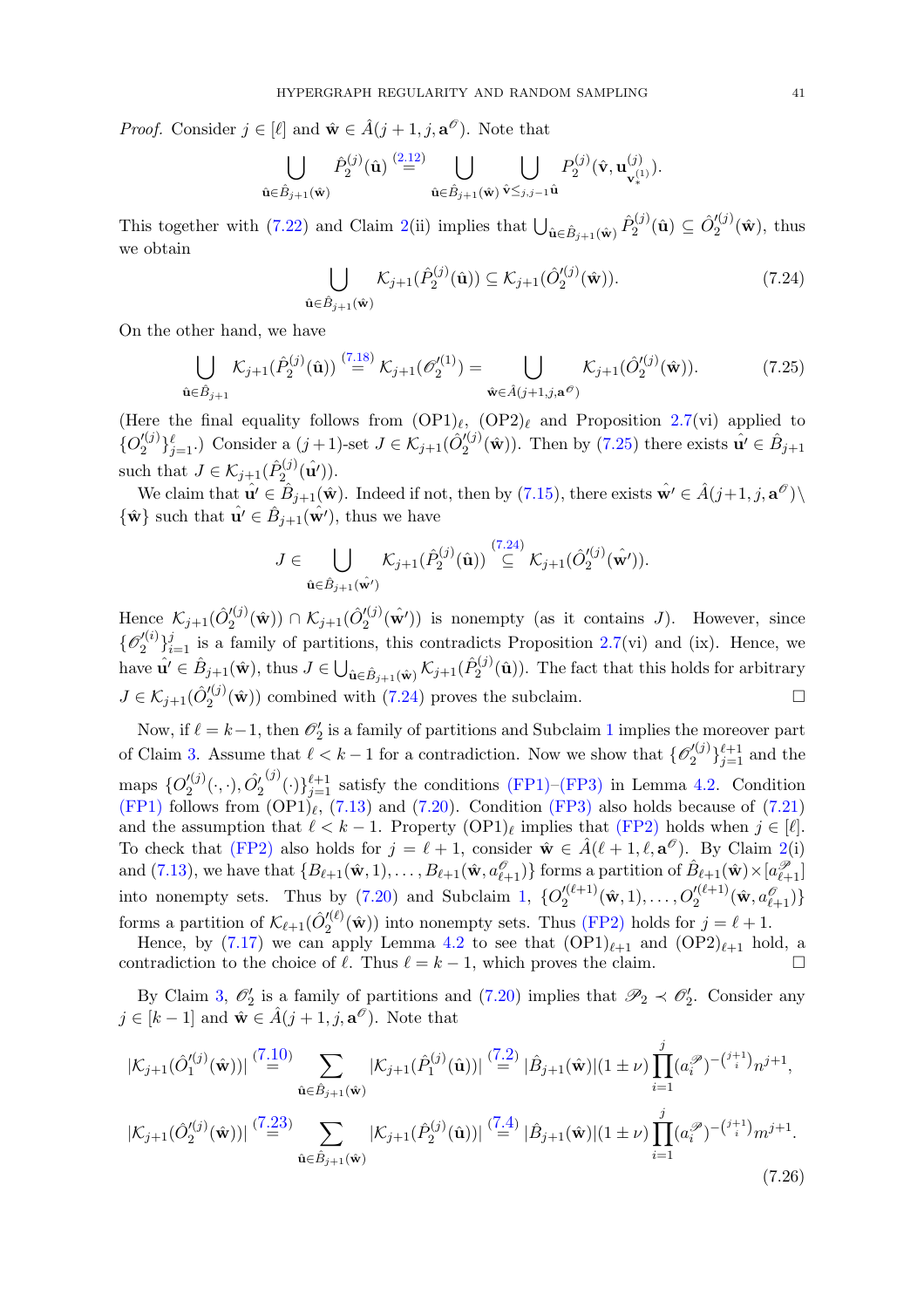For notational convenience, for each  $\hat{\mathbf{w}} \in \hat{A}(k, k-1, \mathbf{a}^{\mathscr{O}})$ , let

$$
O_1'^{(k)}(\hat{\mathbf{w}}, 1) := G_1^{(k)} \cap \mathcal{K}_k(\hat{O}_1'^{(k-1)}(\hat{\mathbf{w}})) \text{ and } O_2'^{(k)}(\hat{\mathbf{w}}, 1) := G_2^{(k)} \cap \mathcal{K}_k(\hat{O}_2'^{(k-1)}(\hat{\mathbf{w}})).
$$

<span id="page-41-0"></span>**Claim 4.** For all  $j \in [k-1]$ ,  $\hat{\mathbf{w}} \in \hat{A}(j+1, j, \mathbf{a}^{\mathcal{O}})$  and  $b \in [a_{j+1}^{\mathcal{O}}]$ , we have that  $O_2'^{(j+1)}$  $\binom{a}{2}^{(j+1)}(\hat{\mathbf{w}},b)$  is

- $(\varepsilon_0 + 3\nu^{1/20}, 1/a_{j+1}^{\mathcal{O}})$ -regular with respect to  $\hat{O}_2^{(j)}$  $\binom{N}{2}$   $(\hat{\mathbf{w}})$  if  $j \leq k-2$ , and
- $(\varepsilon_0 + 3\nu^{1/20}, d_{\mathbf{a}^{\mathcal{O}},k}(\hat{\mathbf{w}}))$ -regular with respect to  $\hat{O}_2^{(j)}$  $j_{2}^{\prime(j)}(\hat{\mathbf{w}})$  if  $j=k-1$ .

*Proof.* To prove Claim [4,](#page-41-0) we will apply Lemma  $6.2$  (see  $(J1)$  and  $(J2)$  and the preceding discussion), which allows us to transfer information about  $\mathcal{O}'_1$  and  $\mathcal{P}_1$  to  $\mathcal{O}'_2$  and  $\mathcal{P}_2$ . Fix  $j \in [k-1], \hat{\mathbf{w}} \in \hat{A}(j+1, j, \mathbf{a}^{\mathscr{O}}), \text{ and } b \in [a_{j+1}^{\mathscr{O}}]$ . Let

<span id="page-41-5"></span><span id="page-41-4"></span><span id="page-41-1"></span>
$$
d := \begin{cases} 1/a_{j+1}^{\mathcal{O}} & \text{if } j \le k-2, \\ d_{\mathbf{a}^{\mathcal{O}},k}(\hat{\mathbf{w}}) & \text{if } j = k-1. \end{cases}
$$
(7.27)

Consider an arbitrary *j*-graph  $F^{(j)} \subseteq \hat{O}'^{(j)}_2$  $\binom{2}{2}(\hat{\mathbf{w}})$  with

$$
|\mathcal{K}_{j+1}(F^{(j)})| \ge (\varepsilon_0 + 3\nu^{1/20})|\mathcal{K}_{j+1}(\hat{O}_2'^{(j)}(\hat{\mathbf{w}}))|.
$$
 (7.28)

To prove the claim, it suffices to show that  $d(O_2^{\prime(j+1)})$  $\chi_2^{(j+1)}(\hat{\mathbf{w}},b) | F^{(j)}) = d \pm (\varepsilon_0 + 3\nu^{1/20}).$  For each  $\hat{\mathbf{y}} \in \hat{A}(j+1, j, \mathbf{a}^{\mathscr{P}})$ , let

$$
d(\hat{\mathbf{y}}) := \begin{cases} \frac{1}{a_{j+1}^{\mathcal{P}}} \left| \{ b' : (\hat{\mathbf{y}}, b') \in B_{j+1}(\hat{\mathbf{w}}, b) \} \right| & \text{if } j \le k - 2, \\ d_{\mathbf{a}}\mathcal{P}_{,k}(\hat{\mathbf{y}}) & \text{if } \hat{\mathbf{y}} \in \hat{B}_{j+1}(\hat{\mathbf{w}}), j = k - 1, \\ 0 & \text{if } \hat{\mathbf{y}} \notin \hat{B}_{j+1}(\hat{\mathbf{w}}), j = k - 1. \end{cases} \tag{7.29}
$$

Thus Claim  $2(i)$  $2(i)$  and the above definition implies that

<span id="page-41-3"></span>
$$
if \hat{\mathbf{y}} \notin \hat{B}_{j+1}(\hat{\mathbf{w}}), then we have d(\hat{\mathbf{y}}) = 0.
$$
\n
$$
(7.30)
$$

<span id="page-41-2"></span>**Subclaim 2.** For all  $\hat{\mathbf{y}} \in \hat{A}(j+1,j,\mathbf{a}^{\mathcal{P}})$  and each  $i \in [2]$ , we have that  $O_i'^{(j+1)}$  $i^{(j+1)}(\hat{\mathbf{w}},b)$  is  $(\varepsilon'^{1/2}, d(\hat{\mathbf{y}}))$ -regular with respect to  $\hat{P}_i^{(j)}$  $\hat{y}^{(J)}(y).$ 

*Proof.* First, we note that if  $j \leq k-2$ , then by [\(7.11\)](#page-37-3) and [\(7.20\)](#page-39-2), for  $i \in [2]$ , we have

$$
O_i'^{(j+1)}(\hat{\mathbf{w}},b) \cap \mathcal{K}_{j+1}(\hat{P}_i^{(j)}(\hat{\mathbf{y}})) = \bigcup_{b': (\hat{\mathbf{y}},b') \in B_{j+1}(\hat{\mathbf{w}},b)} P_i^{(j+1)}(\hat{\mathbf{y}},b').
$$

Together with [\(G11\),](#page-35-4) [\(G21\)](#page-36-7) and [\(7.29\)](#page-41-1) this shows that  $O_i^{(j+1)}$  $\mathcal{K}_{i}^{(j+1)}(\hat{\mathbf{w}},b) \cap \mathcal{K}_{j+1}(\hat{P}_i^{(j)})$  $\hat{y}_i^{(J)}(\hat{\mathbf{y}})$  is the disjoint union of  $a_{j+1}^{\mathscr{P}}d(\hat{\mathbf{y}}) \leq ||\mathbf{a}^{\mathscr{P}}||_{\infty}$  hypergraphs, each of which is  $(\varepsilon', 1/a_{j+1}^{\mathscr{P}})$ -regular with respect to  $\hat{P}_i^{(j)}$  $\hat{\mathbf{y}}_i^{(j)}(\hat{\mathbf{y}})$ . Thus Lemma [5.3](#page-12-5) together with the fact that  $\varepsilon' \ll 1/||\mathbf{a}^{\mathscr{P}}||_{\infty}$  implies Subclaim [2](#page-41-2) in this case.

If  $j = k - 1$ , then we have  $b = 1$ . If  $\hat{\mathbf{y}} \in \hat{B}_k(\hat{\mathbf{w}})$ , then  $\mathcal{K}_k(\hat{P}_i^{(k-1)})$  $\mathcal{P}_i^{(k-1)}(\hat{\mathbf{y}})) \subseteq \mathcal{K}_k(\hat{O}_i'^{(k-1)})$  $\int_{i}^{\prime(\kappa-1)}(\hat{\mathbf{w}})\,dy$ [\(7.9\)](#page-37-4) and Claim [3.](#page-39-0) Thus

$$
O_i'^{(k)}(\hat{\mathbf{w}}, 1) \cap \mathcal{K}_k(\hat{P}_i^{(k-1)}(\hat{\mathbf{y}})) = G_i^{(k)} \cap \mathcal{K}_k(\hat{P}_i^{(k-1)}(\hat{\mathbf{y}})).
$$

Together with [\(G11\),](#page-35-4) [\(G21\)](#page-36-7) and [\(7.29\)](#page-41-1) this implies Subclaim [2](#page-41-2) in this case.

If  $\hat{\mathbf{y}} \notin \hat{B}_k(\hat{\mathbf{w}})$ , then by [\(7.9\)](#page-37-4), [\(7.14\)](#page-37-2) and Claim [3](#page-39-0) we have

$$
O_i'^{(k)}(\hat{\mathbf{w}},1) \cap \mathcal{K}_k(\hat{P}_i^{(k-1)}(\hat{\mathbf{y}})) \subseteq \mathcal{K}_k(\hat{O}_i'^{(k-1)}(\hat{\mathbf{w}})) \cap \mathcal{K}_k(\hat{P}_i^{(k-1)}(\hat{\mathbf{y}})) = \emptyset.
$$

Since  $d(\hat{y}) = 0$  in this case, this proves Subclaim [2.](#page-41-2)

In order to show that  $O_2^{\prime(j+1)}$  $\mathcal{L}_2^{(j+1)}(\hat{\mathbf{w}},b)$  is  $(\varepsilon_0+3\nu^{1/20})$ -regular with respect to  $\hat{O}_2^{(j)}$  $\binom{1}{2}$   $(\hat{\mathbf{w}})$ , we will transfer all the calculations about hypergraph densities from the hypergraphs on  $V_2$  to the hypergraphs on  $V_1$ , because there we have much better control over their structure. To this end we first use Lemma [6.2](#page-26-0) to show the existence of two hypergraphs  $J_1^{(j)}$  $J_1^{(j)}$ ,  $J_2^{(j)}$  on  $V_1$ ,  $V_2$ ,

$$
\Box
$$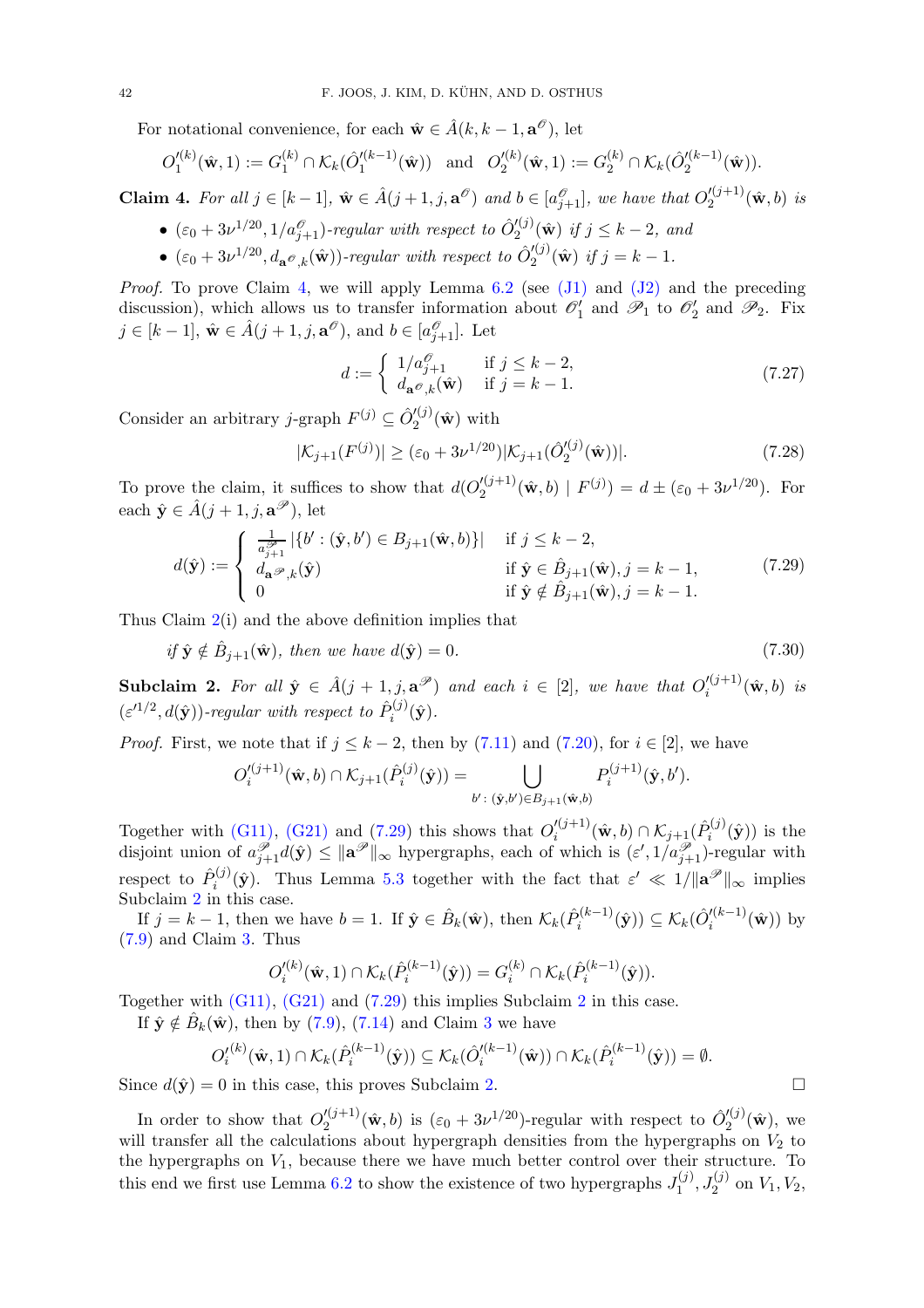respectively, that exhibit a very similar structure in terms of their densities and where  $J_2^{(j)}$  $2^{(J)}$  is very close to  $F^{(j)}$ . Consequently,  $J_1^{(j)}$  $I_1^{(j)}$  also resembles  $F^{(j)}$ .

More precisely, we now apply Lemma [6.2](#page-26-0) with  $F^{(j)}$ ,  $\{\mathscr{P}_2^{(i)}\}$  $\{\mathscr{P}_1^{(i)}\}_{i=1}^j, \{\mathscr{P}_1^{(i)}\}$  $\{a_i^{(i)}\}_{i=1}^j, j$  playing the roles of  $H^{(k-1)}$ ,  $\mathscr{P}, \mathscr{Q}, k-1$  respectively (we can do this by [\(P11\),](#page-35-2) [\(G21\)](#page-36-7) and Claim [3\)](#page-39-0). We obtain *j*-graphs  $J_2^{(j)} \subseteq \mathcal{K}_j(\mathcal{P}_2^{(1)})$  $J_2^{(1)}$ ) on  $V_2$  and  $J_1^{(j)} \subseteq \mathcal{K}_j(\mathcal{P}_1^{(1)})$  $\binom{1}{1}$  on  $V_1$  such that

<span id="page-42-0"></span>(J1)  $|J_2^{(j)} \triangle F^{(j)}| \le \nu {m \choose j}$ , and

<span id="page-42-1"></span>
$$
(J2) d(\mathcal{K}_{j+1}(J_2^{(j)}) | \hat{P}_2^{(j)}(\hat{\mathbf{y}})) = d(\mathcal{K}_{j+1}(J_1^{(j)}) | \hat{P}_1^{(j)}(\hat{\mathbf{y}})) \pm \nu \text{ for each } \hat{\mathbf{y}} \in \hat{A}(j+1, j, \mathbf{a}^{\mathcal{P}}).
$$
  
Our next aim is to estimate  $|\mathcal{K}_{j+1}(J_2^{(j)})|$  in terms of  $|\mathcal{K}_{j+1}(J_1^{(j)})|$ .

<span id="page-42-3"></span> $\Big| \mathcal{K}_{j+1}(J_2^{(j)})$  $\left|\sum_{2}^{(j)}\right| = \sum_{\hat{i} \in \hat{j} \text{ is odd}}$  $\hat{\mathbf{y}}{\in}\hat{A}(j{+}1{,}j{,}\mathbf{a}^{\mathscr{P}})$  $\Big| \mathcal{K}_{j+1}(J_2^{(j)} %Mathcal{I}_{j+1}(J_1^{(j)} %Mathcal{I}_{j+1}(J_2^{(j)} %Mathcal{I}_{j+1}(J_2^{(j)} %Mathcal{I}_{j+1}(J_2^{(j)} %Mathcal{I}_{j+1}(J_2^{(j)} %Mathcal{I}_{j+1}(J_2^{(j)} %Mathcal{I}_{j+1}(J_2^{(j)} %Mathcal{I}_{j+1}(J_2^{(j)} %Mathcal{I}_{j+1}(J_2^{(j)} %Mathcal{I}_{j+1}(J_2^{(j)} %Mathcal{I}_{j+1}(J_2^{(j)} %Mathcal{I}_{j+1}(J_2$  $\mathcal{K}_{j+1}(\hat{P}_{2}^{(j)}) \cap \mathcal{K}_{j+1}(\hat{P}_{2}^{(j)})$  $2^{(j)}(\hat{\mathbf{y}}))\bigg|$  $\left( \frac{7.4}{2}\right)$   $(1 \pm \nu) \prod$ j  $i=1$ (a P i ) −( j+1 i )mj+1 X  $\hat{\mathbf{y}}{\in}\hat{A}(j{+}1{,}j{,}\mathbf{a}^{\mathscr{P}})$  $d(\mathcal{K}_{j+1}(J_2^{(j)}% ,M_{2n-1}^{(j)}(J_1^{(j)}% ,M_{2n-1}^{(j)}(J_2^{(j)}% ,M_{2n-1}^{(j)}(J_1^{(j)}% ,M_1^{(j)}(J_2^{(j)}% ,M_2^{(j)}% ,M_1^{(j)}(J_2^{(j)}% ,M_1^{(j)}(J_2^{(j)}% ,M_2^{(j)}% ,M_1^{(j)}(J_2^{(j)}% ,M_1^{(j)}(J_2^{(j)}% ,M_1^{(j)}(J_2^{(j)}% ,M_1^{(j)}(J_2^{(j)}% ,$  $\hat{P}^{(j)}_2\, \mid \hat{P}^{(j)}_2$  $\hat{Q}^{(J)}_2(\hat{\textbf{y}}))$  $\frac{(J2),(7.2)}{2}(1\pm 3\nu)\frac{m^{j+1}}{n+1}$  $\frac{(J2),(7.2)}{2}(1\pm 3\nu)\frac{m^{j+1}}{n+1}$  $\frac{(J2),(7.2)}{2}(1\pm 3\nu)\frac{m^{j+1}}{n+1}$  $\frac{(J2),(7.2)}{2}(1\pm 3\nu)\frac{m^{j+1}}{n+1}$  $\frac{(J2),(7.2)}{2}(1\pm 3\nu)\frac{m^{j+1}}{n+1}$  $n^{j+1}$  $\Big| \mathcal{K}_{j+1}(\hat{P}_1^{(j)})$  $\left| \mathbf{y}_{1}^{\left( j\right) }(\hat{\mathbf{y}}))\right|$  $\sum$  $\hat{\mathbf{y}} \in \hat{A}(j+1,j,\mathbf{a}^{\mathscr{P}})$  $(d({\mathcal K}_{j+1}(J_1^{(j)})$  $\hat{P}^{(j)}_1$  |  $\hat{P}^{(j)}_1$  $\mathbf{y}_1^{(J)}(\hat{\mathbf{y}})) \pm \nu$  $=$   $(1 \pm 3\nu)\frac{m^{j+1}}{n+1}$  $\sqrt{ }$  $\mathcal{K}_{j+1}(\hat{P}_{1}^{(j)}) \cap \mathcal{K}_{j+1}(\hat{P}_{1}^{(j)})$ 

$$
= (1 \pm 3\nu) \frac{m^{j+1}}{n^{j+1}} \left( \sum_{\hat{\mathbf{y}} \in \hat{A}(j+1,j,\mathbf{a}^{j\circ})} \left| \mathcal{K}_{j+1}(J_1^{(j)}) \cap \mathcal{K}_{j+1}(\hat{P}_1^{(j)}(\hat{\mathbf{y}})) \right| \pm \nu \sum_{\hat{\mathbf{y}} \in \hat{A}(j+1,j,\mathbf{a}^{j\circ})} \left| \mathcal{K}_{j+1}(\hat{P}_1^{(j)}(\hat{\mathbf{y}})) \right| \right)
$$
  
\n
$$
= \frac{m^{j+1}}{n^{j+1}} (|\mathcal{K}_{j+1}(J_1^{(j)})| \pm 5\nu n^{j+1}). \tag{7.31}
$$

Similarly, we obtain

<span id="page-42-4"></span>
$$
\begin{split}\n&\left|O_{2}^{\prime(j+1)}(\hat{\mathbf{w}},b) \cap K_{j+1}(J_{2}^{(j)})\right| = \sum_{\hat{\mathbf{y}} \in \hat{A}(j+1,j,\mathbf{a}^{(j)})} \left|O_{2}^{\prime(j+1)}(\hat{\mathbf{w}},b) \cap K_{j+1}(J_{2}^{(j)}) \cap K_{j+1}(\hat{P}_{2}^{(j)}(\hat{\mathbf{y}}))\right| \\
&\stackrel{\text{Subel. } 2}{=} 2 \sum_{\hat{\mathbf{y}} \in \hat{A}(j+1,j,\mathbf{a}^{(j)})} \left(d(\hat{\mathbf{y}}) \left|K_{j+1}(J_{2}^{(j)}) \cap K_{j+1}(\hat{P}_{2}^{(j)}(\hat{\mathbf{y}}))\right| \pm \varepsilon^{I1/4} \left|K_{j+1}(\hat{P}_{2}^{(j)}(\hat{\mathbf{y}}))\right|\right) \\
&\stackrel{(7.4)}{=} \left((1 \pm \nu) \prod_{i=1}^{j} (a_i^{\mathscr{D}})^{-(j+1)} m^{j+1} \sum_{\hat{\mathbf{y}} \in \hat{B}_{j+1}(\hat{\mathbf{w}})} d(\hat{\mathbf{y}}) d(K_{j+1}(J_{2}^{(j)}) \mid \hat{P}_{2}^{(j)}(\hat{\mathbf{y}}))\right) \pm \varepsilon^{I1/4} m^{j+1} \\
&\stackrel{(J2)_{\cdot}([7.2)}{=} \left((1 \pm 3\nu) \frac{m^{j+1}}{n^{j+1}} \left|K_{j+1}(\hat{P}_{1}^{(j)}(\hat{\mathbf{y}}))\right| \sum_{\hat{\mathbf{y}} \in \hat{B}_{j+1}(\hat{\mathbf{w}})} d(\hat{\mathbf{y}}) d(K_{j+1}(J_{1}^{(j)}) \mid \hat{P}_{1}^{(j)}(\hat{\mathbf{y}}))\right) \pm 4\nu m^{j+1} \\
&= (1 \pm 3\nu) \frac{m^{j+1}}{n^{j+1}} \left(\sum_{\hat{\mathbf{y}} \in \hat{B}_{j+1}(\hat{\mathbf{w}})} d(\hat{\mathbf{y}}) \left|K_{j+1}(J_{1}^{(j)}) \cap K_{j+1}(\hat{P}_{1}^{(j)}(\hat{\mathbf{y}}))\right|\right) \pm
$$

Note that [\(J1\)](#page-42-0) implies that

<span id="page-42-2"></span>
$$
\left| \mathcal{K}_{j+1}(J_2^{(j)}) \right| \triangle \mathcal{K}_{j+1}(F^{(j)}) \right| \le \nu \binom{m}{j} \cdot m \le \nu m^{j+1} \tag{7.33}
$$

 $\setminus$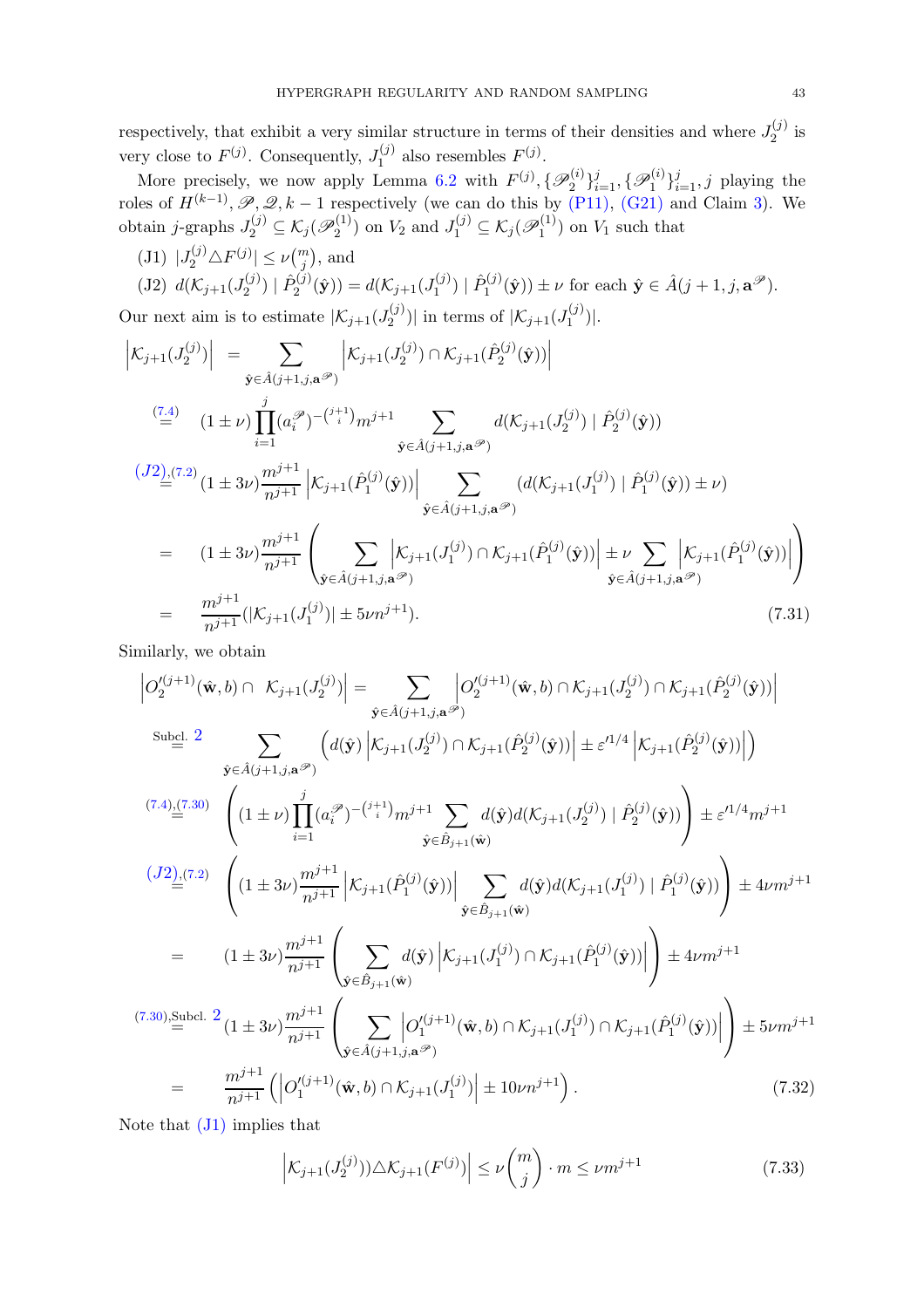Since  $F^{(j)} \subseteq \hat{O'}_2^{(j)}$  $2^{\prime\prime}(\hat{\mathbf{w}})$  by assumption, [\(7.33\)](#page-42-2) implies that

<span id="page-43-0"></span>
$$
\left| \mathcal{K}_{j+1}(J_2^{(j)}) \setminus \mathcal{K}_{j+1}(\hat{O}_2'^{(j)}(\hat{\mathbf{w}})) \right| \le \nu m^{j+1}.\tag{7.34}
$$

We can transfer  $(7.34)$  to the corresponding graphs on  $V_1$  as follows:

<span id="page-43-1"></span>
$$
\begin{split}\n\left| \mathcal{K}_{j+1}(J_1^{(j)}) \setminus \mathcal{K}_{j+1}(\hat{O}_1'^{(j)}(\hat{\mathbf{w}})) \right| & \stackrel{(7.9)}{=} \sum_{\hat{\mathbf{y}} \notin \hat{B}_{j+1}(\hat{\mathbf{w}})} \left| \mathcal{K}_{j+1}(J_1^{(j)}) \cap \mathcal{K}_{j+1}(\hat{P}_1^{(j)}(\hat{\mathbf{y}})) \right| \\
& \stackrel{(7.2)}{\leq} \left( 1 + \nu \right) \prod_{i=1}^{j} (a_i^{\mathscr{P}})^{-\binom{j+1}{i}} n^{j+1} \sum_{\hat{\mathbf{y}} \notin \hat{B}_{j+1}(\hat{\mathbf{w}})} d(\mathcal{K}_{j+1}(J_1^{(j)}) \mid \hat{P}_1^{(j)}(\hat{\mathbf{y}})) \\
& \stackrel{(J2)}{\leq} \left( (1 + \nu) \prod_{i=1}^{j} (a_i^{\mathscr{P}})^{-\binom{j+1}{i}} n^{j+1} \sum_{\hat{\mathbf{y}} \notin \hat{B}_{j+1}(\hat{\mathbf{w}})} d(\mathcal{K}_{j+1}(J_2^{(j)}) \mid \hat{P}_2^{(j)}(\hat{\mathbf{y}})) \right) + 2\nu n^{j+1} \\
& \stackrel{(7.4),(7.23)}{\leq} \frac{n^{j+1}}{m^{j+1}} \left| \mathcal{K}_{j+1}(J_2^{(j)}) \setminus \mathcal{K}_{j+1}(\hat{O}_2'^{(j)}(\hat{\mathbf{w}})) \right| + 5\nu n^{j+1} \\
& \stackrel{(7.34)}{\leq} 6\nu n^{j+1}.\n\end{split} \tag{7.35}
$$

Next we show that  $|\mathcal{K}_{j+1}(J_1^{(j)})|$  $\mathcal{K}_{j+1}^{(j)}(\hat{O}'^{(j)}_{1})$  $\binom{1}{1}$   $(\hat{\mathbf{w}}))$  is not too small:

<span id="page-43-2"></span>
$$
\begin{aligned}\n\left| \mathcal{K}_{j+1}(J_1^{(j)}) \cap \mathcal{K}_{j+1}(\hat{O'}_1^{(j)}(\hat{\mathbf{w}})) \right| &\stackrel{(7.35)}{\geq} \left| \mathcal{K}_{j+1}(J_1^{(j)}) \right| - 6\nu n^{j+1} \\
&\stackrel{(7.31)}{\geq} \frac{n^{j+1}}{m^{j+1}} \left| \mathcal{K}_{j+1}(J_2^{(j)}) \right| - 11\nu n^{j+1} \\
&\stackrel{(7.33)}{\geq} \frac{n^{j+1}}{m^{j+1}} \left| \mathcal{K}_{j+1}(F^{(j)}) \right| - 12\nu n^{j+1} \\
&\stackrel{(7.28)}{\geq} \frac{n^{j+1}}{m^{j+1}} (\varepsilon_0 + 3\nu^{1/20}) \left| \mathcal{K}_{j+1}(\hat{O}'_2^{(j)}(\hat{\mathbf{w}})) \right| - 12\nu n^{j+1} \\
&\stackrel{(7.12),(7.26)}{\geq} (\varepsilon_0 + 2\nu^{1/20}) \left| \mathcal{K}_{j+1}(\hat{O}'_1^{(j)}(\hat{\mathbf{w}})) \right|.\n\end{aligned}
$$

<span id="page-43-3"></span>Recall that *d* was defined in (7.27). We now can combine our estimates to conclude that\n
$$
\left| O_{2}^{(j+1)}(\hat{\mathbf{w}},b) \cap \mathcal{K}_{j+1}(F^{(j)}) \right| \stackrel{(7.32),(7.33)}{\equiv} \frac{m^{j+1}}{n^{j+1}} \left( \left| O_{1}^{(j+1)}(\hat{\mathbf{w}},b) \cap \mathcal{K}_{j+1}(J_{1}^{(j)}) \right| \pm 20\nu n^{j+1} \right)
$$
\n
$$
\stackrel{(7.7),(7.36),(O'12)}{\equiv} \frac{m^{j+1}}{n^{j+1}} \left( (d \pm (\varepsilon_0 + 2\nu^{1/20})) \left| \mathcal{K}_{j+1}(J_{1}^{(j)}) \cap \mathcal{K}_{j+1}(\hat{O}_{1}^{(j)}(\hat{\mathbf{w}})) \right| \pm 20\nu n^{j+1} \right)
$$
\n
$$
= \frac{m^{j+1}}{n^{j+1}} (d \pm (\varepsilon_0 + 2\nu^{1/20})) \left( |\mathcal{K}_{j+1}(J_{1}^{(j)})| - |\mathcal{K}_{j+1}(J_{1}^{(j)}) \setminus \mathcal{K}_{j+1}(\hat{O}_{1}^{(j)}(\hat{\mathbf{w}}))| \right) \pm 20\nu m^{j+1}
$$
\n
$$
\stackrel{(7.31)}{\equiv} \left( d \pm (\varepsilon_0 + 2\nu^{1/20})) \left| \mathcal{K}_{j+1}(J_{2}^{(j)}) \right| \pm 40\nu m^{j+1}
$$
\n
$$
\stackrel{(7.33)}{\equiv} \left( d \pm (\varepsilon_0 + 2\nu^{1/20})) \left| \mathcal{K}_{j+1}(F^{(j)}) \right| \pm 50\nu m^{j+1}
$$
\n
$$
= \left( d \pm (\varepsilon_0 + 3\nu^{1/20})) \left| \mathcal{K}_{j+1}(F^{(j)}) \right| \right. \tag{7.37}
$$

Here, we obtain the final inequality since [\(7.12\)](#page-37-8), [\(7.26\)](#page-40-2) and [\(7.28\)](#page-41-4) imply  $|\mathcal{K}_{j+1}(F^{(j)})| \geq$  $\varepsilon_0^2 m^{j+1}$  and  $\nu \ll \varepsilon_0$ . [\(7.37\)](#page-43-3) holds for all  $F^{(j)} \subseteq \hat{O}'^{(j)}_2$  $2'^{(j)}_{2}(\hat{\mathbf{w}})$  satisfying [\(7.28\)](#page-41-4), thus  $O'_{2}^{(j+1)}$  $2^{(j+1)}(\hat{\mathbf{w}},b)$  is  $(\varepsilon_0 + 3\nu^{1/20}, d)$ -regular with respect to  $\hat{O}'^{(j)}_2$  $2^{(J)}(\hat{\mathbf{w}})$ . This with the definition of d completes the proof of Claim [4.](#page-41-0)  $\Box$ 

Claim [4](#page-41-0) and [\(7.19\)](#page-39-5) show that  $\mathcal{O}'_2$  is a  $(1/a_1^{\mathcal{O}}, \varepsilon_0 + 3\nu^{1/20}, \mathbf{a}^{\mathcal{O}}, 2\nu^{1/20})$ -equitable family of partitions which is also an  $(\varepsilon_0 + 3\nu^{1/20}, d_{\mathbf{a}}\mathbf{\mathscr{O}}_{,k})$ -partition of  $G_2^{(k)}$  $2^{k}$  (as defined in Section [2.4.2\)](#page-8-1).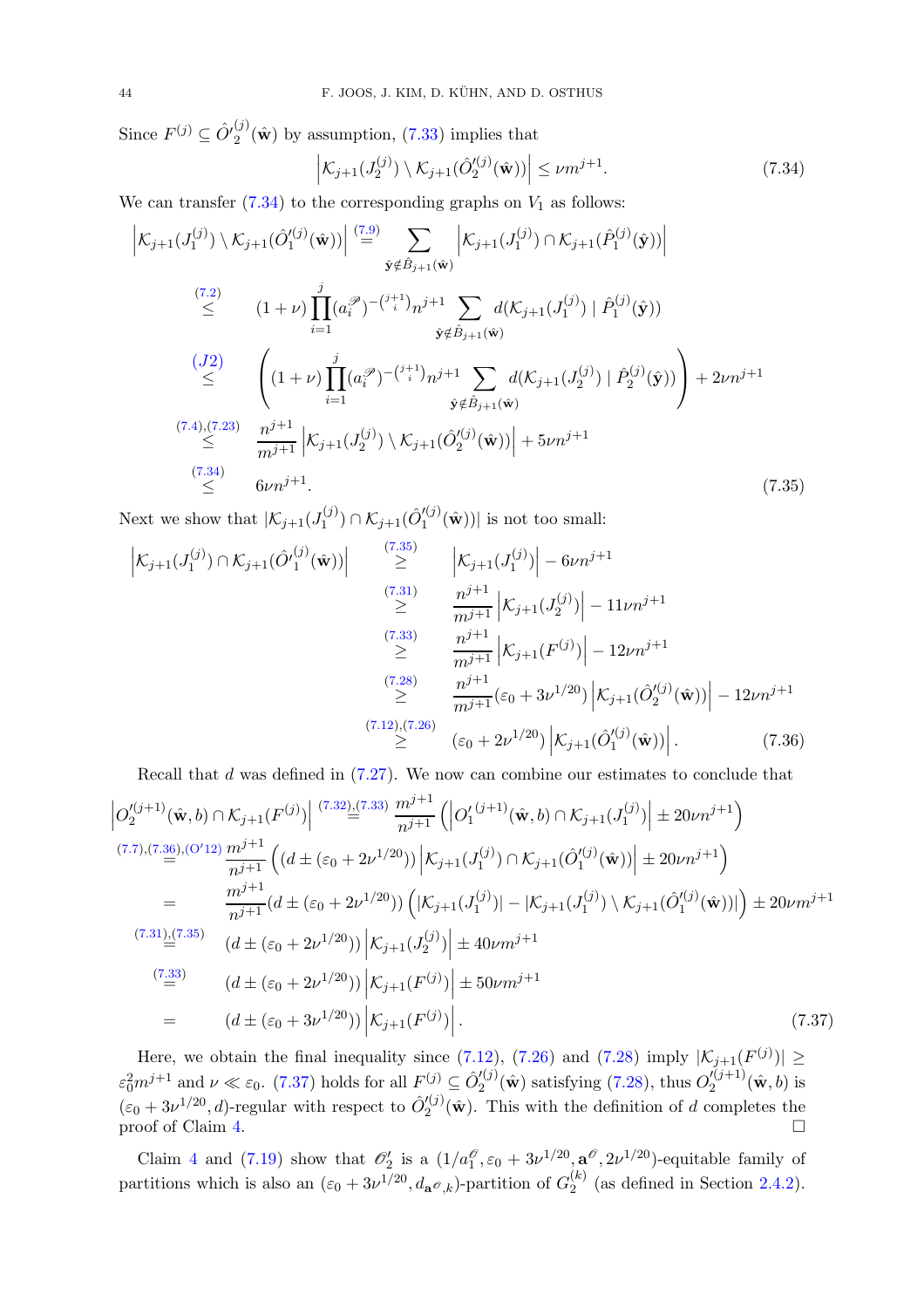Note that  $(\varepsilon_0 + 3\nu^{1/20})/3 \leq \varepsilon_0/2$ , thus  $((\varepsilon_0 + 3\nu^{1/20})/3, \mathbf{a}^\mathcal{O}, d_{\mathbf{a}^\mathcal{O}, k})$  is a regularity instance. Since  $|G_2^{(k)} \triangle H_2^{(k)}$  $|\mathcal{L}^{(k)}| \leq \nu \binom{m}{k}$  by [\(G22\),](#page-36-8) this means that we can apply Lemma [5.12](#page-16-3) with the following objects and parameters.

object/parameter O′ <sup>2</sup> <sup>O</sup>′ 2 ν ε<sup>0</sup> + 3ν <sup>1</sup>/<sup>20</sup> daO,k G (k) <sup>2</sup> H (k) 2 playing the role of P Q ν ε da,k H(k) G(k)

Hence  $\mathscr{O}'_2$  is also an  $(\varepsilon_0 + 4\nu^{1/20}, d_{\mathbf{a} \mathscr{O},k})$ -partition of  $H_2^{(k)}$  $\frac{1}{2}$ .

<span id="page-44-1"></span>**Step 6.** Adjusting  $\mathcal{O}'_2$  into an equipartition  $\mathcal{O}_2$ .

Finally, we modify  $\mathcal{O}'_2$  to turn it from an 'almost' equipartition into an equipartition  $\mathcal{O}_2$ . For this we apply Lemma [5.13](#page-17-0) with  $\mathcal{O}'_2$ ,  $H_2^{(k)}\varepsilon_0 + 4\nu^{1/20}$ ,  $2\nu^{1/20}$ ,  $d_{\mathbf{a}}\mathcal{O}_{,k}$  playing the roles of  $\mathscr{P}, H^{(k)}, \varepsilon, \lambda, d_{\mathbf{a},k}$  respectively. This guarantees an  $(\varepsilon_0+3\nu^{1/200}, \mathbf{a}^\mathcal{O}, d_{\mathbf{a}^\mathcal{O},k})$ -equitable partition  $\mathscr{O}_2$  of  $H_2^{(k)}$  $\mathcal{L}_2^{(k)}$ , which completes the proof.

<span id="page-44-0"></span>7.2. Random samples. To prove our results about random samples of hypergraphs, we will need the following lemma due to Czygrinow and Nagle. It states that ε-regularity of a random complex is inherited by a random sample (but with significantly worse parameters).

<span id="page-44-2"></span>**Lemma 7.2** (Czygrinow and Nagle [\[8\]](#page-47-10)). Suppose  $0 < 1/m_0, 1/s, \varepsilon \ll \varepsilon', d_0, 1/\ell, 1/k \le 1$  and  $k, \ell \in \mathbb{N} \setminus \{1\}$  with  $\ell \geq k$ . Suppose  $\mathscr{H} = \{H^{(j)}\}_{j=1}^k$  is an  $(\varepsilon, (d_2, \ldots, d_k))$ -regular  $(\ell, k)$ -complex with  $H^{(1)} = \{V_1, \ldots, V_\ell\}$  such that  $d_i \in [d_0, 1]$ , and  $|V_i| > m_0$  for all  $i \in [\ell]$ . Let  $s_1, \ldots, s_\ell \geq s$ be integers such that  $|V_i| \geq s_i$ . Then for subsets  $S_i \in \binom{V_i}{s_i}$  $\binom{V_i}{s_i}$  chosen uniformly at random,  ${H^{(j)}[S_1 \cup S_2 \cup \cdots \cup S_\ell]}_{j=1}^k$  is an  $(\varepsilon', (d_2, \ldots, d_k))$ -regular  $(\ell, k)$ -complex with probability at least  $1-e^{-\varepsilon s}$ .

Note that in [\[8\]](#page-47-10), the lemma is only stated for the case  $\ell = k$ , but the case  $\ell \geq k$  follows via a union bound. The next lemma generalizes Lemma [7.2](#page-44-2) and shows how an equitable partition of a k-graph transfers with high probability to a random sample.

<span id="page-44-3"></span>**Lemma 7.3.** Suppose  $0 < 1/n < 1/q \ll \varepsilon \ll \varepsilon' \ll 1/t, 1/k$ , and  $k \in \mathbb{N} \setminus \{1\}$ . Suppose that  $\mathscr{P} = \mathscr{P}(k-1, \mathbf{a})$  is an  $(\varepsilon, \mathbf{a}, d_{\mathbf{a},k})$ -equitable partition of a k-graph H on vertex set V with  $|V| = n$  and  $\mathbf{a} \in [t]^{k-1}$ . Then for a set  $Q \in {V \choose q}$  $\binom{V}{q}$  chosen uniformly at random, with probability at least  $1 - e^{-\varepsilon^3 q}$ , there exists an  $(\varepsilon', \mathbf{a}, d_{\mathbf{a},k})$ -equitable family of partitions  $\mathscr Q$  of  $H[Q]$ .

The parameter  $\varepsilon'$  in Lemma [7.3](#page-44-3) will be too large for our purposes. But we can combine Lemmas [7.1](#page-33-0) and [7.3](#page-44-3) to obtain the stronger assertion stated in  $(Q1)_{3,1}$  of Theorem [3.1.](#page-9-0)

For the proof of Lemma [7.3](#page-44-3) we also need the following lemma which is easy to show, for example using Azuma's inequality. We omit the proof.

<span id="page-44-4"></span>**Lemma 7.4.** Suppose  $0 < 1/n \leq 1/q \ll 1/k \leq 1/2$  and  $1/q \ll \nu$ . Let H be an n-vertex k-graph on vertex set V. Let  $Q \in {V \choose q}$  $\binom{V}{q}$  be a q-vertex subset of V chosen uniformly at random. Then

$$
\mathbb{P}\left[|H[Q]| = \frac{q^k}{n^k}|H| \pm \nu \binom{q}{k}\right] \ge 1 - 2e^{\frac{-\nu^2 q}{8k^2}}.
$$

*Proof of Lemma [7.3.](#page-44-3)* We choose an additional constant  $\nu$  such that

$$
0 < \varepsilon \ll \nu \ll 1/t, \frac{1}{k}, \varepsilon'.
$$

Let Q be a set of q vertices selected uniformly at random in V. Write  $\mathscr{P}^{(1)} = \{V_1, \ldots, V_{a_1}\}\$ and let  $S_i := Q \cap V_i$ . For  $S = (s_1, \ldots, s_{a_1})$  with  $\sum_{i=1}^{a_1} s_i = q$  and  $s_i \in \mathbb{N} \cup \{0\}$ , let  $\mathcal{E}(S)$  be the event that  $|S_i| = s_i$  for all  $i \in [a_1]$ , and let

$$
I := \left\{ \mathbf{S} : s_i = (1 \pm \varepsilon) \frac{q}{a_1} \text{ for each } i \in [a_1] \right\}.
$$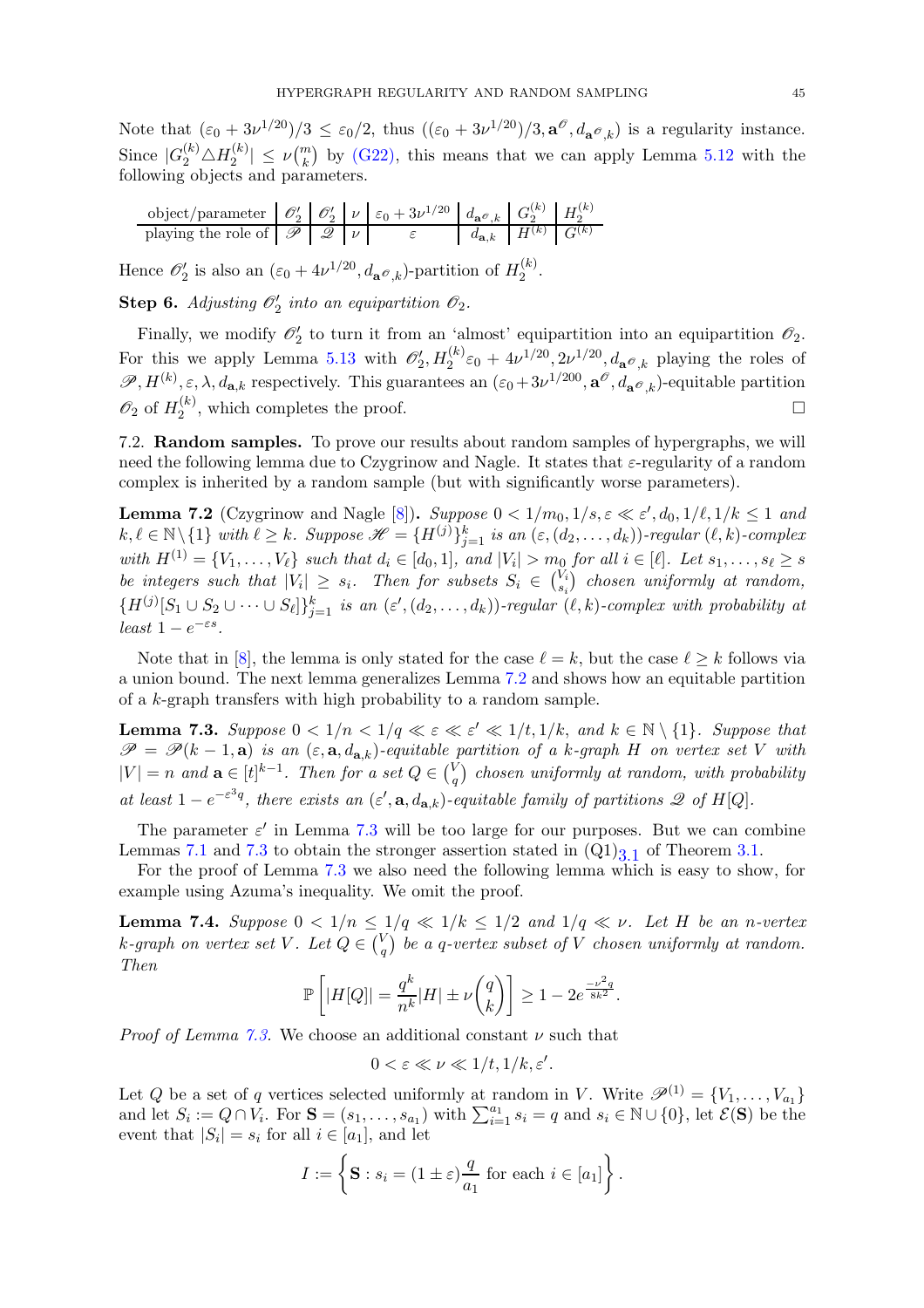By some standard concentration inequality, we conclude

<span id="page-45-1"></span>
$$
\mathbb{P}\left[\bigvee_{\mathbf{S}\in I} \mathcal{E}(\mathbf{S})\right] \ge 1 - 2a_1 e^{-\varepsilon^2 q^2/(a_1^2 q)} \ge 1 - e^{-\varepsilon^{5/2} q}.\tag{7.38}
$$

Recall that for  $\hat{\mathbf{x}} \in \hat{A}(k, k-1, \mathbf{a}), \hat{\mathcal{P}}(\hat{\mathbf{x}})$  denotes the  $(k, k-1)$ -complex induced by  $\hat{\mathbf{x}}$  in  $\mathcal{P}$ as defined in [\(2.14\)](#page-8-3) (as remarked at (2.14), for a family of partitions  $\mathscr{P}, \hat{\mathcal{P}}(\hat{\mathbf{x}})$  is indeed a  $(k, k - 1)$ -complex). Let

$$
A := \{\hat{\mathbf{x}} \in \hat{A}(k,k-1,\mathbf{a}) : d_{\mathbf{a},k}(\hat{\mathbf{x}}) \geq \nu\} \text{ and } G := \bigcup_{\hat{\mathbf{x}} \in A} \left( H \cap \mathcal{K}_k(\hat{P}^{(k-1)}(\hat{\mathbf{x}})) \right) \cup \left( H \setminus \mathcal{K}_k(\mathcal{P}^{(1)}) \right).
$$

It is easy to see that  $G \subseteq H$  and  $|G \triangle H| \leq 2\nu \binom{n}{k}$  $\binom{n}{k}$ .

For each  $\hat{\mathbf{x}} \in \hat{A}(k, k-1, \mathbf{a})$ , let

$$
\hat{\mathcal{P}}'(\hat{\mathbf{x}}) := \hat{\mathcal{P}}(\hat{\mathbf{x}}) \cup \left\{ G \cap \mathcal{K}_k(\hat{P}^{(k-1)}(\hat{\mathbf{x}})) \right\}.
$$

Note that  $\hat{\mathcal{P}}'(\hat{\mathbf{x}})$  is an  $(\varepsilon,(1/a_2,\ldots,1/a_{k-1},d_{\mathbf{a},k}(\hat{\mathbf{x}})))$ -regular  $(k,k)$ -complex for each  $\hat{\mathbf{x}} \in A$ and  $\hat{\mathcal{P}}(\hat{\mathbf{x}})$  is a  $(\varepsilon,(1/a_2,\ldots,1/a_{k-1}))$ -regular  $(k, k-1)$ -complex for each  $\hat{\mathbf{x}} \in \hat{A}(k, k-1, \mathbf{a})$ . For each  $\hat{\mathbf{x}} \in A$ , we define the following event:

$$
(\hat{\mathcal{E}}(\hat{\mathbf{x}})) \hat{\mathcal{P}}'(\hat{\mathbf{x}})[Q]
$$
 is an  $(\varepsilon'/2, (1/a_2, \ldots, 1/a_{k-1}, d_{\mathbf{a},k}(\hat{\mathbf{x}})))$ -regular  $(k, k)$ -complex.

For each  $\hat{\mathbf{x}} \in \hat{A}(k, k-1, \mathbf{a}) \setminus A$ , we also define the following event:

 $(\hat{\mathcal{E}}(\hat{\mathbf{x}})) \hat{\mathcal{P}}(\hat{\mathbf{x}})[Q]$  is an  $(\varepsilon'/2, (1/a_2, \ldots, 1/a_{k-1}))$ -regular  $(k, k-1)$ -complex.

Note that for each  $\hat{\mathbf{x}} \in \hat{A}(k, k-1, \mathbf{a}) \setminus A$ , the event  $\hat{\mathcal{E}}(\hat{\mathbf{x}})$  implies that the complex  $\hat{\mathcal{P}}'(\hat{\mathbf{x}})[Q]$  is an  $(\varepsilon'/2, (1/a_2, \ldots, 1/a_{k-1}, d_{\mathbf{a},k}(\hat{\mathbf{x}}))$ -regular complex as  $d_{\mathbf{a},k}(\hat{\mathbf{x}}) \leq \nu \ll \varepsilon'$  and  $(G \cap \mathcal{K}_k(\hat{P}^{(k-1)}(\hat{\mathbf{x}})))[Q] =$ ∅. Thus we have that

<span id="page-45-2"></span>
$$
\bigwedge_{\hat{\mathbf{x}} \in \hat{A}(k,k-1,\mathbf{a})} \hat{\mathcal{E}}(\hat{\mathbf{x}}) \implies \text{implies that } \mathscr{P}[Q] \text{ is an } (\varepsilon'/2, d_{\mathbf{a},k}) \text{-partition of } G[Q]. \tag{7.39}
$$

Consider any  $\hat{\mathbf{x}} \in A$ . Since q is sufficiently large, we may apply Lemma [7.2](#page-44-2) with the following objects and parameters.

object/parameter 
$$
\hat{\mathcal{P}}'(\hat{\mathbf{x}})
$$
 |  $S_i$  |  $1/a_1, ..., 1/a_{k-1}$  |  $d_{\mathbf{a},k}(\hat{\mathbf{x}})$  |  $\varepsilon'/2$  |  $\nu/2$   
 playing the role of  $\mathcal{H}$  |  $S_i$  |  $d_1, ..., d_{k-1}$  |  $d_k$  |  $\varepsilon'$  |  $d_0$ 

We obtain for any fixed  $S \in I$ , that

<span id="page-45-0"></span>
$$
\mathbb{P}[\hat{\mathcal{E}}(\hat{\mathbf{x}}) \mid \mathcal{E}(\mathbf{S})] \ge 1 - e^{-\varepsilon^2 q}.
$$
\n(7.40)

In a similar way, for each  $\hat{\mathbf{x}} \in \hat{A}(k, k-1, \mathbf{a}) \setminus A$ , we can apply Lemma [7.2](#page-44-2) to  $\hat{\mathcal{P}}(\hat{\mathbf{x}})$  to obtain that [\(7.40\)](#page-45-0) holds, too. Thus for each  $\hat{\mathbf{x}} \in \hat{A}(k, k-1, \mathbf{a})$ , we obtain

$$
\mathbb{P}[\hat{\mathcal{E}}(\hat{\mathbf{x}})] = \sum_{\mathbf{S}\in I} \mathbb{P}[\hat{\mathcal{E}}(\hat{\mathbf{x}}) | \mathcal{E}(\mathbf{S})] \mathbb{P}[\mathcal{E}(\mathbf{S})] + \sum_{\mathbf{S}\notin I} \mathbb{P}[\hat{\mathcal{E}}(\hat{\mathbf{x}}) | \mathcal{E}(\mathbf{S})] \mathbb{P}[\mathcal{E}(\mathbf{S})]
$$
  
\n
$$
\geq (1 - e^{-\varepsilon^2 q}) \sum_{\mathbf{S}\in I} \mathbb{P}[\mathcal{E}(\mathbf{S})] \geq (1 - e^{-\varepsilon^2 q})(1 - e^{-\varepsilon^{5/2} q}) \geq 1 - 2e^{-\varepsilon^{5/2} q}.
$$

Let  $\mathcal{E}_0$  be the event that

$$
|(H \setminus G)[Q]| \le 3\nu \binom{q}{k}.\tag{7.41}
$$

Since  $|H \setminus G| \leq 2\nu\binom{n}{k}$  $\binom{n}{k}$ , we may apply Lemma [7.4](#page-44-4) with  $n, H \setminus G, Q, \nu/2$  playing the roles of  $n, H, Q, \nu$  to obtain

$$
\mathbb{P}[\mathcal{E}_0] \ge 1 - e^{-\nu^3 q}.
$$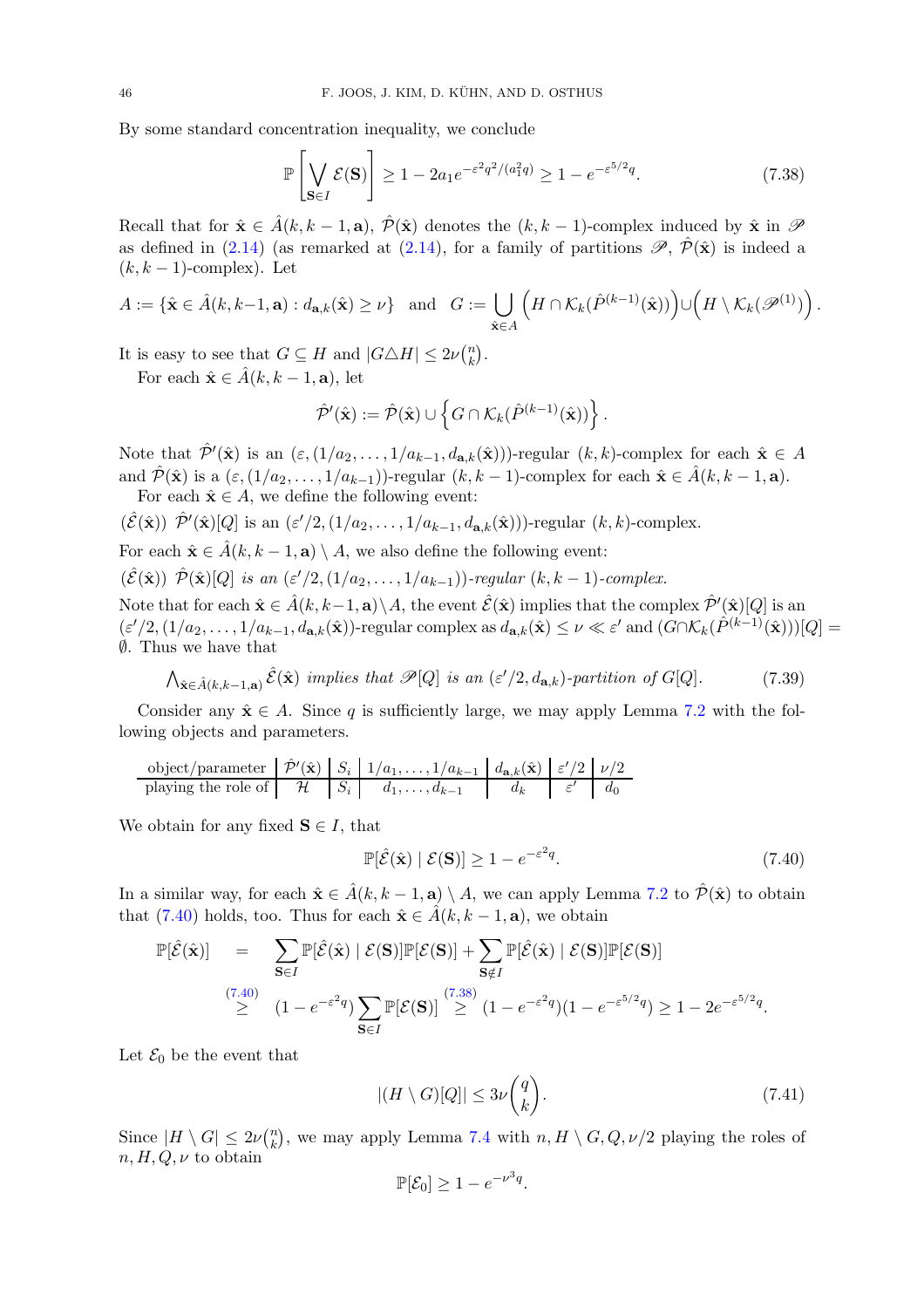As  $|\hat{A}(k, k-1, a)| \leq t^{2^k}$  by Proposition [2.7\(](#page-7-1)viii), we conclude

<span id="page-46-0"></span>
$$
\mathbb{P}\left[\mathcal{E}_0 \wedge \bigwedge_{\hat{\mathbf{x}} \in \hat{A}(k,k-1,\mathbf{a})} \hat{\mathcal{E}}(\hat{\mathbf{x}})\right] \ge 1 - e^{-\nu^3 q} - 2t^{2^k} e^{-\varepsilon^{5/2} q} \ge 1 - e^{-\varepsilon^{8/3} q}.\tag{7.42}
$$

Now suppose that  $\mathcal{E}(\mathbf{S})$  holds for some  $\mathbf{S} \in I$  and that  $\mathcal{E}_0 \wedge \bigwedge_{\hat{\mathbf{x}} \in \hat{A}(k,k-1,\mathbf{a})} \hat{\mathcal{E}}(\hat{\mathbf{x}})$  holds. Then  $\mathscr P$  induces a family of partitions  $\mathscr P[Q]$  on Q which is  $(1/a_1, \varepsilon'/2, \mathbf{a}, \varepsilon)$ -equitable. Note  $\varepsilon' \ll 1/t, 1/k$ , thus  $(\varepsilon'/6, \mathbf{a}, d_{\mathbf{a},k})$  is a regularity instance. Since  $\nu \ll \varepsilon' \ll 1/t$ , by using  $(7.39)$ , we can apply Lemma [5.12](#page-16-3) with the following objects and parameters.

object/parameter  $\mathcal{P}[Q] | \mathcal{P}[Q] | 3\nu |\varepsilon'/2 | d_{\mathbf{a},k} | G[Q] | H[Q] | \varepsilon$ playing the role of  $\mathscr{P}$  |  $\mathscr{Q}$  |  $\nu$  |  $\varepsilon$  |  $d_{\mathbf{a},k}$  |  $H^{(k)}$  |  $G^{(k)}$  |  $\lambda$ 

This implies that  $\mathscr{P}[Q]$  is an  $(1/a_1, \varepsilon'/2 + \nu^{1/7}, \mathbf{a}, \nu^{1/7})$ -equitable family of partitions on Q which is also an  $(\varepsilon'/2 + \nu^{1/7}, d_{\mathbf{a},k})$ -partition of  $H[Q]$ .

Finally, since  $\nu \ll \varepsilon'$ , Lemma [5.13](#page-17-0) implies that there exists a family of partitions  $\mathscr{Q}$  which is an  $(\varepsilon', \mathbf{a}, d_{\mathbf{a},k})$ -equitable partition of  $H[Q]$ . By [\(7.38\)](#page-45-1) and [\(7.42\)](#page-46-0), this completes the proof.  $\Box$ 

Next we proceed with the proof of Theorem [3.1.](#page-9-0) To prove  $(Q1)_{3,1}$ , we first apply the regular approximation lemma (Theorem [2.5\)](#page-5-0) to obtain an  $\varepsilon$ -equitable partition  $\mathscr{P}_1$  of a k-graph G that is very close to H. Lemma [7.3](#page-44-3) implies that (with high probability)  $G[Q]$  has a regularity partition  $\mathscr{P}_2$  which has the same parameters as  $\mathscr{P}_1$ , except for a much worse regularity parameter  $\varepsilon'$ . However, we still have  $\varepsilon' \ll \varepsilon_0$  and thus we can now apply Lemma [7.1](#page-33-0) to G, G[Q] and  $\mathscr{P}_1, \mathscr{P}_2, \mathscr{O}_1$  to obtain an equitable partition  $\mathscr{O}_2$  of G[Q] which reflects  $\mathscr{O}_1$ . By Lemma [5.12,](#page-16-3)  $\mathcal{O}_2$  is also an equitable partition of  $H[Q]$ . To prove  $(Q2)_{3,1}$ , we again apply Lemma [7.1](#page-33-0) but with the roles of  $G$  and  $G[Q]$  interchanged.

Proof of Theorem [3.1.](#page-9-0) Choose new constants  $\eta, \nu$  so that  $c \ll \eta \ll \nu \ll \delta$ . Let  $\overline{\varepsilon}: \mathbb{N}^{k-1} \to$  $(0, 1]$  be a function such that for all  $\mathbf{b} \in \mathbb{N}^{k-1}$ , we have

$$
\overline{\varepsilon}(\mathbf{b}) \ll \|\mathbf{b}\|_{\infty}^{-k}.
$$

Let  $t_0 := t_{2.5}(\eta, \nu, \overline{\varepsilon}).$  $t_0 := t_{2.5}(\eta, \nu, \overline{\varepsilon}).$  $t_0 := t_{2.5}(\eta, \nu, \overline{\varepsilon}).$ 

By Theorem [2.5,](#page-5-0) there exists a  $t_0$ -bounded  $(\eta, \overline{\varepsilon}(\mathbf{a}^{\mathscr{P}}), \mathbf{a}^{\mathscr{P}})$ -equitable family of partitions  $\mathscr{P}_1 = \mathscr{P}_1(k-1, \mathbf{a}^{\mathscr{P}})$ , a k-graph G and a density function  $d_{\mathbf{a}^{\mathscr{P}},k}$  such that the following hold.  $(G1)_{3,1}$   $\mathscr{P}_1$  is an  $(\overline{\varepsilon}(\mathbf{a}^{\mathscr{P}}), d_{\mathbf{a}^{\mathscr{P}},k})$ -partition of G, and  $(G2)_{3.1}$   $|G \triangle H| \leq \nu {n \choose k}$  $\binom{n}{k}$ .

(Here  $(G1)_{3,1}$  follows from Theorem [2.5\(](#page-5-0)ii), [\(2.16\)](#page-8-4), and Lemma [5.6.](#page-12-1))

Let  $\varepsilon := \overline{\varepsilon}(\mathbf{a}^{\mathscr{P}})$  and  $T := \|\mathbf{a}^{\mathscr{P}}\|_{\infty}$ . As  $t_0$  only depends on  $\eta, \nu, \overline{\varepsilon}$ , we may assume that  $c \ll \varepsilon$ . Together with the choice of  $\overline{\varepsilon}$  and the fact that  $1/T \leq 1/a_1^{\mathcal{P}} \leq \eta$ , this implies

$$
0 < 1/n < 1/q \ll c \ll \varepsilon \ll 1/T, 1/a_1^{\mathcal{P}} \ll \nu \ll \delta \ll \varepsilon_0 \le 1.
$$

Additionally, we choose  $\varepsilon'$  so that

$$
0 < 1/n < 1/q \ll c \ll \varepsilon \ll \varepsilon' \ll 1/T, \, 1/a_1^{\mathcal{P}} \ll \nu \ll \delta \ll \varepsilon_0 \le 1. \tag{7.43}
$$

Let  $\mathcal{E}_0$  be the event that

$$
|G[Q]\triangle H[Q]| \leq 2\nu \binom{q}{k}.
$$

Property  $(G2)_{3.1}$  and Lemma [7.4](#page-44-4) imply that

<span id="page-46-3"></span><span id="page-46-1"></span>
$$
\mathbb{P}[\mathcal{E}_0] \ge 1 - e^{-\nu^3 q}.\tag{7.44}
$$

Let  $\mathcal{E}_1$  be the event that there exists a family of partitions  $\mathscr{P}_2 = \mathscr{P}_2(k-1, \mathbf{a}^{\mathscr{P}})$  which is an  $(\varepsilon', \mathbf{a}^{\mathscr{P}}, d_{\mathbf{a}^{\mathscr{P}},k})$ -equitable partition of  $G[Q]$ . Since  $\varepsilon \ll \varepsilon'$ , Lemma [7.3](#page-44-3) implies that

<span id="page-46-2"></span>
$$
\mathbb{P}[\mathcal{E}_1] \ge 1 - e^{-\varepsilon^3 q}.\tag{7.45}
$$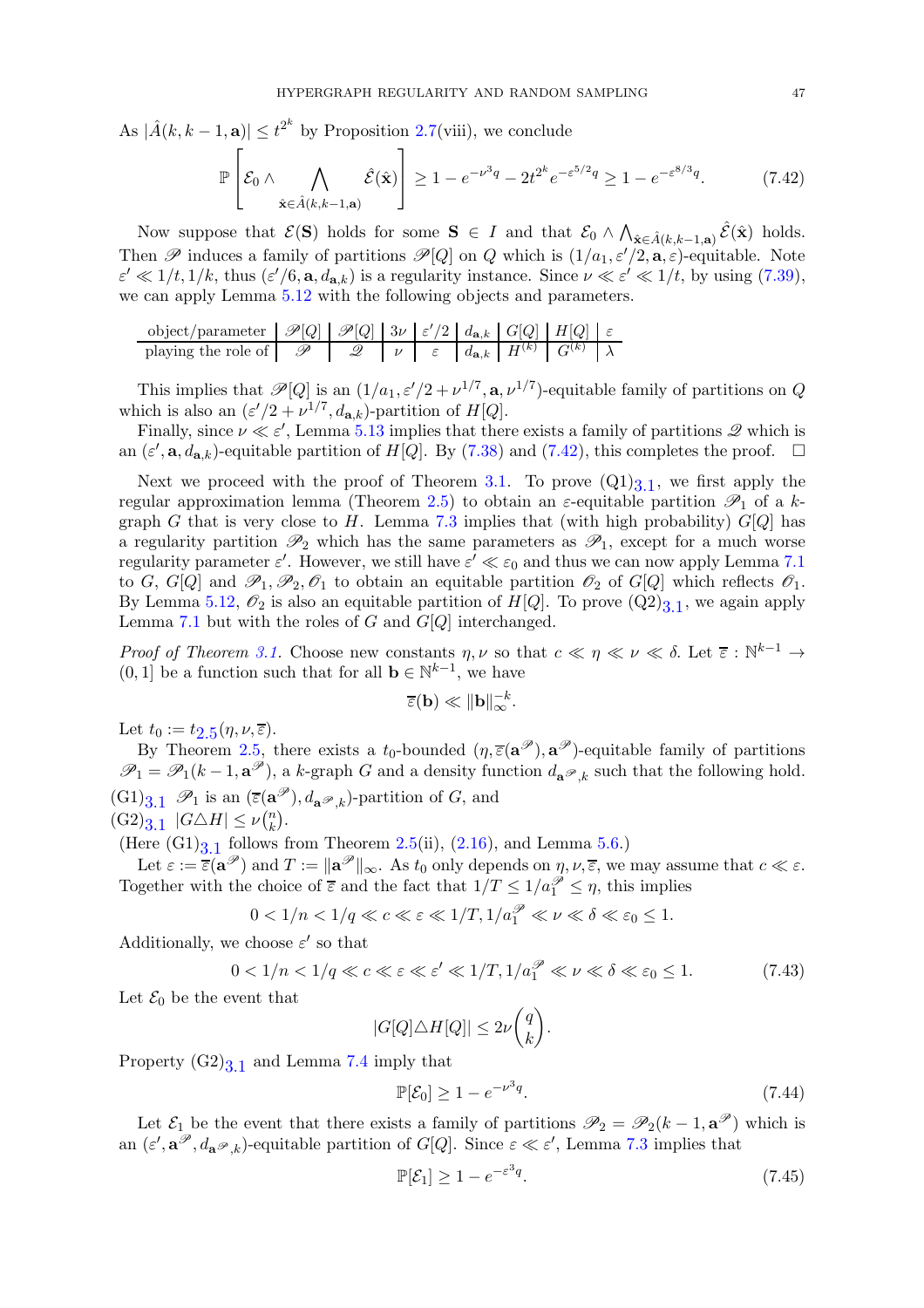Thus  $(7.44)$  and  $(7.45)$  imply that

$$
\mathbb{P}[\mathcal{E}_0 \wedge \mathcal{E}_1] \ge 1 - 2e^{-\varepsilon^3 q} \ge 1 - e^{-cq}.\tag{7.46}
$$

Hence it suffices to show that the two statements  $(Q1)_{3.1}$  and  $(Q2)_{3.1}$  both hold if we condition on  $\mathcal{E}_0 \wedge \mathcal{E}_1$ .

First, assume  $\mathcal{E}_0 \wedge \mathcal{E}_1$  holds and  $\mathcal{O}_1$  exists as in  $(\mathrm{Q1})_{3,1}$ . As  $\nu \ll \delta \ll \varepsilon_0$ , we can apply Lemma [5.12](#page-16-3) with  $\mathscr{O}_1$ ,  $\mathscr{O}_1$ ,  $\nu$ ,  $\varepsilon_0$ ,  $d_{\mathbf{a},k}$ , H and G playing the roles of  $\mathscr{P}$ ,  $\mathscr{Q}$ ,  $\nu$ ,  $\varepsilon$ ,  $d_{\mathbf{a},k}$ ,  $H^{(k)}$  and  $G^{(k)}$ , respectively, to conclude that  $\mathscr{O}_1$  is also an  $(\varepsilon_0 + \delta/3, d_{\mathbf{a},k})$ -partition of G.

Note that  $(\epsilon_0 + \delta/3)/2 \leq 2\epsilon_0/3$ , thus  $((\epsilon_0 + \delta/3)/2, \mathbf{a}, d_{\mathbf{a},k})$  is a regularity instance. By this and [\(7.43\)](#page-46-3), we can apply Lemma [7.1](#page-33-0) with the following objects and parameters.

object/parameter n q O<sup>1</sup> P<sup>1</sup> P<sup>2</sup> G G[Q] ε ′ <sup>T</sup> δ/<sup>3</sup> <sup>ε</sup><sup>0</sup> <sup>+</sup> δ/<sup>3</sup> <sup>d</sup>aP,k <sup>d</sup>a,k playing the role of n m O<sup>1</sup> Q<sup>1</sup> Q<sup>2</sup> H (k) <sup>1</sup> H (k) 2 ε T δ ε<sup>0</sup> daQ,k daO,k

Hence there exists an  $(\epsilon_0 + 2\delta/3, \mathbf{a}, d_{\mathbf{a},k})$ -equitable partition  $\mathcal{O}_2$  of G[Q]. Since  $\mathcal{E}_0$  holds and  $\nu \ll \delta \ll \varepsilon_0$ , we can apply Lemma [5.12](#page-16-3) with  $\mathscr{O}_2$ ,  $\mathscr{O}_2$ ,  $2\nu$ ,  $\varepsilon_0 + 2\delta/3$ ,  $d_{\mathbf{a},k}$ ,  $H[Q]$  and  $G[Q]$ playing the roles of  $\mathscr{P}, \mathscr{Q}, \nu, \varepsilon, d_{\mathbf{a},k}, G^{(k)}$  and  $H^{(k)}$ , respectively. Then we conclude that  $\mathscr{O}_2$ is an  $(\varepsilon_0 + \delta, \mathbf{a}, d_{\mathbf{a},k})$ -equitable partition of  $H[Q]$ . Thus  $\mathcal{E}_0 \wedge \mathcal{E}_1$  implies  $(Q1)_{3,1}$ .

Now assume  $\mathcal{E}_0 \wedge \mathcal{E}_1$  holds and  $\mathcal{O}_2$  exists as in  $(Q2)_{3,1}$ . As  $\nu \ll \delta \ll \varepsilon_0$ , we can apply Lemma [5.12](#page-16-3) with  $\mathcal{O}_2$ ,  $\mathcal{O}_2$ ,  $2\nu$ ,  $\varepsilon_0$ ,  $d_{\mathbf{a},k}$ ,  $H[Q]$  and  $G[Q]$  playing the roles of  $\mathscr{P}$ ,  $\mathscr{Q}$ ,  $\nu$ ,  $\varepsilon$ ,  $d_{\mathbf{a},k}$ ,  $H^{(k)}$  and  $G^{(k)}$ , respectively. Thus  $\mathscr{O}_2$  is an  $(\varepsilon_0 + \delta/3, \mathbf{a}, d_{\mathbf{a},k})$ -equitable partition of  $G[Q]$ . By  $(7.43)$  and the fact that R is a regularity instance, we can apply Lemma [7.1](#page-33-0) with the following objects and parameters.

$$
\text{object/parameter} \quad q \quad n \quad \mathcal{O}_2 \quad \mathcal{P}_2 \quad \mathcal{P}_1 \quad G[Q] \quad G \quad \varepsilon' \quad T \quad \delta/3 \quad \varepsilon_0 + \delta/3 \quad d_{\mathbf{a}} \mathcal{P}_k \quad d_{\mathbf{a},k}
$$
\n
$$
\text{playing the role of} \quad n \quad m \quad \mathcal{O}_1 \quad \mathcal{Q}_1 \quad \mathcal{Q}_2 \quad H_1^{(k)} \quad H_2^{(k)} \quad \varepsilon \quad T \quad \delta \quad \varepsilon_0 \qquad d_{\mathbf{a}} \mathcal{P}_k \quad d_{\mathbf{a}} \mathcal{P}_k
$$

Thus there exists a family of partitions  $\mathscr{O}_1$  which is an  $(\epsilon_0+2\delta/3, \mathbf{a}, d_{\mathbf{a},k})$ -equitable partition of G. By  $(G2)_{3,1}$  and the fact that  $\nu \ll \delta \ll \varepsilon_0$ , we can apply Lemma [5.12](#page-16-3) with  $\mathscr{O}_1$ ,  $\mathscr{O}_1$ ,  $\nu$ ,  $\varepsilon_0 + 2\delta/3$ ,  $d_{\mathbf{a},k}$ , H and G playing the roles of  $\mathscr{P}, \mathscr{Q}, \nu, \varepsilon, d_{\mathbf{a},k}$ ,  $G^{(k)}$  and  $H^{(k)}$ , respectively. We conclude that  $\mathscr{O}_1$  is an  $(\varepsilon_0 + \delta, \mathbf{a}, d_{\mathbf{a},k})$ -equitable partition of H. Thus  $\mathscr{E}_0 \wedge \mathscr{E}_1$  implies  $(Q2)_{7,3}$ . The contract of the contract of the contract of the contract of  $\Box$ 

### **REFERENCES**

- <span id="page-47-1"></span>1. P. Allen, J. Böttcher, O. Cooley, and R. Mycroft, Tight cycles and regular slices in dense hypergraphs, J. Combin. Theory Ser. A 149 (2017), 30–100.
- <span id="page-47-4"></span><span id="page-47-2"></span>2. P. Allen, E. Davies, and J. Skokan, Regularity inheritance in hypergraphs, arXiv:1901.05955 (2019).
- 3. N. Alon, E. Fischer, M. Krivelevich, and M. Szegedy, Efficient testing of large graphs, Combinatorica 20 (2000), 451–476.
- <span id="page-47-5"></span>4. N. Alon, E. Fischer, I. Newman, and A. Shapira, A combinatorial characterization of the testable graph properties: it's all about regularity, SIAM J. Comput. 39 (2009), 143–167.
- <span id="page-47-6"></span>5. N. Alon and A. Shapira, A characterization of the (natural) graph properties testable with one-sided error, SIAM J. Comput. 37 (2008), 1703–1727.
- <span id="page-47-11"></span><span id="page-47-7"></span>6. , Every monotone graph property is testable, SIAM J. Comput. 38 (2008), 505–522.
- 7. T. Austin and T. Tao, Testability and repair of hereditary hypergraph properties, Random Structures Algorithms 36 (2010), 373–463.
- <span id="page-47-10"></span>8. A. Czygrinow and B. Nagle, On random sampling in uniform hypergraphs, Random Structures Algorithms 38 (2011), 422–440.
- <span id="page-47-8"></span>9. E. Fischer, The difficulty of testing for isomorphism against a graph that is given in advance, SIAM J. Comput. 34 (2005), 1147–1158.
- <span id="page-47-3"></span><span id="page-47-0"></span>10. P. Frankl and V. Rödl, *The uniformity lemma for hypergraphs*, Graphs Combin. 8 (1992), 309–312.
- 11. O. Goldreich, S. Goldwasser, and D. Ron, Property testing and its connection to learning and approximation, J. ACM 45 (1998), 653–750.
- <span id="page-47-9"></span>12. O. Goldreich and L. Trevisan, Three theorems regarding testing graph properties, Random Structures Algorithms 23 (2003), 23–57.